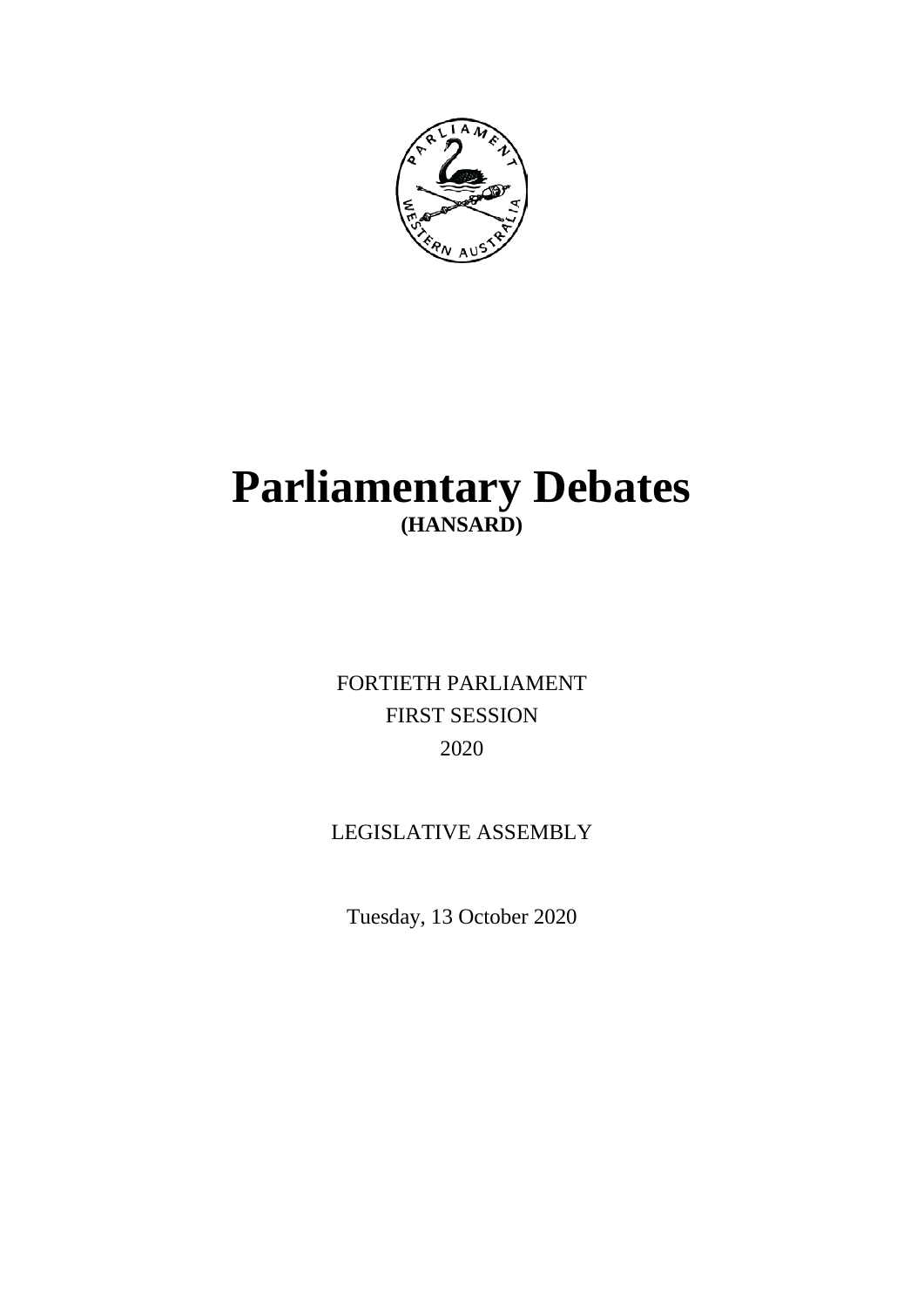## Legislative Assembly

Tuesday, 13 October 2020

 $\overline{a}$ **THE SPEAKER (Mr P.B. Watson)** took the chair at 2.00 pm, acknowledged country and read prayers.

## **MENTAL HEALTH WEEK**

#### *Statement by Minister for Mental Health*

**MR R.H. COOK (Kwinana — Minister for Mental Health)** [2.01 pm]: I would like to provide the house with an update on Mental Health Week 2020, which began last Saturday, 10 October and will run until next Saturday, 17 October. Mental Health Week is held annually, and each year the aim is to raise awareness of mental health and wellbeing. This year, that message is more important than ever given the unprecedented times we are facing. The government of Western Australia, through the Mental Health Commission, has provided \$70 000 to the Western Australian Association for Mental Health to host Mental Health Week and the subsequent mental health awards next month. The theme for Mental Health Week 2020 is "Strengthening our Community—Live, Learn, Work, Play", in recognition that there are many aspects to achieving strong, resilient communities and good mental health, such as social connections, educational and employment opportunities and physical exercise. During Mental Health Week, a series of events will be held across metropolitan and regional Western Australia to encourage people to get involved in their communities. These include fun social activities as well as educational and professional development opportunities. Full details of all events can be found at mentalhealthweek.org.au, but a few of the larger ones include the official launch and Stand Up! For Comedy gala which I attended last Saturday; Magic Coat Day, which is an excursion for primary school aged children at the WACA, on Friday, 16 October; and high teas in Perth and Narrogin on Saturday, 17 October for people with lived experience to celebrate their recoveries.

Mental Health Week packs will be handed out to the public at train stations and to fly in, fly out workers at the airport to raise awareness of mental health and how to find help or to support someone with mental health issues. My office has provided Mental Health Week packs to all members of Parliament, and extra resources are available to download at mentalhealthweek.org.au. Additional details of support services are available on the Mental Health Commission's online directory of mental health and alcohol and other drug services—My Services—at myservices.org.au. My office and the Mental Health Commission will be posting social media content throughout this week that can be shared, and I encourage all organisations across our community to consider how they can support the week.

I thank you all for supporting Mental Health Week 2020, for helping to promote participation and inclusion in our communities through these events and for helping to get our whole community talking about mental health and how we can support each other to live purposeful and healthy lives.

## **COMMISSIONER OF CORRECTIVE SERVICES — TONY HASSALL — RETIREMENT**

#### *Statement by Minister for Corrective Services*

**MR F.M. LOGAN (Cockburn — Minister for Corrective Services)** [2.04 pm]: I rise to inform Parliament that the Commissioner of Corrective Services, Tony Hassall, has announced his retirement after a long history in Corrective Services. Starting his career in the United Kingdom, the commissioner has spent the last six years here in Western Australia, including holding the position of Commissioner of Corrective Services since early 2017. Through his leadership of Corrective Services, he has overseen a significant period of reform, including modernising operational practice and reforming youth justice, as well as the significant expansion of the custodial estate to address the increased growth in prisoner numbers. He has also overseen the development of targeted alcohol and other drug treatments in specialised prisons and the expansion of electronic monitoring in the community, as well as record levels of recruitment of prison staff.

More recently, Commissioner Hassall's leadership during the COVID-19 pandemic has ensured that some of the most vulnerable people in the estate were protected from the devastating effects of the virus, whilst simultaneously ensuring prisoners behind bars could contribute to the state's response. However, it has always been clear to me that for Tony, improving relationships with our First Nation people was always a personal priority. His sincere engagement with Aboriginal people is evidenced by his enduring relationships with Aboriginal groups across the state and his open communication with prisoner advocacy groups such as the Deaths in Custody Watch Committee.

As commissioner, Tony always sought to meet the families of loved ones who passed unexpectedly while in custody, to attend the funerals of those who passed in his care and to listen to the families' sorrow and grief. As the leader of an agency that has a painful past with Aboriginal people, few commissioners could ever take such steps, but for Tony, it was a very obvious way to show compassion and respect. As minister, I personally saw that these actions spoke very clearly to the level of integrity and sincerity of his leadership, actions that had been sorely overdue. As he has said in the past, some may forget the things you said, they may forget what you did, but they will never forget how you made them feel.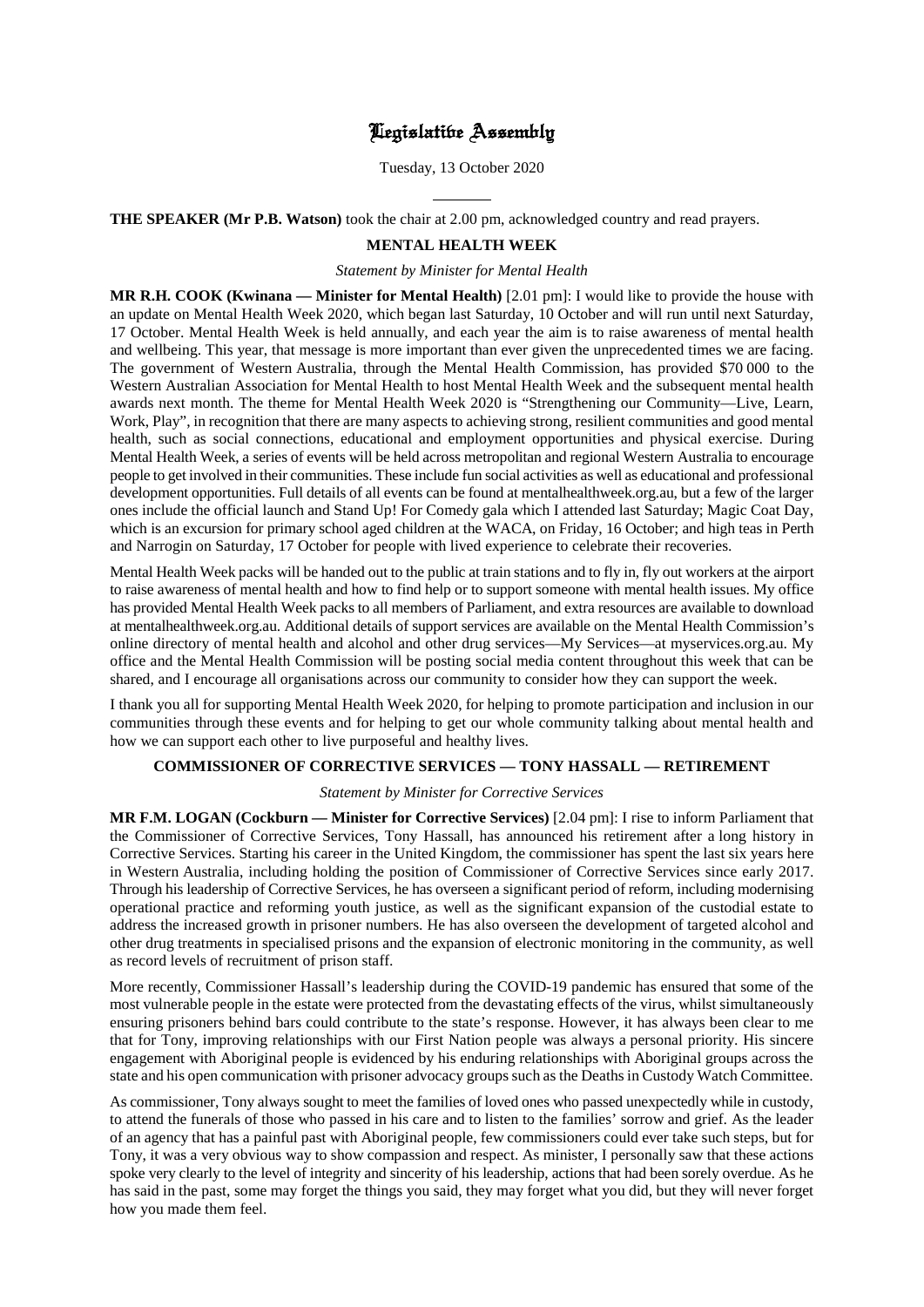On behalf of the McGowan government, I wish to congratulate Mr Hassall for his outstanding career in corrections and his time as corrective services commissioner. From a trainee prison officer as a teenager in the UK, to governor of some of their largest prisons, to corrections commissioner in this state of Western Australia, we have been truly fortunate to benefit from his lifetime of experience in the final phase of his career. I wish him and his partner, Gerry, all the best in the next chapter of their lives.

Members: Hear, hear!

## **SHIRE OF TOODYAY — AUTHORISED INQUIRY**

*Statement by Minister for Local Government*

**MR D.A. TEMPLEMAN (Mandurah — Minister for Local Government)** [2.08 pm]: Today I table the report of the Shire of Toodyay authorised inquiry. The inquiry commenced in December 2018, following concerns from local electors and community groups about the shire's operations, accountability and transparency. The report I am tabling today was undertaken by the Department of Local Government, Sport and Cultural Industries. It makes 25 findings and five recommendations. Fifteen of the findings involved the shire's former CEO. The report highlights poor administration and financial practices at the shire, and failures by the shire administration and council. It also highlights the importance of the role of the CEO in discharging their responsibilities with sound judgement, and serves as a reminder that informed and sensible decision-making is at the heart of effective local government.

The report notes -

- 11 It is important to note that individual elected members have no authority to partake in the day to day operations of the local government…
- 12. As the president and councillors are not involved in operational matters, each local government employs a Chief Executive Officer (CEO) … for the purposes of day-to-day running of the local government.

The shire and affected parties had the opportunity to comment on the report before its release. Recommendations in the report include a governance review at the shire and training for elected members. When implemented, the recommendations will assist the shire in improving relations with the community that it is there to serve.

The introduction of model standards for the recruitment, performance management and early termination of the CEO, which the government legislated for last year, will also assist elected members with their obligations in respect of the CEO. The Department of Local Government, Sport and Cultural Industries will continue to work with and support the shire. Maintaining a strong system of local government that operates efficiently, effectively and in the best interests of the community is a priority of the McGowan government.

[See paper [3875.](https://www.parliament.wa.gov.au/publications/tabledpapers.nsf/displaypaper/4013875a1097557961d4c4264825860100077d25/$file/3875.pdf)]

#### **ABORIGINAL AFFAIRS PLANNING AUTHORITY REPORT**

#### *Statement by Minister for Aboriginal Affairs*

**MR B.S. WYATT (Victoria Park — Minister for Aboriginal Affairs)** [2.10 pm]: I present today for tabling the Aboriginal Affairs Planning Authority report, which will facilitate the removal of the part III vesting of intertidal reserves 15530 and 23079 to enable the creation of marine park reserves. To achieve the agreed outcomes of a state government Indigenous land use agreement entered into with the Dambimangari Aboriginal Corporation, part III of the Aboriginal Affairs Planning Authority Act is to be removed from intertidal areas of reserves 15530 and 23079. This will allow these areas to be included in marine park reserves, which are to be jointly managed by the Dambimangari Aboriginal Corporation and the Department of Biodiversity, Conservation and Attractions. This proclamation progresses commitments under the Indigenous land use agreement in furtherance of the state government's Kimberley Science and Conservation Strategy, which aims to protect the cultural and environmental significance of the area in partnership with the native title holders and the state government.

I am pleased to now table the Aboriginal Affairs Planning Authority report, and I commend this to the house.

[See paper [3876.](https://www.parliament.wa.gov.au/publications/tabledpapers.nsf/displaypaper/4013876a0e73e251577b554d4825860100077d5d/$file/3876.pdf)]

## **SHARK ATTACK — ESPERANCE**

*Statement by Minister for Fisheries*

**MR P.C. TINLEY (Willagee — Minister for Fisheries)** [2.11 pm]: I rise to inform the house of the McGowan government's response to the fatal shark in Esperance that occurred last Friday. On 9 October 2020, the Department of Primary Industries and Regional Development received a report that at approximately 10.45 am, a male surfer had been involved in a serious shark bite incident at Kelp Beds surf break near Esperance. Response agencies, including Western Australia Police Force, St John Ambulance, DPIRD, Volunteer Marine Rescue Western Australia, Surf Life Saving WA, the Shire of Esperance, the Department of Transport and the Southern Ports Authority mobilised resources to the site, where a marine search and rescue operation commenced. Fisheries officers from Albany and Perth were also deployed to support operations. Unfortunately, search and rescue efforts were unsuccessful in locating the surfer.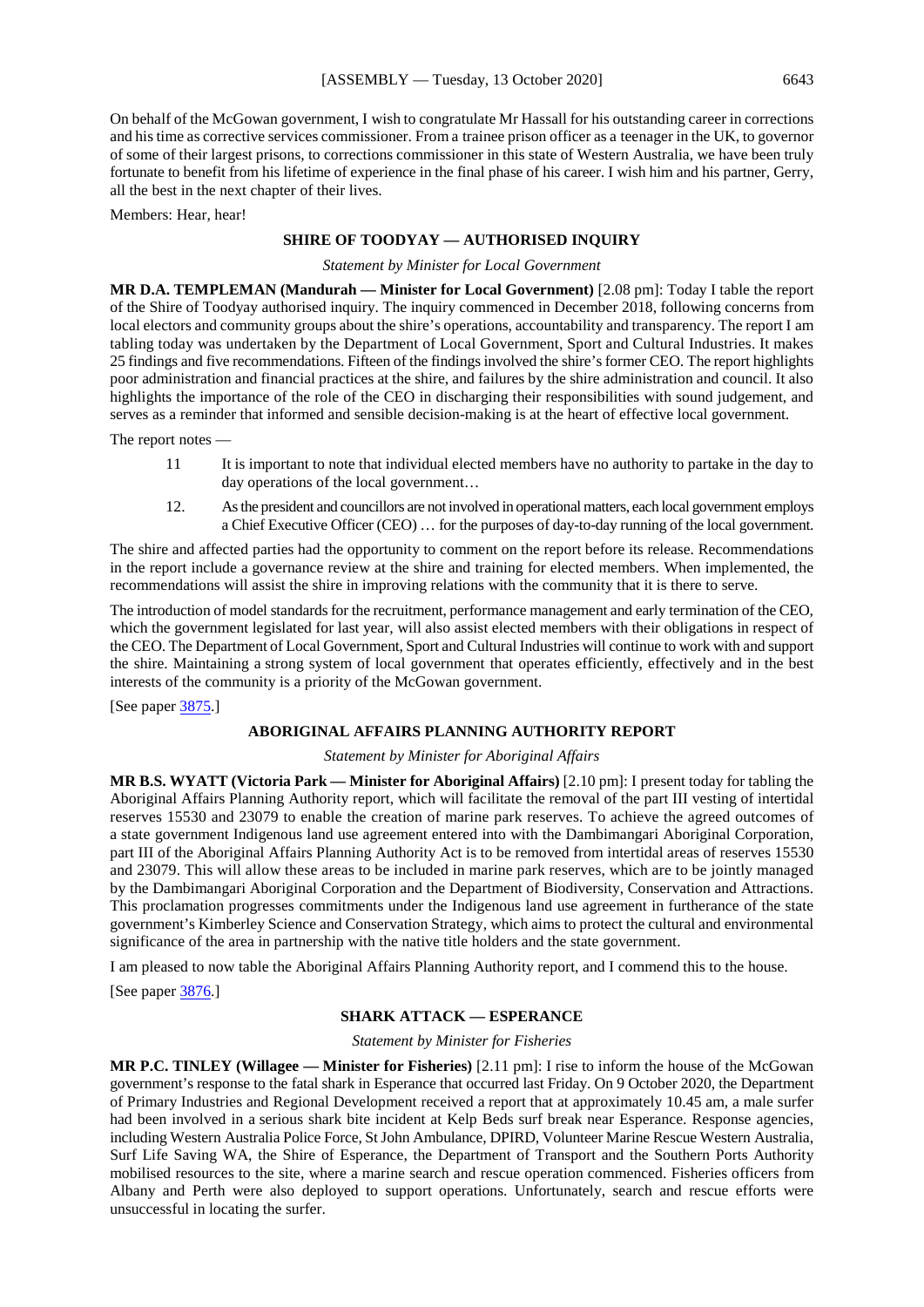I would like to acknowledge and extend my thanks and admiration to the first responders and the search and rescue personnel, including volunteers, for their efforts in very difficult circumstances. I was pleased to extend to some of them in person my thanks and admiration when I arrived in Esperance on Sunday evening.

I also note that a number of people were in the water and onshore at the time of this incident and I am very keen to ensure that they receive professional support services if they are required. The Department of Communities has been in constant contact with officials on the ground to offer any assistance that may be required.

We now know that the victim of this attack was popular Esperance local Mr Andrew Sharpe. I send my deep condolences to Mr Sharpe's family and friends and the broader Esperance community following this tragic incident. I was privileged to be welcomed by Mr Sharpe's family and his partner, Melissa Parsons, to their home to talk with them and I thank them for sharing with me their thoughts and views at a time of such immense grief.

On Monday, I met with the Shire of Esperance and key community groups to hear from them a range of diverse views about potential or proposed shark mitigation strategies. I note the McGowan government's shark hazard mitigation strategy is the most comprehensive in Australia. It includes the VR4 shark monitoring network, shark warning towers, the SharkSmart website and app, more than 1 000 beach emergency number—BEN—signs and a subsidy of up to \$200 for approved personal shark deterrent devices. I have undertaken to consider the views of the Esperance community about what further mitigation strategies might be considered and to make recommendations to the Premier and cabinet as appropriate afterI have received the appropriate advice following an investigation and the department's consideration.

## **QUESTIONS WITHOUT NOTICE**

## PUBLIC SECTOR — FTE STAFF

## **768. Mrs L.M. HARVEY to the Minister for Public Sector Management:**

I refer to the budget papers that were handed down last week.

- (1) Can the minister confirm that the size of the public sector under WA Labor has grown by more than 8 000 full-time equivalents, or more than seven per cent?
- (2) Can the minister explain what the \$300 million worth of taxpayer money was spent on given that the voluntary targeted separation scheme was designed to reduce the public sector by 3 000 FTEs and save \$1.1 billion?

## **Mr M. McGOWAN replied:**

(1)–(2) The government has had a program since it has been in office to ensure that it converts more contract employees, who are renewed each year, to permanent employment. Over my time in Parliament, which now extends to greater than 20 years, I have met people from across agencies, particularly in health and education, who have been on renewed one-year contracts for that entire period without any security of employment. The government launched a plan, maybe a couple of years ago, to ensure that more of those people who are contract employees, and casual and part-time employees—sorry, fixed-term employees are converted to permanent employment. We have had some success in that. There is no real additional cost out of that because we are ordinarily employing someone and renewing them on an annual basis as opposed to employing them permanently and paying them the same amount of money. It basically means that there is a reduction in insecure employment. That is a good policy. Insecure employment in the community is a big issue and ensuring that people have the confidence of knowing they have a permanent job and can therefore take out a mortgage, buy a car, invest their money, have a holiday around Western Australia, and a career is important. No doubt that has influenced the numbers of employees in the Western Australian public sector. In addition, as time goes by, school enrolments increase. We have increased the number of police officers, corrections officers, WorkSafe inspectors and the like.

In closing—I meant to do this at the outset of my comments—I would like to acknowledge that there has been a terrible tragedy today at Curtin University. It sounds appalling and no doubt emergency services are on the scene trying to deal with it. I pass on my thoughts to all those involved, especially the people who are trapped, and to the family members of those people and the man who has lost his life.

## PUBLIC SECTOR — FTE STAFF

## **769. Mrs L.M. HARVEY to the Minister for Public Sector Management:**

I have a supplementary question. Will the minister admit that the \$300 million for the VTSS program was a complete and utter waste of taxpayer money given that the sector has grown —

**Mr B.S. Wyatt** interjected.

**The SPEAKER**: Treasurer!

**Mrs L.M. HARVEY**: — by seven per cent, or 8 000 FTE —

**Mr B.S. Wyatt** interjected

**The SPEAKER**: Treasurer!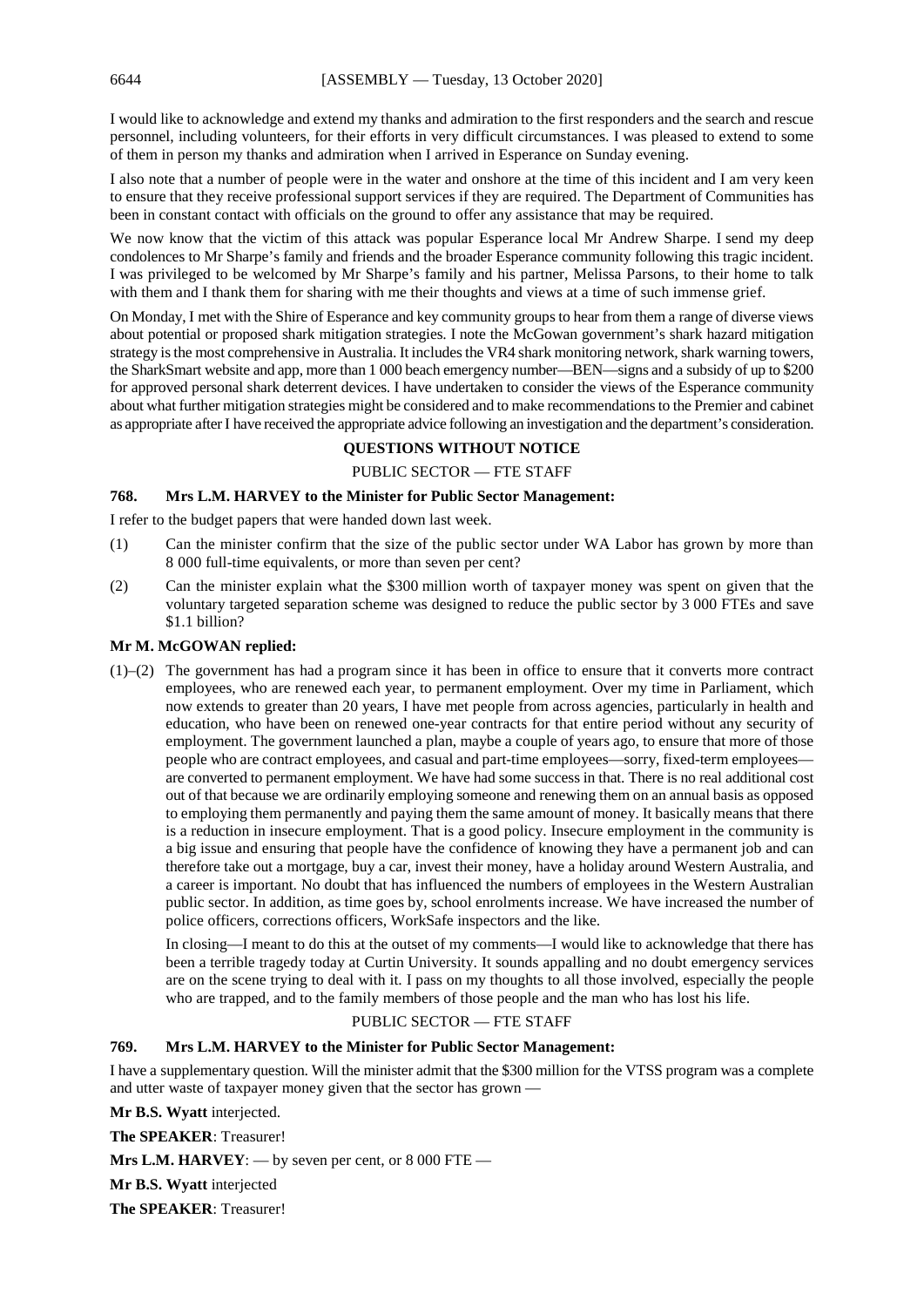## **Mrs L.M. HARVEY**: — and that the government did not achieve a reduction of 3 000 FTE as promised?

**Mrs M.H. Roberts** interjected.

**The SPEAKER**: Minister for Police!

## **Mr M. McGOWAN replied:**

Had we not had the VTSS scheme, that number of employees—I think we successfully achieved around 3 000 under that scheme—would still be there, so there would be an additional 3 000 people inside the public sector. I explained to the Leader of the Opposition what has occurred but she did not listen to the answer. What has happened is that a range of people have been converted to more secure employment if they have met the conditions. The conditions were ongoing funding of their position, they had to have been employed in the public sector for a minimum of two years, and they had to meet certain merit criteria, such as being a good employee and the like. They had to meet a range of conditions and thousands of people have been converted to permanency who otherwise would have had their employment renewed on an annual basis. That has given people more security of employment, something that I would have thought the Leader of the Opposition would endorse. I would have thought that of all the people in this Parliament, the Leader of the Opposition would endorse that.

I note that the Leader of the Opposition's question was about the budget. I also note that the shadow Treasurer is not here to ask a budget question of the Treasurer.

## *Point of Order*

**Mr Z.R.F. KIRKUP**: Mr Speaker, I note that the Premier —

**The SPEAKER**: What is your point of order?

**Mr Z.R.F. KIRKUP**: The Premer is obviously not responding to the question asked by the Leader of the Opposition. I ask that you direct him to answer the question that was asked.

**The SPEAKER**: What was he not answering? I thought he was doing a pretty good job. I think you just got a bit excited there. There is no point of order.

#### *Questions without Notice Resumed*

**Mr M. McGOWAN**: I just want to note, and I think it is important for the historical record —

**Mrs L.M. Harvey** interjected.

**The SPEAKER**: Leader of the Opposition!

Several members interjected.

**The SPEAKER**: Members, please!

**Mr M. McGOWAN**: The shadow Treasurer is not here. The budget came down on Thursday.

#### *Point of Order*

**Mr Z.R.F. KIRKUP**: Mr Speaker, the Premier is about to make a reflection on where the member for Bateman is. In the past, you have ruled that members cannot make a reflection on when members are in or out of the chamber.

**Mr M. McGowan**: You can't read my mind.

**Mr Z.R.F. KIRKUP**: I look forward to it!

**The SPEAKER**: Premier, I will make a decision on that. Yes, we do not generally say if people are not in the chamber, so I am sure you will find another way to put that. That was a point of order.

#### *Questions without Notice Resumed*

**Mr M. McGOWAN**: Mr Speaker, I am just making the point that in the first sitting after the budget, I have never seen a situation in which the shadow Treasurer is not here to ask the Treasurer a question. I also note that today there was a budget briefing, and neither the Leader of the Opposition nor the shadow Treasurer came.

#### 2020–21 STATE BUDGET

#### **770. Mr M. HUGHES to the Premier:**

My question is on the budget, Premier. I refer to the McGowan Labor government's significant investment in supporting Western Australia's economic recovery, and keeping the state safe and strong. Can the Premier outline to the house how the state budget handed down last week will help create more local jobs, deliver more opportunities for local businesses, drive greater business confidence, and provide more support for Western Australian households?

## **Mr M. McGOWAN replied:**

It is a budget that keeps Western Australia safe and strong. There is no doubt that the people of Western Australia's response to COVID has been world leading. We have now gone six months without a single case of community transmission of the virus. That means we have been able to open our economy to a greater extent than any other state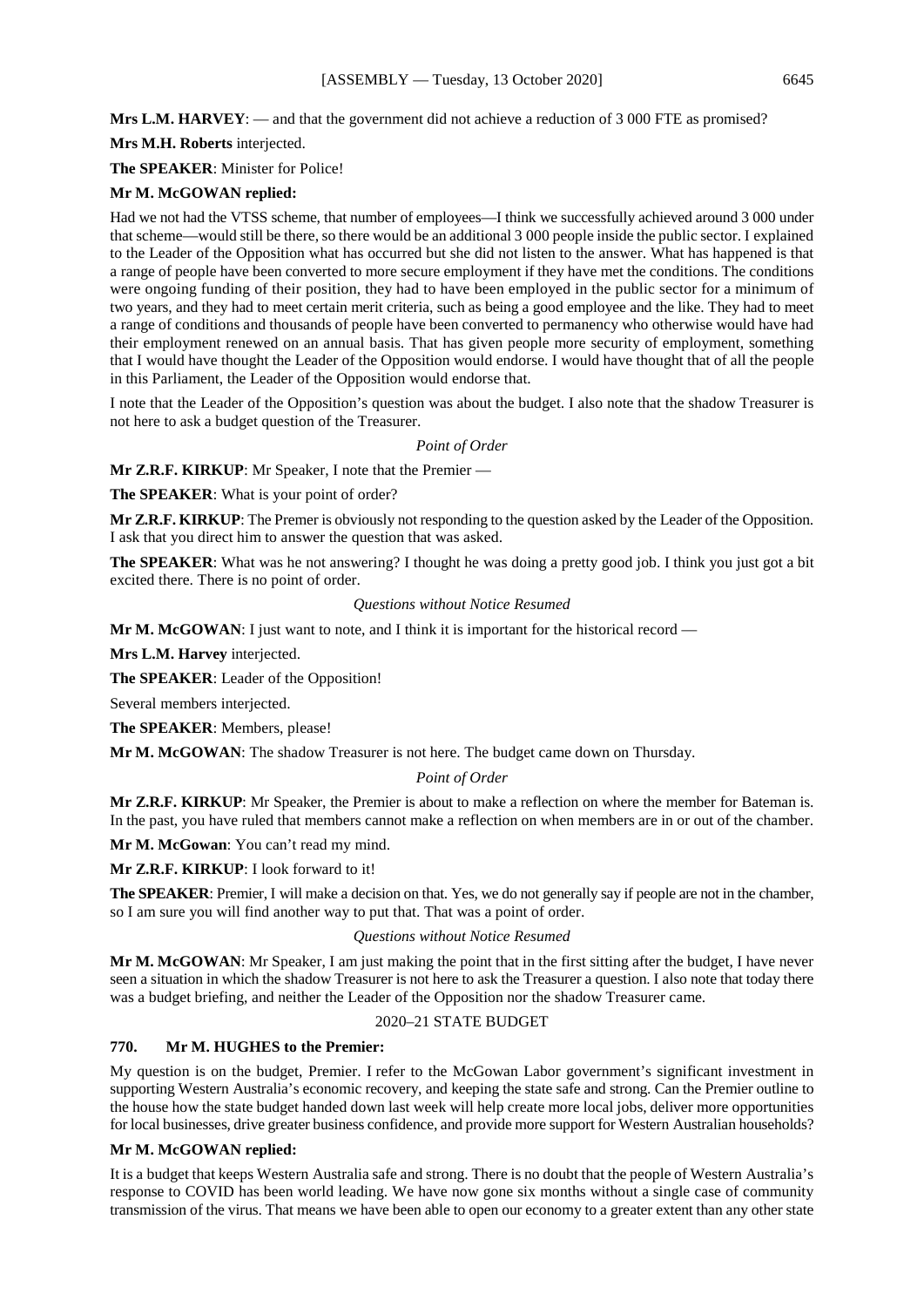in Australia. We have the strongest business and consumer confidence of anywhere in the country. The confidence in the economy was on show at Diggers and Dealers on Sunday and yesterday, when I attended and opened the conference. The decision of Northern Star and Saracen to merge, even in an environment in which there is a world pandemic, shows that there is great confidence in the industry. Indeed, over the course of the last week, the Environmental Protection Authority provided environmental approval for the expansion of the Super Pit, which is a \$600 million investment and will involve 700 jobs.

The budget fully funds our \$5.5 billion recovery plan. There is \$27.1 billion of infrastructure investment, the biggest infrastructure investment program in history, of which \$7.5 billion-plus will be in regional WA, the biggest investment in regional WA infrastructure in history. That will create a huge pipeline of work. The budget also ensured that we brought to book the cuts to payroll tax and the waiving of payroll tax, and all the other initiatives to support small business across the state in waiving licence fees and the like. They were all brought to book in the budget.

The budget also provided a \$600 electricity credit to 1.1 million households all over Western Australia. That has never been done before in Western Australia. It also froze fees and charges for households all over the state. That is the first time in 14 years, since the last Labor government, that that has taken place. It also provided a range of other cost-of-living supports for families around the state. Indeed, it also brought about—I am sure the Minister for Police will speak about this—a significant expansion in police numbers.

It is a budget that keeps Western Australians safe and strong. It ensures that we put more support into local businesses and into the pockets of Western Australians to ensure that they can spend. It also puts record investment into infrastructure around our state.

I have noted some talk nationally. I was asked about this at Diggers and Dealers yesterday, and I want to be very clear. I have heard some talk nationally about unwinding the GST deal that this government secured. After 20 years of governments attempting to do that, this government secured the GST deal, which puts a floor under the amount of revenue this state will receive. We still are massive net contributors to the rest of the country. We still underwrite the national finances and those of the other states to a huge degree—just not as much as we used to, that is all. The GST deal is very important to this state. If other states want to try to unwind that, there will be war with Western Australia. If other states want to take us on on that, there will be war with the people and the government of this state. The GST deal needs to stay in place. It would be a gross breach of faith with the people of Western Australia if anyone in the other states of Australia or nationally tried to unwind that arrangement.

#### *Visitor — David Grays*

**The SPEAKER**: Before I forget, on behalf of the member for Murray–Wellington, I would like to welcome David Grays from David Grays Aglink to the Speaker's gallery today. Welcome to the chamber.

#### WOMEN'S AND BABIES' HOSPITAL

#### **771. Mr Z.R.F. KIRKUP to the Minister for Health:**

Mr Speaker, before I ask my question, obviously we would like to reflect on the Premier's contribution and also offer our condolences and thoughts on behalf of the Parliamentary Liberal Party for the incident that has occurred at Curtin University.

Why did the minister not secure sufficient funding for a new maternity and infants' hospital to replace King Edward Memorial Hospital, especially considering that \$230 million has already been secured as a result of the BHP royalty dispute?

#### **Mr R.H. COOK replied:**

We have secured funding for the women's and babies' hospital. We have already invested \$8 million in the early planning and preparation for the new women's and babies' hospital at QEII. It one of the long visions of the Reid review, and it is a vision that we are bringing to life. It is true that after we secured a record amount of money from BHP through that particular legal dispute, \$230 million was allocated to the future women's and babies' hospital. I do not know whether the member for Dawesville will recall, but in March 2020, something was going on. It is called a global pandemic. We had all our guns blazing to protect Western Australians, and because we have protected Western Australians, we have kept the state safe, and we are keeping the state strong. We will make sure that we provide world-class health services for all Western Australians in the future through our record investment in health and in mental health. We are committed to the women's and babies' hospital. We have already committed \$8 million. All that planning and the business case work are underway at the moment, and as soon as we are in a position to take that project forward, I am sure we will.

#### WOMEN'S AND BABIES' HOSPITAL

#### **772. Mr Z.R.F. KIRKUP to the Minister for Health:**

I have a supplementary question. Can the minister confirm that his current plan is just to paint over the significant issues at King Edward Memorial Hospital rather than provide a desperately needed standalone new maternity hospital for Western Australia?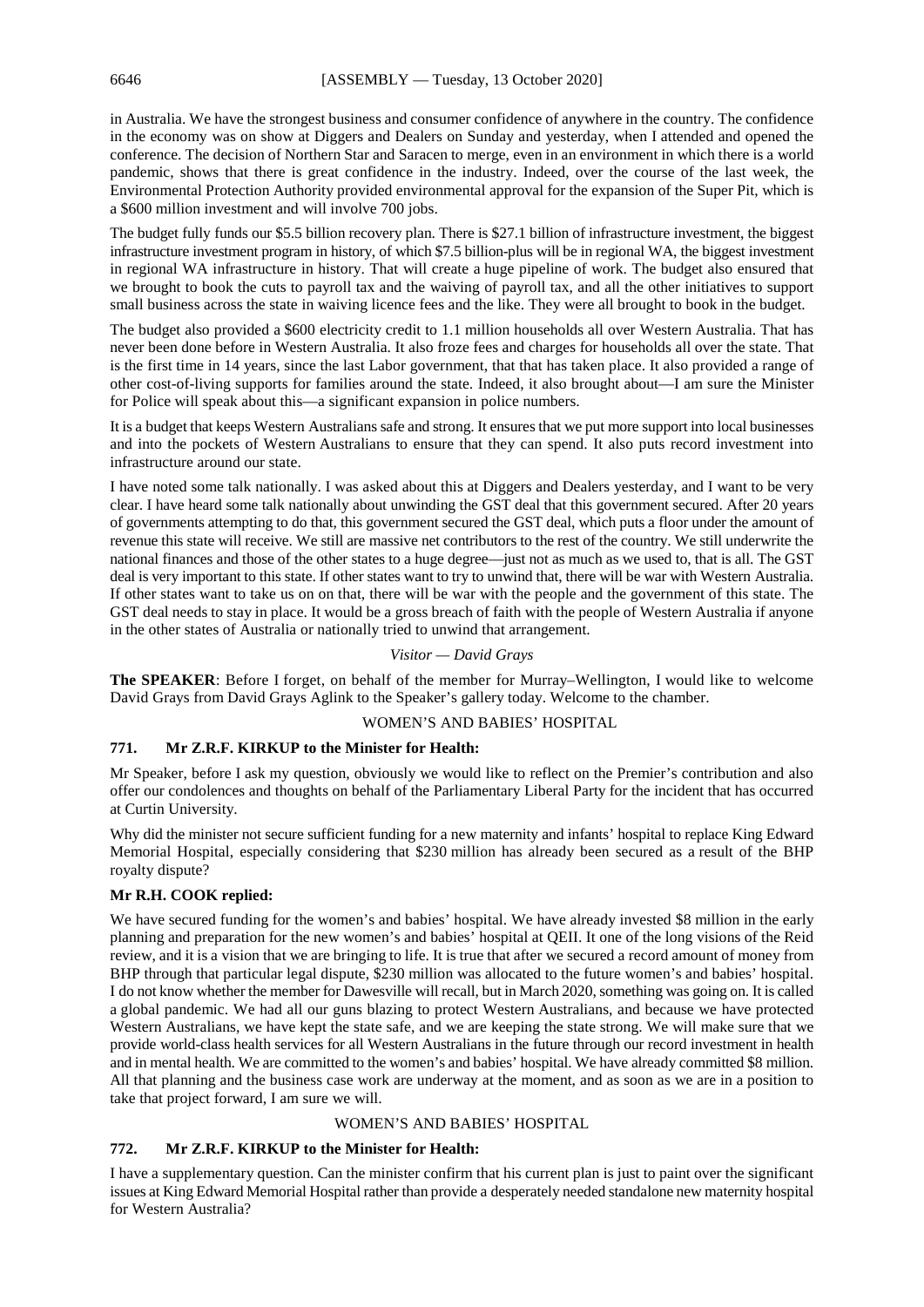#### **Mr R.H. COOK replied:**

The other day, I went to a staff forum at King Edward Memorial Hospital. The room, although well physically distanced, was packed. All those staff were there to ask one thing: will it be a distinct women's and babies' hospital; will it be relocated to QEII; and is this government committed to that? I was able to answer yes on all counts, and the staff applauded. They applauded because they know that we are keeping their hospital safe in that older facility as it is at the moment. They know that we are doing the hard work. They know that we are working with the staff and the clinicians around what the future design should look like. They know that with the McGowan government in office, the future for a new women's and babies' hospital is secure.

## 2020–21 STATE BUDGET

## **773. Ms S.E. WINTON to the Treasurer:**

I am delighted to ask the first question of our Treasurer after the budget last week. I refer to the work undertaken by the McGowan Labor government to drive economic growth across Western Australia and ensure that WA is kept safe and strong.

- (1) Can the Treasurer outline to the house why the Western Australian government has been in a position to invest in supporting WA households, businesses and the broader economy, while at the same time maintaining strong financial management?
- (2) Can the Treasurer advise the house whether there has been any feedback from credit rating agencies about this budget?

## **Mr B.S. WYATT replied:**

The shadow Treasurer is not here, so I had to get the member for Wanneroo to bowl me up one! Thank you, member for Wanneroo, for that very good question and I am delighted to answer that.

(1)–(2) When I became Treasurer in 2017, everyone on this side of the house remembers the financial wreckage left to us by the former Liberal–National government. I remember at the time thinking that if something hits us, some form of global fiscal crisis, again, we do not have the balance sheet to respond to that circumstance. Thankfully, three years of effort by this government, the McGowan Labor government, meant that when the pandemic hit us, our response to the pandemic—which, of course, brought on the economic shock, and that has happened around the world—had the balance sheet capacity to respond, and, importantly, we continue to have the balance sheet capacity to deal with any emerging issues.

I do want to put on the record that Standard and Poor's global ratings were quick out of the blocks. In referring to Western Australia, I quote it said —

"Its outperformance is due to elevated commodity prices and a local economy that is on the mend after the quick containment of COVID-19," ...

Standard and Poor's went on to say —

"Western Australia's economy is recovering because it has so far been successful in suppressing the spread of COVID-19."

There has been no known community transmission for the past six months, allowing businesses to reopen. That is what Standard and Poor's said, and it was followed up, of course, by Moody's. Again, Moody's identified what this government has done over the last three years. Although WA entered the coronavirus crisis from a position of fiscal strength, its ability to consolidate its fiscal strength before the next shock will largely depend on its capacity to contain further outbreaks of the virus, minimising the disruption to economic activity from lockdowns.

This is the reality that the credit rating agencies get that sometimes my friends on the other side of the chamber do not seem to understand. I have to say that after all that effort, the fact that we could put \$600 into the residential electricity account of every household in Western Australia, the fact that we could put \$2 500 into the electricity accounts of small businesses in Western Australia, the fact that we could run the largest asset investment program on record as budgeted and yet run a surplus are things that I think people should celebrate.

People can imagine my surprise when the apparent Liberal opposition critiques this strong position that the state government has managed to pursue—although, I think the opposition critiques the position of the surplus; it has been an interesting response, to say the least. I think it highlights the fact that sometimes my friends on the other side have to speak to each other. They have to work out the line of what it is going to be.

Nine hours before the budget, the absent shadow Treasurer said on radio that the surpluses are too big! I note that nine hours before the budget, member for Wanneroo, the surpluses are too big and then after the budget, he said that the surplus was appalling, but then recalibrated to critique the government in a tweet that debt was too high. He then finally got his line right the day after the budget to say, "Actually, he'd have created a budget surplus in reality that isn't there." Not only is the budget surplus appalling and too high, by the next day, it was not even there!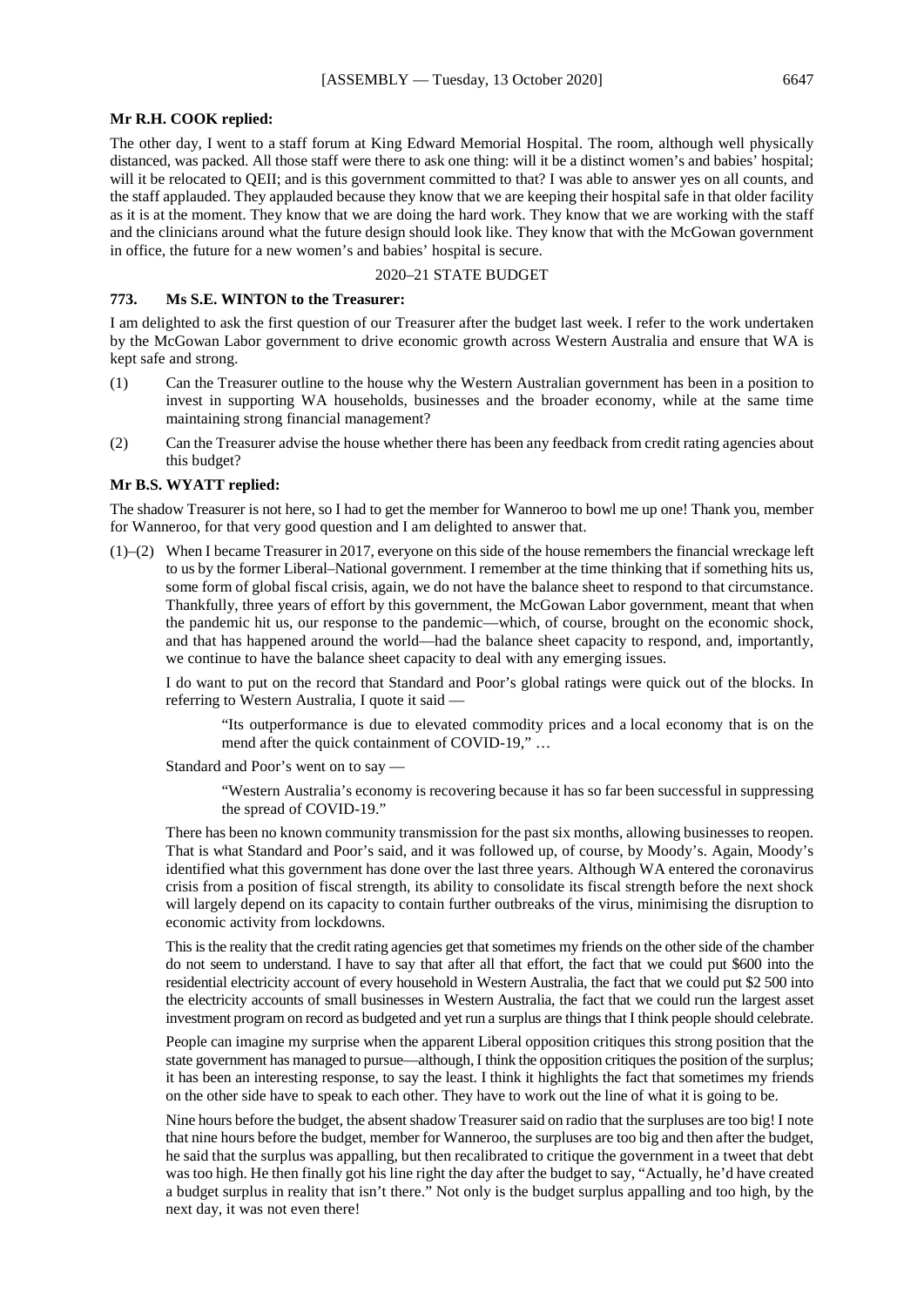Then, of course, we had Statler and Waldorf—otherwise known as Riverton and Cottesloe—and what a response they gave us! The member for Riverton went all tin hat in his tweet the day after the budget. The 2020–21 WA budget is a fake! It is a fake! But the member for Cottesloe said that it is not a fake; it is actually twice as much—it is \$2.7 billion! The opposition could not work out whether the surplus was real, whether it was a fake, whether it was \$2.7 billion or \$1.2 billion, and I still do not know whether the Liberals have a view on that.

But I think the highlight to me was, of course, the Leader of the Opposition who went on Geoff Hutchison's show the day after the budget, Friday, 9 October. The reporter asked the Leader of the Opposition: was it appropriate to deliver a surplus? No! No! In the current economic circumstances, the surplus would have gone to Roe 8 and Roe 9. The Leader of the Opposition does not understand that if she funded Roe 8 and Roe 9, she would still run exactly the same operating surplus. I suspect the Leader of the Opposition does not understand the difference between operating and cash. All she would have done is increase the net debt position of the state and leave the operating surplus as it is.

At some point, the opposition members are going to have to speak to each other and get their line right. This is the fourth budget of the McGowan government. I think it is our best because it has been set in the hardest circumstances possible, and the reality is the opposition has been nothing but bone idle for the last four years. That has been highlighted by the fact that for 20 years, the Public Accounts Committee has had a briefing, the Treasury officers have been briefing members of Parliament on the budget for 20 years—not the Treasurer of the day, the Under Treasurer and the senior Treasury staff. The fact that the shadow Treasurer and the Leader of the Opposition did not even rock up to that event today highlights the bone idleness of this opposition.

## ROYALTIES FOR REGIONS — 2020–21 STATE BUDGET

## **774. Ms M.J. DAVIES to the Premier:**

I refer to the state budget papers and the section relating to royalties for regions.

- (1) Why has the Premier's government directed almost half the funding from the state's only regional development program to subsidise the Water Corporation, TAFE, the Department of Education and the Department of Transport to underwrite existing services that had previously been paid for from each portfolio's budget?
- (2) Have any of his regional members of Parliament raised concerns with him, as the Premier, about the misuse of royalties for regions under his leadership?

## **Mr M. McGOWAN replied:**

(1)–(2) Leader of the National Party, I have had a lot of positive feedback about the budget from members of the caucus. People are very excited about the fact that there will be 800 additional police officers shared all over Western Australia, metro and country. People are very excited that fees and charges are frozen for everyone across the regions and, indeed, every household will get a \$600 credit on its electricity bill. People are very excited that we were able to put \$200 million into backfilling remote Aboriginal communities and making sure that they are maintained and have proper buildings, because the Liberal Party pulled out support for remote Aboriginal communities. People are very excited about a massive increase in mental health spend across the state, including our support for suicide prevention, in particular, all over Western Australia, and people are very excited that we kept royalties for regions, as we said we would prior to the state election. Indeed, there are huge spends all over regional Western Australia, creating jobs and ensuring that we recover from COVID in each region of the state.

But I note that the Nationals WA members continue to whinge. I expect that they will produce a whole set of commitments at the next election and then the Liberal Party will produce a whole set of commitments at the next election, and considering the Liberals and Nationals do not go into coalition anymore, both sets of commitments will be loaded onto the taxpayers of Western Australia. So, if the conservative forces of this state are re-elected at the next election, or at any time in the future whilst this arrangement subsists whereby they do not go into coalition and do not calibrate their policies together, the taxpayers of Western Australia should be very, very frightened. Last time when they were in office, the Liberal and National Parties drove the state's debt to extraordinary levels when economic times were good and revenues were growing. Imagine what they might do were they to get back into office! Imagine the disaster that would befall the people of Western Australia if the Liberals and Nationals come back to office any time, I expect, in the next 10 years.

## ROYALTIES FOR REGIONS — 2020–21 STATE BUDGET

## **775. Ms M.J. DAVIES to the Premier:**

I have a supplementary question. Thank you, Premier. I am not sure that the Premier entirely answered the question.

Can the Premier confirm, so the people of regional Western Australia are absolutely clear, that the Premier and his regional members of Parliament fully support the subsidisation of the Water Corporation, TAFE fees, orange school buses and paying for Metronet with funds from royalties for regions, the state's regional development program yes or no?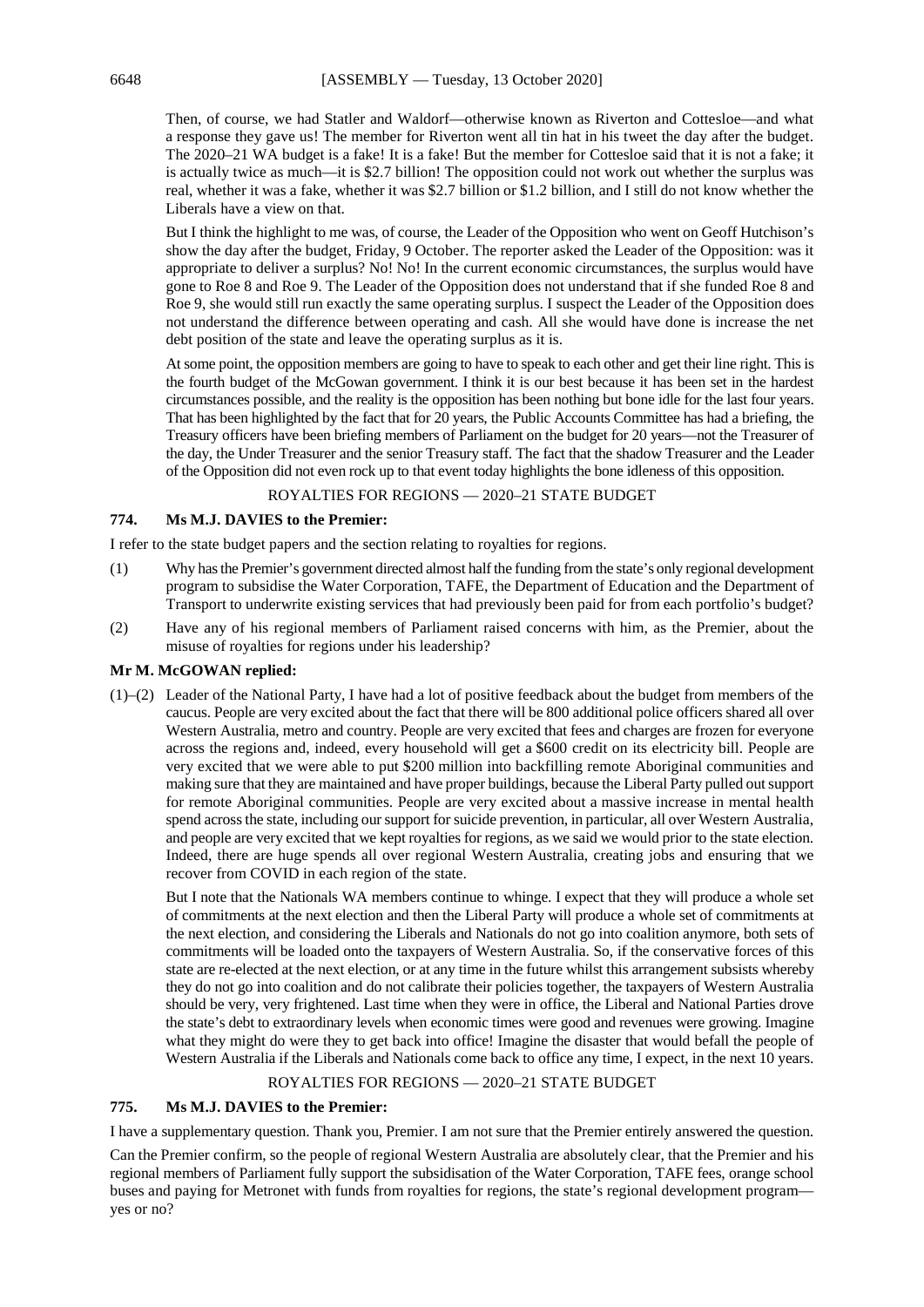## **Mr M. McGOWAN replied:**

Clearly, from the tone of the Leader of the National Party's question —

Several members interjected.

**The SPEAKER**: Leader of the National Party, I call you to order for the first time—also the Treasurer.

**Mr M. McGOWAN**: Clearly from the tone of the question, the Nationals WA does not support supporting families all over regional Western Australia with support for their water bills, electricity bills and school buses for children. Clearly, Nationals members do not support that. But, frankly, that is a new position because when they were in office under the royalties for regions program, what did they do? They subsidised from royalties for regions the orange school bus scheme. They subsidised water around regional WA.

**Ms M.J. Davies**: No, we didn't.

**Mr M. McGOWAN**: Yes, you did!

They subsidised the Pilbara essential services program, which is the water program all over the Pilbara, to the tune of more than \$100 million.

**Ms M.J. Davies** interjected.

**The SPEAKER**: Leader of the National Party!

**Mr M. McGOWAN**: They subsidised the orange school bus initiative out of royalties for regions when they were in office.

**Ms M.J. Davies** interjected.

**The SPEAKER**: Leader of the National Party! I call you to order for the second time. You have already had two goes.

**Mr M. McGOWAN**: No, no. I am just letting the member know a few things.

When they were in office, they put money into a so-called core business, which, of course, was capital works in schools. Are hospitals a core business?

There is no answer!

**The SPEAKER**: I will allow you to —

**Mr M. McGOWAN**: Members opposite put money into hospital builds when they were in office. They might note that much of our hospital build for regional WA is out of the consolidated account. I think the Leader of the National Party comes to this argument with some history. The history is, obviously, that when she was in office —

**Ms M.J. Davies** interjected.

**Mr M. McGOWAN**: Do you want me to tell you again? I have it all here.

**Ms M.J. Davies** interjected.

**The SPEAKER**: Leader of the National Party, I call you to order for the third time.

**Mr M. McGOWAN**: When it comes to education, orange school buses, roads, water and hospitals, which are things that state governments do, members opposite paid for them out of royalties for regions when they were in office over that eight years. That is what they did. They should not come in here now and say that somehow the government cannot pay for things out of royalties for regions when they did exactly that.

## POLICE — ADDITIONAL OFFICERS

#### **776. Ms C.M. ROWE to the Minister for Police:**

I refer to the McGowan Labor government's commitment to keeping Western Australia safe and strong through its significant investment in putting more police on our streets. Can the minister outline to the house what this government's investment in an additional 800 police officers will mean for community safety, both in the city and across regional WA; and update the house on how this investment builds on our government's record of ensuring that the Western Australia Police Force has the resources it needs to drive down crime?

## **Mrs M.H. ROBERTS replied:**

I thank the member for Belmont for that question and for her commitment to keeping our community safe. Few issues are more important to the community than community safety—people being safe in their homes and safe as they go about their daily lives. This has been a priority for the McGowan government. Indeed, I know it has been a strong priority for the member for Belmont. I was happy to address a forum in her electorate only a year or so ago.

The fact of the matter is that when we came to government, we inherited a police force that was heading towards crisis. Month after month, we saw double-digit increases in crime. As the Treasurer well knows, the 2016–17 midyear review gutted the police budget. We were heading over a cliff in the out years. Although those opposite might like to blame the former Commissioner of Police or the former Deputy Commissioner of Police for the failed policing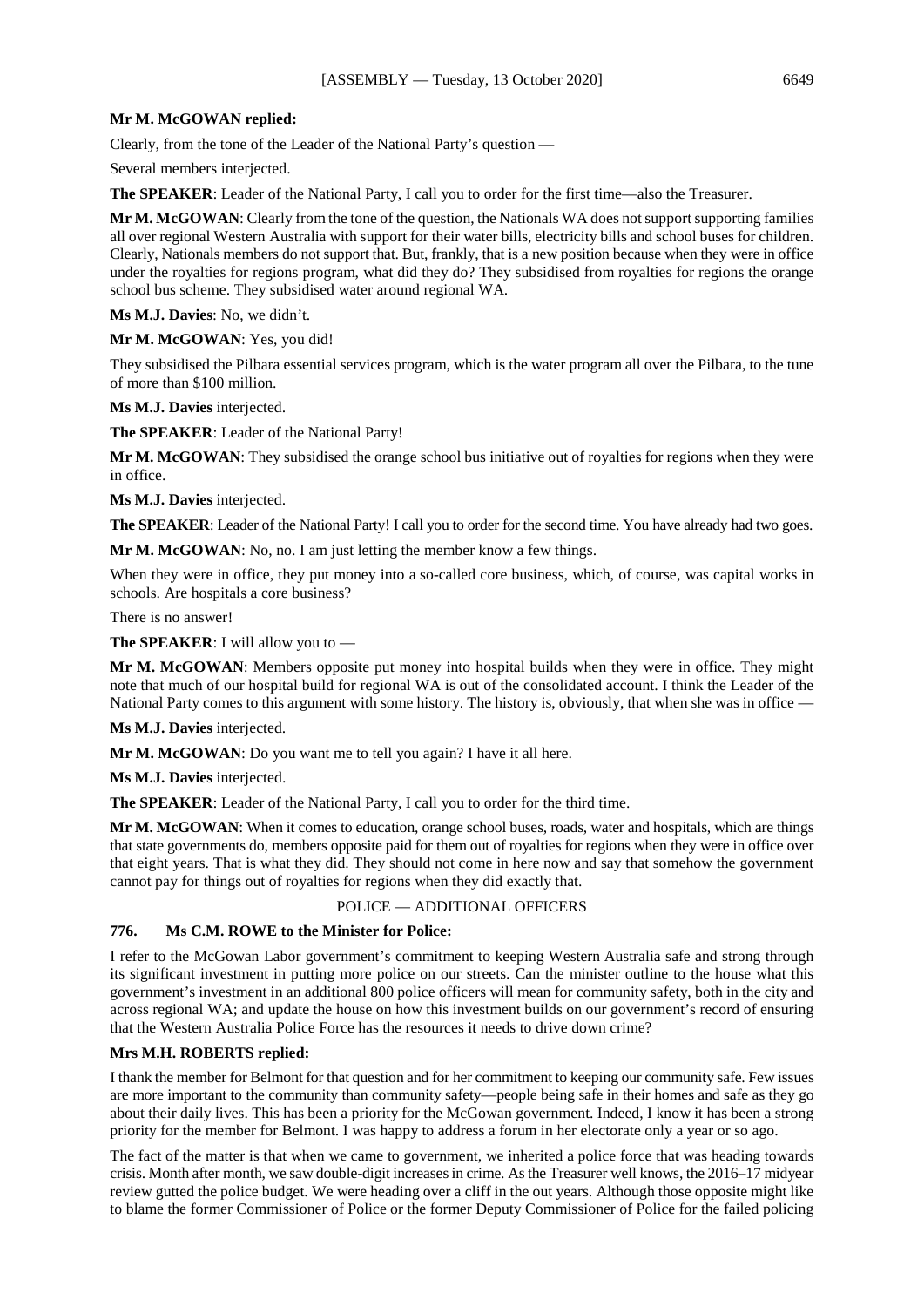model that their government introduced, the fact of the matter is that those officers did not come up with the idea of changing the metro area from seven or eight districts down to just four mega districts. That was done as part of the Liberal–National government's cost-cutting measures.

By contrast, what a difference three and a half years has made! We have turned that around. We have added an additional \$755 million to the police budget. Most recently, of course, there is a \$314 million commitment to 800 more police officers in the budget. That is on top of the 300 officers that had already been committed to, and 150 of those are delivered straight off. There was no promise of additional police from the former government none whatsoever. We could see the problems that were there and that the former government had its eye off the ball when it came to methamphetamine use in the community and what a driver of crime that was. That is why we committed at the election to 100 additional police for the meth border force and another 20 staff to back them up. That is why our police have been getting such outstanding results recently. Members would have seen an article on the front page of today's paper about the massive haul by WA police. I congratulate them for that. It was not by chance that they intercepted a truck in Sawyers Valley on Great Eastern Highway and uncovered \$4 million in two plastic tubs. They then went to a house in Lockridge and uncovered 13 one-kilogram bags of methamphetamine. That comes on top of many other drug seizures in our community. Indeed, only on the weekend it was highlighted that 10 kilos of meth had been taken from a home in Dianella and freezing notices had been placed on cash and so forth. This makes a huge difference in driving down crime.

The McGowan government puts a high price on our police force. It has supported our police force with extra police numbers; body-worn cameras, which cost \$17.8 million; personal-issue mobile devices and digital infrastructure, which had a total cost of some \$39 million; automatic number plate recognition; a bomb disposal robot; and personal-issue protective vests for every police officer in this state at \$19.2 million. That is something that police had been asking for for years, but it was not delivered until the election of the McGowan government. Few things are more important than keeping our community safe. That has been the priority for our government. We have not only reinstated the money that was gutted from the police budget by the former Deputy Leader of the Liberal Party and now Leader of the Opposition, but also added \$755 million to support our police and to keep our community safe.

## FORRESTFIELD–AIRPORT LINK — GEORGE DELIU

## **777. Ms L. METTAM to the Minister for Transport:**

I refer to the litany of safety issues on the Forrestfield–Airport Link. Can the minister explain to the house the circumstances that led to the injuries suffered by Mr Deliu that have led to his inability to work?

## **Ms R. SAFFIOTI replied:**

I thank the shadow Minister for Transport, the member for Vasse, for that question. An incident occurred in June 2019 in which George suffered burns to his legs after water entered his gumboots in the tunnel. As a result, George suffered injury and, of course, has not been able to work since that time. I met with George. I rang him and talked to him about the incident. As a result, a number of investigations are happening at the moment and the insurance claim is being worked through. As I have always said, the tunnel project is a challenging project. We have made workplace safety on that project our number one priority.

I have met with the contractors a number of times to express the need to have excellent workplace safety on that site. We have also employed further WorkSafe inspectors to ensure that we have the ability to oversee that project.

This incident happened a year ago. Has the member for Vasse met the person involved? I have. I sat and listened to his account. I talked to him on the phone and I met with him. Then I made sure that we pressed the issue with the contractor. It is a bit rich for the member to come in and ask about this contract when her government signed the contract. We are making sure that we continue to reinforce that workplace safety —

**Ms L. Mettam** interjected.

**The SPEAKER**: Member for Vasse!

**Ms L. Mettam** interjected.

**The SPEAKER**: Member for Vasse!

**Ms R. SAFFIOTI**: The member for Vasse is like a cloud of darkness that hovers around. She does not do any work of her own but when she sees a negative story she goes onto it.

**Ms L. Mettam** interjected.

**The SPEAKER**: Member for Vasse, I call you to order for the first time.

**Ms R. SAFFIOTI**: This is the laziest and most divided opposition in history. Let us go to the point! Where is the shadow Treasurer? There he is! He is walking the corridors of Parliament like the "Phantom of the Parliament"! Obviously, he needed to hear me sing to come back to this place. This has never been seen before. The shadow Treasurer is missing in Parliament on the key day after the budget. It has never been seen before.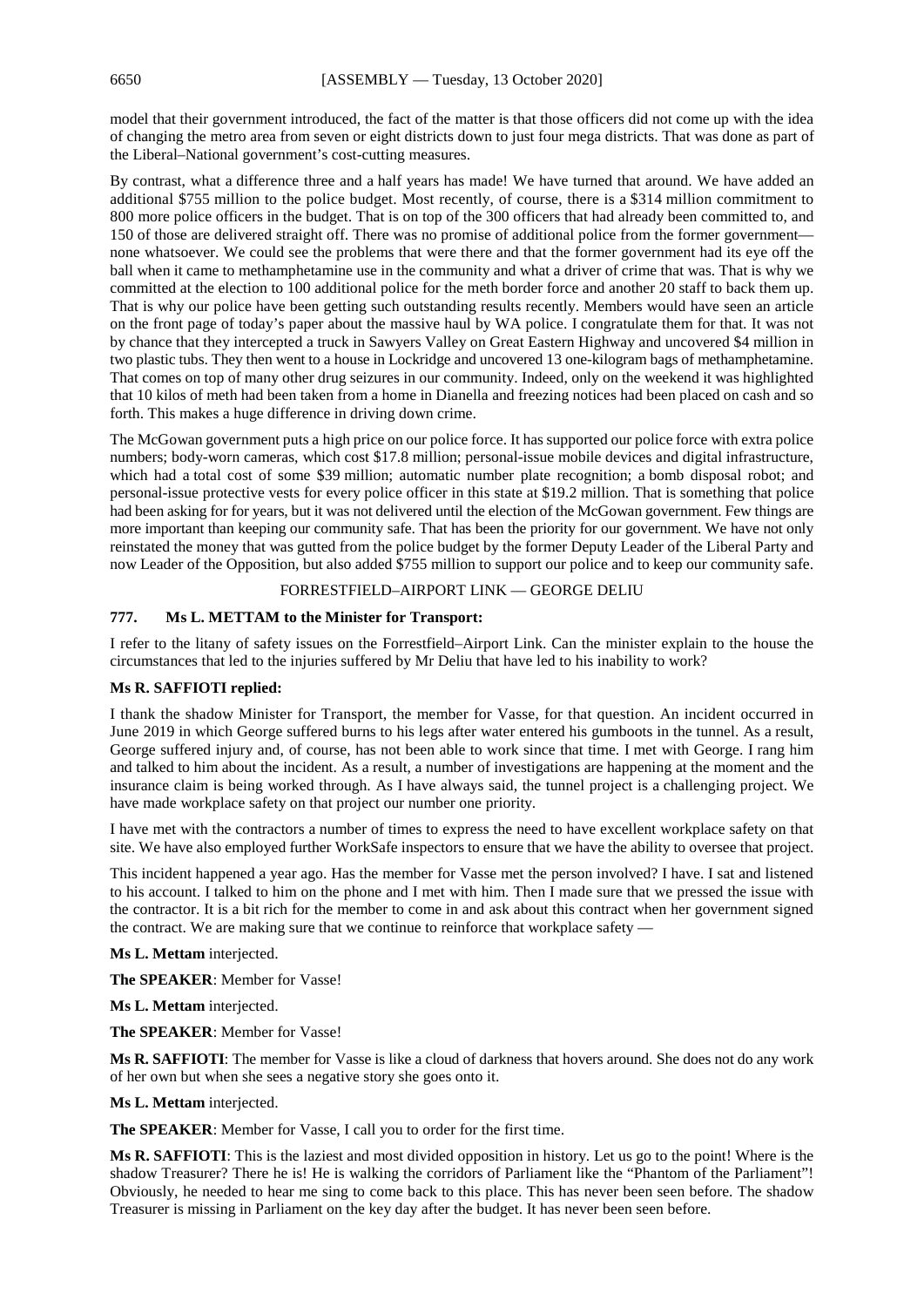#### *Point of Order*

**Ms L. METTAM**: The minister is not answering the question. This is a really serious issue regarding safety issues at the Forrestfield–Airport Link. I ask that the minister answer the question.

**The SPEAKER**: I am sure the minister will get back to it now.

*Questions without Notice Resumed*

**Ms R. SAFFIOTI**: I did answer it. What have you been doing? Have you met the person involved? No, because you are lazy and divided.

Several members interjected.

**The SPEAKER**: Member for Vasse and member for Darling Range, I call you to order. This is not a screaming match. You will have an opportunity for a supplementary.

**Ms R. SAFFIOTI**: All the member does is wait for a negative article and then somehow gets on to social media. That is what she does. Whose camp is the member in? Is she in the shadow Treasurer's camp or is she in the Leader of the Opposition's camp? I think she has a foot in both camps, members.

**The SPEAKER**: Minister!

**Mrs L.M. Harvey** interjected.

#### *Withdrawal of Remark*

**The SPEAKER**: I beg your pardon, Leader of the Opposition; what did you just say?

**Mrs L.M. HARVEY**: I withdraw.

**The SPEAKER**: No; what did you just say?

**Mrs L.M. Harvey**: I said this is grubby.

**Ms R. Saffioti**: No, you didn't.

**The SPEAKER**: No, you did not. You said she is a grub.

**Mrs L.M. Harvey**: I said, "You're a grub".

**The SPEAKER**: No, you did not.

**Ms R. Saffioti**: Stand up and apologise.

**Mrs L.M. HARVEY**: I said, "You're a grub", and I withdraw, Mr Speaker.

**The SPEAKER**: Thank you.

#### *Questions without Notice Resumed*

**Ms R. SAFFIOTI**: Who puts out social media posts attacking me through the Liberal Party website? Who does that, Leader of the Opposition?

Several members interjected.

**Ms R. SAFFIOTI**: Who does that, Leader of the Opposition?

Several members interjected.

**The SPEAKER**: Members!

**Ms R. SAFFIOTI**: The member for Vasse has a foot in both camps. She is having secret lunches with the shadow Treasurer.

#### *Point of Order*

**Mr Z.R.F. KIRKUP**: I appreciate that the Minister for Transport is excited about this issue, but I ask her to return to the question asked by the member for Vasse.

**The SPEAKER**: Thank you. Minister, I am sure you will.

*Questions without Notice Resumed*

**Ms R. SAFFIOTI**: I have said that it is under investigation and it is currently an insurance claim. I have met with the person involved and spoken to him. As he said on radio, he spoke to me about the issues and we are making sure that workplace safety is the number one priority.

But, member for Vasse, whose camp are you in? Are you in the Leader of the Opposition's?

**The SPEAKER**: No. That is enough, minister; thank you.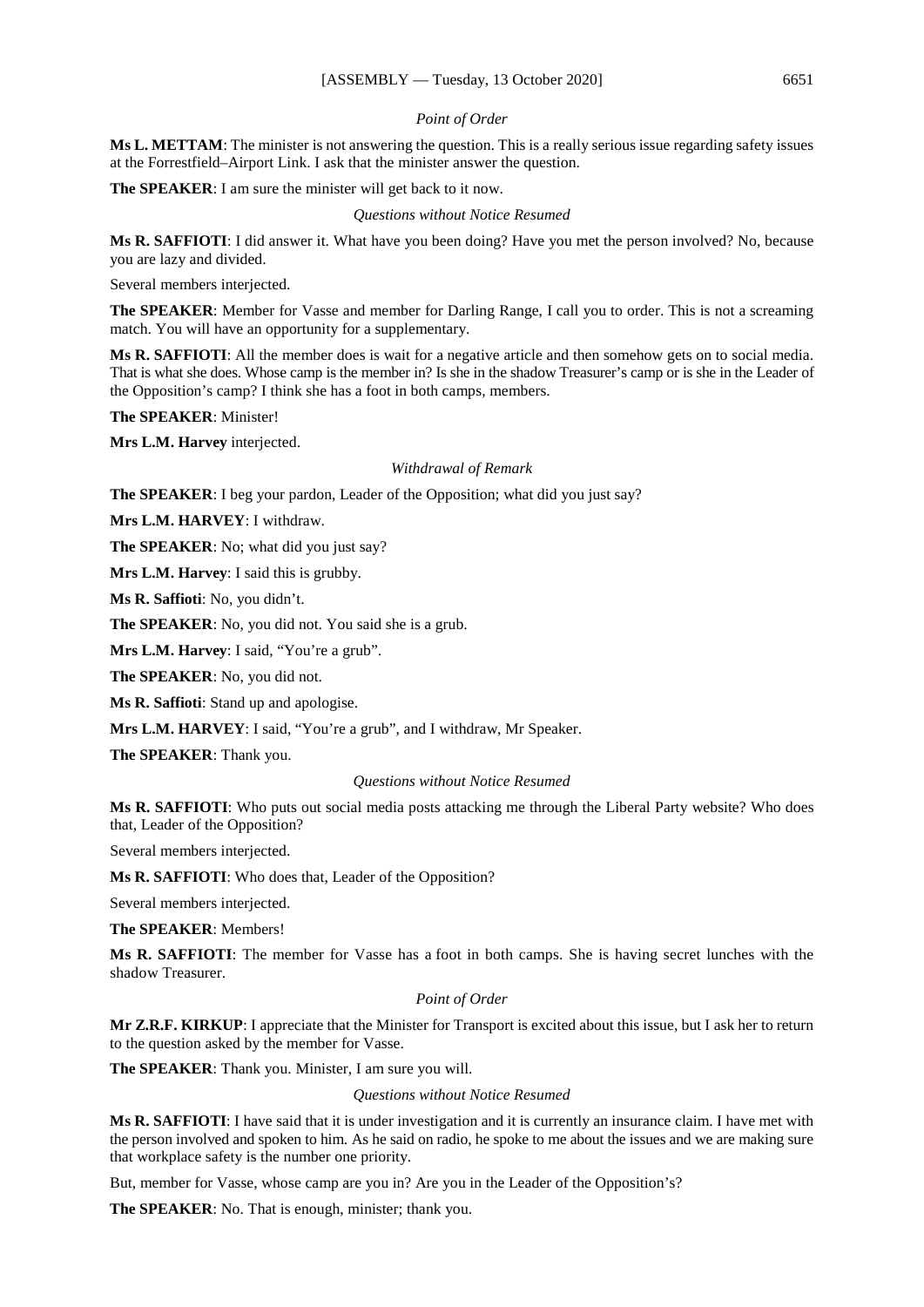#### FORRESTFIELD–AIRPORT LINK — GEORGE DELIU

## **778. Ms L. METTAM to the Minister for Transport:**

I have a supplementary question.

Several members interjected.

**The SPEAKER**: Members! At least she has the courage to get up and ask a question.

**Ms L. METTAM**: When is the minister going to stop passing the buck and resolve the issues involving Mr Deliu from over a year ago, including providing compensation?

**Mrs A.K. Hayden** interjected.

**The SPEAKER**: Member for Darling Range, I do not want to hear your voice.

#### **Ms R. SAFFIOTI replied:**

I know that the shadow Minister for Transport and the Liberal Party have never built a rail line in their life, but the issue is between the contractor and the individual. We are providing support where we can.

Member for Vasse, whose camp are you in: the Leader of the Opposition's or the shadow Treasurer's?

**The SPEAKER:** Minister! Minister, I call you to order for the first time.

## MENTAL HEALTH AND SUICIDE PREVENTION

#### **779. Mr C.J. TALLENTIRE to the Minister for Mental Health:**

I refer to the hard work of the McGowan Labor government in keeping WA safe and strong, which includes delivering a record investment in mental health and alcohol and other drug services.

- (1) Can the minister outline to the house what this record investment will mean for suicide prevention programs and services across WA?
- (2) Can the minister advise the house how this record investment will help our hospitals manage the demand for mental health services in our community?

#### **Mr R.H. COOK replied:**

I thank the member for his question.

(1)–(2) During Mental Health Week 2020, it is a very good opportunity to remind ourselves just how important mental health is and how important it is that we have good investment in mental health services, which is the reason I am very pleased to announce that for the first time in WA's history, the WA government will invest more than \$1 billion in mental health services in a year—an increase of 17 per cent in funding since we came to office.

The member is right; suicide has a dreadful impact on our society. On average in WA, around one person each day loses their life to suicide. Each death is a tragic event that has heartbreaking consequences for families and the community. It affects the whole community and a whole-of-community approach is required to prevent it. We understand that there is no easy fix, but we also know that we have to do more when it comes to funding, which is the reason that this year we have announced and committed more than \$49.6 million for suicide prevention initiatives. This includes services across prevention and early intervention, such as public education and training; support and after care for people experiencing a suicide crisis or following a suicide attempt; and postvention to build community capacity. One of the things that I am particularly proud of is the \$10 million investment to develop and implement a region-by-region approach to Aboriginal suicide prevention in Western Australia. It is the first time it has been undertaken and it will mean that we have a tailor-made suicide prevention program for each community, which they will co-design.

As I said, the budget for 2020 is a great opportunity to celebrate a \$1 billion investment in mental health services, which provides us with an opportunity to rebalance the system. What we can do in this context is invest heavily in prevention, with \$17.3 million in 2020–21, and provide a major boost of \$30.9 million in community bed–based services, a \$54.2 million investment in community support, \$427 million for community treatment and \$426.5 million for hospital-based services. As part of rebalancing the system, we have to address the fact that so many people with very complex and difficult mental health issues are coming into our emergency departments, and our EDs are struggling under that demand. That is the reason we are looking beyond simply the amount of services we need and at how we can do things differently.

I would like to speak about two programs in particular. The assertive recovery team is a \$14 million pilot program that aims to support people with significant mental health issues who have exited or are at risk of re-entering EDs. It will integrate hospital and community services and provide relief for ED services by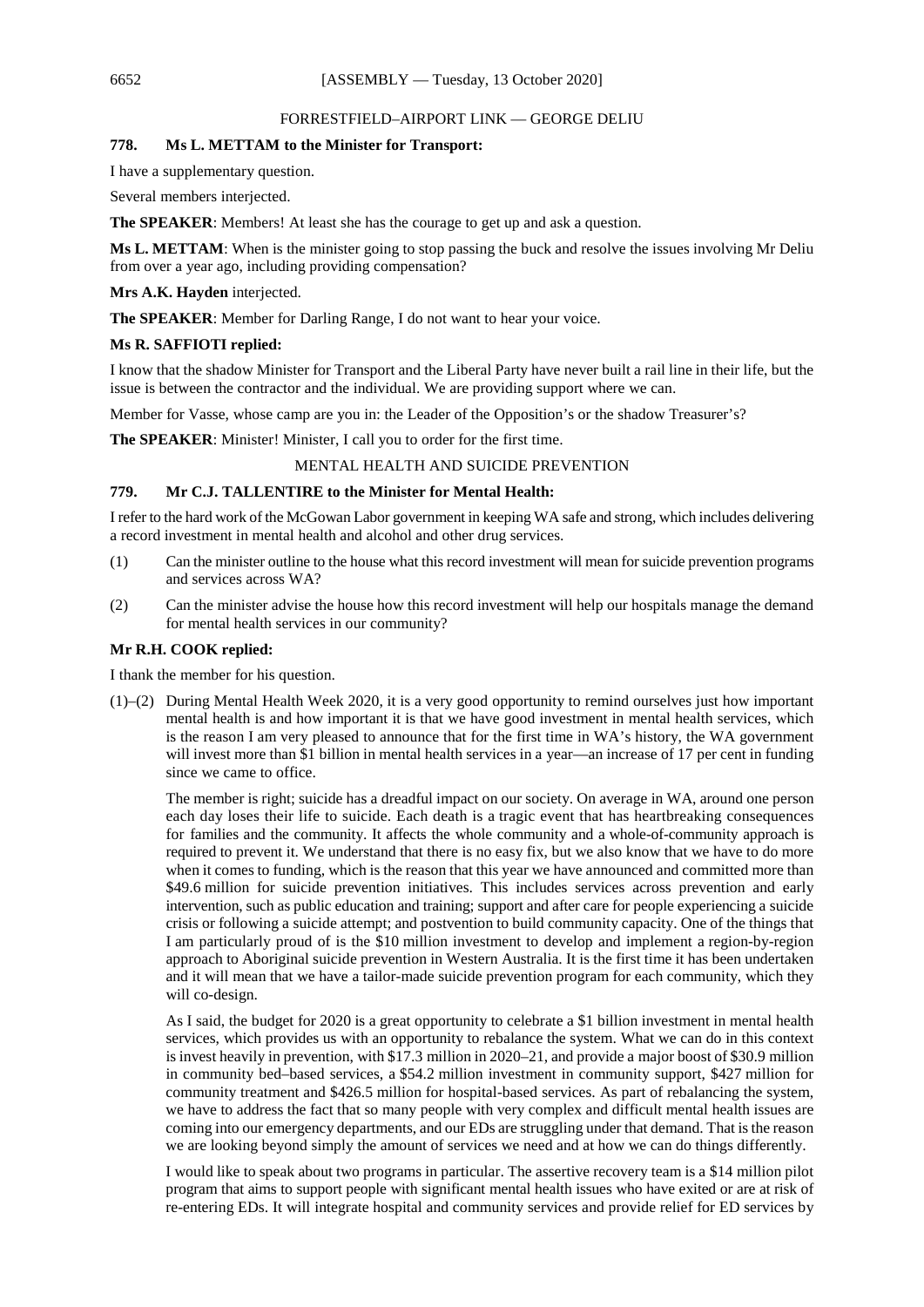keeping very unwell people from needing to continually re-present in crisis. The ART also aims to improve consumers' mental health and confidence in their ability to prevent avoidable admissions. This will mean that we have our community mental health services working in tandem with our hospital services to ensure that we can reach out to those people in the community who need our support.

Another program I am particularly proud of is our peer support program at Fiona Stanley Hospital. This is a pilot that will utilise the services of those with lived experience to sit by, care for and assist those with mental health issues who are in the ED to make sure that they can navigate their way through the system in a much more secure and cohesive way. EDs are distressing places. We hope that having a peer support worker there will make a huge difference to their experience in the emergency department.

At the moment, there are 806 active mental health beds in Western Australia's hospitals. Over the last four years, the total number of specialised mental health beds has increased by 58. But we need to continue to work to make sure that we have all the services we need in the community and that we are investing in prevention and support. I am proud of a government that has invested record amounts in mental health services so that we can continue to go forward and make these very important policy developments.

#### PATIENT ASSISTED TRAVEL SCHEME — FUNDING

## **780. Ms M.J. DAVIES to the Minister for Health:**

I refer to comments the minister made in this place on 23 May 2018 during budget estimates when he said —

We need to make sure that PATS is properly funded, in terms of not only activity, but also meaningfully meeting people's travel expenses … I would also like to see a digitisation of PATS …

Why has the government failed to significantly increase funding for the patient assisted travel scheme budget to improve affordability and efficiency for regional patients having to travel to access specialist health services?

#### **Mr R.H. COOK replied:**

I thank the member for the question. Certainly, I have always scratched my head in this place at why a parliamentary committee of the Legislative Council came forward in 2015 with a range of recommendations about PATS. I sat and I waited for the government to respond and I waited for the government to respond and I waited, and 2017 came and there was no Liberal–National party policy at the election in response to PATS. It did nothing in relation to those recommendations, and a lot has changed since. We now have a McGowan Labor government that is investing more in telehealth services than any other government in history. This means that a lot of patients living in our regional communities do not have to travel to Perth to get the care they need, be it through telemental health, emergency telehealth services or the new telechemotherapy; and investments we are making in places such as Albany Hospital, with the new radiotherapy service, and a major redevelopment of Geraldton Health Campus, means that these patients will not need to travel to Perth at all. We continue to invest significantly in the patient assisted travel scheme to make sure that people have the support they need. As I said, this continues to be an area of concern for me, because I am alarmed at the previous government's neglect of PATS. It is the reason we made significant changes to ensure that we got through the waitlist. When we came into government, there was an actual waitlist for the processing of PATS claims because of the privatisation of the PATS service. First of all, we had to bring it back in-house to make sure that we got on top of all those people who were waiting for their PATS claims to be processed before we could get on and look at the system. We are continuing to digitise the system, and that process is going on at the moment. We will continue to look at how we can improve PATS to support WA country patients.

#### PATIENT ASSISTED TRAVEL SCHEME — FUNDING

## **781. Ms M.J. DAVIES to the Minister for Health:**

I have a supplementary question. The minister has now had four budgets to address this. He told this place in 2018 that he would look at the recommendations of the 2015 PATS inquiry, and, again, in 2019 that he was ready to start the investment cycle. Why is the minister dragging his heels and why is there not significant investment in the state budget to support this critically important program for regional patients?

#### **Mr R.H. COOK replied:**

I want members to appreciate that because of our investment in the WA Country Health Service and advances in telehealth—this is an eye-watering statistic—we have saved the equivalent of going to the moon 32 times and back in air miles that patients do not have to travel because this government is investing in telehealth and new digital ways that we can deliver their health care. WA Country Health Service has never been in better shape. We will continue to invest in the PATS service by making sure we overcome the waitlist that existed when the member left office, continuing to digitise the service and continuing to invest in PATS so that it can support patients. There is one way we can better serve WA country patients, and that is not necessarily having them come to Perth at all. That is why we are investing so much in telehealth. That is why we are investing so much in the redevelopment of our hospitals. That is why we are investing in medihotels, so that we can better support those patients when they do come to Perth.

#### **Mr Z.R.F. Kirkup** interjected.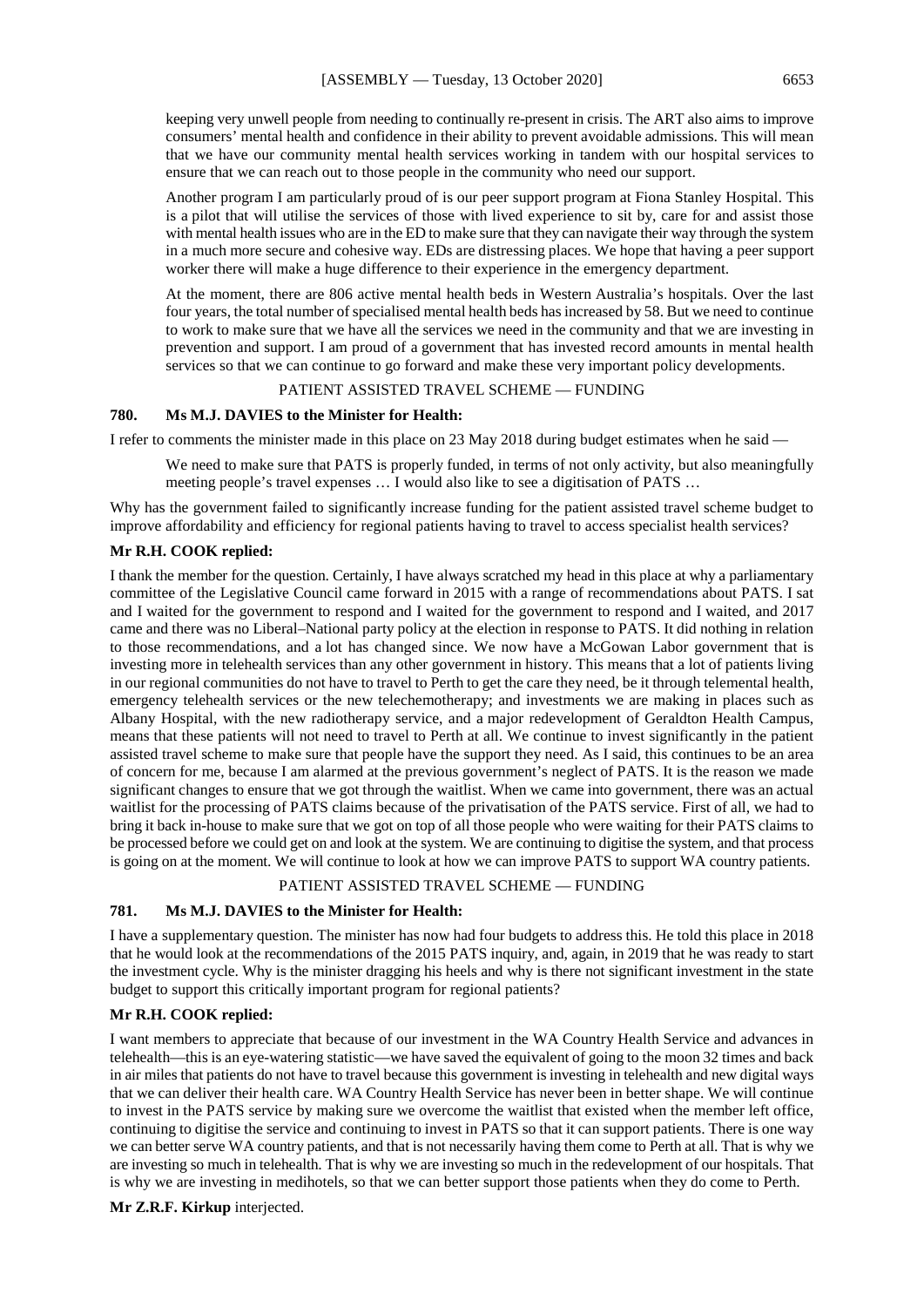The SPEAKER: Member! Member for Dawesville, you have been very quiet today.

**Mr R.H. COOK**: I was thinking of a patient in the member for Central Wheatbelt's electorate. She came from Toodyay. She had been discharged from hospital around 6.00 pm.

**Ms M.J. Davies** interjected.

**Mr R.H. COOK**: Sorry—the member for Moore's electorate. She was discharged at 6.00 pm and was confronting the prospect of having to drive home that night. Rather than having to be driven home, that patient was put up in our medihotel at Royal Perth Hospital. She was cared for, she was able to be catered for, and she had a great night's sleep, and the next morning she was able to drive home at the comfort of her own pace. This is what governments do when they invest heavily in health care. This is the reason we need a McGowan Labor government.

## METRONET PROJECTS — JOBS

## **782. Ms A. SANDERSON to the Minister for Transport:**

I refer to the McGowan Labor government's investment in keeping WA safe and strong, which includes a record pipeline of transport infrastructure projects.

- (1) Can the minister update the house on what this government's investment in Metronet means for WA jobs and WA businesses?
- (2) Can the minister advise the house whether she is aware of anyone who does not support this government's commitment to delivering what is the largest investment in public transport in the state's history?

## **Ms R. SAFFIOTI replied:**

(1)–(2) I thank the member for Morley for that question and for the member for Morley's support for our record infrastructure program. The McGowan government is investing \$11.8 billion in transport infrastructure projects across WA, which includes \$5.7 billion on Metronet projects over the forward estimates. This builds on our commitments in the past and this year to have hundreds of millions of dollars to complete the Forrestfield–Airport Link project; 246 new locally made railcars being funded through the budget; the Thornlie–Cockburn Link, with \$195 million for that project this year; the Yanchep rail extension; \$144.6 million for the removal of level crossings, including the Denny Avenue level crossing project that is underway; hundreds of millions of dollars for the Morley–Ellenbrook rail line, the Byford rail extension and the Midland rail extension; the new Bayswater station project; the multistorey car park at Mandurah station; and funds for the new Lakelands train station. Members, this is a record infrastructure spend. We are upgrading stations at Cannington, Gosnells and Kelmscott, we are upgrading level crossings on the southwest main line and we are also installing solar panels on a number of our train and bus stations. This is a record amount, members. It is employing thousands of Western Australians who currently have jobs because of our record infrastructure program.

We know that the opposition does not support these projects; it does not support Metronet. I am sorry that the member for Vasse is not in the chamber now. Members might use the words "tag team" about the members for Bateman and Vasse working as a team as they swapped out. It is an interesting team, in a sense that they are a tag team, members! I am glad the phantom of the Parliament, the member for Bateman, has rocked up in this chamber today. I am glad they let him in and I am glad that the member for Vasse invited him in to let him sit in her seat. Of course, the member for Vasse, who is not used to telling the truth on these sorts of matters, was up to it again. Do members remember a few months ago when the opposition put out on Twitter a photo of a really cramped train, saying, "Look how busy these carriages are during COVID. This is unsafe"? Then of course we found that that picture was taken in 2012. The member for Vasse is at it again!

## **Mr Z.R.F. Kirkup** interjected.

**The SPEAKER**: I have given permission. I had a look at it; it is okay.

**Ms R. SAFFIOTI**: I have sought permission. Nice checking, member for Dawesville, but I sought permission.

On 8 October, the member for Vasse tweeted that we had not laid any track of new rail. She did it again, members. I thought, "Hang on; that's not right!" Then it was lucky, because the next day, within 15 hours, she clarified that by tweeting a photo of me next to all the rail that we have laid. She tweeted a comment saying that the government has not laid any new rail, and the next day she tweeted a photo of me standing next to the new rail we have laid.

**Mr B.S. Wyatt**: That's a nice photo, isn't it?

**Ms R. SAFFIOTI**: This is a lovely photo and the best photo. Thank you for noticing, Treasurer.

Again, this is an opposition that hates Metronet. The opposition is saying that we are spending too much on Metronet. I am glad the shadow Treasurer is back. I am glad the opposition unlocked that cupboard, opened the door and let him out. I am glad he is back here. What projects is he not going to deliver?

**Mr D.C. Nalder**: I signed the contract of that road that you are talking about laying rail for.

**The SPEAKER**: Member for Bateman, you did not hear how she explained it. She did not say who did it.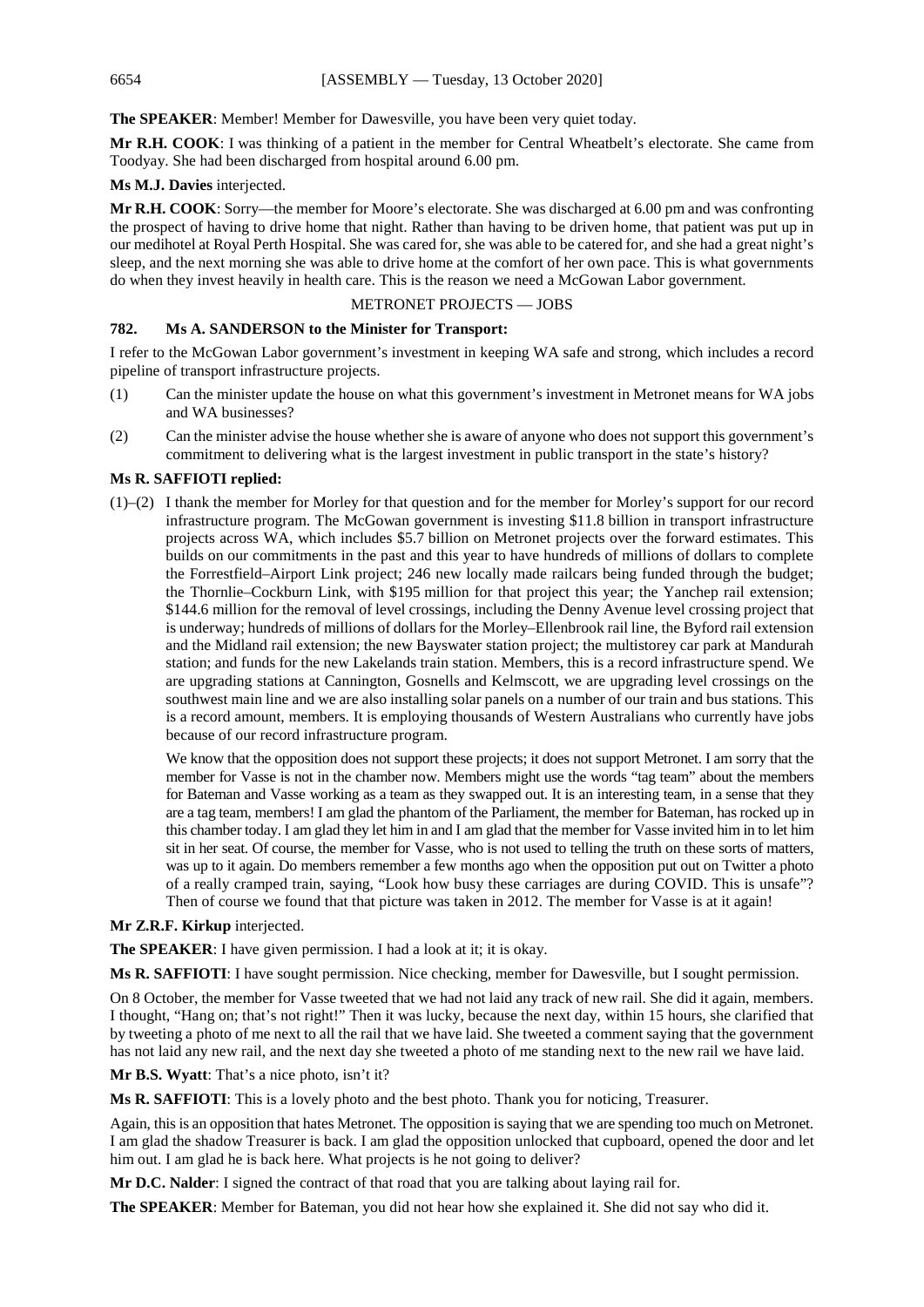**The SPEAKER**: Minister, you will get to the end.

**Ms R. SAFFIOTI**: It is a divided, useless opposition that cannot hold it together during question time. Imagine what risk it would be to Western Australia if it were to win government, members.

## **Mr M.P. Murray** interjected.

**The SPEAKER**: Who are you? Minister for Sport and Recreation, you have not got your scarf on. I call you to order for the first time.

## TOURISM WA — TELEVISION AND FILM PRODUCTION INDUSTRY

## **783. Mrs A.K. HAYDEN to the Minister for Tourism:**

I refer to the minister's comments surrounding the contract for filming Tourism WA's new branding promotion being given to an eastern states business, when he said, "We don't have the skill sets required within WA." Can the minister explain to the people of Western Australia the exact skill sets these five people from the eastern states have that our commercial television and film production industry does not have?

## **Mr P. PAPALIA replied:**

I thank the member for the question. The member referred to some activity that has been undertaken in Western Australia in preparation for a new brand for Tourism WA to replace the Just Another Day in WA campaign that was delivered under the previous government. I think 182 people are working on that project. Five of them have come from New South Wales. The skill sets that they possess are unique and world leading. They are specialists. I am not going to tell the member the nature of their skill sets until we launch the brand, because I do not want to pre-empt the launch of the brand. I think Western Australians will be thrilled with the results of the work that has been done. They will appreciate the effort that has been undertaken by tourism providers right across the state, who have collaborated with Tourism WA on the preparation of this new brand. They will understand immediately, once it is launched, why we had to get those specialists from New South Wales.

## TOURISM WA — TELEVISION AND FILM PRODUCTION INDUSTRY

## **784. Mrs A.K. HAYDEN to the Minister for Tourism:**

I have a supplementary question. Did the minister speak to our internationally accredited WA film industry before giving away these local jobs to the east; and, if so, who did he consult with, because the industry is unaware of any consultation?

## **Mr P. PAPALIA replied:**

The fact is that earlier this year, four marketing agencies—four companies—were selected to provide marketing work to Tourism WA. Three of the companies were Western Australian—the Brand Agency, Marketforce and Sandbox. This followed a rigorous and open tender process, conducted obviously and correctly by the agency, not by me and not by the government. It would not have been appropriate for me to get involved in those matters. Nevertheless, the fourth company that was selected was The Monkeys; that is the one that has provided the five individuals. It has specialist knowledge and skill sets. Notably, it is an Australian company. It might be of interest to members to learn that the last time the Liberal Party —

## **Mrs A.K. Hayden** interjected.

**The SPEAKER**: Member for Darling Range!

**Mr P. PAPALIA**: It might be of interest for members to understand that the last time the Liberal Party delivered a brand development to Western Australia, it went to a Victorian company. That is what it did. The vast majority of people who worked on the development came from Victoria. However, a few people did not. In fact, a couple of notable people did not. They were New Zealand actors—selected and flown in from New Zealand. There was much mirth and rejoicing in New Zealand at the time. It made the national papers. The fact that Western Australia had selected, under the Barnett Liberal government, under the then Parliamentary Secretary to the Minister for Tourism, foreign actors —

## **Mrs A.K. Hayden** interjected.

**The SPEAKER**: Member for Darling Range, I call you to order for the second time.

**Mr P. PAPALIA**: New Zealand actors were selected to lead the face of marketing of Tourism WA. We have come a long way since then. At least Australians are doing all the work. The vast majority—97 per cent—of people involved in the development of this brand are Western Australians. We have brought in people with specialist skill sets. People had to isolate for two weeks to comply with all the necessary exemptions to travel here. Nevertheless, I think Western Australians will be appreciative of the effort when they see it.

## **The SPEAKER**: That is the end of question time.

## **PAPERS TABLED**

Papers were tabled and ordered to lie upon the table of the house.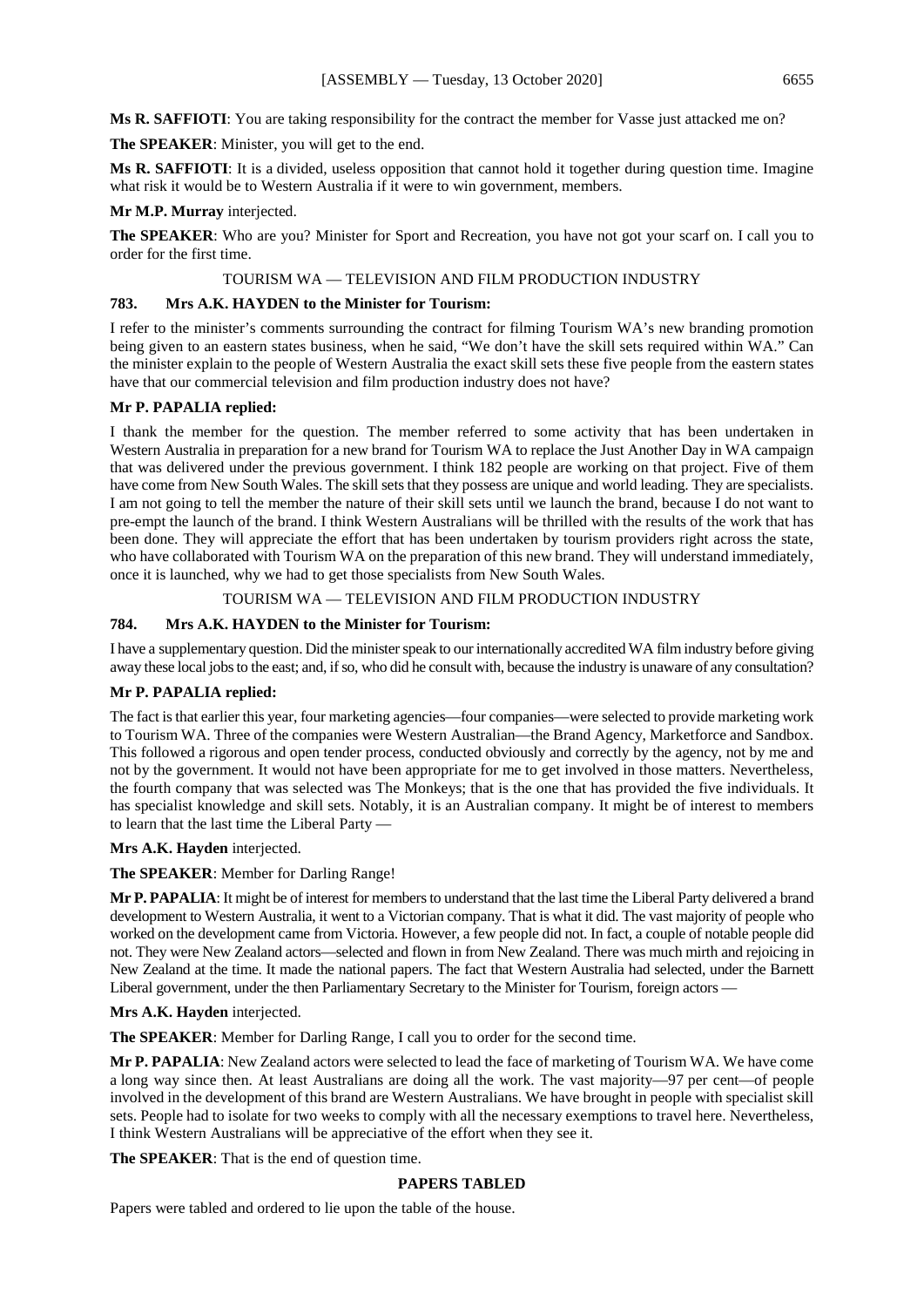#### **PUBLIC HEALTH AMENDMENT (SAFE ACCESS ZONES) BILL 2020**

*Notice of Motion to Introduce*

Notice of motion given by **Mr R.H. Cook (Minister for Health)**.

#### **McGOWAN GOVERNMENT — FRONTLINE SERVICES**

#### *Notice of Motion*

**Mr Z.R.F. Kirkup** gave notice that at the next sitting of the house he would move —

That this house condemns the McGowan Labor government for its continued failures over almost four years to invest in vital frontline services.

## **BUSINESS OF THE HOUSE — PRIVATE MEMBERS' BUSINESS**

*Standing Orders Suspension — Notice of Motion*

**Mr D.A. Templeman (Leader of the House)** gave notice that at the next sitting of the house he would move —

That so much of standing orders be suspended as is necessary to enable private members' business to have priority from 4.00 pm to 6.00 pm on Wednesday, 14 October 2020.

#### **MEMBER FOR KIMBERLEY**

*Leave of Absence — Notice of Motion*

**Mr D.A. Templeman (Leader of the House)** gave notice that at the next sitting of the house he would move —

That the member for Kimberley be given leave of absence from the Legislative Assembly until 3 November 2020 on account of urgent personal business.

## **APPROPRIATION (RECURRENT 2020–21) BILL 2020 APPROPRIATION (CAPITAL 2020–21) BILL 2020**

*Declaration as Urgent*

On motion by **Mr B.S. Wyatt (Treasurer)**, resolved —

That in accordance with standing order 168(2), the Appropriation (Recurrent 2020–21) Bill 2020 and the Appropriation (Capital 2020–21) Bill 2020 be considered urgent bills.

*Cognate Debate*

Leave granted for the Appropriation (Recurrent 2020–21) Bill 2020 and the Appropriation (Capital 2020–21) Bill 2020 to be considered cognately, and for the Appropriation (Recurrent 2020–21) Bill 2020 to be the principal bill.

*Second Reading — Cognate Debate*

Resumed from 8 October.

**MR D.C. NALDER (Bateman)** [3.17 pm]: I stand to respond to the 2020–21 state budget—the Appropriation (Recurrent 2020–21) Bill 2020 and the Appropriation (Capital 2020–21) Bill 2020. It is my job to provide an objective perspective on the finances and not simply parrot the public relations spin of the McGowan government. It seems like deja vu as I stand for another year disappointed in the lack of transparency and the heavy politicisation of this budget. In summary, this is a weak, insipid and lazy budget from the McGowan Labor government that lacks a clear, strong economic plan to create local jobs for more than 100 000 unemployed Western Australians. The government has been lucky with the windfall iron ore and GST gains, sneaky with the manipulation of financial data to manufacture surplus outcomes, and it has failed to prepare Western Australia for its economic future. We are in extraordinary times and Western Australia deserved an extraordinary budget, and this is not that. It is a business-as-usual, uninspiring budget with very little that was not already announced.

Nearly four years in, this government has run out of ideas. After increasing household charges by \$850 a year, the government has belatedly returned only \$600 to households but has done nothing to reduce ongoing household costs nor to support small business during a period of real need in our community. Mark McGowan went to the last election with his main platform being his plan for jobs; yet in this budget, there is no jobs target and no plan to grow the economy, while unemployment is forecast to average a very concerning eight per cent over the coming year. By the end of the forward estimates, at six per cent, it is still significantly higher than pre-COVID levels of 5.2 per cent in February 2020. The McGowan government has failed our economy. It has missed an opportunity to pivot the economy away from its heavy reliance on the mining sector and to diversify in areas such as agriculture, aquaculture, innovation and high-tech manufacturing. Where is the plan to diversify the economy that the Premier was so vocal about in opposition? The government has missed an opportunity to strengthen our supply chains and make Western Australia more self-reliant and self-sufficient in the areas of critical minerals, defence, space, medicine, personal protective equipment et cetera. The government has missed an opportunity to undertake economic and taxation reform for the long-term interests of Western Australia's prosperity. Rather, we see pork-barrelling with projects in marginal seats ahead of the election. The government has missed an opportunity to attract business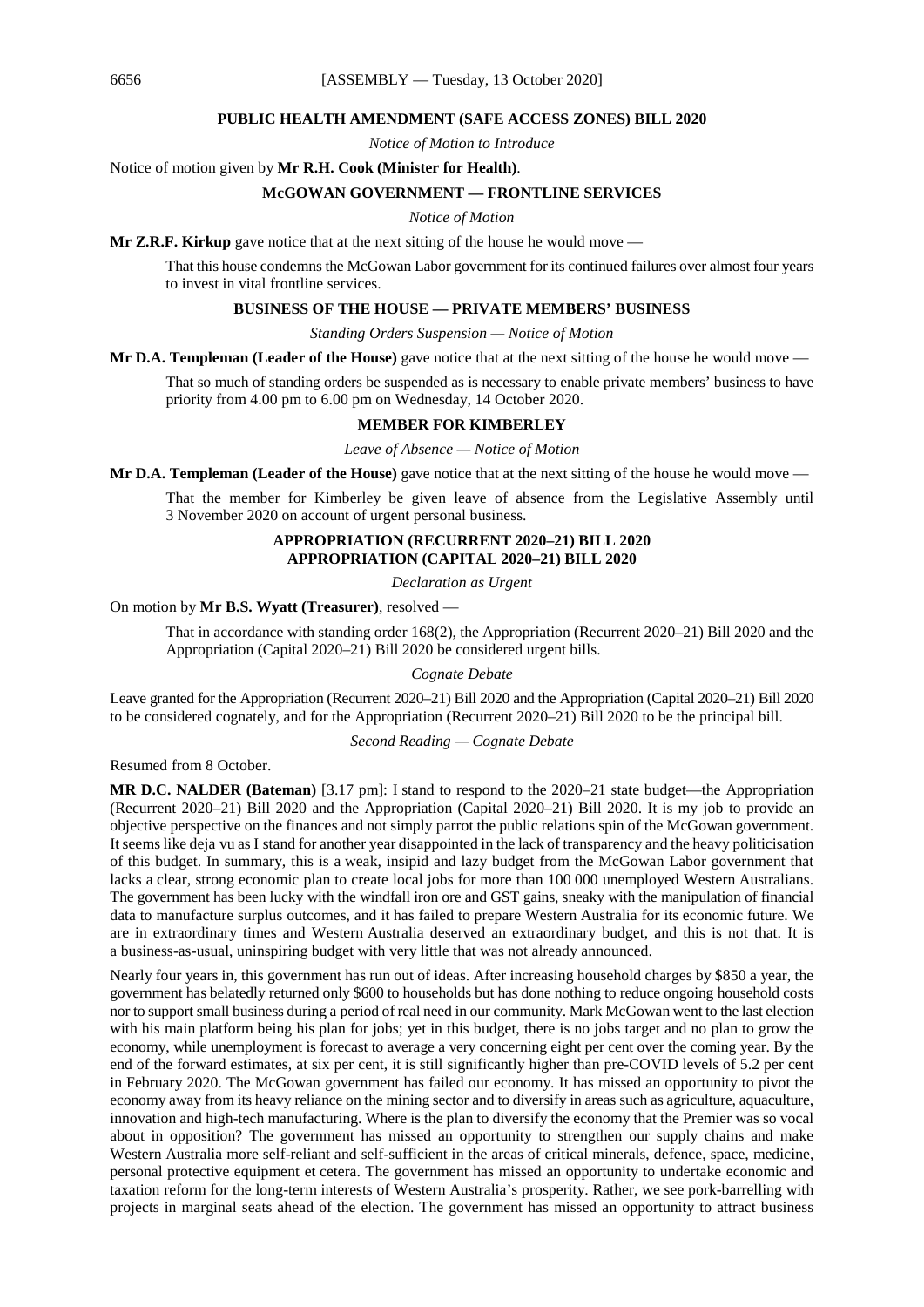investment to WA to sustainably grow jobs and our economy. The government has failed to address the high cost of energy; instead it is simply trying to appease voters in front of an election with a short-term, election driven sugar hit. The government has failed to deal with the crisis of record-level ambulance ramping and has also removed the budget for the promised redevelopment of King Edward Memorial Hospital. Unfortunately, this budget will impact on Western Australia's future for years to come and will be remembered as a missed opportunity.

The government has claimed that it has made a record infrastructure blitz with a \$27 billion capital works program. However, the reality is the 2008–09 budget committed far more in today's dollars following the global financial crisis when WA was a smaller economy. There is a significant divergence between the McGowan government's spin on the Western Australian economy and the data. Although the state government is claiming a budget surplus of \$1.2 billion this financial year, significant factors are driving that outcome that require highlighting: the manipulation of \$921 million in deferred dividends from last financial year to this year from public corporations such as the Water Corporation; the \$665 million from the Bell Group settlement that is funding the \$640 million Synergy and Horizon election sweetener; the 90 per cent higher or \$3.5 billion more per annum iron ore royalties this financial year compared with the average during the Barnett government's so-called mining boom years; and the commonwealth-funded GST floor top-up of \$1.457 billion this year, delivering more than the budget surplus in its own right. I believe that the Premier should be waking up every morning and saying a little prayer of thanks to the federal Liberal–National coalition.

This proves that it is not good financial management; rather, it has been good luck and manipulation of the financial accounts that has delivered a questionable budget surplus that should be of serious concern to all financial observers. Although the budget is in surplus, there are a number of concerning factors, such as the government's lack of transparency around the specific costings of Metronet. We have seen a dramatic increase in funding for Metronet and specific provisions for projects under development have grown by \$880 million this year, which appears to be a cost blowout. However, there has been a lack of transparency through the government deliberately not providing specific details about individual Metronet projects. Therefore, we cannot see what the overall cost of Metronet will be and what level of operating subsidy taxpayers will have to contribute. It has become apparent that the McGowan government has failed to deliver on its major election commitment with time lines and costs blowing out on major Metronet projects.

Meanwhile, the level of state government COVID-related support still raises questions. The government committed \$5.5 billion to a COVID recovery plan and detailed the specific initiatives on page 27, of budget paper No 3. However, when we look closer at major changes in spending, under every agency, commencing on page 89 of budget paper No 3, we find that all the lines are titled "WA Recovery Plan and Other COVID-19 Related Spending" totalling \$4.1 billion and the only line items to lack commentary or any description. Why the secrecy? Is the \$4.1 billion part of the \$5.5 billion, or something totally separate? The lack of transparency is totally unacceptable.

A spotlight needs to be put on the burgeoning public sector under the McGowan government. Despite the government's election commitment to remove 3 000 full-time equivalent public sector employees, under a \$300 million redundancy program, this budget reveals that there has been a jump in the number of public sector employees from 113 387 in 2017 to 121 824 this year, an increase of 8 437 FTE. The real increase, when taking the redundancy into consideration, is 11 437 people, or FTE, during the McGowan government's term. Although the government promotes salary growth restraint; in fact, the total wage bill has grown eight per cent to \$14.192 billion or 43 per cent of the state's total expenses. We need our jobs growth in the private sector, not the public sector.

I now wish to examine the points I have raised in greater detail. Firstly, I will examine the budget surplus. It is a surplus; however, it is a politically manufactured result rather than one honestly reflecting our state's position. The government has been lucky with the GST. The federal government GST top-up this year of \$1.457 billion is greater than the budget surplus, but next year, it is scheduled to be \$1.849 billion with an operating surplus of just over \$360 million. In 2020–21, the share of GST has fallen to 45 per cent, primarily as a result of the increasing iron ore royalties, and in 2021–22 it drops further to 40.6 per cent. The floor put in place by the federal Liberal–National coalition has underpinned the financial security of Western Australia through these GST top-ups.

With iron ore, the state government has been lucky. Western Australia's reliance on iron ore has reached an unprecedented level. Last financial year, 26 per cent of WA's revenue was from mining royalties, compared with 15 per cent four years earlier. Four years earlier, the then opposition leader, now Premier, claimed there was a need for Western Australia to undertake a program to diversify our economy to remove future economic risks due to Western Australia being so reliant on the mining sector; yet, in that time, our share of mining royalties as a percentage of total revenue has grown from 15 per cent to 26 per cent. But what is of further interest to people is that during the four years of the McGowan government, it has averaged \$6.2 billion a year from iron ore royalties versus \$3.85 billion a year under the Barnett government mining boom.

I would like to share with the house a little chart that highlights the extent that the iron ore royalties underpin the state finances in Western Australia. It is fascinating that, on average, this government has received \$2.375 billion of additional iron ore royalties per annum over the four-year term of the McGowan government compared with the average over the eight years of the former Barnett government. Also fascinating is that with the capacity built into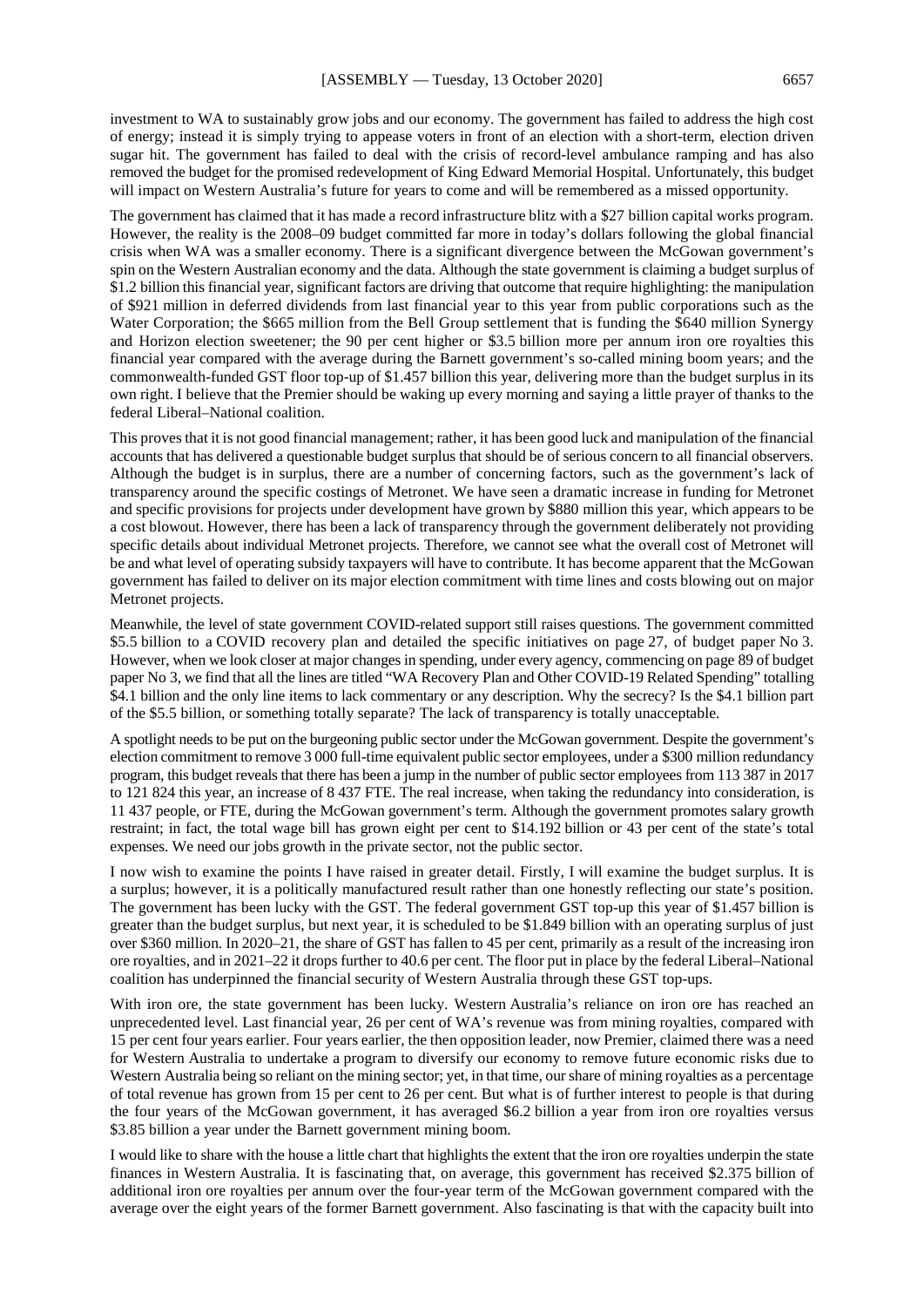the state's economy we are now at 836 million tonnes of iron ore and growing, with the budget indicating that for every dollar per annum the price of iron ore stays up, it is worth an extra \$83 million a year to the budget bottom line. One cent change in the exchange rate is worth \$120 million. It is fascinating that the budget has forecast an average price for iron ore of just over \$96, yet at this point we are averaging \$US114, significantly higher than the budget forecast three and a half months into this financial year. Therefore, there is potentially a tremendous upside.

I support the need to retain conservative forward estimates on iron ore prices. However, it highlights the fragility of our budget situation. It is fascinating also that although there is upside on that, there is also upside on the exchange rate. The exchange rate in Western Australia is driven potentially by what happens in the mining sector. Although the government has forecast the fall, it has not forecast any change in the exchange rate, moving forward. Although there may be potentially upside in the iron ore price, there is also potentially upside in the exchange rate. I think the government has been lucky with the GST and the price of iron ore.

I turn to where I believe the McGowan government has been sneaky—its manipulation of the data. There is no justification for the deferral of dividends from public corporations. The step last year to defer \$921 million in dividend payments to be paid this year has greatly distorted the financial outcomes for the state. The annual report on the state's finances that was released last month reinforced and highlighted this specific event. We have heard no explanation from the Treasurer about the basis of why the government would defer them other than to create a picture that the budget surplus last year was not as big as what it actually was or for this year to create a budget surplus that would be greatly diminished had that \$921 million not been deferred. Deferral of the dividends was a budget fiddle. There is no justification for making that decision. Of further interest—I have raised this with the Treasurer in the past—is the continued exploitation of provisions in the budget. There is a recurrent provisioning underspend and sometimes it is confusing about when it is up and when it is down. There was a \$300 million credit for the last financial year, \$250 million this year and \$50 million next year as a debit. Again, we see further manipulation in the accounts. I know that that can sometimes be argued away as something that has always occurred in budgets but it highlights, particularly with the recurrent spend, that at times that can be used as a source to undermine the true financial position of the state.

The next point I make is about the Bell Group settlement. I consider that the government has been lucky with this because, finally, funds have come back after a pretty dark and sorry time in Labor's past with what occurred during WA Inc. Eventually, the money has come back and it really is the people's money. But it has been fascinating to see the government allocate it in a pre-election pledge, which is really a sugar hit at a time when people need support. I do not begrudge the people who require support receiving that support. However, the opposition believes that the money could have been better targeted and that further consideration should have been given to longer term household costs instead of a one-off payment. Come February and March, people will be back to the full increases that the government initiated in the first two years of this term. It has not fixed the underlying problems.

I will raise a few issues about Metronet. I refer to page 137 of the *Budget Statements.* Unlike previous years, the government has left out the prior year's financial data. When I look at that and at last year's papers on Metronet, the only justification that I can find is the government's further secrecy about the true total cost of Metronet. The Minister for Transport said how much was in the budget in the forward years, but she has not said the total amount for Metronet. We know that all these projects are being delayed. Although the government wants to claim the Forrestfield–Airport Link as its own project, it is actually completing a project that was initiated by the former government. It is fascinating to hear the transport minister's claim because by the end of this term, the government will not have delivered one metre of additional rail in its massive Metronet program, and that is a broken promise. It is a broken promise and the government has failed to be transparent about it. It continues to hide the true financial costs of these projects. There is no excuse for the government not to provide the specific details. They are large major infrastructure projects in their own right and they should be listed with specific financial data in the budget. It is inappropriate. It is secrecy, manipulation and sneakiness by the McGowan government. It is not acceptable and we should not accept it.

We have seen a very large increase in the provisions for projects under development. We now have \$1.9 billion listed for projects under development, an increase of \$880 million. They have been brought forward a year but we cannot see what has or has not been spent in the past. It is now \$880 million more than what it was in the previous year, yet there is no specific detail about what those projects are. I heard the Treasurer on 6PR trying to explain that there are new projects but the projects he listed are specifically listed in the budget—grade separations and level crossings, what is happening on Denny Avenue in Victoria Park and so forth. They are all specifically listed. But the provision for projects under development is rapidly growing and the overall cost of Metronet appears to be blowing out. There is a lack of transparency because nobody can look at it specifically to determine exactly what is being spent and where. That is totally unacceptable for such a large investment of infrastructure dollars by the Western Australian people. There should be greater transparency. After he came to government, the Premier promised gold-plated transparency but this is a failure of transparency.

Moving on, I turn to the issue of public sector full-time equivalents. Metronet comes into this FTE issue. We have seen a dramatic increase from 113 387 FTEs to 121 824 FTEs this financial year, which is a net increase of 8 437. We know that the government had a 3 000 FTE redundancy program that cost \$300 million. It has put back on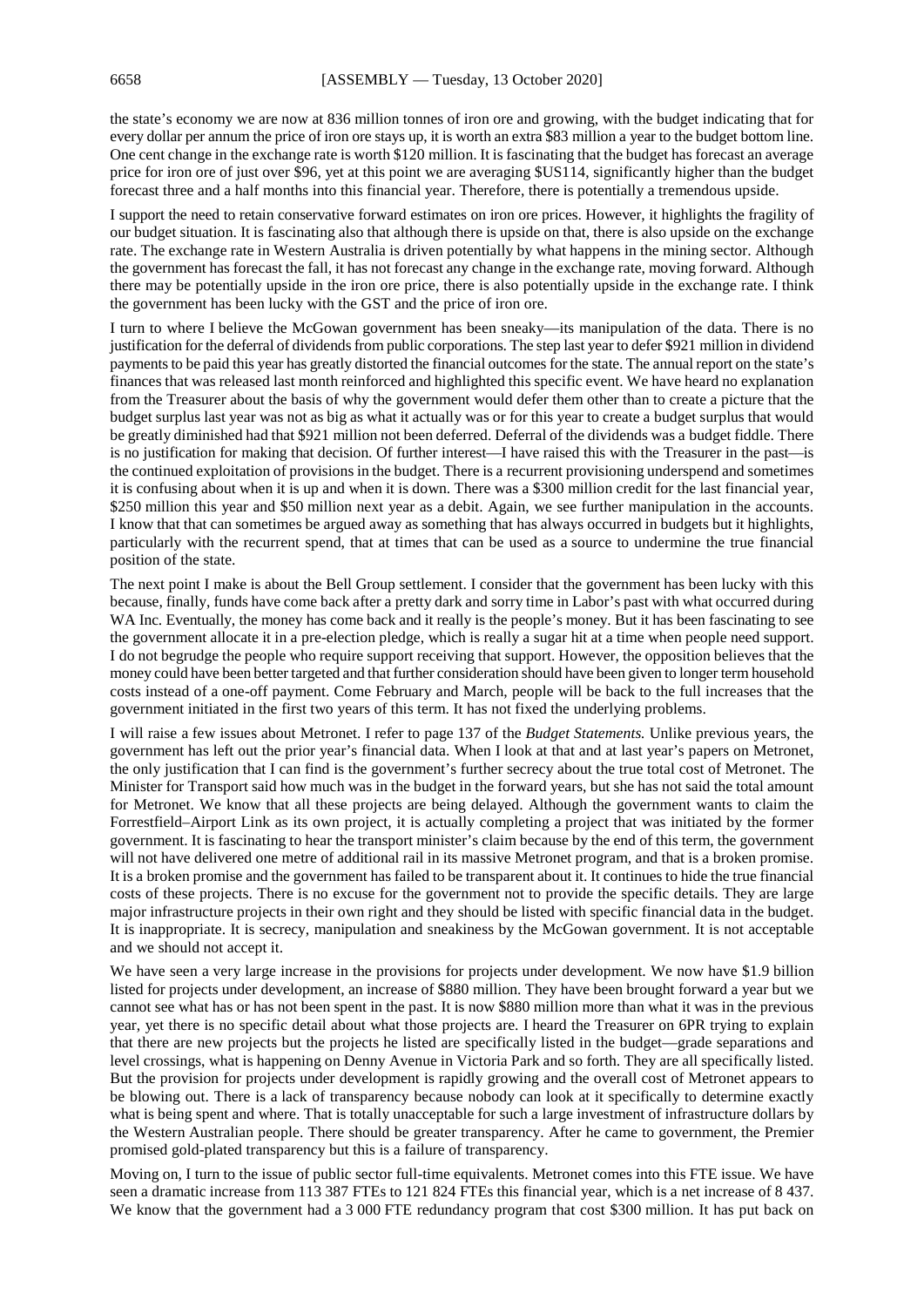11 437 FTEs. It is fascinating to consider where they have gone. Some of them have gone to the Public Transport Authority. Its number of FTEs has gone from 1 601 to 1 963, which is an increase of 362 FTEs in the PTA at a time when patronage on buses and trains has been falling and no additional services have been created. It is my understanding—if my memory serves me correctly—that a lot of this was to do with the delivery of Metronet projects. The Treasurer told us that a new group of people will be responsible for delivering the infrastructure spend when a large component of the infrastructure spend for the state government is in the PTA. I take it that given the delays on these projects and the cost blowouts, the Premier has lost confidence in the Minister for Transport and has decided to create his own department to ensure the delivery of these infrastructure projects that the transport minister cannot deliver. The transport minister has not delivered anything. I look at Labor's election commitments from four years ago and how much extra money has come in from iron ore royalties and how much is going through the accounts, yet we have these tiny little surpluses and I cannot see the delivery of these projects. I understand why the government is creating a new unit to deliver on infrastructure projects. It is because the unit that was created under the transport minister has failed. There is no question that the Premier has lost confidence in the transport minister. I really look forward to seeing what this Premier does should he be successful in the March election. We will take it right up to them. I look forward to seeing how he deals with the ministers who have failed to deliver anything. These are serious broken promises by the government because it has not delivered on one. It has not been a money issue because we have seen the GST fix and how many billions that is bringing in. We have seen how many additional billions of dollars that iron ore royalties are bringing in. There is no excuse from a financial perspective; rather, it is more about the implementation and delivery of the infrastructure that is run and administered by the ministers and their departments. This transport minister has failed.

I talked earlier at a high level about the need to diversify our economy, which was another Labor election commitment in 2017. Labor said that the reliance on the mining sector was too great and it made a special election pledge to diversify our economy. The Premier made international students one of its pledges. Yes, there are challenges with international students because of COVID-19. However, the Premier destroyed the intake of international students before COVID-19. When the Premier instituted the change in the regional migration status of the City of Perth, he implemented a politically convenient policy that was all about protecting the jobs of our local kids from overseas people. We need look only at the ABS statistics to find that that did not change one iota the number of people who immigrated to Western Australia. However, it did change the number of overseas students who chose to study in Perth rather than in Adelaide and Tasmania. This state's market share of international students has dropped two per cent from 7.5 per cent to 5.5 per cent over a couple of years. That industry is the fourth largest in Australia, and, in the year before last, it contributed \$37.5 billion to the national economy. That two per cent fall was the equivalent of stripping \$750 million a year out of our domestic economy.

What does the government plan to do to pick up the economy of this state? Nothing in this budget describes what the government is thinking long-term. We can see that in the unemployment numbers. The government has forecast that in the next 12 months, unemployment will grow from the current seven per cent to an average of eight per cent a year. That should be of concern to everybody. By the end of four years, the unemployment rate will still be at six per cent. It was sitting at 5.2 per cent in February of this year. This budget will not even get the unemployment rate back to pre-COVID-19 levels. The problem is that this government has no economic plan.

It is fascinating that a lot of the spiel about this budget is that the hard border is delivering for the economy of Western Australia. One of the arguments that was put by the McGowan Labor government was that we do not want to have a second wave of coronavirus. Let us be honest. Nobody wants that. We all want to keep Western Australians safe. The government has said that if this state gets COVID again, it will cost our economy \$5.6 billion, and we will lose 30 000 jobs. If the government had done a proper analysis and taken an objective view, it would have also provided an analysis of the impact on the economy of the COVID restrictions. Up until 21 April, the impact of the COVID restrictions was about \$3 billion from domestic tourism and about \$2 billion from international tourism. Although this state's share of international students has been reduced to 5.5 per cent, that is still worth \$2 billion to our domestic economy. If we do not have those international students, that is another \$2 billion gone.

I am not saying we should open the border carte blanch. However, we need to have greater transparency and consistency from this government. This government has been able to find a process to enable the Australian Football League to bring people into this state and at the same time keep Western Australians safe. I love footy. However, the government has not attempted to find a process by which to bring people into this state for fruit picking and harvest and at the same time keep Western Australians safe. That is where this government has failed. The concern of the opposition, whether it be the Liberal Party or the National Party, is that this government has failed other industries. The Labor Party made an election pledge to diversify this state's economy. The government is not making any attempt to support alternative industries. The government has been working with the mining sector to develop safe processes. I applaud that. We want that to happen. We want the mining sector to continue to grow and prosper. I am not saying we should diversify at the expense of mining. We want to extract as much as we can out of the mining sector. However, if we do not pivot our economy away from the mining sector, we are setting ourselves up for future economic shock. Last week, the Treasurer reminded me in this chamber that the current commodity prices are not sustainable and will go down. Therefore, if the Treasurer wants to reinforce his own position around pricing,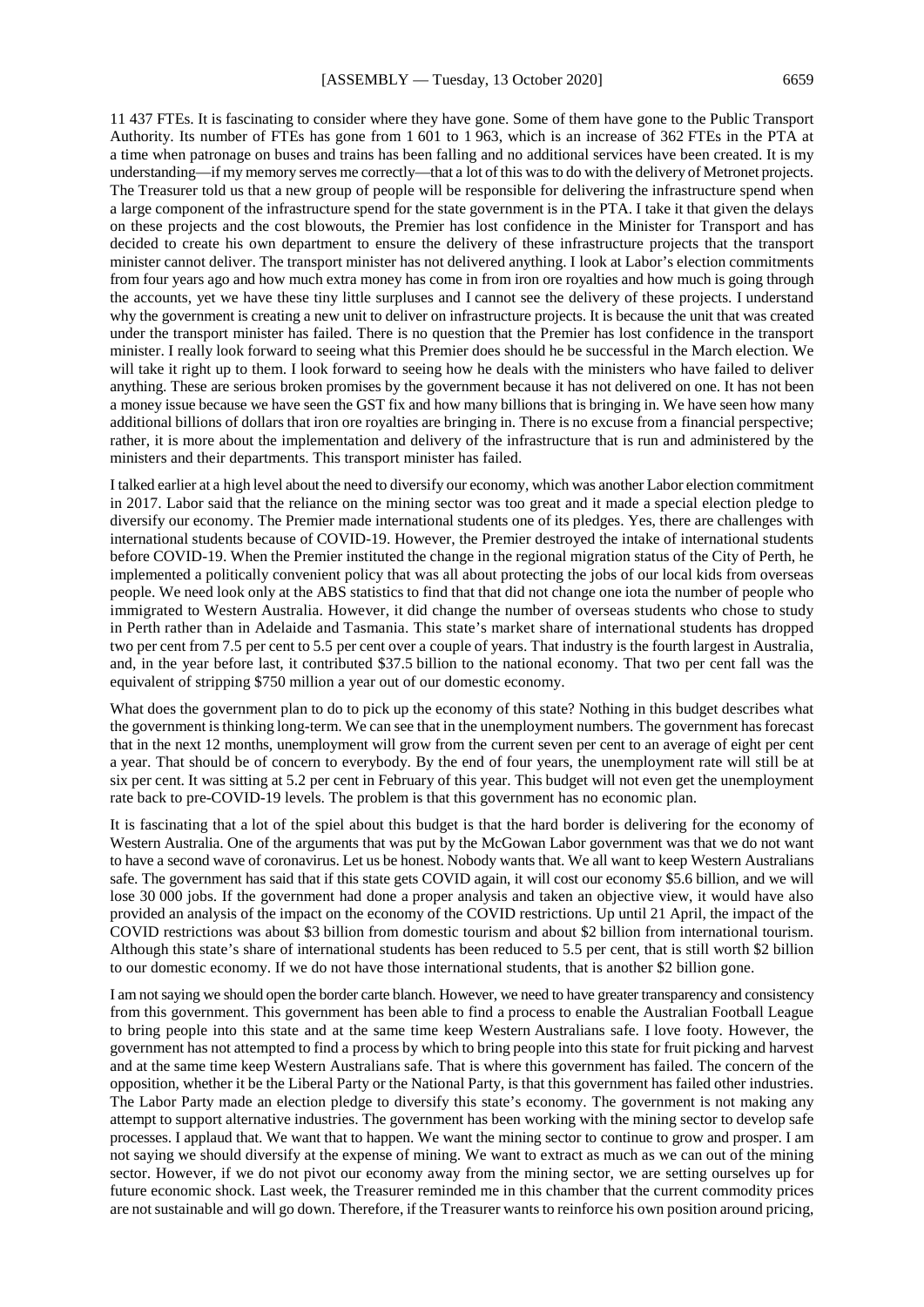we must diversify and broaden our economy and work with the other industries to enable them to prosper. Lettuces are being ploughed back into the ground and strawberries are being left in the paddock. Farmers in the wheatbelt are unable to get people to drive trucks and headers. Across Australia, we should have better processes to support our other industries, while at the same time keeping Western Australians safe. That has not happened. On the one hand, such as for the AFL, the government has developed processes, but, on the other hand, it is too bad. The government is resting on its laurels and riding on its windfall gains from iron ore royalties. What the Liberal Party in WA finds galling is this government's inconsistent approach to industries other than those in the mining sector.

I touched in my opening comments on the government's claim that it has made a record asset investment spend. This is where I talk about political spin. In 2008–09, following the global financial crisis, the then state government made a \$26.14 billion commitment. The economic impost of COVID on the Western Australian economy is considered to be much larger than that of the GFC. The commitment of this government is \$27.1 billion over the next four years. The government claims that is a record spend. However, when we look into the future and take into consideration the increased cost of funds and the consumer price index, the value of that \$26.14 billion will grow to over \$31 billion in today's dollar terms. Therefore, in one of the greatest economic shocks this state has ever found itself in, the funding commitment from this state government is less in real dollar terms than what a former state government committed following the GFC, which was considered to have had a lesser impact on the Western Australian economy than this pandemic. I want to put that in perspective. I do not want people to automatically assume that this government is being honest when it says that this is a record investment spend.

I move now to COVID spending. As someone who has come out of the banking industry, when I see numbers that look to be too well rounded, it raises a red flag. When I explored the budget spending of the government, particularly the increases in both operating expenditure and capital expenditure since the 2019–20 midyear review, I found that a number of line items have been tagged as COVID spending. I therefore did the strange and boring thing of adding up those numbers, because I wanted to understand them. It is fascinating that for the increased spend in both the opex and the capex, there is a description for every line item, except for the COVID spending. There are 31 line items under the operating expenditure, and 30 under the capital expenditure, and they are listed just as COVID spending, with no specific description of what that is. That is the case for pretty much every department. Again, this government has failed a basic transparency test. Why the secrecy? What is the government hiding? I will tell members what I found, and it might just be a coincidence, but when I tallied the funds for opex and capex, they were exactly the same, namely 2.7 billion of opex for COVID spending, and \$2.7 billion of capex for COVID spending.

The government trumpets a \$5.5 billion spend, but I do not know whether that \$4.14 billion is part of the \$5.5 billion or is something totally separate. Is it the government's slush fund for future spending on an election? There is no transparency for me to account for this \$4.14 billion. I will be precise. When I said it, I came down to the nearest million dollars of being precise, but if I actually have a look, I can see that the operating expenditure was \$2.73 billion and one was \$2.76 billion. To be so close raises for me, from an audit perspective, the issue of what this is about. We in banking circles would say that this has been deliberately staged. I think this requires further explanation. When we talk about 30 and 31 line items over four years, we are talking about 240 different transactions with exactly the same amount of money in capex and opex. From a prudent governance perspective, this needs an explanation from the government.

In this budget, I felt for small businesses. The majority of small businesses do not pay payroll tax. There has been no benefit given back to them and we are the only state in Australia that has not done that. The financial strength of Western Australia is a result of the booming mining sector and this government is the only state government in Australia not to provide grants of up to \$10 000 for businesses that are struggling because of the pandemic. To me, that is heartless of this government.

There is nothing further in the budget to say how the government is going to stimulate business. We know that because of JobKeeper and JobSeeker and the fact that some people are spending up at the moment, some small businesses are doing well, but they still express concern to me. I see that people are selling second-hand LandCruisers for \$10 000 to \$15 000 more than what they were being sold for before the pandemic, and we know that the vehicle licence duty will increase. Small businesses are finding it harder to find stock and supplies and it is more expensive. Small businesses are worried about the sustainability of their current earnings and the increased costs that consumers will have to bear because of the challenges around those supply lines. I do not see any acknowledgement from the government of the challenges that businesses could potentially face moving forward.

I would like to briefly touch on the government's focus. To me, this budget has been focused on the short term as opposed to the long-term economic prosperity for all Western Australians. One example of that is the housing market, for which I see another red flag. The state government has provided stimulus to the housing construction sector, which was on its knees and needed support. But the fact that the stimulus has gone to new builds and not to existing houses is not balanced and I am worried it will distort the market. Another thing that I am concerned about is that when we do not have sustainable population growth , the increased activity is generally future demand being brought forward. The concern we then have is: what happens when that stimulus stops? The budget will show that in a couple of years dwelling investment will potentially fall off a cliff. Therefore, although I believe it was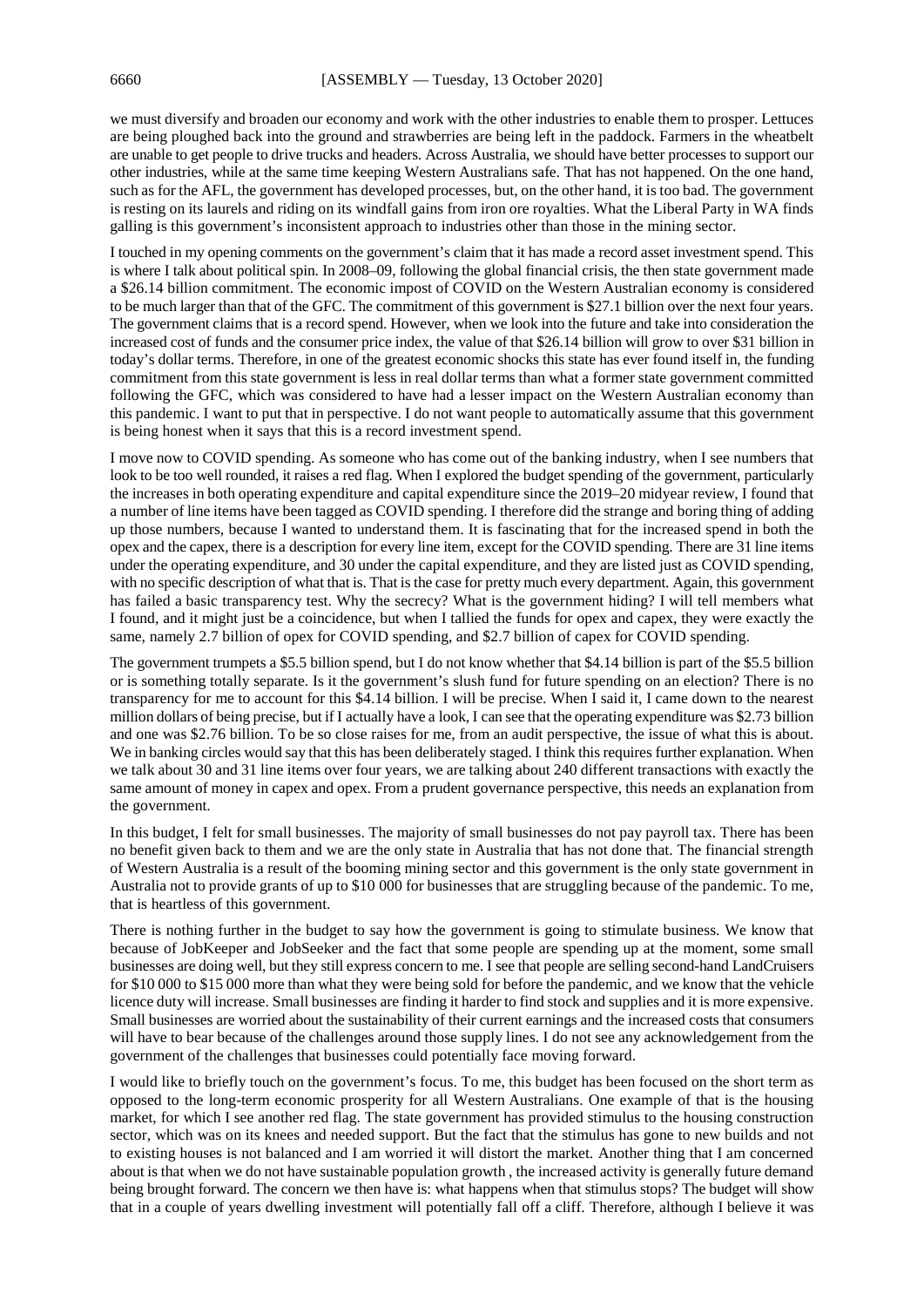important to do something for the housing construction sector, I believe that the model that the state government has installed will cause greater damage out the other side than the benefit created on the way through. If that happens, it will show a 13.5 per cent growth and in two years a 17 per cent contraction from a much larger base. That in itself is a concern.

Another example of this short-term focus is the \$600 Synergy or Horizon credit. There are people who are desperate. Under this government, with the increases in electricity costs that it instituted in its first two years, the number of people having their electricity disconnected doubled from 10 000 a year to over 20 000 a year. People and households have been struggling. Mortgage stress has gone up. As much as the Treasurer wants to call it a blog site or whatever he wants to call it, we know that the number of struggling households has increased and we can see that in just the utility disconnections. To disregard that or to provide a \$600 one-off credit is great for getting through Christmas time, but following the election, the government will have the same problem with these people not being able to pay their bills, particularly when the government is talking about the average unemployment rate climbing from seven per cent to eight per cent over the next 12 months. Unfortunately, this government is not taking a medium to long-term approach in how it will tackle the increasing cost of electricity in Western Australia.

In this budget, the subsidy for Synergy is increasing such that the increase in price required to achieve cost reflectivity has gone up by nearly 50 per cent, from five per cent to 7.5 per cent. Yesterday and last week, the current Minister for Energy was out there spruiking renewable energy and batteries and so forth. I believe that batteries are needed, but I see no effort, acknowledgement or a glide path to lower electricity costs for Western Australians. We now have the second-highest electricity costs in Australia, behind only South Australia, yet the cost base of Synergy is going up and therefore the subsidies by taxpayers to Synergy is increasing. We are the only state in Australia that is subsidising a state-owned utility. This government is not thinking about the long-term impacts on the cost of living and household charges.

My concern around infrastructure projects is similar in the sense that infrastructure projects must focus on increased productivity beyond the completion of the project. If we end up focusing too much on maintenance and short-term social benefits at the expense of improved productivity and we do not have that balance right, again, when the infrastructure spending comes off, we will have the problem that we had before the increased spending. We will not have laid the foundations for future economic growth.

In summary, the McGowan government has been lucky with the revenue gains in this budget. It has been sneaky with the manipulation of financial data projecting financial surpluses and it has failed to prepare for the economic future of Western Australia.

**MS M.J. DAVIES (Central Wheatbelt — Leader of the Nationals WA)** [3.56 pm]: I rise to speak on the Appropriation (Recurrent 2020–21) Bill 2020 and the Appropriation (Capital 2020–21) Bill 2020. My colleagues and I in the Nationals WA had high hopes for this budget. It was an opportunity for the government to recognise the damage caused to and the neglect of regional Western Australians by previous budgets. It was an opportunity to think long term. It was an opportunity to invest and plan for the growth of our state beyond the pandemic, and, sadly, it is an opportunity lost.

This Labor government has done nothing to persuade me or my colleagues that it is governing for all Western Australians with the budget it has brought down. It cements the fact for us that there is no vision for regional WA and it reveals the government's true colours, which is very much a singular focus on metropolitan Perth and delivering projects where a majority of the people in this great state live. If ever there were an opportunity for us to make use of those record royalties, to reimagine and reboot our state economy, this was it. But, sadly, we see none of it.

COVID-19 has thrown our world into disarray. It has challenged everyone in our community—absolutely everyone. For the Premier, the Chief Health Officer and our WA Commissioner of Police, it has been a monumental task. We owe a debt of gratitude to all the frontline workers in the health, aged care and emergency services, the first responders, the WA Police Force, the educators, the carers and the people who kept our supermarket shelves stocked. We must thank the farmers and food producers who have worked tirelessly through the pandemic, experiencing workforce shortages and logistical challenges. We also need to pay a debt of gratitude to the local governments and the myriad community groups that stepped up and worked hard to make sure as few people as possible fell through the gaps as we went through the height of the restrictions and came out the other side in a new world. We congratulate the businesses that could pivot and adapt, and there have been many, for their ingenuity and persistence. But for those households and businesses that continue to struggle, we are doing our very best, from an opposition perspective, to bring those struggles to the government's attention.

The government's task should be to shape a budget that drives us out of this pandemic. It should harness the appetite for innovation and adaptability that we saw during the height of the pandemic. The government should be an agent of change but, sadly, that has not been the case.

I want to take a step back and talk a little from our perspective about how the world changed in March and what the priorities of the Nationals WA were throughout the pandemic. Our priority was very much to ensure that the regions were included in both the state and the federal government's response to the pandemic. When the crisis first struck,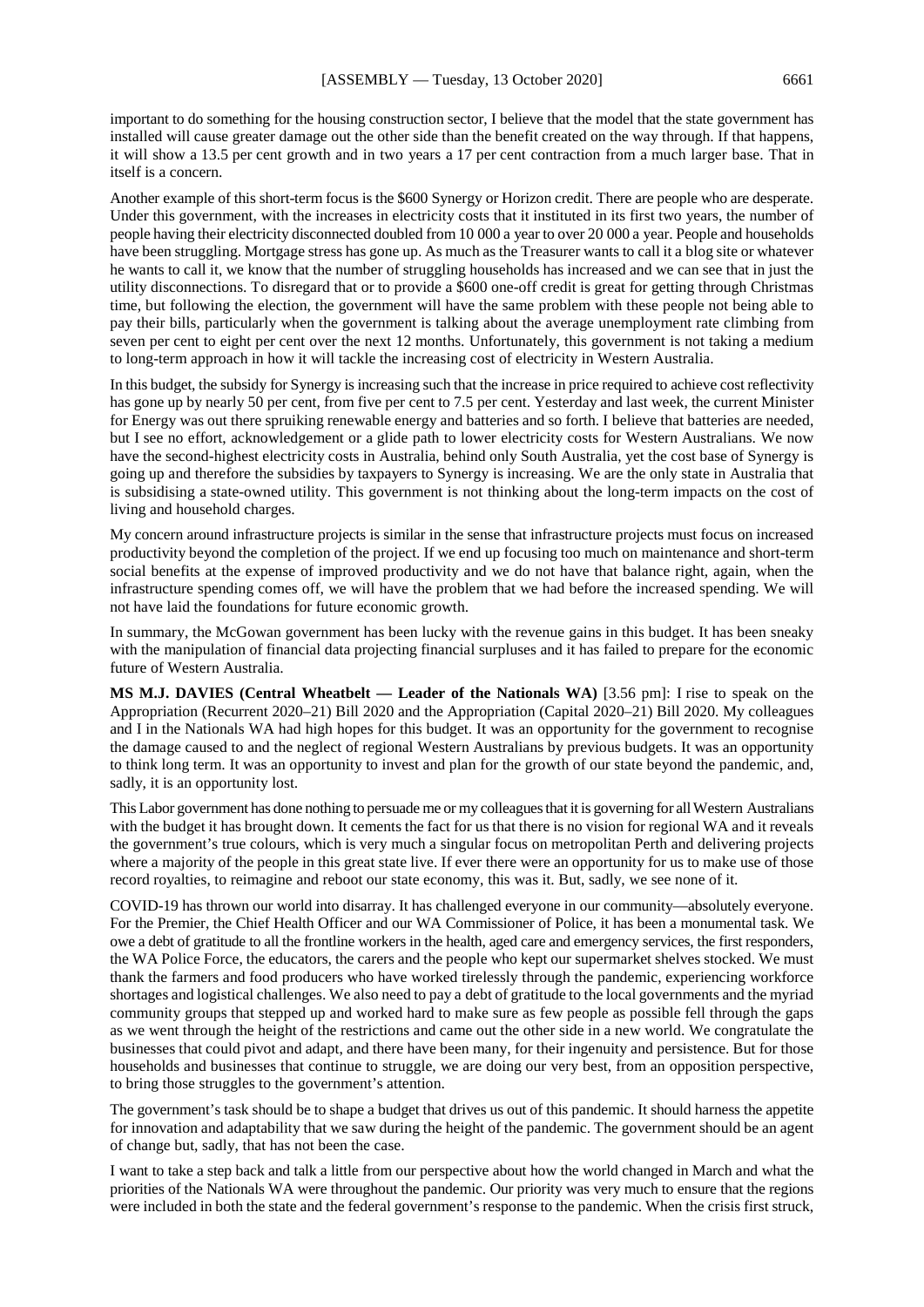our number one focus, as it was for governments everywhere, was whether our health services were prepared and fully resourced with personnel and the appropriate equipment, and that the logistical challenges that we would face from a regional perspective were being taken into account. Although, from a national perspective, our remoteness and distance might be vital to keeping COVID at bay, from a health perspective, it is always going to be the biggest challenge if we do have an outbreak. I truly hope that we are never tested, but I have grave fears that we will be. The Port Hedland experience, in isolation, is manageable and they are doing a remarkable job, but I am not convinced that that would be the case if we had more than one event at the same time. It would put extraordinary pressure on our health services, particularly from a regional perspective. Every day, as the pandemic and the crisis unfolded, new issues impacted our regions, such as the viability of childcare services, stretched grocery supply chains, the management of volunteer emergency workers, stranded backpackers and travellers, export markets for high-value produce that were looking at continuing to operate, the failure of airlines and the impact that had on businesses, regional patients who required medical treatment, and simply remaining connected to the remainder of the state. Those issues that we faced were just the tip of the iceberg.

In the Parliament, our team worked with the state government, in less than perfect circumstances, to assist with the passing of legislation designed for the COVID-19 fight. We did that in the spirit of cooperation and worked hard to continue to raise issues that impacted the regions within that context, but we understood that Parliament was in a different framework during that time. I think the workforce shortages in key sectors such as agriculture, hospitality, small business and tourism continue to hamper our economic recovery. On this matter, I am afraid that the government's response has been too little too late. With no certainty or road map offered by the Premier or the Treasurer on how we might open ourselves up when the time is deemed right, we still have some serious challenges to overcome. I wholeheartedly endorse what the shadow Treasurer said earlier. Significant plans have been made for some sectors in the state, but others have been left without any support. That will bode very poorly for the entire state and, indeed, the nation, if our agricultural and horticultural sectors are unable to do the job that we know they can do so well. Our tourism industry, which we will be relying on very much to see us through not just the next six months, but the next 12 or 24 months, will continue to have serious challenges to overcome. That is why it was so important for this budget to offer more than it does and why this is a budget that fails our state. In particular, it fails the people of regional Western Australia.

I want to talk a little about royalties for regions. It is no secret that our focus has always been on where this program sits within the state budget. Unfortunately, this budget confirms and cements everything that we have seen emerging over the last three budgets—that is, that royalties for regions is listed in the budget papers only in name. It was very interesting to listen yesterday to the Minister for Regional Development defend how royalties for regions had been used. Yesterday on ABC radio, she literally did not once deny that it was being used to pay for services and programs that had once been paid for through the operating budgets of other departments. It is simply being used to shift costs from one department to another to free up funds to be spent, presumably, in the metropolitan area. We know that a large majority of that is going into Metronet. The minister did not once apologise for ripping funds from regional Western Australians and diverting them into Perth-related projects. She did not once acknowledge that this government centralised the former Department of Regional Development, concentrated that power in Perth, cut off the legs of the regional development commissions, and left the state government rudderless when it comes to a plan for regional development. Royalties for regions is more than just a fund; it is the mechanism by which a regional development plan is delivered. If a government does not have a plan, that makes it very difficult for it to spend that money. Hence, it would rather spend it on things that people can see in the metropolitan area than in the sparsely populated area beyond the Darling scarp.

Of the \$4.2 billion budgeted for royalties for regions, \$2.7 billion is now allocated to what we would consider to be normal government expenditure—that is, things that were being paid for out of consolidated revenue prior to this government coming to power. They include Water Corporation subsidies of \$250 million a year. It is a straight community service obligation to the Water Corporation to make it whole and has always been paid from consolidated revenue.

I refer to the orange school buses. The Premier tried to make the point today that the previous government used royalties for regions funds to pay the Department of Transport or the Public Transport Authority for the orange school buses. He was absolutely wrong! This funding is for operating expenditure for those orange school buses. Operating expenditure was always paid to the Public Transport Authority out of consolidated revenue. The investment that we made in government was to bring the fleet up to scratch with air-conditioning and automatic transmission to, essentially, make it safer. Kids were jumping on buses in 42 to 45-degree heat. That was a singular investment to bring the fleet up to scratch. It was not the ongoing everyday expenditure that this government is using it for.

The budget also includes funding for regional education assistance, subsidies for TAFE fees in regional Western Australia, remote community water and power, and Metronet. That is correct: Metronet! For the first time, we are seeing royalties for regions now overtly being used to pay for Metronet. To me, that says everything about where this government's priorities lie. I say it is overt, because the government has been doing it covertly for the last three years. In the media in recent days, the Premier and the Minister for Regional Development have been called on to defend their record in regional Western Australia. I am glad that they are being held to account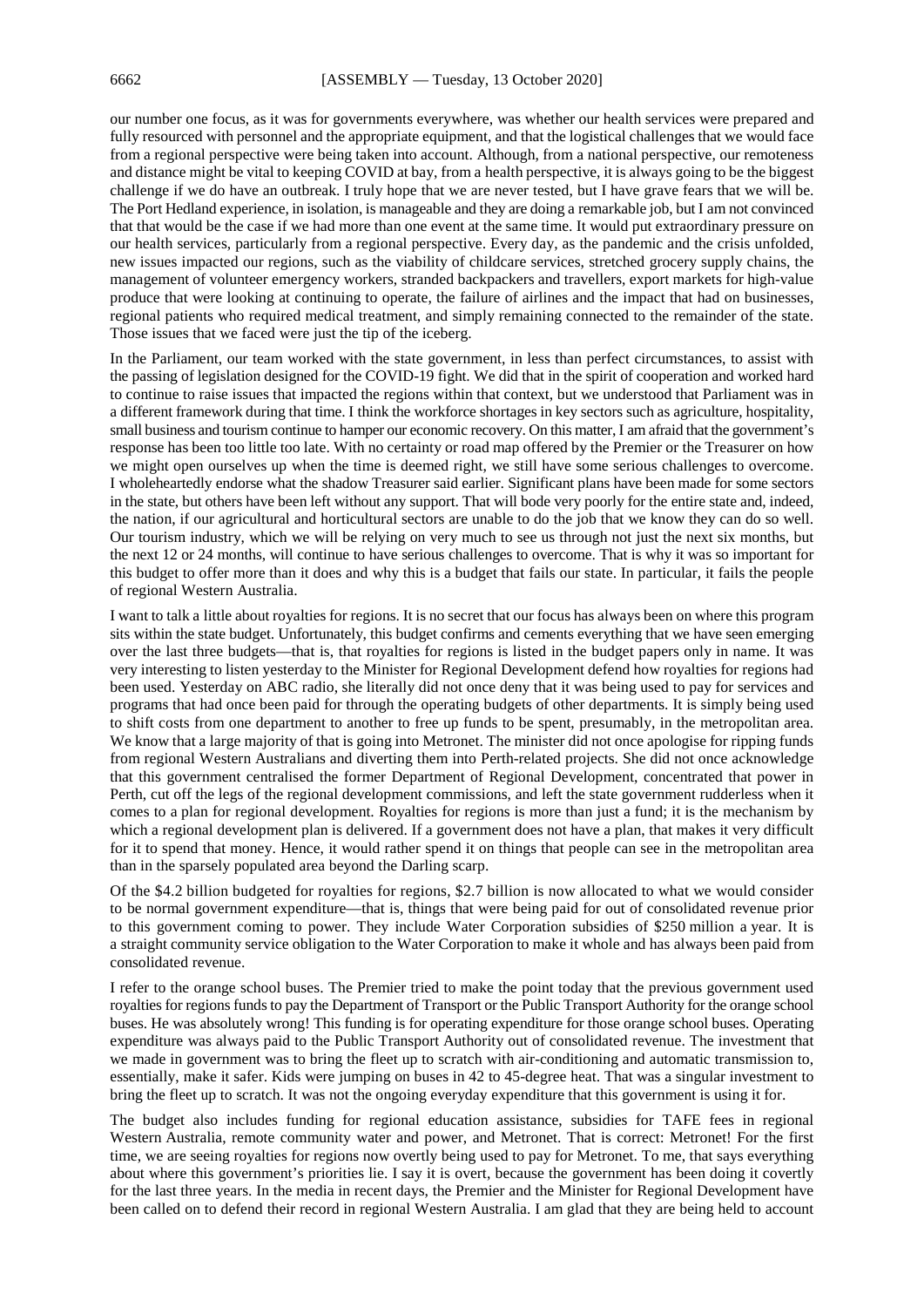for their disgraceful decisions. The people of regional Western Australia deserve much better. The mismanagement of that \$4.2 billion fund is not the only issue. As I said before, that fund is a mechanism to deliver the state government's regional development plan. That explains why the Labor government sees no value in royalties for regions. It has no plan for regional Western Australia. It has a jumbled bag of projects. There is a sleight of hand to spend dollars tagged for the regions in the metropolitan area. The government has completely missed the opportunity to invest and set us up for the long term. On top of that, the Premier and the Minister for Regional Development seem to want gold stars for spending in the regions. The government should spend in the regions. It should be spending money on roads, education and health services. This government has had the benefit of the GST deal and that income now coming from the federal government. It has record iron ore royalties. It claims it is a good financial manager. I have to say that I agree with the shadow Treasurer that good luck and sleight of hand are more likely to be the answers on that front.

Before I move on, I want to put on the record my great disappointment in the commentary regarding royalties for regions I hear from the opposition shadow Minister for Regional Development, Hon Dr Steve Thomas. The claims that he has been making in public cannot go unanswered any longer. Hon Dr Steve Thomas has proffered that the previous government wasted royalties for regions. Yesterday, on ABC regional *Drive*, he was interviewed by Andrew Collins and said that a couple of billion dollars could have been spent better, referring to royalties for regions. He said that he agreed with the report that was commissioned by the Labor government to inquire into royalties for regions. I remind members that that report was commissioned with the specific purpose of dismantling royalties for regions and providing political fodder for the Labor Party to discredit the program. Hon Dr Steve Thomas forgets that his Liberal Party colleagues sat at the cabinet table and approved every dollar that was spent through royalties for regions while we were in government. I proudly stand by every dollar. Regardless of what this government or Hon Dr Steve Thomas says, we had process and accountability. Every dollar spent went through cabinet. I truly hope that the position proffered by Hon Dr Steve Thomas does not reflect the broader Liberal Party view of royalties for regions. The Labor Party has decimated this program, has neutered the regional development commissions and is devoid of a plan for regional WA. Regional Western Australians certainly do not need weasel words about this program. They need certainty; they do not want empty promises. Any future government that is formed with the Nationals WA will come with the provision that funding to royalties for regions will be restored and the portfolio of regional development and the management of that fund will be a matter of high priority for the National Party.

To that end, I want to again address the commentary from the Premier that the Nationals WA is seeking to create a city–country divide for its own political purposes. I have no need or desire to create a divide. The fact of the matter is that it exists. Our point is that this Labor government is contributing to that ever-widening gap. By undermining and stripping funds from the royalties for regions program, the government not only is denying regional communities vital dollars, but also has dismantled the state's only regional development program. Last year, we revealed through its own state budget that it was spending double the amount on Metronet in comparison with the amount spent on a statewide regional development program. That to me is unforgivable.

Let us not forget that in its first budget, we saw the unforgivable attack on regional education, with funds for the Schools of the Air slashed, agricultural trust funds pillaged and Moora Residential College closed. I remind members in this place that Hon Darren West, the Labor member for Agricultural Region and the Parliamentary Secretary to the Minister for Regional Development, still contends that Moora college should remain closed and should not have been funded. The attack on our community resource centres undermined their confidence in, and respect for, this government and the department that is supposed to support them. There was a blatant money grab from the rock lobster industry. These matters were thwarted only because those communities stood up for themselves and we in the National Party and the opposition stood shoulder to shoulder with them. It is those actions and decisions by this government that create and widen that city–country divide. The very reason that the Nationals WA exists is to lessen the city–country divide. As a regional member of Parliament, I would like nothing better than to focus on the issues that consume some of my counterparts I talk to in the halls of Parliament.

It is very challenging for me when I contrast the recently signed billion-dollar Perth City Deal, under which the public transport network will be expanded across the metropolitan area, a new university will be built and bike and pedestrian pathways will be expanded, with the more fundamental challenges faced by those in our members' communities. The Perth City Deal, the first deal that has been signed for Western Australia, really reveals where the Labor government's priorities are. When that is considered in addition to the \$2.7 billion that has been ripped from the regional development fund—the royalties for regions fund—the actions of this government speak far louder than any words that I could utter as I travel around the electorates in this state.

Hedland Senior High School is crumbling to bits. Scott Bourne, the Nationals WA candidate for the Pilbara, knows that this school needs to be rebuilt. It is unforgivable that the iron ore capital of the nation has a senior high school that absolutely needs to be rebuilt, not refurbished or given a facelift, which is what has been proposed by this government. That is not in the budget. The member for Moore, the Deputy Leader of the Nationals WA, has constituents in the midwest who measure their power outages by days, not hours. That is a problem that impacts on households and businesses, prevents growth and puts lives at risk. They are the issues that consume our members of Parliament when we look at a budget like this. That issue has not been addressed in this budget. The member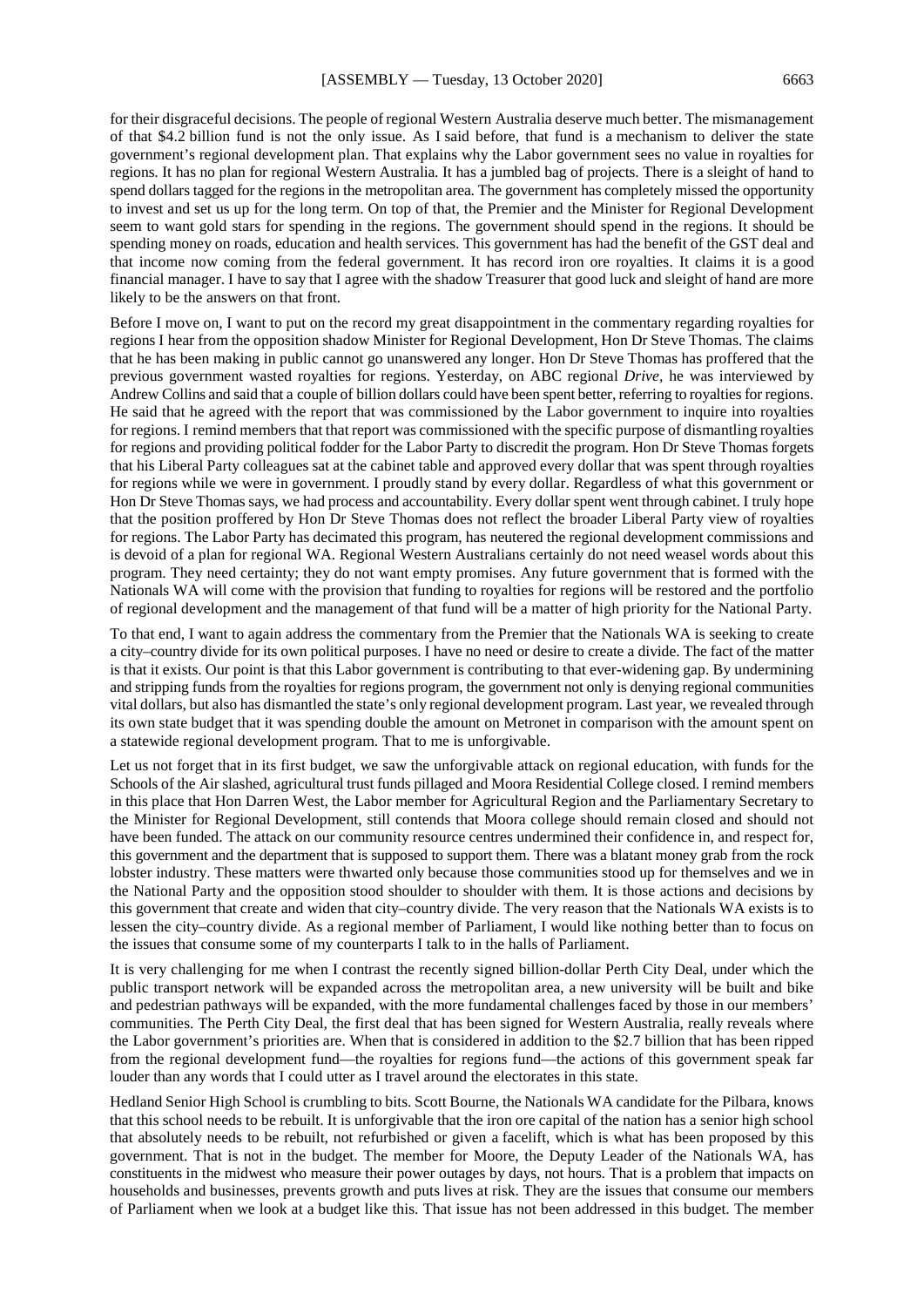for North West Central will tell us that Meekatharra Hospital is a disgrace. It is a fundamental responsibility of the government to deliver health services. That hospital has not been funded in this budget. Communities along our vast coastline are suffering from the impact of coastal erosion. Public and private infrastructure is being ruined and destroyed. Under the Labor government's watch, local governments along the coast have been left to foot the bill, using taxpayers' dollars, for putting in place restorative or protective remedies. That has not been addressed. There is a pittance in the budget to address this enormous challenge, which has been identified on a national stage, and this government has signed up to it, yet there is not nearly enough funding in this budget.

As we heard from the Minister for Health, there has been no response to the patient assisted travel scheme review and recommendations that indicated that the system needs bolstering and rejuvenating. It has gathered dust. The minister can point to the fact that he did not see the action that he desired when he was in opposition, but he has now had four budgets to rectify that. He has more front than Myer when he stands in this place and talks about the investment in regional health services in this state.

[Member's time extended.]

**Ms M.J. DAVIES**: He is standing on the shoulders of investment that was made by the Liberal–National government. Through royalties for regions funding, services such as telehealth were innovated. Telehealth exists because of royalties for regions. How dare he shirk his responsibility, having made it an issue when he was in opposition, and let it sit there for four years! We are all for investing in regional Western Australia and upgrading our health services. We are proud of our record on that. In some circumstances, people are forced to leave regional Western Australia and travel down here to go to our tertiary hospitals, such as when someone has a baby or they need to access cancer or other specialist services. That will always exist. The vast majority of that cost is borne by patients, and in most cases they are people who cannot afford to do that. People tell me that they stay in hostels when they come to Perth for their treatment. It is unforgivable that a Perth City Deal, a new university and bike and pedestrian paths come before fundamental health infrastructure and services for our regional people. It should be a priority and it is a disgrace that it is not on this government's agenda.

Although I am the first to recognise the enormous burden for the Premier and the Minister for Health in dealing with the pandemic, they have quite rightly said that we have some fairly significant circumstances that allow us to operate in a new COVID world with fewer restrictions than those in every other state. This was their opportunity to put things like that in the budget to set us up for the long term and make sure that we get those structural changes. It was their opportunity to use a program like royalties for regions to innovate the delivery of services, not simply to cost shift or fund entire projects. It was their opportunity to go to our departments, garner the enthusiasm and adaptability that we have seen as a result of this pandemic and create a plan that would allow us to capture the best of what happened during this terrible time in our history and set us up for the future, not to simply concentrate all of that back into where everybody lives, which is what I see when I read the budget papers.

Given that I have spoken about royalties for regions on a statewide basis, as the member for Central Wheatbelt, I would like to spend a little bit of time touching on some of the issues in my electorate in the context of this budget. It is most disappointing that once again we in the central wheatbelt have been overlooked by the Labor government. In fact, my electorate officer attended a budget briefing by the Minister for Local Government in Northam this morning and I have seen the flyer issued by the McGowan government about state budget spending in the central wheatbelt. The government is not being deceptive, but people would assume from reading that flyer that it lists new spending initiatives in this state budget. But if people read it carefully, they will find that it contains all the investments made by this government over the last four years. When I read some of the initiatives, I thought, "Goodness, are we going back and funding something again? That's already been done." In fact, some of them are things that were started under the previous Liberal–National government. I do not like to say "deceptive", but I feel that the way that the government is gilding the lily in selling this budget to people who live beyond the Darling scarp to make them feel like they are being looked after will come back on it. People out there are not silly. They cannot see the investment. They know that royalties for regions funding is being cut off. They know that there is vastly more spending in the metropolitan area than there is in regional Western Australia. I think they will be harsh judges of that when it comes time to cast their vote.

I am seriously concerned about the lack of mental health services and community services funding available in my electorate, and I am seeing that play out for all those service sectors that provide support to families in financial difficulties and families that are unable to cope because of mental illness or homelessness. I have previously raised in this place organisations like Avon Youth Community and Family Services, which is struggling to support at-risk and homeless young people in the region. I hear announcements by the Minister for Community Services about the two Common Ground facilities and I wonder why a small amount cannot be found to support an organisation that is already delivering results in the wheatbelt—the only one of its kind. There is no other place for at-risk and homeless young people to go. This program is no longer supported 24/7, and the minister has told me that there is no money to be found, but we will have a bike path to make everyone feel more comfortable about getting on their bike and cycling to work in the Perth metropolitan area. I see no solution for the limited funding of suicide and bereavement services in the electorate, despite the overwhelming evidence that mental illness and suicide spiked during the COVID pandemic and were already a significant problem prior to the pandemic.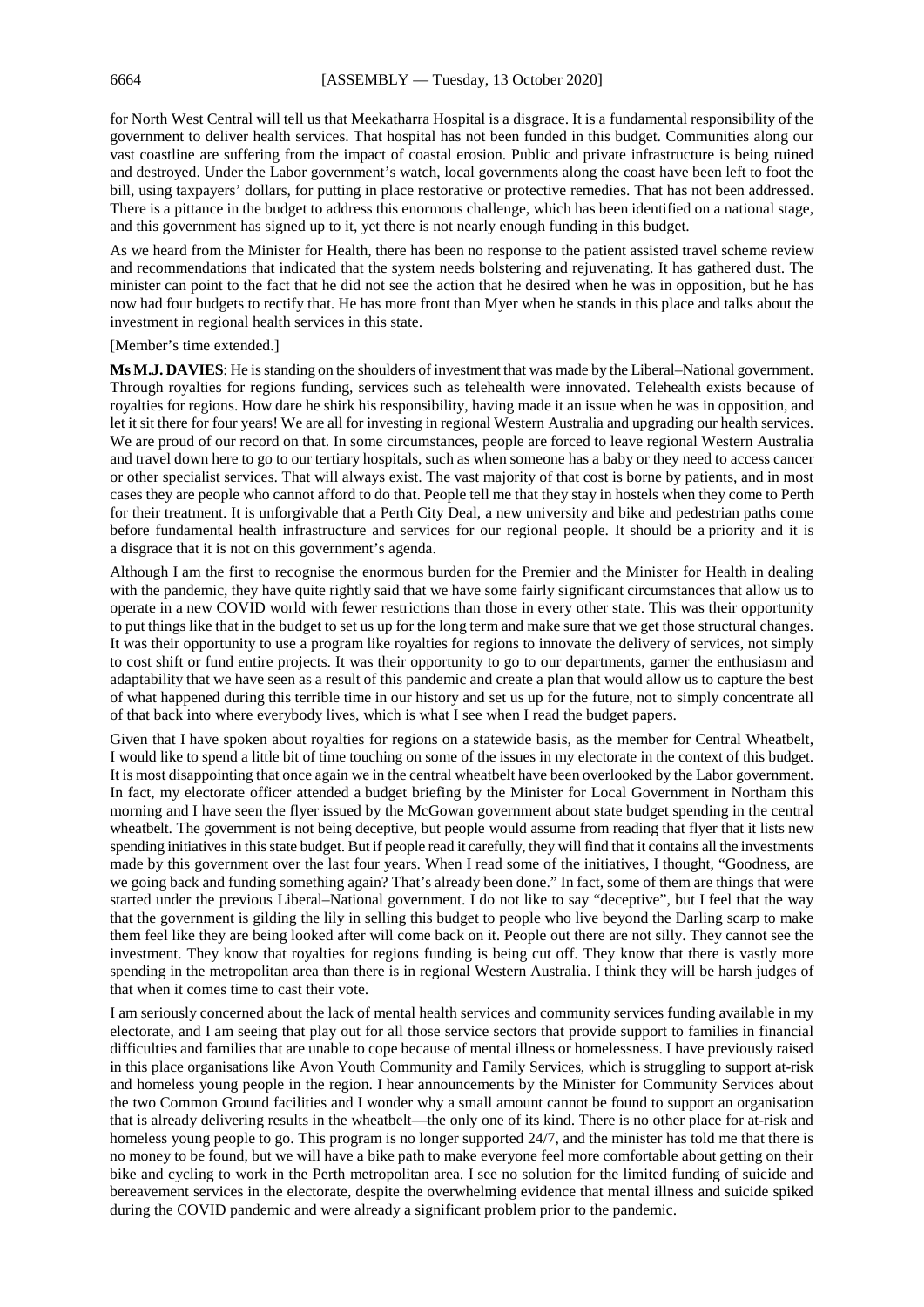On the issue of aged care, I know that the state government will come back and say that it is a federal issue, but the fact of the matter is that aged care always has an intersection with the state government. People are struggling to find their way through that system—struggling to make sure that their elderly parents, friends and family can stay close to them and access the services they deserve in the community that they have invested in and grown up in. With the WA Country Health Service washing its hands of that interaction and this government saying that it is not its responsibility, they are significantly at a disadvantage. I find that to be an abhorrent position to take. It is buck passing at best, and people who have to see the elderly leave their community are regularly in my office. I would very much like to see programs such as royalties for regions being used to innovate and drive change at not only a state government level, but also a federal government level. That is what it is there for. We cannot do that when it is being used the way that this government has used it over the last four years. I see no investment in issues such as the poor power infrastructure that is plaguing some of my edge-of-grid communities. The tiny community of Beacon, regularly—as the member for Moore will understand; it borders on to his electorate in the midwest—is constantly without power, yet Western Power and the regulatory framework within with the Economic Regulation Authority makes it prohibitive for it to invest to reduce the outages, the blackouts and brownouts, for those communities. The community is simply told it is not able to invest as an organisation, yet, if the government chose to put external capital in, it could fix that problem overnight and come up with something that solves that edge-of-grid program. We see the community batteries; we see the microgrids being talked about.

There are communities in my electorate that do not have basic power infrastructure. That is not acceptable in the twenty-first century. It is not only preventing them from operating their businesses efficiently; it is having an impact on community safety. All our telecommunications are linked to our power infrastructure. When there is a community emergency and there is no power, Telstra, unfortunately, has let the team down with the longevity of some of the batteries that kick-in. These communities are then left without a mobile phone tower or a landline, and there is no way to contact volunteers who could come in either through the ambulance services or fire and emergency to respond to anything that might occur. That is not something that we should accept. Again, if the government was using royalties for regions the right way, that would create an opportunity to go to all these services and ask: How do we do this better? How do we innovate that service? How do we accept that what we do in the Perth metropolitan area cannot be the same as what we do out in the bush? That is what royalties for regions is about, and that is what this government has squandered. The government has shifted it into paying Water Corporation to do business as usual. That is absolutely unforgiveable.

Headworks make the cost of business prohibitive, especially compared with starting up at an industrial site in the Perth metropolitan area. I commend the government for supporting the expansion of a business such as Bruce Rock Engineering. It should not be as difficult as it is to create new jobs and opportunities in that regional town. To me, it is testament to the persistence and commitment of Damion Verhoogt, his family and that business that it has remained a wheatbelt-based entity—and they were very committed to doing that. The company was given funding through the government's regional economic development grants to allow it to upgrade its power, but I have to tell members that there were points in time when it was getting absolutely no traction with the government and was seriously considering that that might not be the place that it should expand its facility. Bruce Rock Engineering is an enormous employer in the eastern wheatbelt, not just for the small town of Bruce Rock, but for the entire eastern wheatbelt. I commend it, but it should not be that difficult when it comes to a business wanting to expand, wanting to see more people working and wanting to manufacture in our regions. It cannot be because the power is not sufficient and it has to upgrade. Companies look at the bill that they are provided and it is simply not tenable.

I will finish up on the issue of police. From my perspective, we welcome additional police officers. I would like to put a pitch in for some additional police officers in the community of Hyden. It does not have a police station or adequate police officers to manage that very eastern boundary along a very busy edge of the electorate and the route between Esperance and through the middle of the wheatbelt. I would very much like that to be on the agenda of this government, and for Kondinin Police Station to remain open and be appropriately manned.

I would like to just restate that in the wake of COVID, we are very disappointed with this state budget. It was an opportunity to drive an innovative and ambitious program of development. It was an opportunity for this government to decentralise and empower the regions that generate the wealth of this state, and to set an agenda for long-term growth and prosperity. Instead, it is cautious and it is marked by major projects in the Perth metropolitan area that will bode well for an election in five months in the metro area, but it is the death of any vestige of a regional development program and royalties for regions. I think regional Western Australia deserves better, but it will not be getting it from this Labor government.

**MR W.R. MARMION (Nedlands — Deputy Leader of the Opposition)** [4.25 pm]: I rise to speak on the Treasurer's 2020–21 budget—the Appropriation (Recurrent 2020–21) Bill 2020 and the Appropriation (Capital 2020–21) Bill 2020. I start by agreeing that it is a missed opportunity and indeed, the budget really has the bare essentials to get by. It is a very boring budget with a few sweeteners and we will need to do a fair bit of research to try to find its flaws, which will obviously happen during estimates next week. I want to start by talking about the budget generally through my three portfolios, and then finish off with some of the issues that need addressing in my electorate.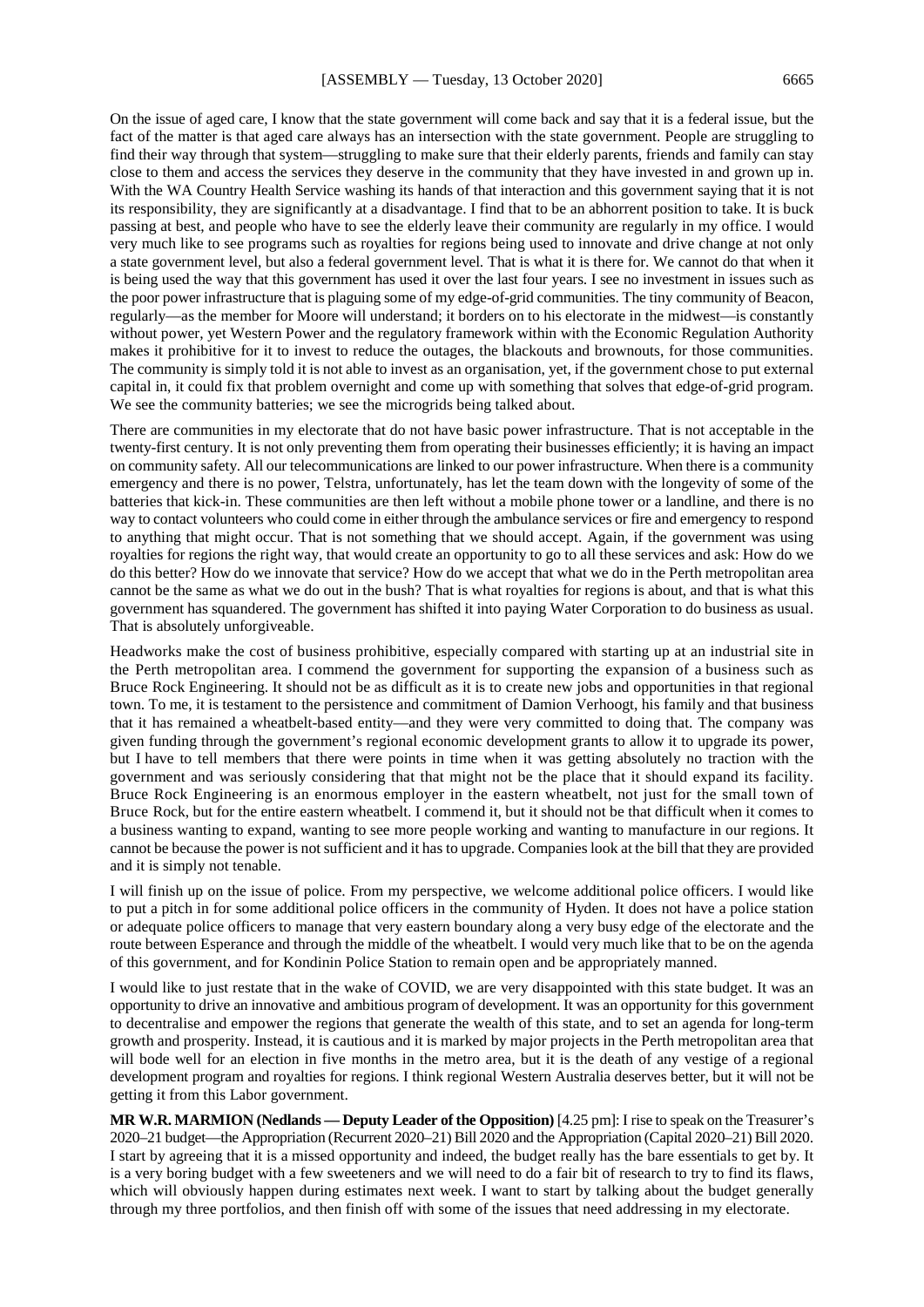I want to start by pointing out the Treasurer's comments in his budget speech. He highlighted that the total public sector net debt in the forward estimates of 2022–23 will be \$42.9 billion. The commentary on that in budget paper No 3 says, "This level of net debt remains affordable". In his speech, the Treasurer said -

… this level of debt remains sustainable, with net debt as a share of our economy to rise modestly.

In fact, budget paper No 3 states that 14.1 per cent of gross state product is very low by international standards. This was not the commentary the Treasurer made about the previous government. When this government first came into power, the midyear review of 2016–17 had actual forward estimates for 2019–20 at \$39.7 billion—admittedly, it is not the same year—and the Treasurer put out a number of releases that were mild compared with what he said in this chamber. In one media release on 6 April 2017 he commented —

"Western Australia's finances are not in good shape due to years of budget mismanagement from the previous government.

Some months later, around budget time, he endeavoured to bring in a gold royalty, which was not successful. I think the mining industry is still worried about the possibility that the Treasurer might consider to bring it in again if he is successful in the coming election. I would be interested to see whether the Treasurer makes a comment about that. In a media release of 7 September, he also made a comment that the state's budget needed repairing and that that was one of the reasons for his bringing in the gold royalty. If we look at the two figures, the forward estimates are now greater than what they were in the midyear review of 2016–17. We can argue pedantically about the actual figures but they are probably relative, yet the Treasurer's commentary is different from when he first became Treasurer.

What do we have in the budget? We recognise that there is a COVID recovery plan. I think that is important. The budget goes through the plan. It is about supporting vulnerable businesses to keep people in jobs and to create new jobs. The main part of the government's COVID recovery plan relates to increased infrastructure, with projects being brought forward, if possible. These are mainly road and rail projects. There is a concern about how these road and rail projects will be delivered, given the labour shortage. Additional jobs are required for the road and rail projects, coupled with increased mining activity. How will these jobs be secured? Will projects be competing for labour? Will the unemployed people who are endeavouring to get jobs have the skills to fill these jobs? Will some projects require interstate or overseas skilled labour? How will people get into the state with the border situation? Has this analysis been done? Has this analysis taken into account the impact on the other state infrastructure projects that are underway? This leads me to the other disappointing point, which the shadow Treasurer mentioned—a COVID recovery plan that is strategically developed and links specific projects to jobs. These jobs are coordinated to make sure that they are real jobs and that we have the capacity to fill those jobs. That is probably a missed opportunity. I would like to have seen a Gantt chart listing all the projects and the jobs available, so we could analyse whether the plan will work. At least the government recognises that a plan is needed.

I found a very small figure in the budget; from memory, it was \$7 million. There is no contingent liability for a bad outcome in the arbitration on the Perth Children's Hospital. We cannot get questions answered because it is going through arbitration. I think the claim is for about \$300 million. The last time we had some discussion in this chamber, the Treasurer mentioned that he had put forward \$20 million to settle the dispute. I may not have read the budget papers properly, but there was a figure of \$20 million for completing the project. I think the amount left is only \$7 million.

What projects has Labor completed in the past three and a half years? It opened Optus Stadium. I recall that that was a Liberal project. It opened the Perth Children's Hospital. It took the government two years to open it. It was very proud to open the Perth Children's Hospital. I was at the opening. Jim McGinty and Geoff Gallop were congratulated for their foresight and for initiating the project.

#### **Mr D.J. Kelly** interjected.

**Mr W.R. MARMION**: Colin Barnett found the money. Without the money, the project would not have gone ahead.

#### **Mr D.J. Kelly** interjected.

**Mr W.R. MARMION**: Mr Acting Speaker, I have a lot to get through in 13 minutes, and no-one else has been interjected upon.

Perth Children's Hospital was a Liberal project. The Elizabeth Quay development was another terrific Liberal project that the Labor government has benefited from. I think some of the last parcels of land are now being built on. If we did an analysis of that project and looked at the capital cost, which was slammed by the Labor Party when we started building it, particularly by the Minister for Transport, we would find that it probably made a profit. That is a terrific capital works project. With the sale of the land, I think members will find that it pretty well broke even. The other major project that everyone remembers, including the punters out there, is Yagan Square. That was another project opened by the Labor government but initiated by the Liberal government.

What projects were announced by or started construction under the Labor government in the past three and a half years? The development of the Forrestfield rail line was announced by us but I think construction may have started under Labor. After four years, where are we? I would have thought that after four years of construction, the project may have finished. Unfortunately, we are not there yet.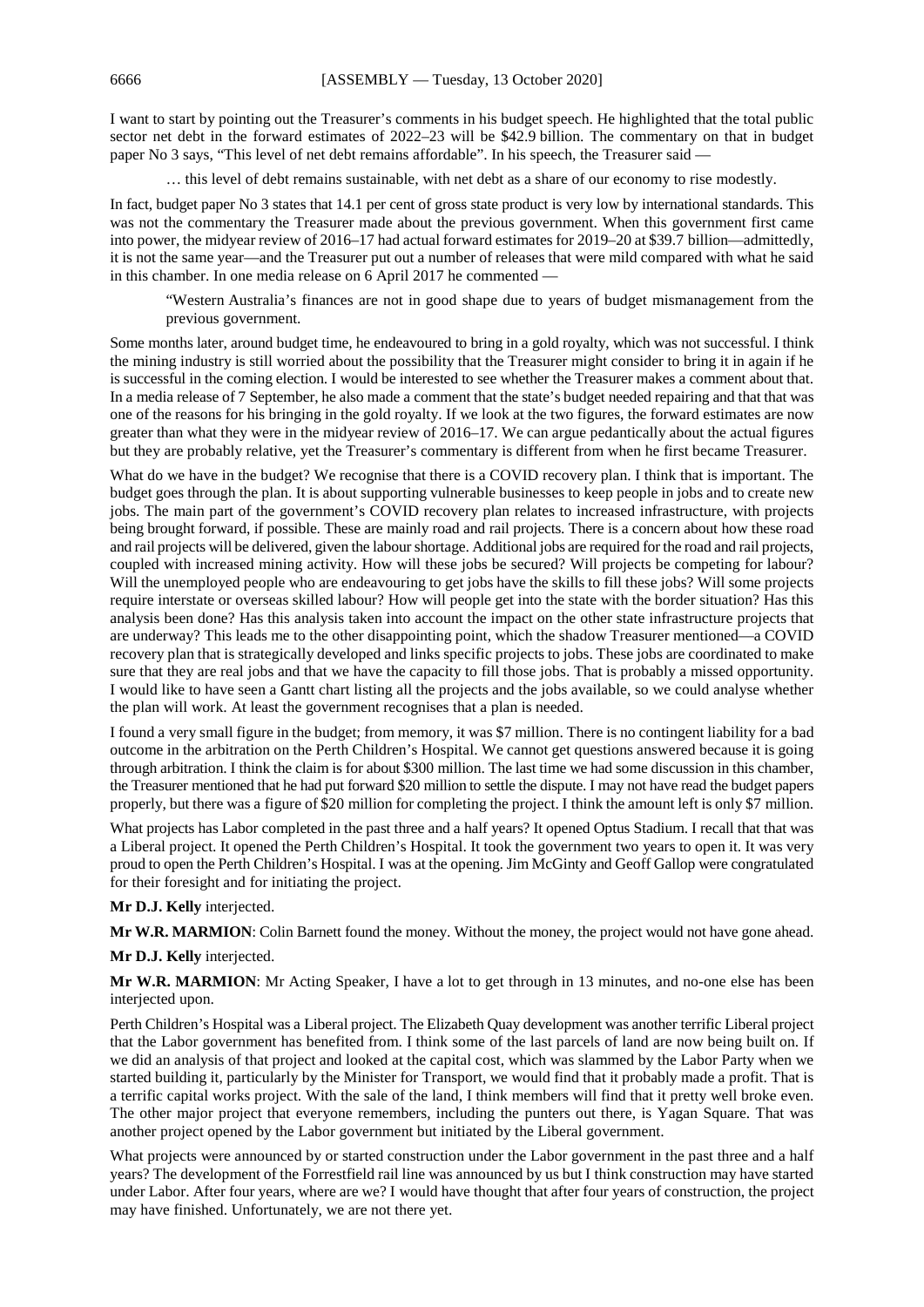I think the shadow Minister for Transport will talk in more detail about these rail projects. I am not sure what stage we are at with the Thornlie–Cockburn Link or the Yanchep rail extension. The Byford rail extension was announced. I would like to see the business case for that project. I heard some commentary on the radio recently about the cost of the flyover over the rail line by people who live down there. Not much has been done by the Minister for Transport to deliver projects that the government initiated under Metronet.

I move on to some portfolio issues, starting with the mining and petroleum portfolio and one of the concerns of the industry and the mining sector, particularly those in the uranium business. When it came to office, the Labor Party kindly agreed that it would not disapprove any approved projects. Three projects were approved for five years. Businesses that got a five-year licence to start construction are getting close to the end of that five-year period. They are very nervous about the capital expenditure they have put into those projects and whether the Minister for Mines and Petroleum will approve an extension for those projects in case the uranium price goes up. That is a concern in the industry.

The other major policy change implemented by the Labor government this year relates to gas. Although there was a moratorium on hydraulic fracturing of gas for a couple of years, which obviously stopped any exploration in Western Australia, that was lifted, thank goodness, but a lot of the state is still subject to a ban on hydraulic fracturing. A significant new onshore gas policy was introduced only a few months ago. It basically says that any discovered gas will be sold in Western Australia on the domestic market, although there is an exception for one project in the Perth basin. When I first heard of this policy on the grapevine, I thought the offshore gas policy was the same as the onshore gas policy, and there might be a 15 per cent component—if gas was discovered onshore, 15 per cent might have to be retained for the local market. I read it carefully twice and confirmed it with the minister. I understand that the policy is that all gas discovered onshore has to be consumed in the domestic market, except for one project in the Perth basin. There are two major exploration projects in the Kimberley. It costs a lot of money to drill a hole for gas in the Kimberley—about \$10 million each. They are current projects. The other concern, aside from the impact on those projects, relates to the consultation undertaken by the minister to develop this policy. I understand that there was very little consultation. I was very concerned when I heard that the Australian Petroleum Production and Exploration Association was blindsided by this policy. I am sure that more work should be done on this policy by the minister for mines. I do not know why it came out of the blue. Labor prides itself on its ability to consult; in fact, it is usually very good at consultation. I was quite surprised to hear about this new onshore gas policy.

The Minister for Mines and Petroleum also trumpets the exploration incentive scheme as a great scheme, despite the fact that he increased the mining tenement rentals to cover the \$10 million that we used to half-subsidise co-funded drilling programs, probably pressured by the Treasurer to make sure it is funded by the industry itself. Since Labor has come to power, due to an increase of \$10 million for the exploration incentive scheme, industry is now 100 per cent paying the co-funded drilling program. The other unfortunate thing about the way the exploration incentive scheme is being funded is that the increase in mining tenement rentals is having an adverse impact on the amount of rates people have to pay, because local government rates are based on mining tenement rentals. Therefore, anyone exploring or mining on their tenement gets a double whammy, basically, because their rates bill increases. I know one exploration company, which is not a mining company earning any revenue; it is an exploration company, and which owns a lot of leases and invests capital in exploration. I will not mention the council; the Treasurer might find out which company it is, but a very small regional council is earning rates worth half a million dollars from this exploration company. As the minister knows, I support exploration and I know the minister does. Unfortunately, the exploration incentive scheme is having some unintended consequences.

I have mentioned gold royalties. Mention is made in budget paper No 3 of the amount of possible royalties forgone due to not raising the royalty rate to 3.75 per cent. In appendix 9, table 9.1, under the heading "Summary of Major Tax and Royalty Expenditures" and under "Subsidised gold royalty rate" the estimated actual forgone royalty is \$189.1 million. That is the sort of figure that the gold industry will be concerned about when it reads page 267 in budget paper No 3. It highlights another forgone gold royalty–free threshold of \$7.1 million. I assume that when the Treasurer announced the policy, it applied to major gold producers, not the small producers, so that \$7.1 million would not include the small producers.

## **Mr B.S. Wyatt**: Yes.

**Mr W.R. MARMION**: That is obviously a possible concern to the industry if, indeed, the government decides to increase the gold royalty.

#### [Member's time extended.]

**Mr W.R. MARMION:** While I am still on mining—this comes under the Minister for Mines and Petroleum there is a really good COVID-19 busting project in the City of Kalgoorlie–Boulder, Treasurer. I think the minister is standing on the hose regarding approval of an industrial park just out of Kalgoorlie. I do not know whether the minister has seen the lot on which Lynas Corporation Ltd has approval to build its facility, which is a value-added project—big tick—but it is great for Kalgoorlie. Right opposite that lot is a major industrial park containing a number of diverse-type projects, which are helping to diversify the economy. In fact, they are providing diversification for Kalgoorlie and we want people to live in Kalgoorlie. The projects range from A to N, so I will not read them all out.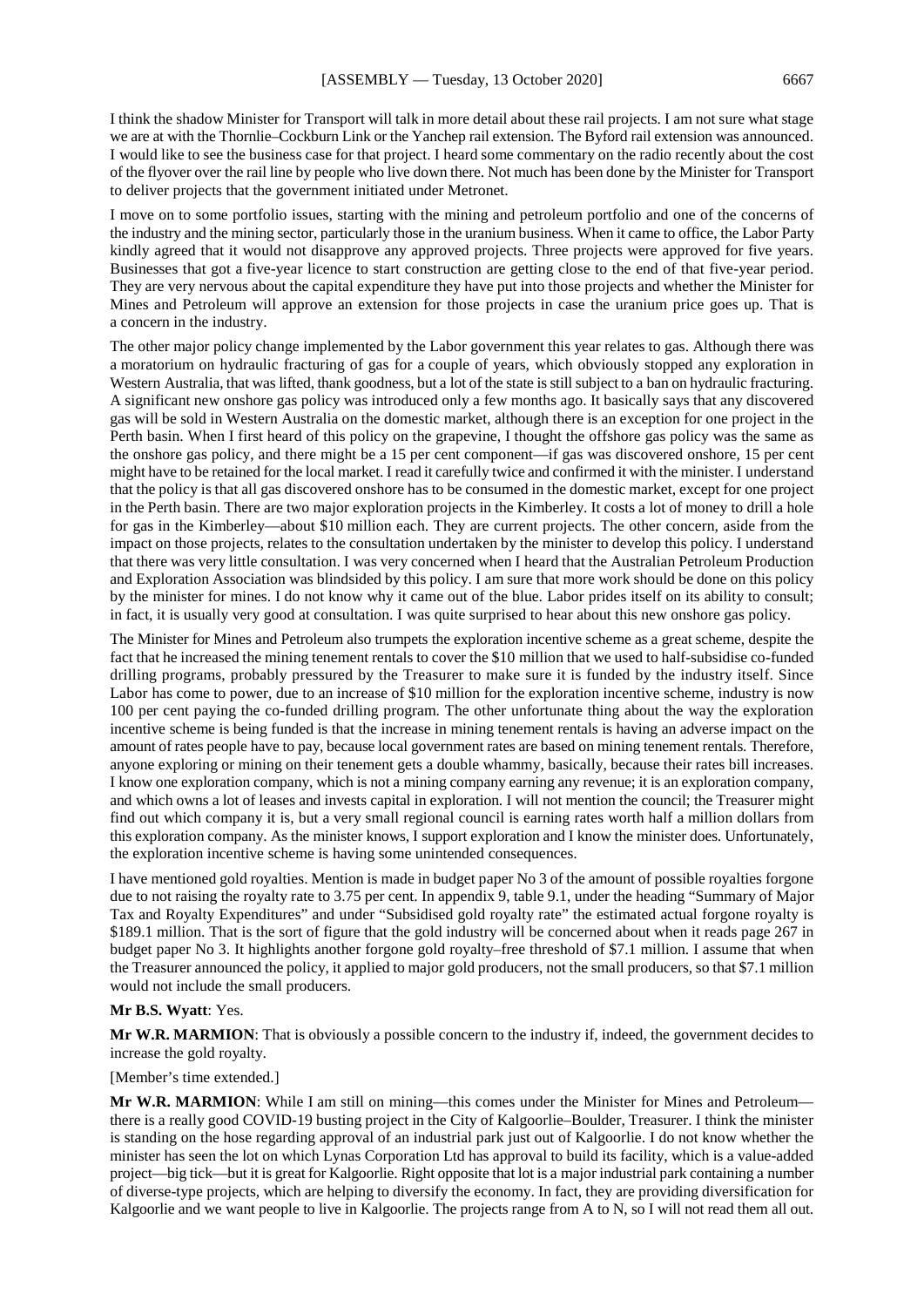I am sure the member for Kalgoorlie will raise it. I understand that the last hold-up occurred with a couple of mining leases, but that a deal has been done and they have achieved a nice little earner from the mining leases. The minister just has to sign off on them. I think it is under section 16(3) of the Mining Act, although I am not 100 per cent sure about that. That will be great for the mining town of Kalgoorlie and for diversification of that area.

I will move quickly on to the science and innovation portfolio. I have to give the government a pat on the back for supporting a grant of \$5 million to universities for targeted research into COVID-19 and for the \$4.5 million to support the state's capacity in the space industry. I was terribly disappointed, as I know were the member for Riverton and the member for Carine —

**Mr A. Krsticevic**: I am extremely disappointed.

**Mr W.R. MARMION**: — that the space headquarters was not approved for Western Australia. A great report was written explaining why we should get it. Without a doubt, it could not have been said better that WA is the best place in Australia. There was daylight between the Western Australian proposal and that of any other state, but it is my understanding that the other states put some money on the table. Maybe the \$4.5 million we are putting on the table now to increase our capacity in that area for research at universities might have helped us get those headquarters. However, as I highlighted at the beginning of my speech, that is a bit of a missed opportunity. Page 208 of budget paper No 2, volume 1, shows that the forward estimates of money allocated to science and innovation is very flat; in fact, from memory, it drops off a bit towards the end. This was an opportunity to promote science and innovation through the start-up industry and to develop a bit more research in some areas and provide for new jobs in higher level industries and greater capacity in our education system. However,I recognise that there has been a massive increase in funding for medical research, including for the Harry Perkins Institute of Medical Research in my electorate. However, more money needs to be spent on basic science and innovation projects, particularly start-up–type projects that can develop into major industries in Western Australia. To complete my comments on the science and innovation portfolio, which touch a little on the education portfolio, when I was on the Education and Health Standing Committee last year, we went to some regional towns to look at their information and communications technology capacity. It was very disturbing to see that regional schools do not have sufficient internet speed to deliver good ICT education. They do not have the teachers or the apparatus and hardware required to deliver it. If we want to promote science and innovation, we need to make sure that the whole of Western Australia is included. I support the Leader of the Nationals who highlighted this to some extent in her speech. If we are to deliver science and innovation around Western Australia, we should make sure that at least the new leaders of Western Australia—the young people at both primary school and secondary school—have the tools to develop their own skills in ICT.

Moving on to my last portfolio of local government, I was not surprised to see the funding in out years for local government. A footnote suggests there is a change in the way the department has been structured, but there is a drop in funding for the Department of Local Government. In the last four years there have been 12 inquiries. In the eight years the Liberals were in government there were four inquires, so double the amount of work was done in half the number of years. In answer to a question I asked in Parliament, I found out that nine staff were involved in the inquiry. Therefore, the same nine staff—I think only one inquiry was outsourced—were running around doing all those inquiries. If the government is seeking to win the election while holding the same number of inquiries, one would think it should put some more money into the department. I certainly could not see that any money had been allocated to that area. It raised the question of the recent finding of the Supreme Court that there was no reason for the show-cause notice to hold an inquiry into the Town of Cambridge. The Treasurer might have read the transcript. I read it a couple of times; it makes for good reading. I was absolutely surprised. I think it is the first decision of that kind, certainly in Western Australia.

#### **Mr B.S. Wyatt**: Justice Tottle.

**Mr W.R. MARMION**: Yes. I do not know whether he is a friend of the Treasurer. I think it was a fantastic and very learned judgement by Justice Tottle, far beyond my depth of knowledge. Certainly that is cause for concern for the Minister for Local Government. I hope that he is looking at his department to see what it did wrong and whether it was overzealous in its approach to the Town of Cambridge. The minister needs to have a hard look at that.

Before I conclude on the topic of local government and turn to electoral issues, I refer to the change to local government regulation 9(1) to allow councils to move a motion to permit councillors to become involved in administrative issues within a local authority. The words in the regulation have quietly been changed. It is sitting in the Legislative Council and I think there is a very strong likelihood that it will be disallowed. I understand that there was very little consultation on the change—it came out of the blue—which is fairly significant. Local governments were not consulted. I am not sure whether the Western Australian Local Government Association was consulted very well. The Minister for Local Government said that WALGA supported it but I do not think we have got to the bottom of how strongly WALGA supported the change to regulation 9(1).

In my last five minutes, I will talk about a few issues in my electorate. The predominant issue in my electorate relates to constituents whose relatives are stuck in other states and cannot get back to Western Australia. Apart from that, the main issues are town planning scheme amendments in both Subiaco and Nedlands. Many developments are in the pipeline at the moment and, obviously, as occurs in planning, there are people for and against developments.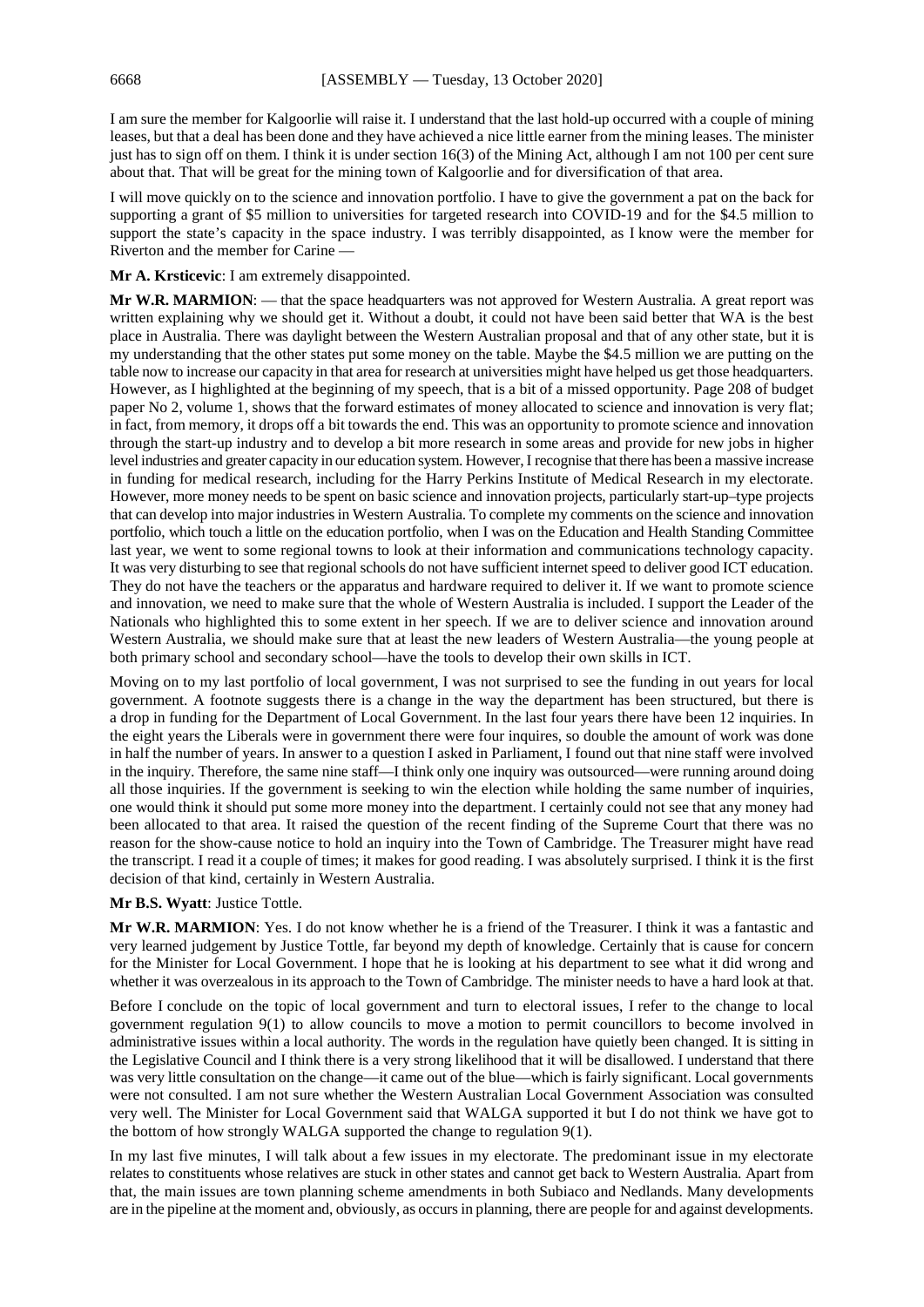Massive changes are planned at the intersection of Dalkeith Road and Stirling Highway in the City of Nedlands. The Chellingworth development will see the building of three large towers. On the other side of the road, there are plans for two shopping centres. I am not sure about the Chellingworth development, but certainly everyone seems fine with the shopping centre developments.

**Dr M.D. Nahan**: With the car bay or the shopping centres?

**Mr W.R. MARMION**: It is in the same area as the Captain Stirling Hotel. Previously, there was a Woolworths and an IGA, but Aldi is taking over. There are two developments adjacent to each other. It is a bit tricky because of the roadworks around them. If we throw in the Chellingworth development across the road, one wonders about the traffic implications. We cannot decide to upscale an area in height and provide for more residents if we do not have a sufficient road network. That is of concern.

**Mr B.S. Wyatt**: Is that the intersection where the cinema is?

**Mr W.R. MARMION**: Yes. There is not a lot of room to change anything. I think Main Roads is tearing its hair out at the moment trying to work out how to redo it. With the shopping centre development, it is trying to work out how to configure the traffic lights at Smyth Road and how to block off roads, let alone the Chellingworth development. I am sure the Minister for Transport; Planning will be working with the City of Nedlands and Main Roads to work that out.

I congratulate the Minister for Health, who is not in the chamber. People might not know about Lawson House, which was the first maternity hospital in Western Australia on Barker Road, off Railway Street. Edith Cowan had a lot to do with it. Indeed, she is on the \$50 note with a picture of Lawson House. The Lawson House turrets had fallen into disrepair and, finally, at a cost of between \$60 000 and \$70 000, it has been fixed up. Well done, Minister for Health. Two years of badgering by me has got him across the line. In fact, I think he will end up doing quite a good job.

**Mr D.R. Michael**: Just a random fact, the picture on the \$50 note actually replaced this building on the old plastic \$50 note. The Parliament of Western Australia was chucked aside!

**Mr W.R. MARMION**: Lawson House is considered by the federal government and the federal Treasurer to be more important than the Western Australian Parliament. That is a good fun fact.

The last issue is a new one and we will find out more about it later. The concern is more rail movements on the line between Bayswater and Claremont with the Forrestfield line coming on and the Ellenbrook line going into Bayswater. If there are six movements on each of those three lines, that is 18 movements. I understand that the turnaround will be at Claremont. The issue is not necessarily that three times as many trains will travel to my electorate between Perth and Claremont, but also relates to the noise associated with the threefold increase in the number of trains. I wonder whether noise studies have been done. I understand that the Public Transport Authority does not have to do noise studies, member for Riverton, except under construction mode. With that, I conclude my comments.

**MR A. KRSTICEVIC (Carine)** [4.55 pm]: It gives me great pleasure to say a few words today on the budget that the Treasurer presented to us last week—the Appropriation (Recurrent 2020–21) Bill 2020 and the Appropriation (Capital 2020–21) Bill 2020. As much as people say that there is nothing significant or inspiring in the budget, that nothing jumps out at them and that it is a very bland and basic budget in so many respects, with regard to the portfolios that I represent—community services, youth, homelessness, housing, the cost of living and a range of other things—it is a very informed budget because it confirms what I and others already knew; that is, the Department of Communities is an absolute shambles. It is a disaster. It has been a disaster for the last four years and, as confirmed by the budget papers, it continues to be a disaster. Members will remember that this department reported to four ministers. According to the Premier's document, it reported to Hon Simone McGurk, Hon Stephen Dawson, Hon Mick Murray and Hon Peter Tinley but it now reports to five ministers because it also reports to Hon David Kelly. Instead of reporting to four incompetent ministers, it now reports to five incompetent ministers. I thought the Minister for Local Government was the most incompetent minister in this Parliament. He is an outstanding performer relative to some of his colleagues, given some of the stuff that I have seen.

## **Mr W.R. Marmion** interjected.

**Mr A. KRSTICEVIC**: I could not believe it myself.

What do the budget papers say? Page 521 of budget paper No 2 states —

The Government has requested an independently chaired functional review be undertaken covering the Department's corporate, policy and contracting functions.

That is for the Department of Communities. It continues —

The functional review is aimed at improving the Department's efficiency and effectiveness following the 2017 Machinery of Government changes, ensuring that resources are prioritised to delivering frontline services to the community.

Right there it tells us that from 2017 to 2020, the department has continued to fail the people of Western Australia. It has continued to fail the most vulnerable people of Western Australia. Under the abovementioned ministers, the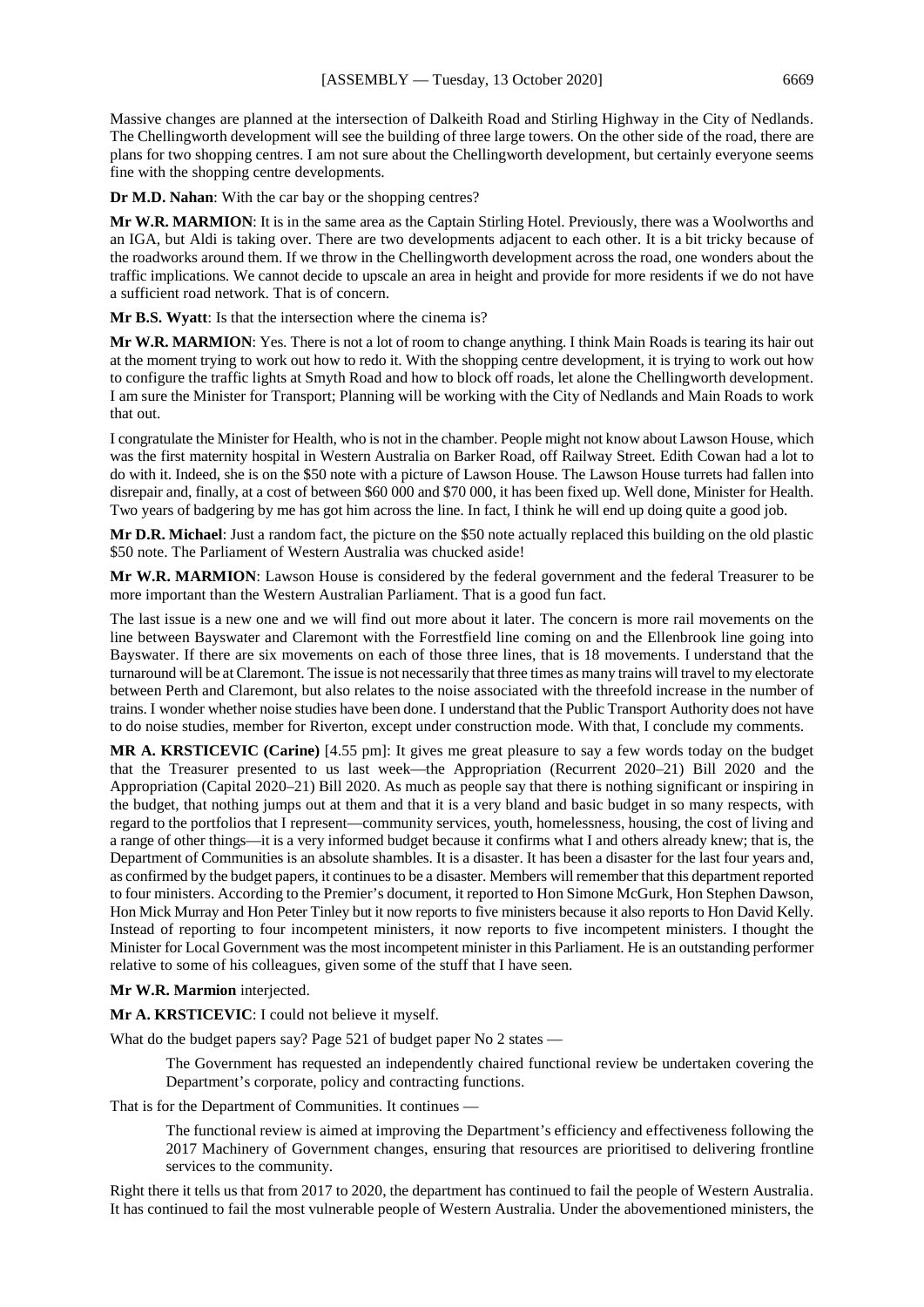department has managed to maintain that level of incompetence and dysfunction. It is an absolute disgrace that that has taken place. The budget also shows that at a time of highest need, community services funding will decrease in the forward estimates, as shown in the service summary area on the same page. It also shows that social housing wait times will increase. It is currently 94 weeks but the budget indicates that the wait time will head back up to 120 weeks. There are so many telling stories in this budget of misery, pain and suffering. The Treasurer received a letter on 16 September 2020 from Hon Simone McGurk, which states —

The annual report and the opinion of the Auditor General of the above agency —

The Department of Communities —

may not be ready for tabling within the prescribed period as the Auditor General is seeking further clarification from the Corruption and Crime Commission …

We know that the Department of Communities has been having interaction with the Crime and Corruption Commission for a long time. We do not know when its annual report will be available, because obviously it cannot get even its basic reporting done in time. The machinery-of-government changes for that department have proved to be a massive failure. I will talk to some examples of where that failure has occurred.

It was reported recently that because of the massive overspend of the Department of Communities on salaries and services, there will be a lot of redundancies in that department. We know from people in the community services sector that there is not enough support and resources for people who are homeless, people who are vulnerable, and children who need protection. The Department of Communities has continued to fail this sector and the most vulnerable people in Western Australia. We have been raising this issue in this Parliament for the last four years, but nobody seems to care—or not enough to do anything. In 2019–20, the Department of Communities' salaries budget was 9.7 per cent above its budget estimate. That is an absolute disgrace. We only need to go back to April 2020 when the then Commissioner of the Crime and Corruption Commission put out a scathing report about the serious allegation that staff in the Department of Housing had been taking bribes from people who wanted to jump the queue on the public housing waitlist. They were able to get in front of other people by giving someone a brown paper bag. I have not heard anything from the department about what it is doing about that. We also know about the scandal with Paul Whyte, in which the Corruption and Crime Commission was involved. That department is an absolute mess.

We know that foster carers were given access to children when they did not have a working with children card. We also know from the Auditor General's report of 23 October 2019 that the department has no idea about whether its own staff have had a working with children check. The department is totally out of control. The Auditor General's report said also that 53 people who met the threshold for a negative notice, but who had been allowed near children and had been found to have posed an unacceptable risk to children, had been banned from working with children. Those 53 people had had 14 182 days, or 2 027 weeks, or 39 years combined, of access to vulnerable children when they were not fit and proper people to be given access to children. Those 53 people included a number of convicted sex offenders. Those people had been allowed to work in a childcare service, an educational institution for children, a coaching or private tuition situation, an arrangement for the accommodation or care of children, a babysitting and child-minding service, and an overnight camp. This is what this department allowed to take place with vulnerable children.

We would think the department would be able to get it right. It had eight or nine months to get it correct. The minister said that all these corrections and improvements had been put in place. However, guess what happened? Another report from the Auditor General found that three departments had failed with their working with children checks—the Department of Education, the Department of Health, and the Department of Justice. Even after those scathing remarks had been made some nine months earlier, when the Auditor General examined another part of this government, he found additional flaws in the system. The Department of Communities was also embroiled in a situation in which it had funded a service provider that did not have planning permission to deliver the service from its current location. The department had no idea about that until it was exposed. That is another example of how the department has no idea what it is doing.

When it comes to child protection—a very serious area—the Department of Child Protection staff are juggling up to 40 kids each, when they should be juggling no more than 15 kids each. That is a shocking caseload, particularly when this budget shows that the funding for that department has been cut. We also know that the department could not find eight teenagers who were meant to be in state care. They were listed as unknown. The department was supposed to be looking after those children, but it had no idea where they were. They were gone. They had disappeared. No-one seems to be too interested in where those vulnerable children at risk have gone. There is a very strong theme about how this department has been performing over the last four years. This budget demonstrates that more than ever before. I thank the Treasurer for exposing the weaknesses of the Department of Communities. The Minister for Communities is responsible for the failure of that department.

We know about the Roebourne sexual abuse and Operation Fledermaus. I am sorry if I did not say that properly. Hon Nick Goiran has been asking simple questions of the Minister for Child Protection about the number of vulnerable victims who have had to be in constant contact with their perpetrators. The minister said at first that there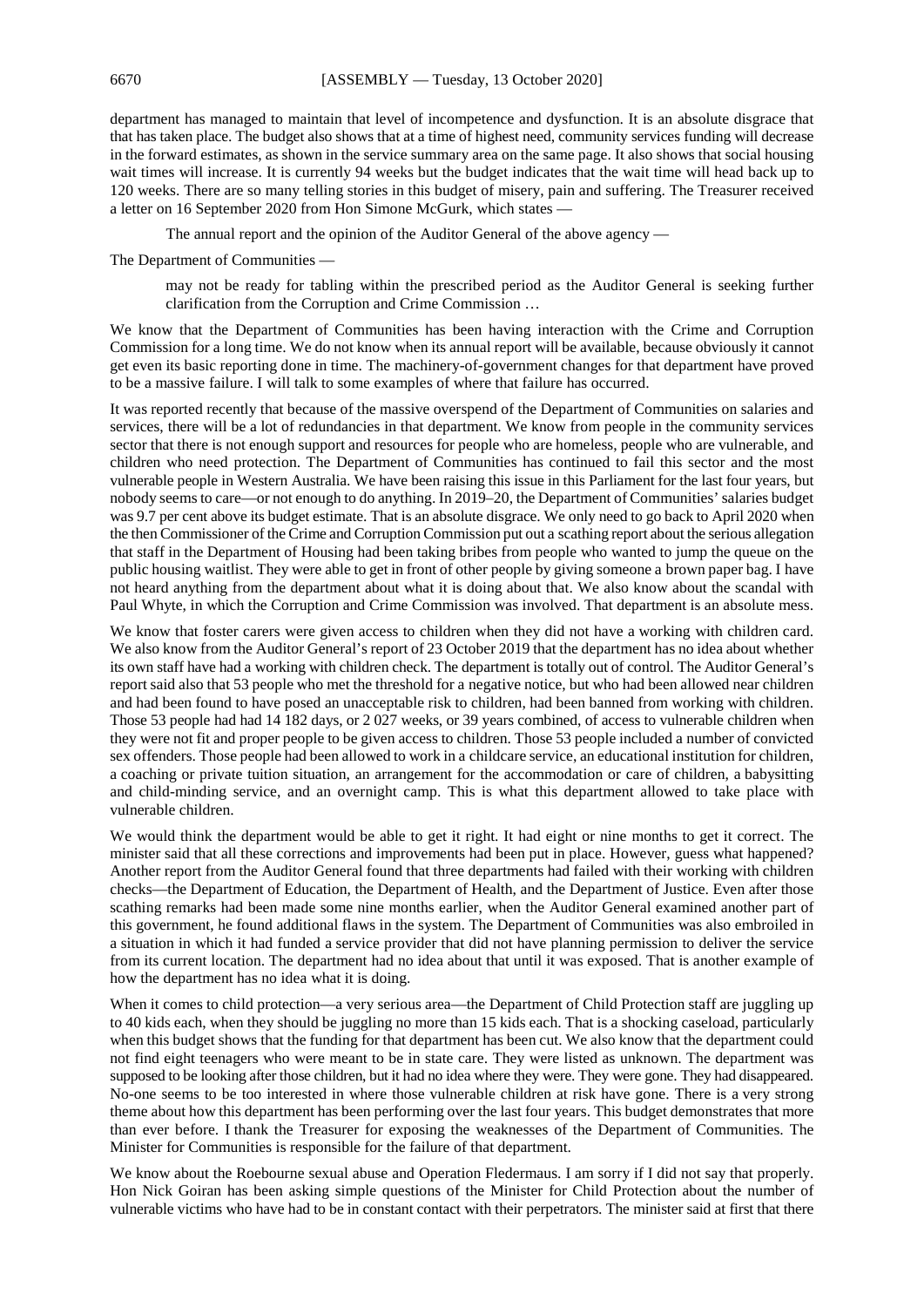were 224 victims. The minister then changed her mind and said it was 42. She then said it was 70: "Don't worry; the answer is 70." We have no idea how many victims there are in Roebourne. In fact, the Minister for Child Protection herself noted that abuse in the town was normalised. However, did she declare a state of emergency? Did she increase the funding? Did she send in the Army? Did she do anything to try to save those vulnerable children? No, she did not. When the Minister for Police was asked to confirm the whereabouts of the 58 people charged with child sex offences, she said she did not know. She could not confirm it. She did not know where those 58 people were. I am shocked at the way this department has been performing over the past four years. This budget is bringing out those things.

The Department of Communities will now also be responsible for screening people to work with people with disabilities through the National Disability Insurance Scheme. We have seen the department's track record in every other situation of vulnerability. The government is now planning to allow this department to give people permission to look after people with disabilities. I do not believe this department will succeed in that cause. I think there will be more vulnerable victims in the future. The budget confirms that there be funding cuts in this space. The fact that the department has mismanaged its affairs over the last four years is an indictment of the Minister for Communities.

The Department of Communities does not conduct any audits or investigations. When I say that, I mean of its own accord. It conducts investigations and audits only if people bring information to its attention. If someone gives it the information, all wrapped up, and says, "You might want to look at this; something serious is going on here", it will say, "No problem; we'll look at that." In 2017–18, the department conducted 24 audits and 124 investigations. None of those was initiated by the department.

We also know from the budget papers—thank you, Treasurer—that the Department of Communities has a number of legal cases pending through the State Solicitor's Office. It is estimated that the department could be liable for a total of \$13 million. That is obviously yet to be determined. Up to 30 June 2019, the department paid out \$6 million to various people. The department is failing the people of Western Australia.

I turn now to what the Western Australian Council of Social Service said about the budget on 8 October 2020. It said —

We remained concerned that there has not been improved funding for the community services sector to meet rising need. With increasing unemployment and financial hardship predicted, it is crucial we are providing more support for those worst impacted.

WACOSS has continually been critical of this minister and this government for failing the most vulnerable people in Western Australia. Last year, the community services sector ran a petition and actively campaigned against the failures of the department and the Minister for Community Services, the member for Fremantle. It is unprecedented in the history of this state for the community services sector to take up arms against the Labor Party and the Minister for Community Services for failing the most vulnerable people in Western Australia.

The budget submission 2020–21 states all the failures of machinery-of-government changes and reform fatigue. It states that the department has a lack of communication and the structure is broken and is basically falling apart. WACOSS said in the vision statement that frontline services are overwhelmed and the department is creating frustration and is getting in the way and making things harder for people rather than easier.

In the 2018–19 annual report, even the CEO—this is a continual thing; this is not just something new—said that changing policy direction, significant state government reform, increasing funding uncertainty and increasing inequality are all key challenges at a time when we live in a country with immense wealth. Currently, the number one concern is that we have unsustainable services. Based on that, it is pretty obvious that the Department of Communities gets a big "F", thanks to the Treasurer exposing the incompetence of the ministers and the failures of the department.

As far as social housing goes—I may not get a chance to talk about the homelessness issue today—the Department of Housing has had major cuts. For social housing stock in 2016–17, there were 44 087 social houses. There was unprecedented demand for houses over the next four years and guess what? The numbers went down! In 2019–20, there was 42 932. There are fewer social houses today than there were in 2016–17. At a time of unprecedented need, at a time when homelessness is out of control in this state, at a time when homeless camps and homeless cities are being set up—first in Rockingham, now in East Perth and they are popping up all over the state of Western Australia—it is an absolute disgrace.

For the construction of social housing in 2016–17, 956 homes were constructed or spot purchased. In 2019–20, guess how many were constructed or purchased?

**Mr Z.R.F. Kirkup**: How many?

**Mr A. KRSTICEVIC**: It was sixty-five houses. From when we were in government, we have gone from 956 houses down to 65. As a matter of fact, it was 70 last year and 89 the year before, so it has been dismally sad all the way along. The Treasurer has been very successful in filling up the coffers by selling social housing at a rate of knots. I think over 1 300 homes have been sold, and so the Treasurer was sitting very pretty on a lot of money as part of that process.

[Member's time extended.]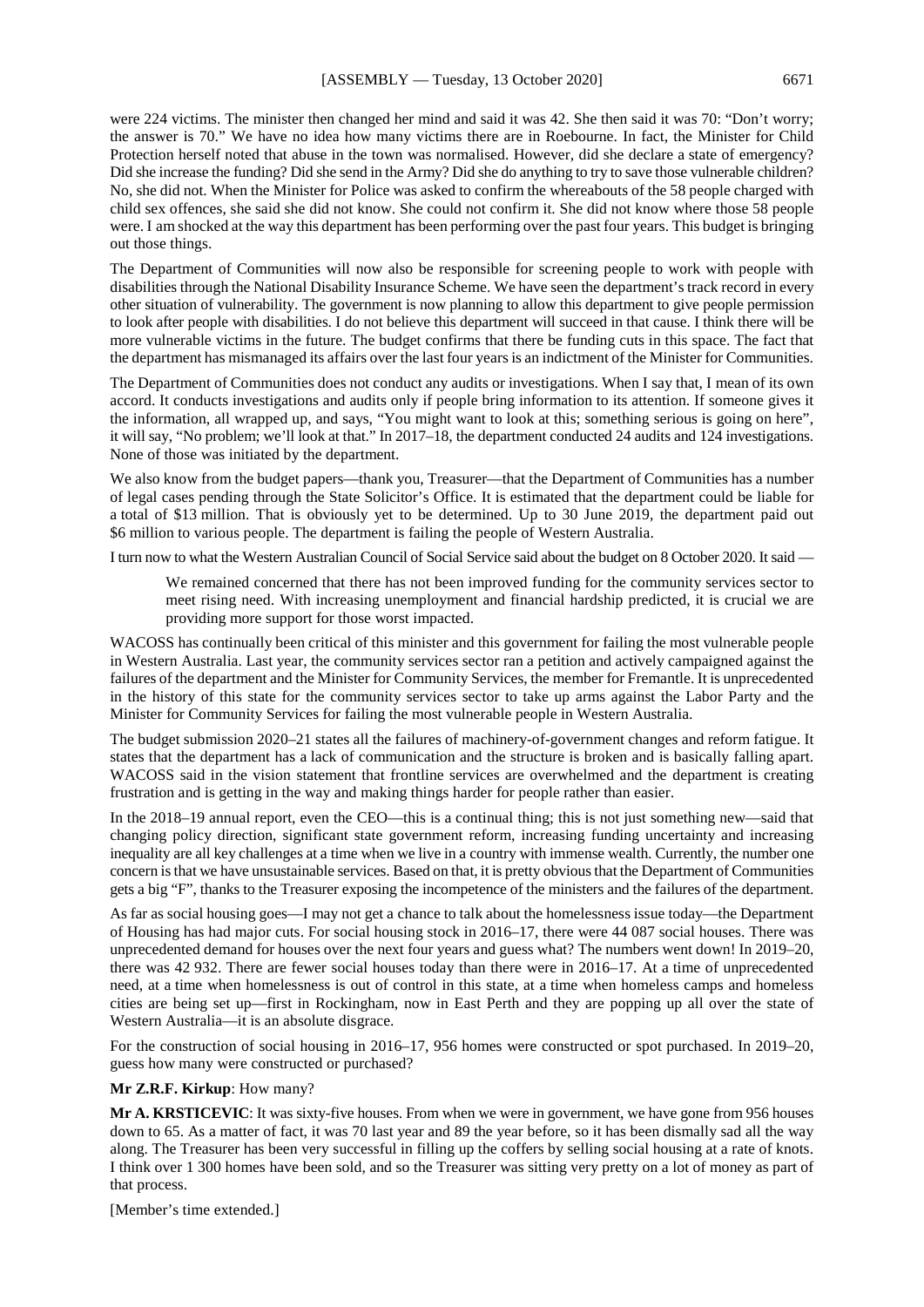**Mr A. KRSTICEVIC**: Another issue is the Housing First initiative. The Minister for Housing talks about Housing First all the time. The government took nearly three years to come up with a homelessness strategy that basically states that everyone should be put in a house, and we need to put support services around them. It was not rocket science. The sector was already telling the government that and it was pretty obvious what needed to be done. However, on 4 December 2019, the government announced two Common Ground facilities and the Housing First initiative. In December 2019, the government said it was important to get people into houses, and that it would put \$34.5 million on the table. It is not a small amount of money, but it is over five years—all of a sudden it is not that much money!

In December 2019, homelessness was absolutely a serious issue. People were dying in the streets and this was one of the initiatives that the government came up with. What it did not tell us at the time—we found out later—was that when making this announcement on 4 December, the government was not going to put money on the table until 1 July 2020. The government would not spend a cent for seven months! Even though the government kept talking about this initiative and how important it was to get people into homes, it was not going to do anything about it. It was just going to repeat, repeat, repeat the wonderful things that it would do, but it was not going to put any money on the table.

Then COVID comes along and the minister says that the government would bring this initiative forward; it would not start it on 1 July. The Department of Communities said it would bring forward the Housing First initiative to 1 May. However, on 11 August 2020, I received a reply from the Minister for Community Services. I had asked how the initiative was going and how many people had been housed. I was told that the Department of Communities was currently engaged in a procurement process to purchase services necessary to deliver the Housing First homelessness initiative. Therefore, it had not even gone out to procure services in August! I heard on the grapevine that the tender went out on 9 October 2020. It will take a month for that tender to close, which means it will be November. Therefore, nothing will happen by December, so this announcement would have been on the table for 12 months and not one cent has been spent.

At a time when the minister stands up in this Parliament and goes on about the Housing First initiative—I am sure members will hear him say it again—the government has not spent a cent for over 12 months. Let us not talk about the Common Ground facilities. They are nowhere to be seen. It was going to happen in the next two to three years. At most both Common Ground facilities programs will house only 70 homeless people when there are thousands of homeless people. Rough sleepers number over 1 000—over 9 000. There are over 14 000 applications on the public housing waiting list. Over 20 000 people—women, children and families—have nowhere to go and no support. From questions asked in this place, we know that the Minister for Community Services has cut the homelessness services funding yearly. In 2018–19 and 2019–20, she cut nearly \$7 million out of homelessness support services at a time of unprecedented demand. It is an absolute disgrace. I do not know how this minister sleeps straight in bed knowing all the pain and suffering that she is putting out there.

Another example of the incompetence of this minister and her department is the new East Perth tent city. I am not sure why we have a Lord Mayoral election going on here because they have already elected a mayor in that tent city. They have a mayor looking after it. The minister keeps saying that it is important to have people with lived experience. We note that the biggest campaign in the City of Perth is about homelessness. That is all that candidates are talking about. Every single candidate for Lord Mayor says that the most important thing is homelessness—and it is, but we already have a mayor for homelessness. Therefore, if we want someone with lived experience and someone to be a mayor to look after homelessness, let us go and give him the job. I am sure that he would be grateful and he would do it full time. I am sure he would do a perfect job as far as that is concerned. I cannot believe it.

The most important thing about the new tent city that was set up in East Perth under the bridge is the fence installed. The Department of Transport found out that people were sleeping there, so it put a fence around it: "We will fence it off and get rid of these people." It installed the fence in May 2020. I asked the Minister for Community Services whether the Department of Transport had any idea about this fence that was set up? The minister replied: no; however, the Department of Communities was first made aware of the issue on 31 July 2020—three months later communities found out homeless people were sleeping under a bridge and that a tent city had been set up! The Public Transport Authority of Western Australia knew about it but did not tell the Department of Communities, and, eventually, the department found out three months later. I was amazed. I could not believe the lack of communication between the ministers and their departments. It is basic human decency to help homeless people. At the moment, about 40 people sleep there. I could not believe that there was no communication at all.

We know that the government wants to build two Common Ground facilities for \$35 million. We also know that the government itself has a report that states it will cost \$36 million to build one facility, but it wants to build two for \$35 million—so God knows how that will happen.

We remember very well in this Parliament when the minister said to the member for Cottesloe that he should not be scared when talking about Fremantle. She said that Fremantle was not that bad and that she lives in the middle of it; it is okay. That was her response to homelessness in Fremantle—it is not that bad. I know from visiting Fremantle that homelessness is a serious issue, as does the current Liberal candidate for Fremantle, Miquela Riley.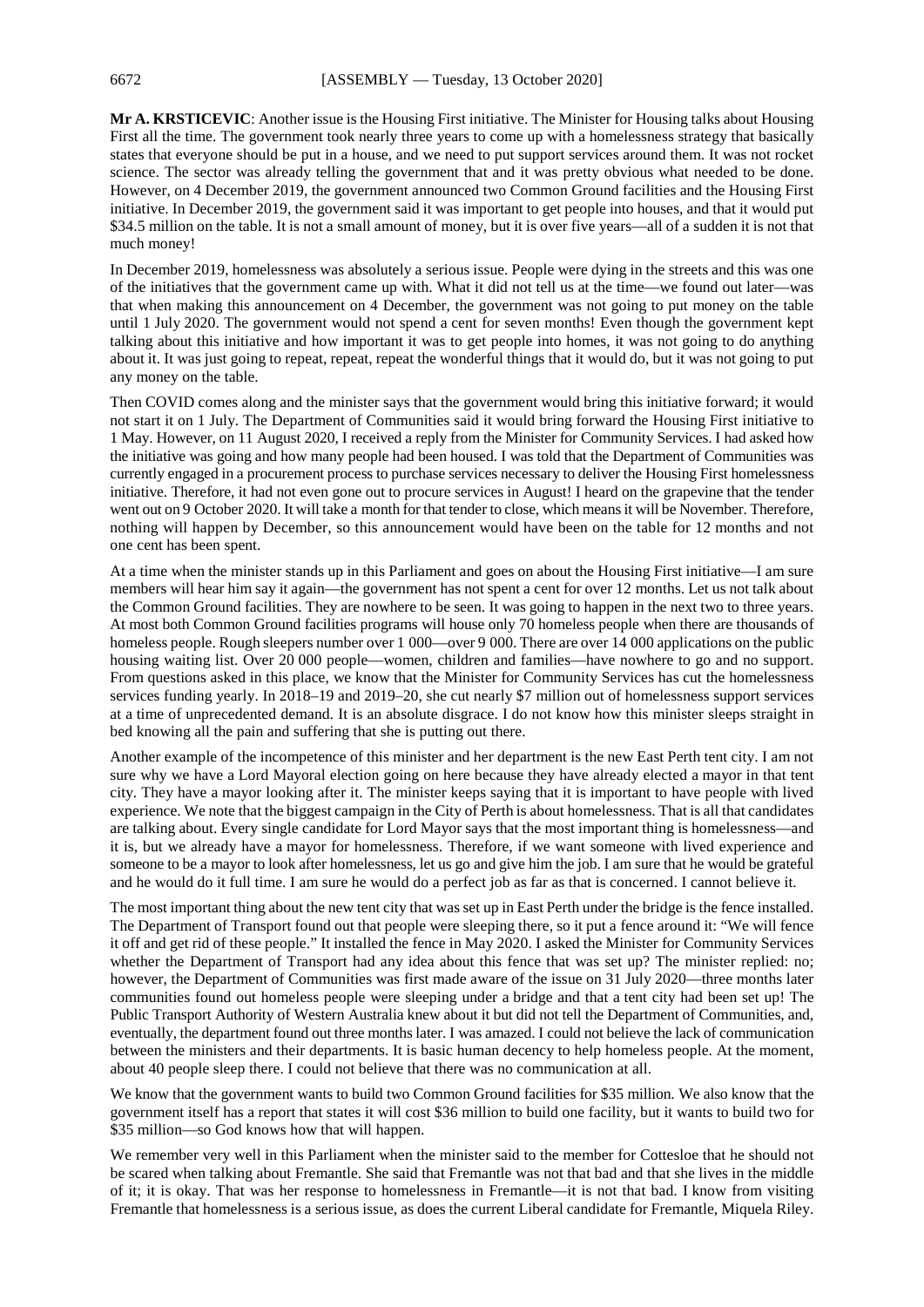She is out there campaigning and working hard. Anyone would think she was the local member. She is the only one who seems to be showing any interest in the problems and issues in Fremantle. We used to see articles non-stop in the newspaper about Fremantle and homeless people sleeping on the streets and violence not only by homeless people, but more so to homeless people. A lot of that goes on as well.

**Mr W.R. Marmion**: People aren't shopping there.

**Mr A. KRSTICEVIC**: No. People are running away and shops are closing. As I said, though, the one good thing that this minister and the government has done is close down a lot of the shops. The advantage of that is when homeless people sleep in the shopfronts, they are not woken up in the morning because no-one is in the shops! The doors are closed because it is closed for business.

Recently, an article in the paper referred to the number of homeless people who die by suicide. It is out of control and out of proportion. It is very sad that all those people saw no option but to take their lives; they felt that was their only out as there was nothing else for them. We remember well Laurie at the homeless camp in Rockingham—the Premier's electorate. Laurie was crying out for help. He was on the front page of the paper and we all knew about him. A few weeks after the article was published, Laurie committed suicide. Nobody had been out to look at what they could do to help Laurie and the other people there. At the time, the Premier refused to have anything to do with the homeless camp in Rockingham. He refused to go there and did not want to be told what he had to do. Eventually, he went there in July and met with a number of people, including Alan and Lynn. After I found out that the Premier had been down there, I went there a month later and met with the same people whom the Premier had met with. He had promised to do something for them but he had done nothing. They were still there. They had not heard a thing. They did not know anything other than that promises were made. Of course, when I raised this matter in Parliament, it was sorted. The Premier got onto it straight away and got the Minister for Housing to fix it up. It was making him look bad. He did not really want it to be fixed, but it was making him look bad.

Another issue of concern is that homeless people take up a lot of time in emergency departments, as the Minister for Health indicated. On 26 September 2019, the government came up with a wonderful initiative. I am sure that the Treasurer would remember it. It was called the medical respite centre pilot. It was looking for an opportunity to put homeless people who been to hospital into some intermediate accommodation where they could transition to recover. The government advertised this great initiative and put it out for tender. Can members guess what? The procurement was finalised in March 2020 but it did not identify a suitable respondent. The program has gone nowhere. The medical respite centre program was considered to be a critical part of assisting homeless people and it is dead in the water. Nothing has happened. I imagine that the government probably wanted people to pay it for the privilege of doing that.

The Tranby Centre used to be funded to open between 7.00 am and 7.00 pm seven days a week. When funding was given to the Tranby Centre, other service providers shut down their doors. They said, "It's okay; the Tranby Centre is now looking after things from 7.00 am to 7.00 pm seven days a week". After disaster ensued at the Tranby Centre from a lack of security and a lack of any support at all from the government, what did it do? It reduced its hours. It is now open on Monday to Friday from 7.00 am to 2.30 pm, not 7.00 pm; on Saturday from 7.00 am to 12.00 midday; and on Sunday from 12.00 noon to 5.00 pm. That is a massive reduction in hours when there are no other service providers. It was given \$5 000 by the government but that funding has been exhausted.

The government also set up the Moore Street precinct for homeless people. I went down there one morning. It was an absolute disgrace. Hundreds of homeless people were there, between Royal Perth Hospital and the car park. It is just that bit of street where the rail crossing is. There is nothing there! The homeless people have brought their tables and chairs, and set up their little tents to do what they need to do. Not even a table or chair is provided. I could not believe it. The way it was being discussed, I thought there would be something significant there. There was nothing. People were frozen. There was a bus where people were having showers. The water was trickling out of the bus and running down the road. The water was running down the same path where people were walking up the other way to access food and other services. Half of them were barefoot. It was seven o'clock in the morning and I was frozen. I had about 10 layers of clothes on! These people were in shorts and had bare feet. I just about fell over; I was in shock. I could not believe what was going on. I cannot believe this budget and that this Treasurer is allowing this government to get away with this absolute abuse of people. They live in absolute hell.

It is a pity that the member for Bunbury is not here because there was a massive failure in Bunbury. Bunbury tried to set up a homeless shelter but it has shut down. It is gone—finished. The member for Bunbury did nothing to help it. He came in and said that homelessness was a big problem in Bunbury but that the council was doing a great job because it had a solution. Within 12 months, it was gone; the homeless shelter is being shut down because the state government did not give it any financial support or help. It was palmed off to the local council, thinking the council would look after it so the government would not have to worry about it. That has well and truly fallen over.

The Hotels with Heart pilot program began with the COVID outbreak, but we know the disaster it turned out to be due to the government's commitment. I think the government has spent \$400 000 to help homeless people during the COVID outbreak while other states have spent \$20 million. We found a measly \$400 000. Even though the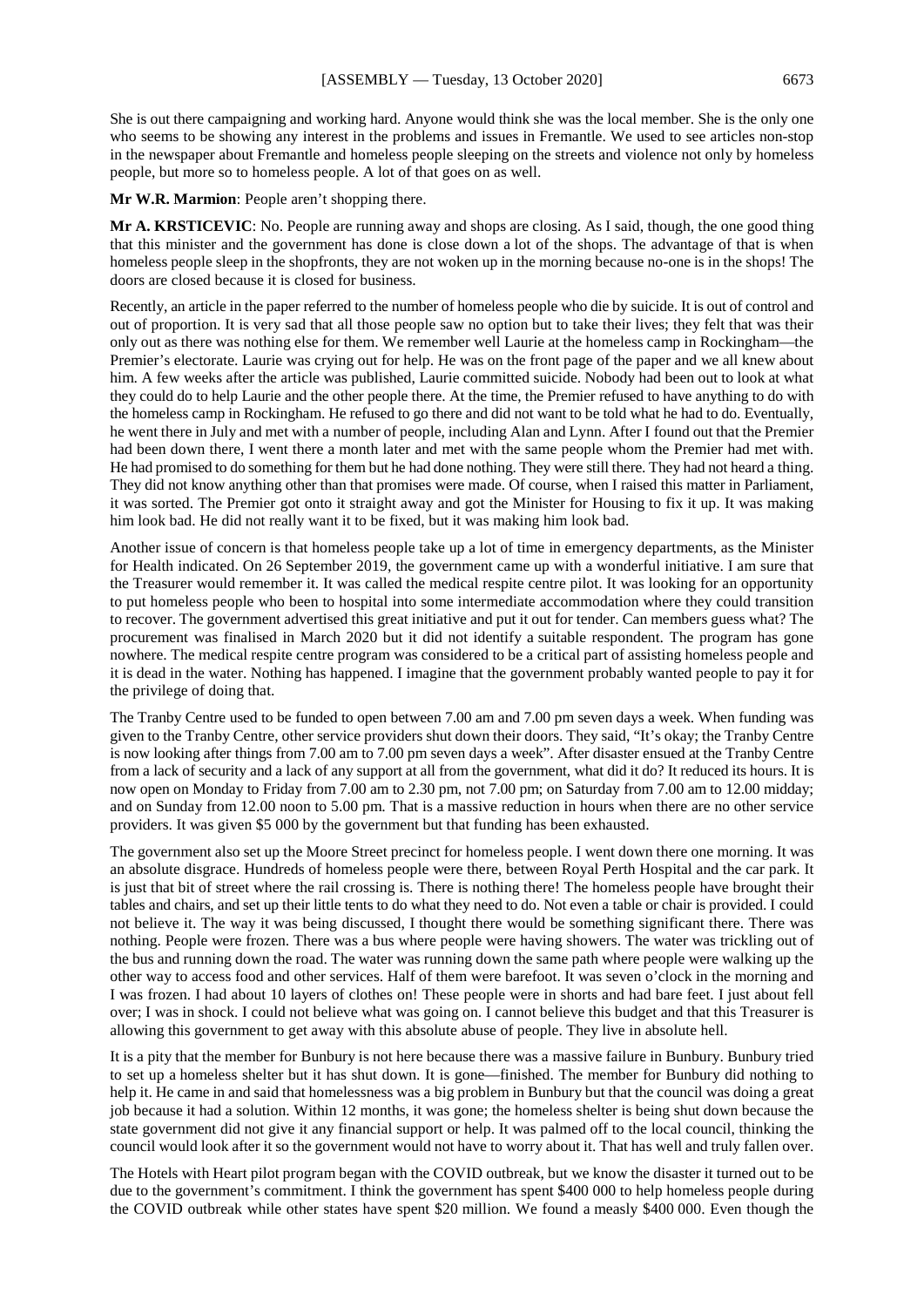Hotels with Heart program was a success, the minister will have us believe that it was a failure because that is a convenient truth. It means that the government does not have to do anything. Out of the 30 people who went there, I think around half found a home, which was fantastic. They were transitioned into something more permanent. The interesting thing is that the people who failed to find homes were not given COVID tests. No COVID testing was done. They were locked up like prisoners and expected to survive. It is not a surprise. We know about the hostels and that a death occurred. The government was putting homeless people in 11 hostels without any support services or help in any way, shape or form. We know about all the domestic violence issues, including the lack of funding for services. We shamed the minister into funding 18 organisations. I was told they have some additional funding as a result of that. There is nothing in the budget for any of this; it is an absolute disgrace.

**DR M.D. NAHAN (Riverton)** [5.25 pm]: I would like to comment on the 2020–21 budget—the Appropriation (Recurrent 2020–21) Bill 2020 and the Appropriation (Capital 2020–21) Bill 2020. It is very interesting for me. I have spent almost 30 years commenting on budgets and, hopefully, this will be the last state budget I comment on. It is very interesting—one of the most interesting I have seen. If we took it at face value and were very gullible, as *The West Australian* said, we would perceive the Premier and the Treasurer as superheroes. In the greatest economic catastrophe since the Great Depression of 1930, how did they create a budget surplus? How did they do that? Not only that, but the Treasurer keeps claiming that Western Australia's economy is the envy of the rest of the world, largely because of what they have done; that is, transform the fiscal position of the state—according to the budget. There is no more debt monster of four years ago. Of course, hard borders have also been put up in a trade-oriented state, which have allowed us to flourish within them. If only it was so easy. Luck has a lot to do with it, but I can tell members that they are not superheroes. They are very lucky. They have done some good things but they have really relied on others to deliver an improvement. A real takeaway from this budget is that not enough has been done for the future. Our challenge is not now—other people are generating revenue to this state like never before—but into the future. Let me go through it.

I was Treasurer in the last three years, at the tail end of the Barnett government. I was quite regularly chased around by Labor's debt monster. The statements made were, "It's just expenditure. It's terrible. No, you spent like drunkards. You spent too much. It's not a revenue issue, it's not the GST; it's your expenditure". Of course, I knew that was nonsense; nonetheless, this budget shows us the reality. What has transformed fiscally is a huge tsunami of revenue flowing into the government. Most of it is from outside things that the government had very little to do with. Actually, most of it is from either China or Canberra's Liberal–National government. During the three years of the government's budget to date, it has received a 20 per cent increase in revenue, or \$5.25 billion. To put that in context, under my three budgets, revenue went down by \$2.27 billion, or 8.3 per cent.

In other words, relative to our position, it has had a 29 per cent turnaround in revenue. That is absolutely massive! Where is it coming from? The government increased taxes, but tax revenue is not up that much. I give the government that. It increased the tax effort, but it has not raised very much. Why? It is because our economy has been very slow; in fact, other than the mining sector, it has been struggling under this government. The key source of revenue is iron ore. Relative to the forward estimates in its first budget, for 2017–18, it has received \$9.4 billion in additional iron ore royalties. That is a lot of money! It has also received a massive GST top-up. Despite GST collections going down nationally this year, GST receipts to this government will go up, albeit only slightly. On top of that, this government has received a huge increase in commonwealth grants for capital purposes. The Turnbull and Morrison governments have been the best friends of the McGowan government. In the last year of the Barnett government, the commonwealth was very good to us and we received \$2.7 billion in grants. This government has received \$3.8 billion from the commonwealth in grants to date, with an extra \$3.7 billion expected. With that type of money, how could you go wrong? Importantly, one of the initial so-called policy initiatives of the government was to hit people hard with water and electricity charges. Over four years of the Wyatt Treasury, dividends and taxes from public trading enterprises have garnished \$9.1 billion compared with \$6 billion in the last series of budgets of the Barnett government. In other words, this government has received a large amount of money from iron ore, the commonwealth, the GST top-up and, of course, its own efforts to hit and increase the surplus.

Importantly, revenue has been the key. Some of it has been luck and some has been due to policy, but government members are no superheroes. On the one hand, it has been relatively parsimonious on spending, particularly for a Labor government. It has restrained wages growth in the public sector. It has cut \$500 million a year out of the royalties for regions budget with fiddles. It has, for a Labor government, been reluctant to spend. However, for history's sake, expenditure growth in my three budgets was lower than those of the member for Victoria Park. In other words, the problem we had in our last term was a real crisis. We had a declining economy, with declining revenue, iron ore prices, GST, and taxation revenue. Our economy and budget was really in a pickle. Things have recovered significantly. As they say, victors write the history books, and that is what this government is writing, but it is a one-sided history.

I would like to talk about something else—the future. As I said, I was chased around by Labor's debt monster for quite a few years. Interestingly, we were supposed to be heading for a \$40 billion to \$44 billion deficit. Despite the 20 per cent increase in revenue and additional moneys expected from the commonwealth, iron ore and everything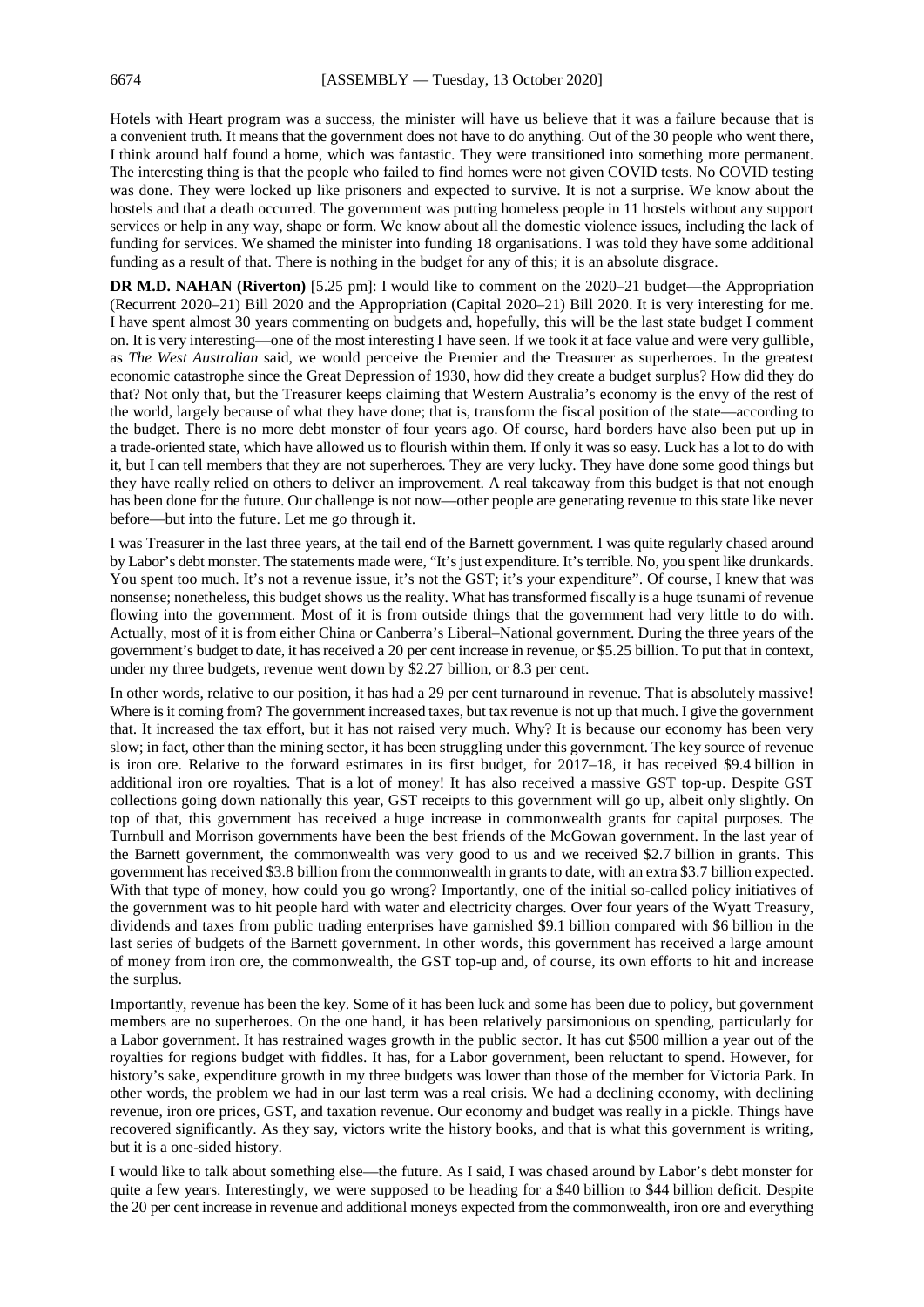else over the next three years, the government predicts debt to go to \$43 billion. What happened to the debt monster? If \$44 billion was going to destroy the world as we knew it and members of this government are superheroes, why are we going there anyway? What did they do? It is not just that. If we look at net assets, which is the total asset base of the state less its liabilities, can we see that the government has increased the state's capital asset base? It has actually shrunk! It has gone from \$110 billion in 2017 to \$102 billion in 2020. Despite the so-called expenditure on Metronet, if it is achieved, in 2024 it will still be \$109 billion. After seven or eight years of a Labor government, with debt at a level that it said was unacceptable and to be avoided, it will not have added to our net asset base. What has it been doing? Capital investment has not exceeded depreciation for wear and tear and there have been asset sales. That is another point. Do members remember in the last election, in 2017, how the Liberals were going to destroy the public sector of Western Australia by selling assets? I can tell members that this government has sold more assets than we ever did. All I did as Treasurer was sell the Perth Market Authority. This government has sold the database of everybody who owns land and houses in this state to large banks. It has sold other assets, such as \$1 billion worth of Synergy's existing assets and future assets that it has to invest in. To date, it has shrunk the state's net asset base. That is hardly the sign of a superhero.

Indeed, the reason it has not increased it is that although it has talked a lot about investing in capital, it has not been able to do so. Each year, it has promised something and has delivered substantially less. The government has spent \$1.6 billion less in its four years than it predicted it would. It has been lucky. It has done some good things on expenditure. It hyped up debt and then delivered the debt monster itself. It has failed to invest extensively in capital, particularly when the economy has been running very low. That is not what I want to talk about. I want to talk about the future.

One of the biggest challenges we have is that because of the GST top-up, the future finances of the state are really in good shape, as long as iron ore prices hold up. I think the Treasurer has, quite astutely, reduced the forward estimates of the iron ore price down to some \$60. The exchange rate is a bit high, but we could quibble about that. If it were lower, the government would actually get more money. The GST top-up will ensure that those other things hold up. Naturally, our share of the GST would have plummeted into the 40s, but it will hold up to 75¢. That is underpinning the finances of the state going forward. The challenge will be to ensure that future commonwealth governments, when they are leaned on by desperate state governments—Queensland and Victoria in particular, whose finances are falling off the cliff—do not try to renege on that. That is a challenge that parties and members of Parliament in the future must defend in a united manner. Once those states look at the situation, they are going to be squawking. Victoria has not brought down a budget and Queensland is not going to. Queensland's debt levels will be over \$100 billion, and so will Victoria's. I assure the Treasurer that in the future the Liberal Party will support him on that issue, and expect he will support us if we win the next election. I am worried about the structure of the economy for another reason. One of the strategies of the government prior to COVID-19 was threefold: international tourism and education, the further expansion of our LNG sector, and diversification into new minerals, particularly lithium and others. That is how I understood it. I do not know where we are going to go with COVID-19, but I am a betting man to some extent, so I think we are going to have to learn to live with COVID-19 for a significant period. Therefore, I would say that international tourism is not going to be as robust as it was and international student numbers are not going to be as robust as they were. Given the hit to oil prices and the LNG market, we are not going to get the Browse and Scarborough fields operating in the way that we thought we were. I am not criticising the government; it is just that we have to deal with reality.

What does the government do when the main planks of its economic strategy going forward are kicked out from under it by external forces? The government has decided, as has the commonwealth, to undertake a large infrastructure stimulus program. That is a short-term phenomenon. To critique it, firstly, I think the government is going to struggle to get the workers for it. Secondly, as is indicated in the budget, it is not sustainable in the long term, particularly for housing. The shadow Treasurer made a really good point, and it is pointed out in the data: as indicated in the budget, dwelling investments from 2020–21 to 2023–24 add up to less than zero. In other words, we are going to have a big increase in dwelling investments in 2021–22, but before that and after that, there is zip. That is a reasonable assumption, because the population is not going to grow in this state, at least not as we understand it. People cannot come in because the borders are up and, of course, immigration in this nation has fallen short for the first time since the Great Depression or World War II—I cannot remember which one. Spending on dwelling units and associated infrastructure is a good sugar hit and it is useful during the COVID-19 pandemic, but it is not sustainable, particularly without the people to back it up.

Another issue that I would like to emphasise—this is one that we all have to be careful about verbally—is how we open up to the world in a COVID-19 world. As I have heard the Treasurer say on radio—again, he was wearing his superhero suit at the time—throwing up the borders to Western Australia has made our economy the envy of the world. We are doing better than almost any place we can think of; I accept that. But is it to do with the borders? Let us explore that. Part of it is to do with the iron ore industry. Not only is that generating huge amounts of income for the state and for workers, but also it is so large that it is leading to billions of dollars in additional capital expenditure a year, and that is keeping business investment going.

[Member's time extended.]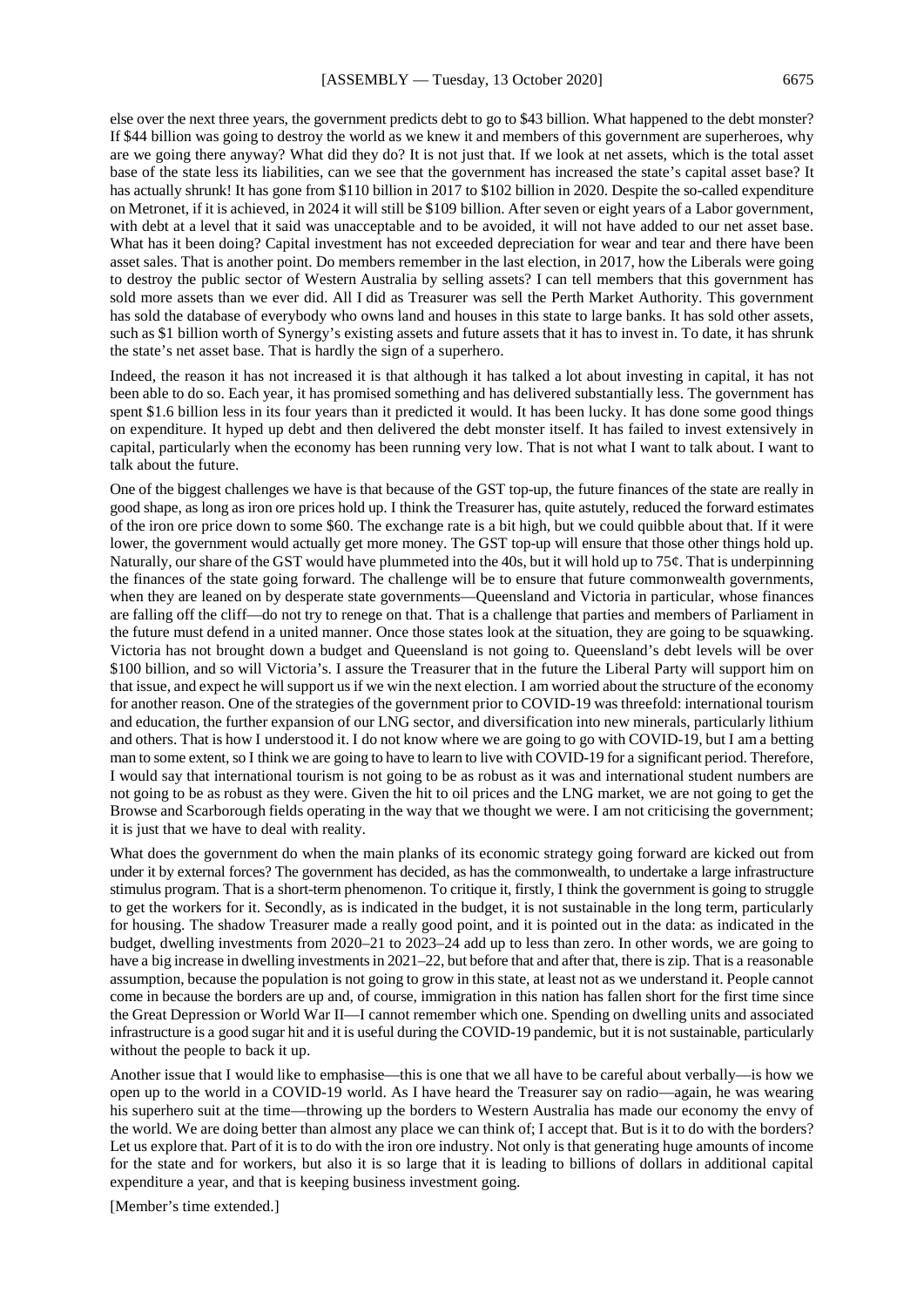**Dr M.D. NAHAN**: The question is: how long is that going to go for? I will come back to that. What is really keeping this economy going to a large extent is the billions and billions of dollars that the commonwealth government is paying through JobSeeker and JobKeeper. Let us be honest about that. It is historic, unprecedented and unsustainable. It will have to come out. Most of the \$300 billion has been going to Victoria, but some of it has been coming here. It has distorted our economy to a great extent because it is giving people an incentive not to work. The key thing that businesspeople who are struggling or trying to recover say is: "Recovery means employing people and I can't get people to work." Hopefully, we will work through that.

What do we need to look at and how does this budget deal with the big issue out there? We have done well by any stretch of the imagination to keep the economy buoyant during the pandemic. We have been lucky in the first six months, because there are only two tarmac roads in and we can close the border and shut down the airports and, hopefully, the ships. I am not in any way taking away from the success that the McGowan government has had with that. It is to be congratulated. But we cannot stay like this forever. What is the basis of our economy? We are a small, open, trading nation that relies on iron ore and minerals to a great extent and also people movement, and the economy cannot be sustained if the movement of people is restricted. So we have a challenge. Where do we work? The commonwealth largesse will dry up. Unfortunately for us, to a large extent it will be after the next election; nonetheless, it will dry up. What did the government do about the long term in this budget? Did it put in funding for a strategy to deal with not a hard border, but what *The Australian* calls a smart border—effectively a filtered border that would require more money and new infrastructure, new people and new electronic and other systems? It did not do that. That is what we need.

I will give an example of one of the biggest threats that I see out there—the airline industry. The planes are on the tarmac, and usually parked in Alice Springs or someplace in New Mexico. An isolated state like Western Australia needs an airline industry like no other state does. We cannot get to our markets or to each other without an airline industry. Yes, most of the people associated with our domestic airlines are based in the east, but we need them. In a year's time, if things have not improved, there will be no airline industry in Australia. It will be kaput. Even Qantas could be. We need to stimulate that development. We need to develop links with our trading nations that have also been successful with COVID-19. We can do it safely. Do not cower. We can do it and keep our elderly and our communities safe from COVID-19. That is not there. Nothing is there.

Going forward, there are some areas that we can do more in. In economic development, we always build on what we have. We have very effective world-competitive mining and oil and gas industries. The government has to a large extent in its four years—as did we in our eight years and as did the previous Labor government and the previous Court Liberal government—always focused on improving, working with and developing our comparative advantage, and that is the basis of our success. But we are not going to get LNG like we did before. This government has locked away shale gas for reasons unknown to me and has come up with a ban on the export, domestically and otherwise, of onshore gas. I do not know where that came from, with one exception. That is a dumb policy. We need to use the resources and technology we have to grow, but the government is locking it away.

Another area that we are really competitive in is processing resources, which is energy intensive. It makes us a high carbon emitter, but our carbon intensity is lower than that in other countries, particularly China. However, we have not reformed the electricity industry like we should to ensure that we have low-cost, reliable, large baseload electricity. In fact, this budget shows that Synergy's budget for subsidies is blowing out once again. Under my watch, we started getting it down. Under the member for Victoria Park's watch as Minister for Energy, it was almost eradicated, but now it is blowing out again. That means that we are not going to get competition and we are going to have high prices for electricity going forward. There will also be some investment in the medical area and in other infrastructure related to research and development, but it is not enough. We have to invest into the future of technology; we have to invest more in human capital. There is not that much here. We have not looked beyond the status quo.

One of the biggest issues in the media today is the rumour that China has indicated to its public trading enterprises to not take high quality Australian coal, thermal and other. It is a big issue, particularly for Queensland and New South Wales. The issue is not that it will do it, but the threat. It has not done it yet and hopefully will not, but if members were in China's position and were looking at the biggest bill that it pays, they would see that it is not coal—that is Indonesia—but iron ore. Experts say that China cannot do away with our iron ore now, but if China acts consistently, in a year or so when Brazil comes back on, these prices—even though the Treasurer has been right to write the forecast down—will be optimistic. One of the biggest threats that we face is trying to look beyond the iron ore boom, which is what we are in now. Imagine that we did not have the largesse flowing through in iron ore now or into the future, as forecast. If that comes to pass and China acts on iron ore as it has on barley, wine, international students and perhaps on coal, the next government could face the same budgetary position that I faced four years ago, which is not very pleasant.

I return to summarise. The books of the state are in a good position. Yes, as the shadow Treasurer said, the budget surplus forecast for this year is a result strictly of an accounting fiddle, when dividends earned in 2018–19 are actually booked for the current year of 2019–20. It is all fiddle. But, the Treasurer is right: budget surpluses do count. We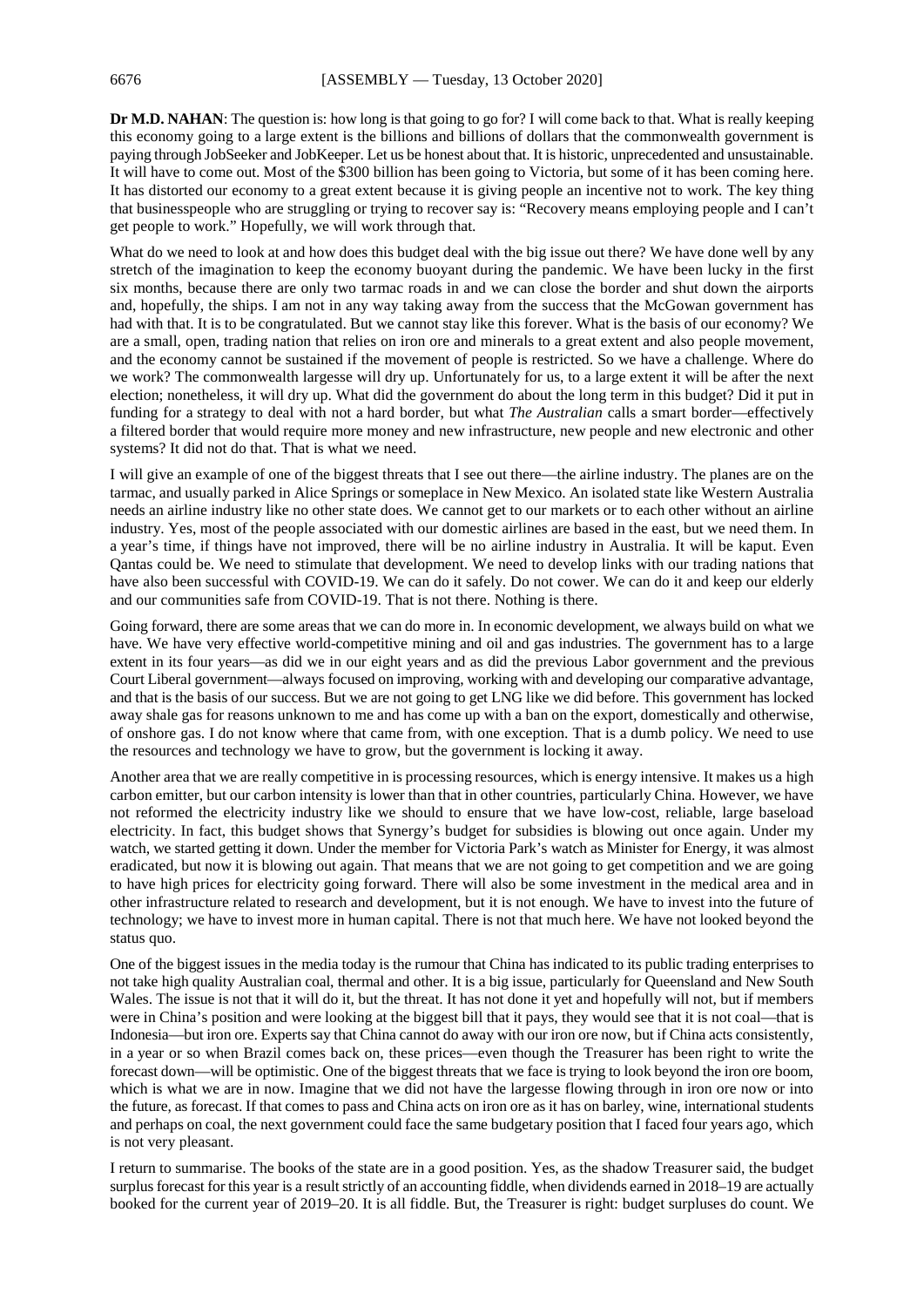are still balancing the book, more or less. It is a whole lot better than any other budget around. We are looking good with the GST top-up, as long as it remains, and thank God for iron ore. This is no miracle and the future is where the challenge is right now. We are lucky to live in Western Australia where even in the midst of the biggest economic crisis since the Great Depression of the 1930s, the economy is strong, the budget is more or less in balance and we are not in high debt. Though debt is higher than the government predicted, it is not astronomical. But we got here by a number of means, partly luck, but as we know, we make our own luck. The future is the challenge for us. That is where the budget does not go. The government should have had a financially backed strategy for developing a smart border rather than hard border; it should have put more money into aiding the competitiveness of our mining and resource sector, particularly with electricity and energy prices; and the challenge is to invest in technology and human capital. There is some here, but there is not that much.

The Treasurer and the Premier are no superheroes; however, they have more or less generated a decent set of fiscal books, with a large amount of luck from Canberra and China, but they have not looked to the future. I am afraid they have looked to the future in March, rather than beyond March.

**The ACTING SPEAKER (Ms J.M. Freeman)**: Member for —

**MS L. METTAM (Vasse)** [5.54 pm]: Vasse.

**The ACTING SPEAKER**: I just had a mental blank, member for Vasse; I apologise.

**Ms L. METTAM**: That is okay. I will start my response to the 2020–21 budget—the Appropriation (Recurrent 2020–21) Bill 2020 and the Appropriation (Capital 2020–21) Bill 2020—with Vasse, a region and electorate that has been forgotten by not only the Acting Speaker, but also the McGowan Labor government.

I would argue that this is not a budget for all Western Australians. It is disappointing that the McGowan government has once again turned its back on the people in one of the fastest growing regions in the state and the most popular tourism destination outside Perth. It is a missed opportunity, very much like the COVID economic response, which we would assume also forms part of the thinking around this budget. Busselton, the second largest regional centre in the state, has been overlooked. One would have thought it was assumed that the electorate of Vasse was inoculated from all the impacts of COVID-19 and the economic challenges that the people in that area face. The McGowan government should be reminded that taxpayers' funds are not Labor Party funds; they are the funds of taxpayers. Pre-COVID, this region was one of the fastest growing regions in the state and in the nation at two per cent growth. We also have one of the largest cohorts of people under the age of 21. We have our own pressures and the people in this electorate, who have been overlooked by the McGowan government, continue to wonder why the government has such an approach to the people of this state.

Dunsborough Primary School is an example of that. It requires the expansion of its undercover area and its canteen, which did not meet the standards of the City of Busselton's health requirements. This school is in one of the fastest growing pockets within the region, with 770 students. Cowaramup Primary School was established in 1923 and it has had no recent capital works. Again, with a heavy number of transportable classrooms, this is something that I have raised again and again with the Minister for Education and Training, and again this government turned its back on the children of this electorate. I find it extraordinary. It is just like the very first budget when every other region was represented, whether it was Gascoyne, Pilbara or in the northwest, but the southwest region was only represented and illustrated as being Bunbury, Albany and Collie, which is quite outrageous, given that we are talking about the needs of fellow Western Australians.

That goes to sporting infrastructure as well, in which, again, the region has been overlooked. Sir Stewart Bovell Sporting Complex is a facility in Busselton that caters and supports over 1 000 football players and junior players. It does not have change room facilities that women can use; it does not have showers. Women can change, but they have to share those facilities with men, which creates significant problems. Dunsborough Lakes sporting precinct is a district that has had an average increase of 200 per cent player use since 2010 and 2012.

Also, regarding the region, mental health has been a significant need, particularly in Busselton and the Dunsborough area. It is extraordinary that although there has been investment in Bunbury's mental health system, experiences in Busselton have been particularly disappointing when people in the Vasse electorate are denied access to services that exist next door in Bunbury. I had an experience in my electorate office when a lady was so frustrated and upset that she ended up having to spend some time in the hospital because that was the only place that could accommodate her. These are the real needs. Lorrae Loud, who was a federal Labor candidate at one stage—I am sure she will not be again—talked about the fact that under this government some of the mental health support programs were being halved. In 2018, the state government stopped funding its fair share of the homelessness program. That is just one example. The step-up, step-down facility that opened in March in Bunbury is a wonderful facility for that area, but the Vasse electorate significantly misses out on what is a growing concern, not only across all of Western Australia, but in this region that continues to be overlooked and restricted from being able to get access and support from other areas.

*Sitting suspended from 6.00 to 7.00 pm*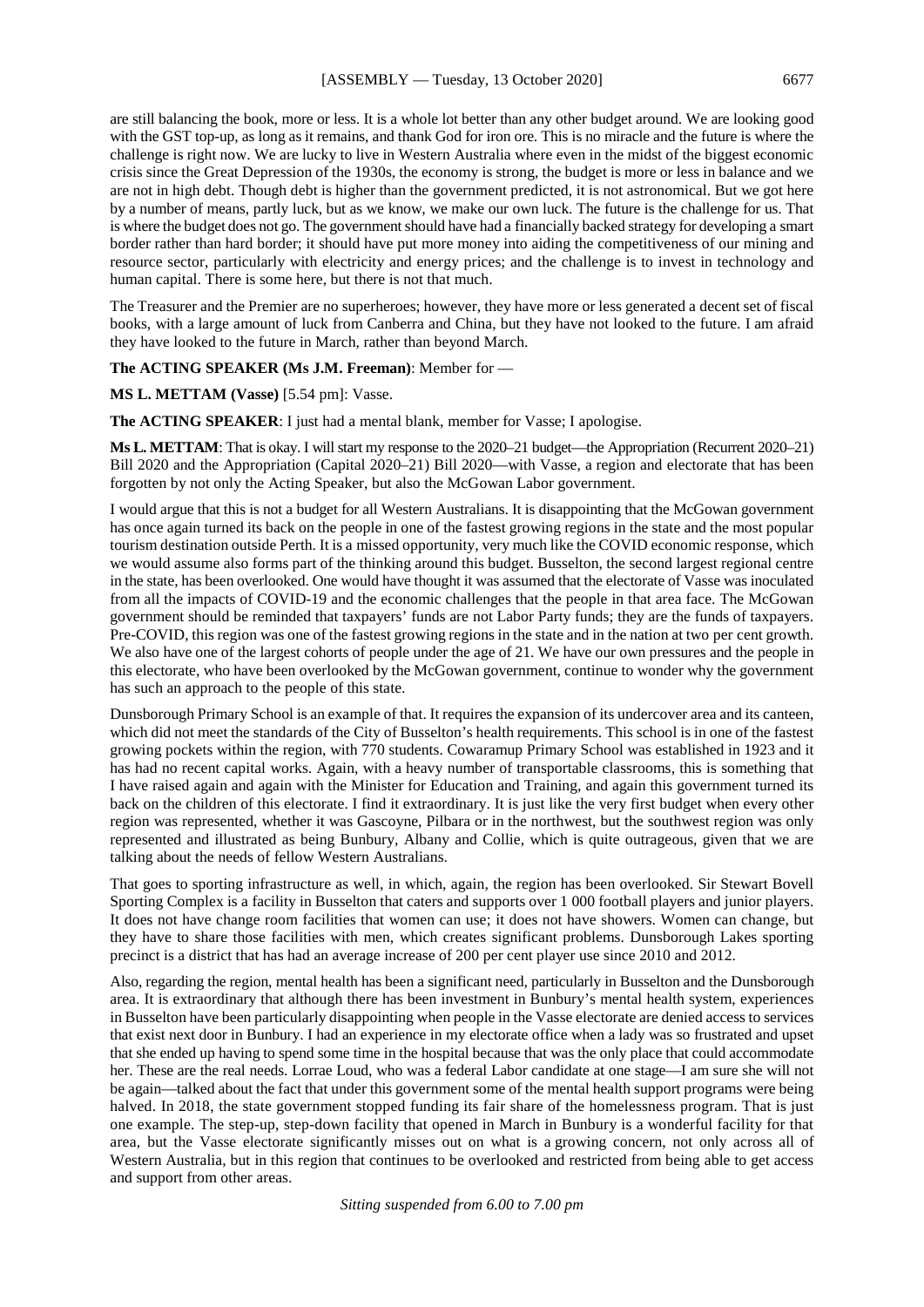**Ms L. METTAM**: I will continue with my remarks. I was touching on the Vasse electorate and highlighting that this budget is not a budget for all of Western Australia. In relation to the transport portfolio and infrastructure in general, we can certainly see that this will provide no infrastructure blitz. The \$27 billion that has been lauded as part of what is meant to be an extraordinary budget for extraordinary times is something quite different. The amount of \$27 billion is quite similar to normal government investment. In comparison, following the global financial crisis, the Liberal government invested \$8.3 billion in response; the highest on record. This year, Labor's spending is just \$7.5 billion, which is 10 per cent less, despite a much bigger economy and a much more significant economic crisis. Specifically, in relation to the transport portfolio, it should be acknowledged that the heavy lifting has been undertaken by the federal Morrison government—\$15 billion worth of investment into the important transport infrastructure portfolio. I again urge the government to lift its game in building and delivering on these job-creating transport projects. Although the Morrison government provided funding in its first three budgets for the Morley–Ellenbrook rail line, for example, we did not see any dedicated funding for this important project. That is an example of the gap between the government's commitment to transport infrastructure in WA and what has been delivered on the table. The significant issues within the transport portfolio are not only budget blowouts but also delays. The McGowan government is obviously very much aware of this. That is why we have seen the creation of the office of major transport infrastructure delivery, which is a new office created to assist with the McGowan Labor government's poor performance in the transport portfolio. It is quite clear that the Minister for Transport is out of her depth and needs all the assistance that is required. We already have a Metronet Taskforce chaired by the Premier, a Metronet executive committee and an integrated Metronet office comprising specialists across government. The announcement of an office of major transport infrastructure delivery simply indicates the creation of another layer of bureaucracy around transport projects that are already heavily delayed. We know that at the last election, Mark McGowan, as Leader of the Opposition, said that Metronet would cost \$2.9 billion and denied that figure was undercooked. The Liberal government came up with its own costings and said that Metronet would cost significantly more. The Leader of the Opposition at that time, Mark McGowan, accused the then government of being shonky for suggesting it would be much more. Slowly the government is inching towards those significantly larger figures. From \$2.9 billion, Metronet is looking at an overall cost of \$5.7 billion and growing. As others in this place have pointed out, particularly the shadow Treasurer, given the way the government has outlined its Metronet costings, not all the costings are clear, particularly in relation to past years' costings and future investment. Apart from the obvious delays, it is certainly noted that the Morley–Ellenbrook rail line contract is yet to be formally signed. We know the preferred proponent has been announced, but I wonder whether that is because the government is trying to avoid another layer of scrutiny, which the budget estimates and the budget papers would provide. We are left wanting in seeking an overall cost of Metronet, which is meant to be a signature project of this government.

In relation to costings in general, only in February 2017 the then shadow Minister for Transport was pitching the cost of Metronet to the press. The minister stated that the cost would be \$2.535 billion. The shadow minister at that time, and now minister, stated that the Metronet costings process had been thorough and comprehensive and would be world-class and affordable. The member for Victoria Park, the shadow Treasurer at that time, said that WA's funding sources for Metronet were credible and realistic, based on robust modelling. We know that either the modelling was not too flash or the Minister for Transport is unable to manage large projects, or perhaps it is a combination of the two. The cost of the Thornlie–Cockburn rail line was predicted to be \$474 million but we are looking at a blowout from \$272 million to the current costing of \$716 million. The cost of the Yanchep line extension has grown from \$386 million to \$531 million. The cost of the Morley–Ellenbrook line has gone from \$863 million to at least \$1 billion, although we are yet to see the final costings of that project. It is also understood that \$200 million out of the Tonkin gap is dedicated to that project. Funds worth \$207 million have been set out in the forward estimates for a group of projects that include the Morley–Ellenbrook line, Byford rail and the Midland station project.

The cost of the Byford extension has increased from \$291 million to an estimated \$481 million, there was a significant increase or blowout of over \$250 million for the removal of rail level crossings, and the cost of railcar acquisition has increased from \$410 million to \$668 million. The budget does not allocate all of the funds needed for railcar acquisition and replacement. In fact, \$450 million—almost half a billion dollars—is still not allocated for this project.

Not only does the transport portfolio have challenges in being able to deliver projects at the promised time and cost, but also some real incompetence has been demonstrated in community consultation and engagement in the design of projects. Funding of \$200 million has been set aside for the Bayswater station. The community has issues with the design of the project. The design announced by the minister and the Premier was significantly different from the design that went to the developers of this project. The final design is nothing like the design that was shown to locals and on which the Future Bayswater group had engaged in consultation. It would be fair to say that the community was significantly let down by that process, which is represented in a petition that went to the Legislative Council with over 1 000 signatures. They were let down, as the design on which they were consulted was never presented to the contractors of the project. It is quite extraordinary. They had gone through what was clearly just a public relations exercise.

[Member's time extended.]

**Ms L. METTAM**: There was a significant breach of trust of the community. They described trestle tables as being part of the Bayswater station design and found that no escalators were included in the design. They also had some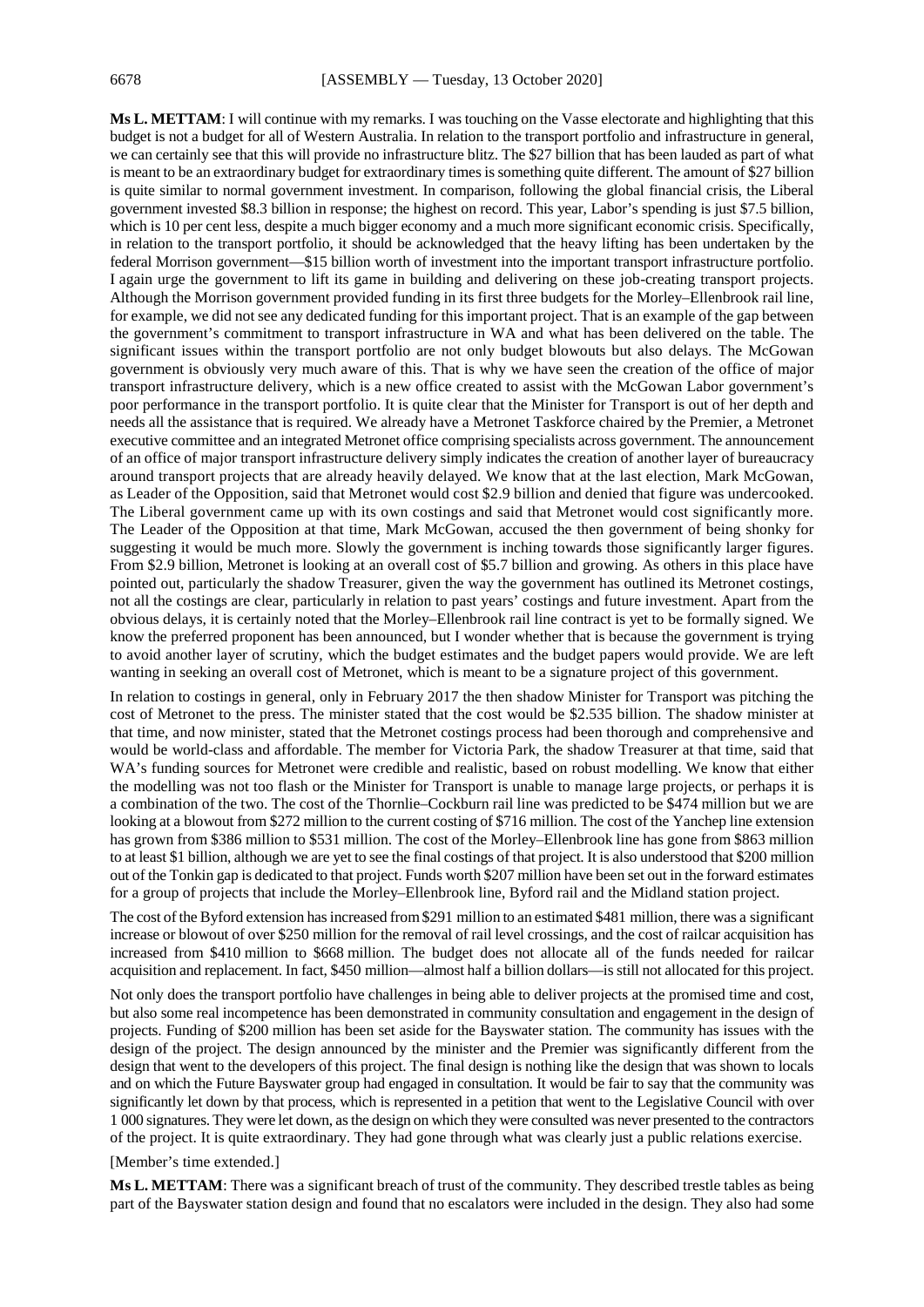real issues with the viaduct and other things that were presented at the government's PR event. The community certainly does welcome the backflip that was announced last week. There has been some acknowledgement by the government that there was a significant departure from what was promised. I understand that there is still a way to go. It is a significantly challenging project. Three services will now go through the Bayswater station, as the Midland, Forrestfield–Airport and Ellenbrook lines will use the same section of line. We hope that the minister will be transparent and address, in particular, the concerns about whether the Midland line will be able to run as regularly as it currently does once all lines are operational. There was an expectation that there would be a continuous service from Ellenbrook to Perth and I understand that that has now been achieved. However, the government is yet to explain how it will manage this project, given the significant challenge represented by Bayswater station. I understand that this concern is shared by the community and, most significantly, those who are working on the project. They feel very concerned about what has been promised and proposed.

A significant concern has been raised about the handling of community consultation in Victoria Park on the Armadale line. Issues were raised by the shire of Victoria Park about the fact that the member for Victoria Park—the Treasurer had stated in the lead-up to the election that it would be most likely underground rail.

**Mr B.S. Wyatt**: That's not true at all. When was that?

**Ms L. METTAM**: There is a clip on Twitter about it.

**Mr B.S. Wyatt**: That's not true at all.

**Ms L. METTAM**: That was the statement made.

**Mr B.S. Wyatt**: Well, it's not true, member.

**Ms L. METTAM**: There is actually a video of the Treasurer stating that the rail would most likely be underground.

**Mr B.S. Wyatt**: Show me that footage —

**Ms L. METTAM**: I will.

**Mr B.S. Wyatt**: —because it's not true.

**Ms L. METTAM**: Okay. It must have been someone else who looks exactly like him.

**Mr B.S. Wyatt**: Well, show me after you sit down.

**Ms L. METTAM**: Okay. The city of Victoria Park and others in that community —

**Mr B.S. Wyatt**: The Town of Victoria Park.

**Ms L. METTAM**: It is the Town of Victoria Park; okay. It is the City of Busselton that missed out on investment. The Town of Victoria Park is concerned that, to quote the mayor —

"While we have been working with the METRONET team, this announcement is another example of State Government sidelining Local Government, under the guise of bringing this project forward for economic stimulus following COVID-19 …

I attended one of the community meetings about that. Although the Liberals support the long-awaited removal of dangerous level crossings, the community is rightly concerned that this project gets it right the first time. That has been a theme throughout the transport portfolio, whether it is about access between Hale Road and Tonkin Highway or the Murdoch Drive and Bayswater station projects—a litany of transport projects has not been delivered to communities across the state as promised.

There have also been some general failures in delivery. I point to the government's promises around automatic train control. One aspect of that project was the Huawei contract. The Minister for Transport gave us many assurances in this place about how that aspect of the automatic train control project would be delivered. I point to the \$206 million dedicated to the radio telecommunications contract. There was certainly an air of secrecy around this contract—it did not go to cabinet and the minister refused to publicly announce this significant contract as well. Despite questions being asked around this contract, what we finally saw was another attempt by the minister to avoid public scrutiny, with the minister announcing at 4.00 pm on a Friday during the pandemic that the government was unable to deliver the only Metronet project that had commenced at that time. It was beyond belief that the Minister for Transport announced the demise of this contract in exactly the same way that she had announced its commencement—that is, with an air of secrecy and a shameful cover-up. The budget papers do not make clear what is happening with this project. The budget papers state —

… the PTA is working towards a conclusion with the Huawei and UGL consortium and undertaking a new closed tender to deliver the project. As a result, this Budget does not reflect the financial impact of these processes.

That is pretty standard for the transport portfolio, given the lack of transparency in that portfolio. The saga associated with the radio telecommunications project continues under a veil of secrecy.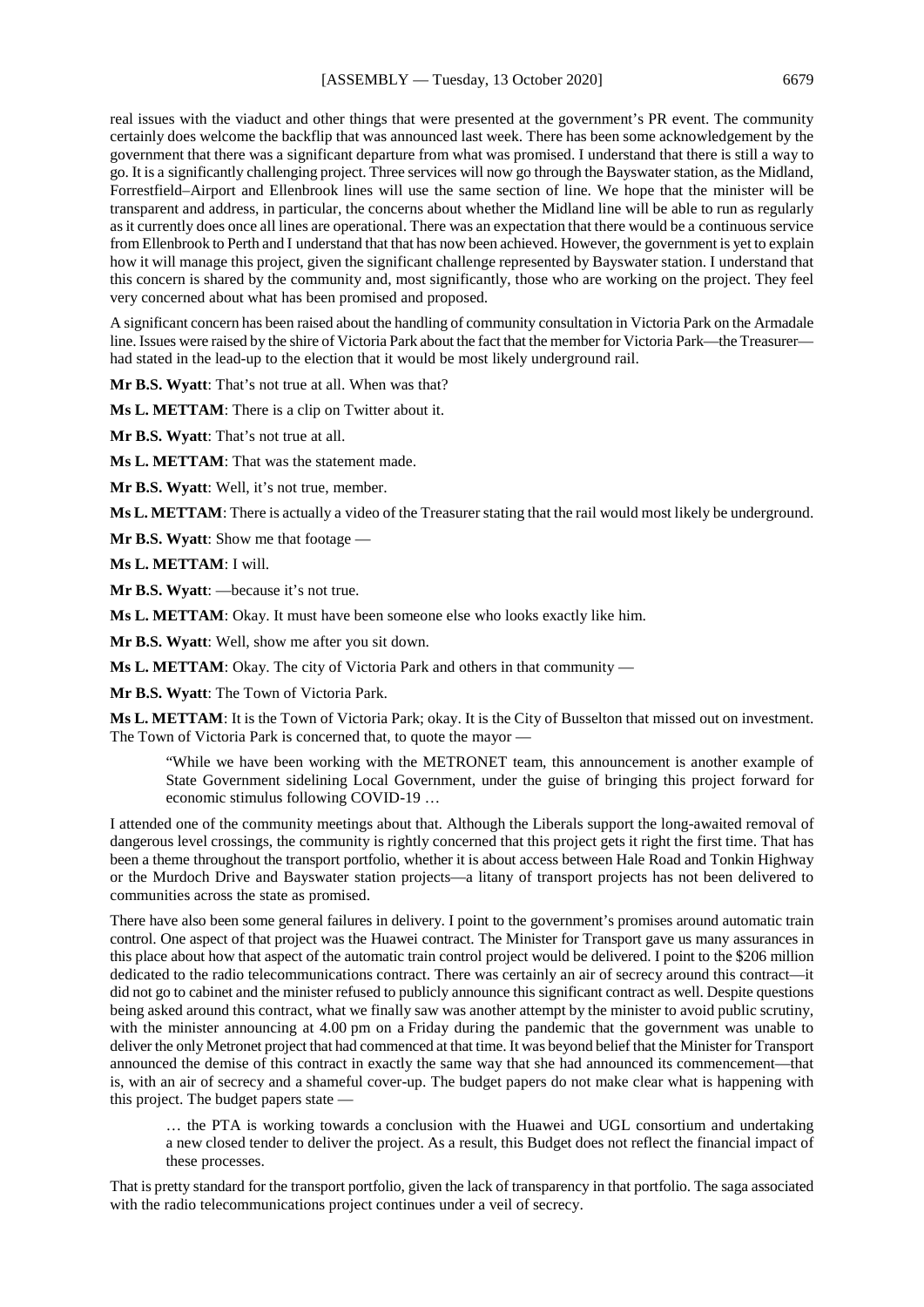The transport portfolio is obviously a job-creating portfolio. The reason we have been so concerned about the delays in the delivery of projects in this area, such as the Morley–Ellenbrook line, construction of which was meant to have started last year but the contract is yet to be signed, the Thornlie–Cockburn Link, Yanchep and others, is that these projects represent jobs for Western Australians, and jobs are obviously a great priority of this side of the house.

In terms of other failures and missed opportunities, there was an opportunity to allow some of our mid-tier contractors to have a seat at the table in the delivery of those projects. The preferred proponent for the billion dollar Morley–Ellenbrook line is a United Kingdom consortium, Laing O'Rourke. The government has also bundled two Metronet projects that are 70 kilometres apart—that is, the Yanchep rail extension and the Thornlie–Cockburn Link. Those projects were awarded to CPB Contractors. The bundling of the two projects basically meant that no mid-tier company had an opportunity to compete for the projects. This is together with Acciona subsidiary Coleman Rail, which was awarded the contract to build Bayswater station. More than \$2.5 billion worth of work is going to only foreign contractors. We should have seen at least some part of that project being delivered by Western Australian construction companies. This is from a government that talks about supporting local jobs and businesses, especially in the construction industry. Recently, when the Premier was asked why he chose a foreign-owned contractor as the preferred proponent for the Morley–Ellenbrook rail line and why the government did not include a mid-tier contractor, he responded, "If we get big projects, we have to get a builder that is capable of doing it", illustrating the fact that he missed the point. This represents a missed opportunity for the construction industry, which could and should have been part of the lead contract. The capacity already exists in WA. More often than not, it is balance sheet constraints that stop mid-tier contractors from tendering for this work, not their ability to do it. We know that this is possible. Main Roads WA has been able to do this. It insisted on industry sustainability criteria for the Bunbury Outer Ring Road. The opposition and the industry believe that it is possible for the Public Transport Authority Metronet projects as well. It is disappointing that we have seen that.

Another farce of the transport portfolio is the Westport Taskforce, which has been raised in response to the budget and the Fremantle port. Prioritising the outer harbour and investing in this infrastructure ahead of time necessarily means that the government has turned its back on addressing the significant and more immediate transport needs in the southern suburbs. Quite obviously it has also missed an opportunity to invest in the job-creating Roe 8 and Roe 9 projects. They would be not only job creating, but also congestion busting. Instead, the minister's answer to addressing road congestion in the southern suburbs is an outer harbour, which is many years away and will not address the immediate concerns. The government has still not adequately stated how it will manage a new port in Cockburn Sound and the impact that it will undoubtedly have on pink snapper stock in Cockburn Sound. According to Recfishwest, it has not been given any information to suggest that this project will not be catastrophic. The amount of money that will be invested is quite extraordinary. The infrastructure spend is about \$10 billion, which could be better spent supporting measures to alleviate road congestion in the southern suburbs and investing in Roe 8 and Roe 9. We know that the federal government has investment there and that money is on the table for that project.

**MR P.A. KATSAMBANIS (Hillarys)** [7.25 pm]: I rise to speak on the Appropriation (Recurrent 2020–21) Bill 2020 and the Appropriation (Capital 2019–20) Bill 2020. When describing this year's budget, the two words that come to mind are "very disappointing". The budget is very disappointing for my constituents, the people of the electorate of Hillarys. It is very disappointing for the stakeholders in my portfolio areas of police, road safety, justice and industrial relations. It is very disappointing for all Western Australians. The government comes in here and crows about a \$1.2 billion surplus, which it does on the back of an unprecedented iron ore boom—an iron ore boom that has never seen this sort of height in iron ore prices in global history. Yes, people associate it with the iron ore industry, and the downstream people involved in the mining industry generally are doing it fairly well, and good on them. They take great risks; they invest significant sums of money. The terms of trade have turned in their favour and they are reaping the rewards of their efforts, and so is the state, through significant royalty income. Outside of that iron ore boom, people are not feeling as though they are doing well. In fact, most people I speak to in my electorate tell me how concerned they are about the future, including their employment prospects and the rising cost of living. They are also concerned about whether they will be able to access basic public services that they expect government to deliver.

Unfortunately, those concerns that the people of Hillarys are telling me about are amplified by residents right across this state because although the iron ore industry, and the government on the back of the iron ore industry, are doing very well, thank you very much, the rest of us are sitting back and clearly identifying that too many Western Australians are missing out, and that is unfair. The cost of living is a significant issue, including in my own electorate. People are worried; some of them have lost their jobs. The budget shows that unemployment is projected to increase for the rest of this financial year, which makes more people fearful about their future and their family's future, and financial security. Western Australians know that over the last almost four years of this government, on average household fees and charges have gone up by \$850 per family. Yes, there was some slight relief in that the projected increases during the COVID period were frozen. That was a good thing, and good on the government for doing that. With the largesse that it is getting from iron ore royalties, that is the least it could have done in that difficult period. Yes, the one-off \$600 payment to every household through the electricity system will be welcomed—of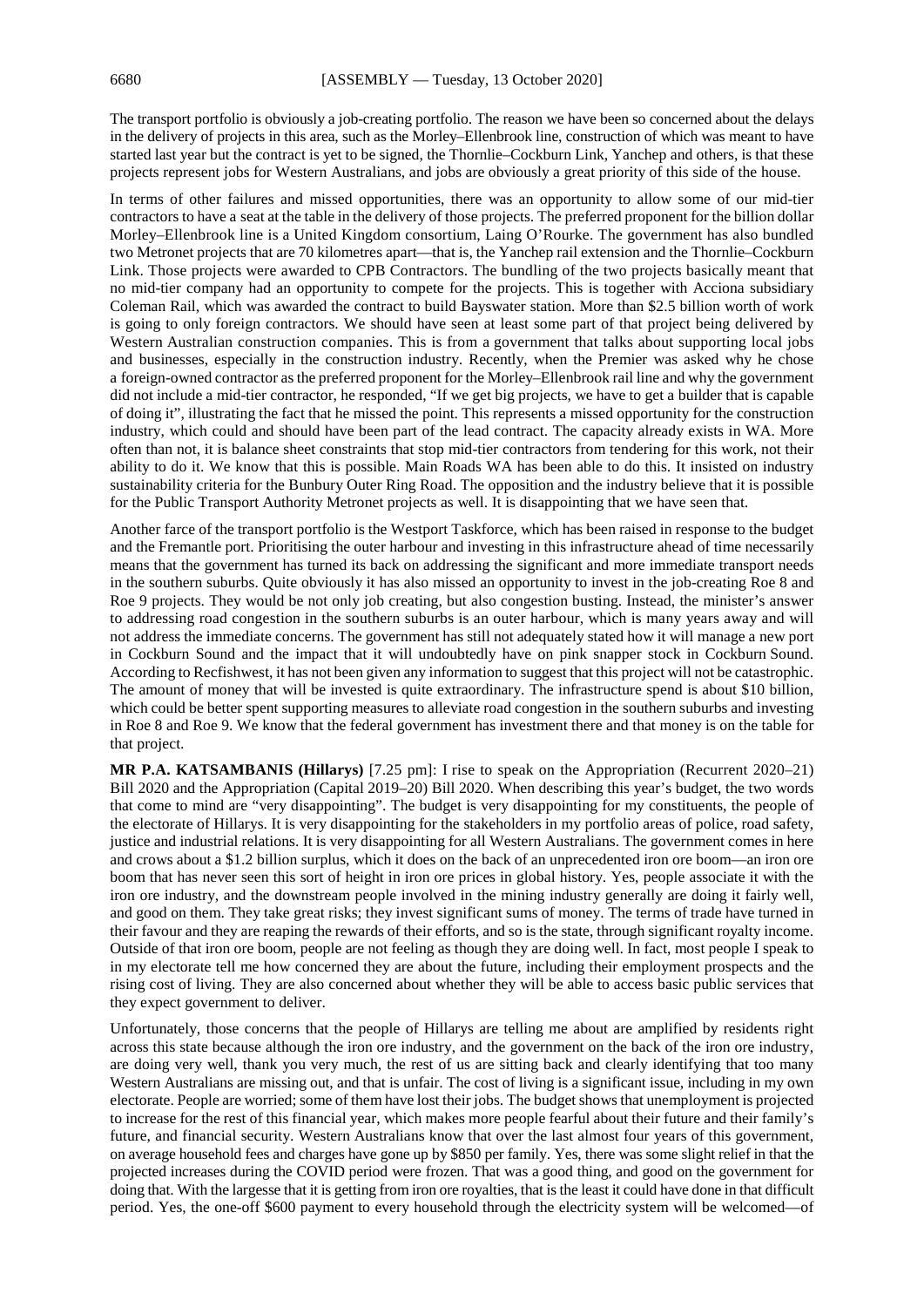course it will be welcomed. The public will not be hoodwinked; they know that an increase of \$850 a year minus a \$600 one-off saving will still leave them behind. They certainly will not be hoodwinked by the fact that further steep increases in household fees and charges are built into the forward estimates, including electricity and water charges, which the government has significant say over.

That is disappointing for the average household. While the government crows about its \$1.2 billion surplus, people are doing it tough and they do not feel they are getting the benefit of the iron ore boom. In the middle of a global pandemic, with closed borders making it very difficult for the wheels of commerce outside the iron ore industry to turn, with people fearing for their employment prospects and with costs going up and up, for the government to crow about \$1.2 billion surplus is like someone sitting at home and saying they have a whole pile of money in the bank when the roof is leaking and the ceiling is falling on them. It just does not add up.

Talking of ceilings falling in, that brings me to the people whom I represent—the people of the electorate of Hillarys. The students and teachers in my electorate are in schools that have reached the end of their use-by date. These are great schools with great teachers, principals, school staff, school communities, parents and P&Cs. The students, of course, are very eager to learn, but they are being subjected to substandard facilities. I get it; this did not happen overnight, but I have been the member for Hillarys since only 2017. From the moment I stepped in this place, I have been warning the government that it is in government now. I have warned the government that these schools are past their use-by date and they are getting dangerous.

We saw what happened last month when the ceiling collapsed in a classroom at Hillarys Primary School. It fell on three students; thankfully none of them was seriously injured. But that is not the first time a ceiling has collapsed at the same school; it happened four years ago, in 2016. Yes, in response to that collapsed ceiling, the department went out there and made some adjustments. It did a bit of lick-and-spit, a bit of a polish, replaced a few of the most dangerous ceilings and cleared up the most obvious trip hazards, but the vast majority of the school remains a 50-year-old school, apart from the new buildings that were built during the Burke period. The rest of the school is way past patching up. It needs replacement, yet the government comes in here and talks about record investment in education. Tell that to the parents, students and teachers of Hillarys Primary School, or come to Springfield Primary School in Kallaroo, which is in a similar, if not worse, condition.

Good on every school that is getting record investment; I do not begrudge them. I know there are schools all over the state, including in the Treasurer's electorate, that are getting either a partial or full rebuild, and good on them. I am sure they deserve it. What is it—about \$10 million? I am sure they deserve every single cent of it, but with \$1.2 billion in the bank, how about giving the students, teachers, staff and parents of Hillarys Primary School and Springfield Primary School the same consideration? It is unfair; it is discriminatory. As I said, the blame is not just on this government, but this government is the government now, and it has the money in the bank. Here we are with ceilings collapsing on students. We are not in some Third World country or living in the nineteenth century; we are in 2020 in suburban Perth, Western Australia, which is going through an unprecedented iron ore mining boom. That is just not good enough.

I have spoken about Hillarys and Springfield Primary Schools. I sound like a broken record, but I am going to continue to do that, because the people of my community deserve to be treated like every other citizen of this state. Hillarys Primary School and the three primary schools in Padbury feed into Duncraig Senior High School, which is just outside the boundary of my electorate. That school is undergoing significant growing pains. It has gone from around 1 300 to 1 640 students over the last few years, on the back of its wonderful academic achievements and extension programs. But the school itself is old, it is crumbling and is groaning at the seams with demand that will reach almost 2 000 within the next three or four years. It got \$1 million for, again, a bit of spit-and-polish. That does not go too far in a high school, as we all know. It needs a significant investment.

The school is located in the electorate of my colleague the member for Carine; his constituents send their kids to that school as well, and we are going to continue to fight for a fair share of that \$1.2 billion for Duncraig Senior High School. It is extremely important.

#### **Mr P.J. Rundle**: It's not in Bunbury!

**Mr P.A. KATSAMBANIS**: I do not begrudge any school for getting funding, member for Roe, because I have been around this state, and many, many schools and facilities need replacement. That is what governments do, especially at a time when we are getting record iron ore royalties. The government needs to give the people a bit of a dividend and benefit from those record iron ore royalties rather than crowing about how much money it is taking away.

There are other needs in my electorate, such as relieving traffic congestion. We know that all the Infrastructure Australia reports tell us how congested our roads in Perth are going to be within the next few years, and Marmion Avenue and Mitchell Freeway come up every single time. They run right through the heart of my electorate. Marmion Avenue is at the midpoint of my electorate, from north to south, and the freeway is the boundary. Our people use those roads every single day to get around.

We have the Mitchell Freeway widening project for the now-infamous third lane between Hodges Drive and Hepburn Avenue. Going south in the morning it is a car park—every single morning. There is not a morning during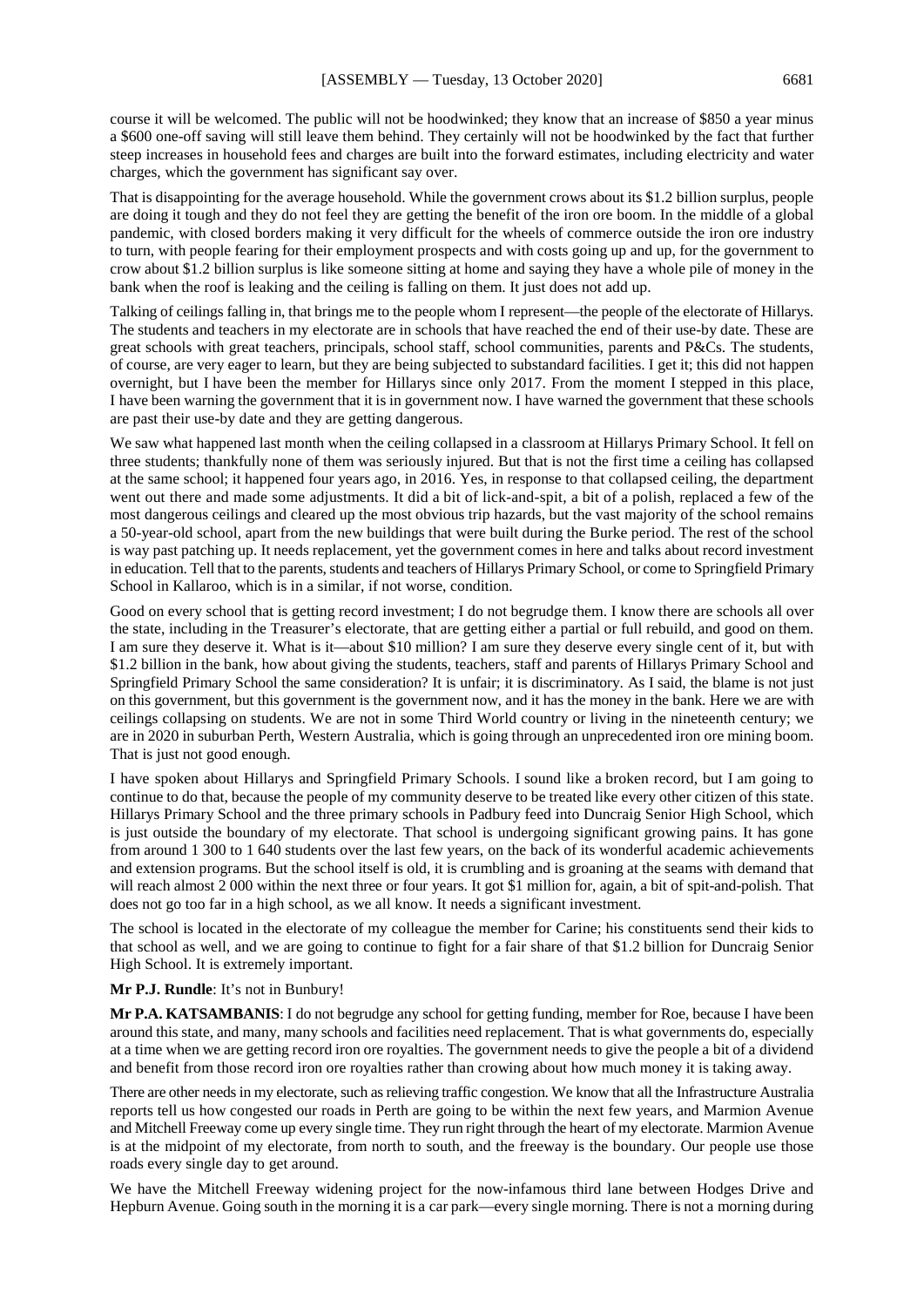peak hour, from Monday to Friday, when you turn on the radio and congestion on that stretch is not mentioned. Usually they say between Ocean Reef and Whitfords Avenue, or Mitchell Freeway around Whitfords; it is that patch: the missing third lane between Hodges Drive and Hepburn Avenue. The reservation is already there, and I am sure we will need to move a few services, but effectively all we need to do is bituminise it and there it will be—the third lane.

The previous government put funding for it in the budget, and in its first budget, this government pulled it out. Eventually the federal Morrison Liberal government came to the party—as it has in so many ways in Western Australia with \$38 million last year. The state government said, "Thank you very much." It said it would match the funding and the Minister for Transport brought out a vague commitment that it was anticipated that a contract would be awarded in late October to enable construction to commence at the end of 2020. I think the Minister for Transport said that around June this year. Where is that contract? What is the commencement date? When is it going to happen?

This project should have started in 2017 and finished in either 2017 or 2018. The money was in the budget, but it was pulled out and we still do not know when it will happen. We needed that extra southbound lane well before 2017, let us be honest. To be fair, governments of both sides deserve some opprobrium sometimes for what they have and have not done, but when is it going to happen? The government needs to stop talking about it. The government has become adept at announcing and re-announcing ideas by saying that it has put out a tender today or that it will put one out next week or that the tender is closing in a week. The government then puts out another press release that the tender will close in three days' time and then another press release when the tender closes. Get on and build the project. It is the same with other minor but important road projects in my area. As I said, Marmion Avenue will be one of the top 10 most congested roads in Australia over the next decade. We need work done on intersections, we need slip lanes and seagull islands in the middle of the road to protect people turning right and left. We need work to be done.

Mcwhae Road in Hillarys is a very important intersection. There has been a significant increase in traffic on that stretch of Marmion Avenue between Hepburn Avenue and Whitfords Avenue. I have been championing this project but the state government has refused to fund it. Luckily, the Morrison government, again, has provided \$735 000 to upgrade the Mcwhae Road–Marmion Avenue intersection and the City of Joondalup will deliver the project. Hopefully, that will be done in the next few months. Across the road in Padbury, Marmion Avenue and Forrest Road, again, need slip roads. Vehicles turning onto these roads need slip lanes because it is a such a busy road and the traffic gathers speed at some points. The infrastructure has not caught up with the congestion. Again, the City of Joondalup has applied for black spot funding from this state government in the current round. I have written to the Minister for Transport and said that this is really important. Forrest Road is one of the main arterial thoroughfare roads in Padbury and is used to deliver traffic into some of our important recreational facilities such as MacDonald Park and Forrest Park, which are both on that road. There is so much traffic that on that road that we need a slip lane and a seagull island to ensure that our local people can travel safely on those roads. I hope that the government sees sense and funds this project. MacDonald Park and Forrest Park are the home grounds of four important sporting clubs: Whitford Junior Football Club, Whitford Amateur Football Club, Whitfords Junior Cricket Club and the Whitfords Districts Senior Cricket Club.

[Member's time extended.]

**Mr P.A. KATSAMBANIS**: Junior sport is flourishing. More than 900 families attend the junior football club alone. The junior cricket club has had record enrolments this year. We are still enrolling kids as we speak, as the cricket season is about to start. It has been great that kids have been able to get out and play sport this year. Junior sport started a bit late and the season was extended and everyone was happy. There has been huge growth in demand, particularly in female participation. In this chamber I have consistently championed female sport and women's Australian Rules football in particular. It is critically important to keep young people involved in fitness and community activities and to get them off their devices and involved in the community so that they can understand teamwork and volunteering and the like. Obviously, major health benefits come with that. Unfortunately, we cannot manufacture new ovals in suburbia, except at extraordinary cost, so we have to utilise those facilities better. MacDonald Park needs better lighting so that there can be junior football matches of Friday nights as well as on Saturdays and Sundays, and maybe on Saturday evenings later on. Floodlighting is needed for teams to train during the week. The City of Joondalup has applied for community sporting and recreation facilities funding for the floodlighting to be upgraded at MacDonald Park. That is critically important to my community. Again, I have written to the Minister for Sport suggesting to him that this vital project be funded. The government has the money. It has \$1.2 billion sitting there. Please, my community needs this support. The volunteers are extraordinary—the mums, dads, granddads, grandmothers, parents, uncles and aunties who volunteer their time. All they need is good floodlighting and sport will continue to flourish and all those benefits will continue to flow into our community.

Hillarys Boat Harbour is another important facility. It is an extraordinarily important tourist facility that has been completely neglected during this government's time. We know that the regions are flourishing because we are told that. The Minister for Tourism put up the "full house" sign in Western Australia. He told interstate and overseas people that we do not need them or want them. He even told Western Australians, essentially, "Don't bother booking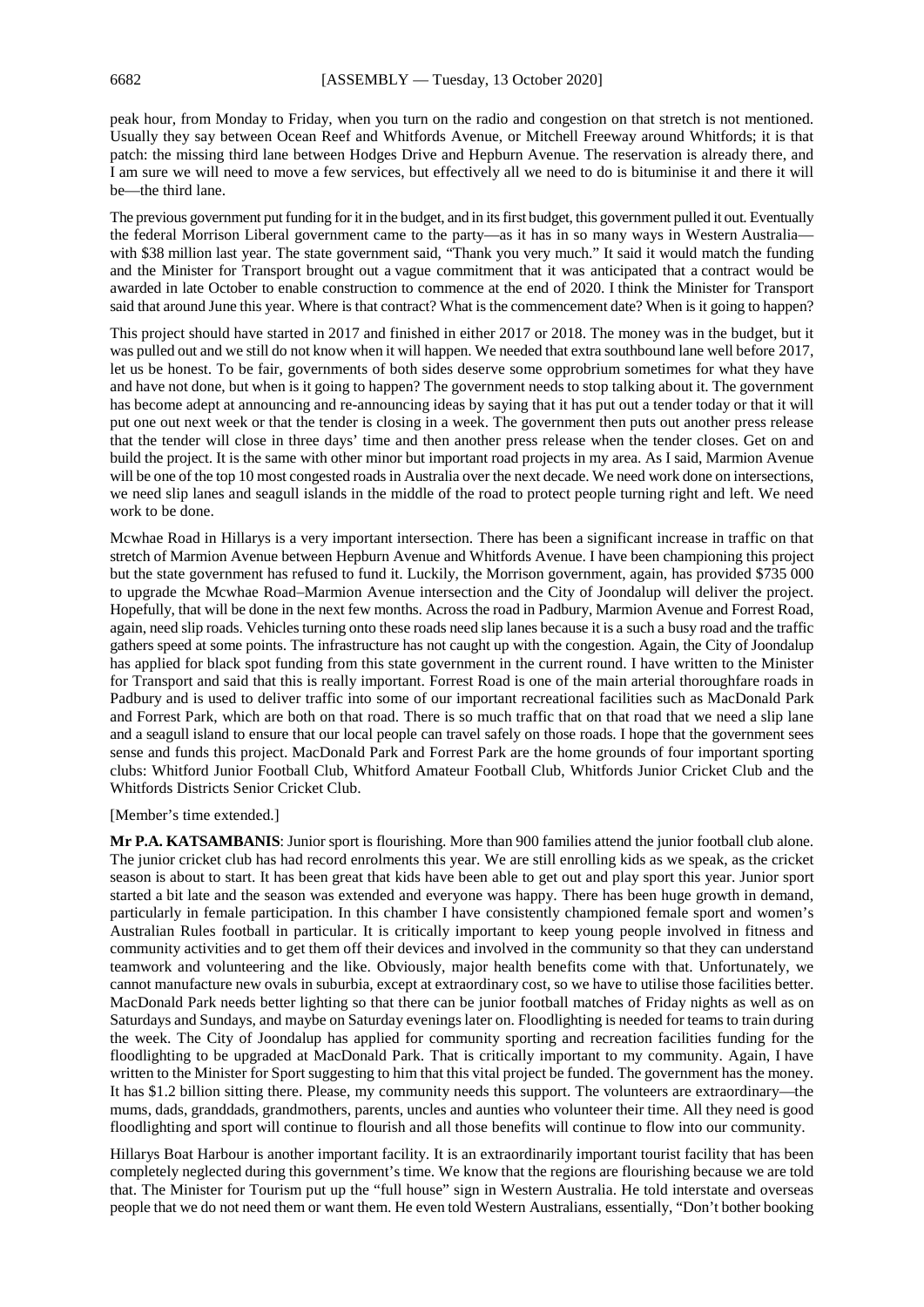because everything's full." What an absolutely ridiculous thing to say. Where is the assistance for the traders at Hillarys Boat Harbour? The facility is owned by the Department of Transport. Where is the genuine assistance? The Premier came and put up a couple of signs for a walking trail. The Premier cut a ribbon, made an announcement and left without even talking to anyone. He came and left. He came back a couple of weeks later for a photo opportunity, bought a coffee, got the photo and left. Where is the support for those traders? Where is the promotion? Come down to Hillarys Boat Harbour. The traders are doing a great job. They are trying their absolute best, but without interstate and overseas tourists, they are struggling. The restaurants and travel agencies are struggling, not to mention the souvenir shops, unfortunately. If they do not have the tourists, they cannot sell anything. There is no support from this government. It has not provided a general small business grant or even a calibrated small business grant like every other state has managed to provide. When we have raised it in this chamber, we have got glib comments from the Minister for Tourism and the Premier who ask whether we would give a handout to every business with an ABN. They say that that would cost billions of dollars. Every other state managed to calibrate that problem and sort the wheat from the chaff. Every other state except this one under this government gave out generalised small business grants during the COVID period. This government does not care about small business. It absolutely does not care about it.

Turning to my shadow police portfolio, everywhere I have gone over the last four years, communities have said that they need lots of things but that what they need more than anything else is a visible police presence to deter crime. We have not had that from this government. All in all, during the almost four years that this government has been in power, a grand total of around 200 police officers has been added to the force—a grand total of 200 police officers. That is hardly enough to cope with population growth and the increasing complexity of policing. Police have to do extra work when they attend family and domestic violence situations; they have extra paperwork to do; they spend more time in courts; and mental health escorts eat up entire shifts of police work while people who need mental health assistance wait for a facility to open. The police are hardly able to keep up with that. Most of those 200 police are still being trained in the academy. The government had to pull out 400 or 500 police to do COVID duties. The front line has been denuded of police, and police officers know that. If government members talked to the police, that is what they would tell them. When we ask what we can do for them, they say that the one thing we can do is give them extra bodies so they can cover the work that they are unable to cover. The Minister for Police always comes in here and says that the crime rate has dropped, but the statistics tell a slightly different story. Some crime has dropped during the COVID period. Yes, some of the volume crime, particularly that associated with meth, has reduced. That is a great thing. We shut the borders and the meth has not come in. It is a pretty simple equation. One day the borders will open and the meth will start pouring in again. It is just a temporary blip. What has happened to violent crime—crimes against the person? That has gone up. According to the police's own statistics, in the 2019–20 financial year, which are the most recent statistics, crimes against the person went up. That is assaults, threatening behaviour, robbery, and more serious offences such as sexual assaults and the like. Crimes against the person went up and violent crime went up, and so did the number of incidents that the police attended. The actual charging rates might be down, but there was a 32.3 per cent increase in priority one and priority two incidents attended by police in the last financial year compared with the previous year, and response times went down. There was a decrease of 5.2 per cent in the number of priority one and priority two incidents in the metro area that were responded to within 12 minutes, which is the KPI. That is the lowest level in five years. We know that throughout the period of this government, not one police district in regional Western Australia was at its authorised strength of police. That is absolutely not good enough. We know now, from the latest statistics we have, that 11 of the 15 police districts, including some of the metro districts, were not up to their authorised strength. Now the government has announced 800 new police officers over the next four years. It is hardly believable; it has given us just 200 police officers in four years and all of a sudden it is going to give us 800 in the next four years. But even if we take the government at its word, those police officers are needed right now. They are not needed in four years' time. Most of those numbers are back ended to the last two years of the forward estimates, not the next two years. The Western Australian Police Union tells us that we need 200 new police officers right now just for the CBD and Northbridge, let alone regional areas and everywhere else. This government neglect of policing and keeping our community safe over the last four years is now coming home to roost. Unfortunately, it is too little, too late. The 800 new officers will be welcome, let us make no mistake about it, but my goodness, the government has struggled to deliver 200 new officers in four years. I do not think there is much believability in its claim that it can deliver 800 new officers in four years. I hope that I am proven wrong. As I always say in here, I barrack for any government of any day to be successful. I do not actually want this government to fail. Unfortunately, it is failing. That is the problem. This government is failing this community. It is failing all Western Australians, including the people of Hillarys, and whether in Hillarys or any other part of Western Australia, that is what the public is saying. We do not have a visible police presence, and that is unfortunate.

I do not have enough time today to expand on a lot of other areas that have been neglected, but I think one of the really big failings that drives the disappointment in this budget is that there is no vision for the future of Western Australia in this budget. There is no vision whatsoever. There is no vision for creating a broader economic base by leveraging off our strengths in mining, oil and gas and, obviously, agriculture to grow and broaden our economic base. There is no vision whatsoever. Unfortunately, that leads to the continuing brain drain from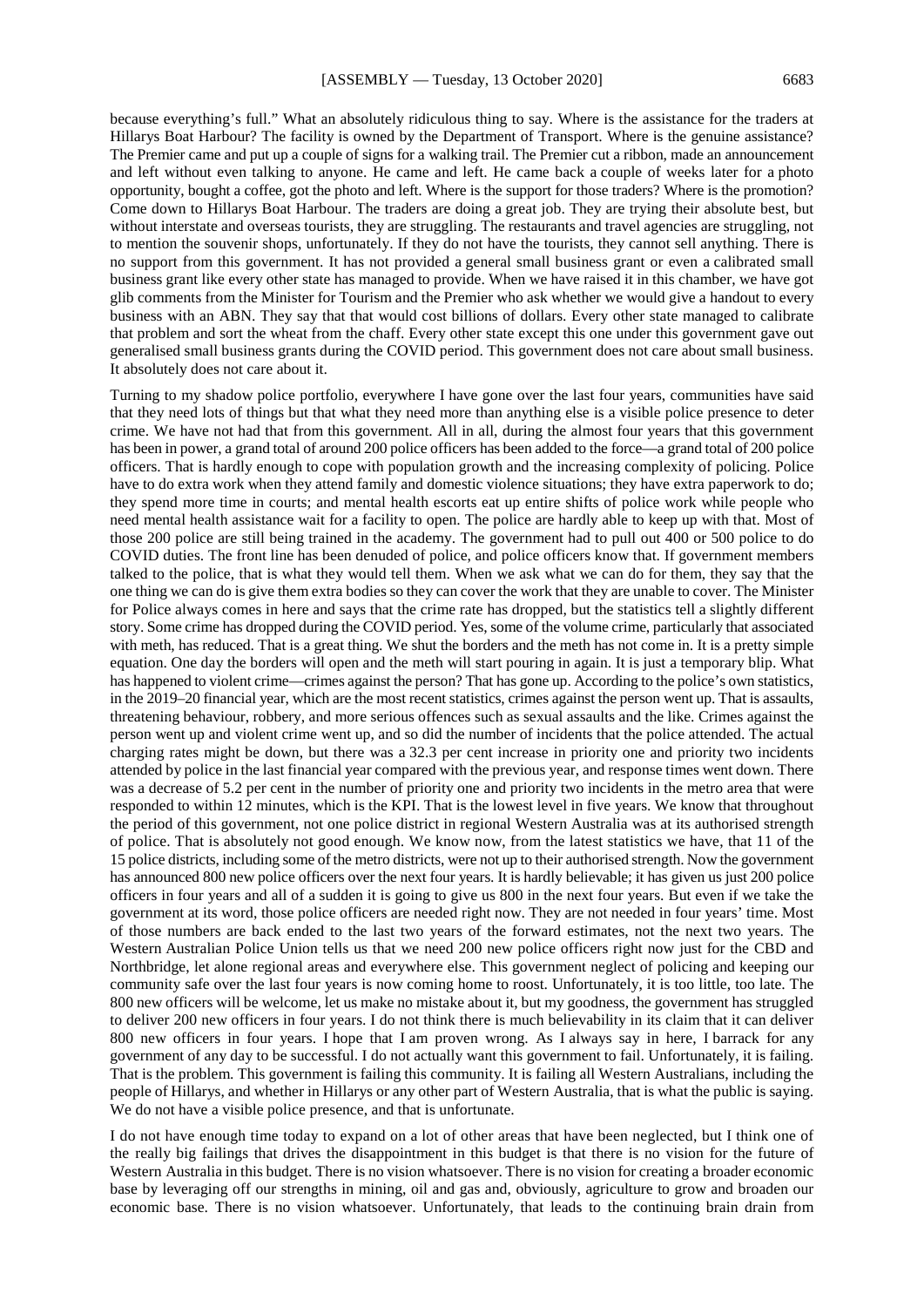Western Australia, whereby young Western Australians who have an interest in a particular field that is not available here need to leave this state. A government with vision that is genuinely interested in growing this state and the prosperity of every person in this state would be looking at ways of encouraging a brain gain. Instead, all it is doing is feeding that generations-old brain drain from Western Australia, and we hope to goodness that once they have made it in the outside world, they return here for an early retirement because it is a good place to live. That is absolutely not good enough. One area the government failed to address is genuine reform of payroll tax to stimulate the creation of new employment opportunities in this state. There is \$1.2 billion in the kitty and an iron ore boom to end all iron ore booms. Yes, the government has given a payroll tax holiday to some businesses during the COVID period, and that is welcome, but that is the least it could have done. That is, unfortunately, the metaphor for this entire budget. This budget is just the least the government could have done, dragged kicking and screaming, with no vision and no support for the people out there in the community, including the constituents in the seat of Hillarys, who are asking for assistance from their government in very difficult times and are not getting it. Unfortunately, it is very disappointing, and it is not good enough.

**MR R.S. LOVE (Moore — Deputy Leader of the Nationals WA)** [7.55 pm]: I am pleased to be able to be here tonight to make some comments on the budget—the Appropriation (Recurrent 2020–21) Bill 2020 and the Appropriation (Capital 2020–21) Bill 2020—that has been put forward by the Treasurer this year. Just before I do that, I note that we just had a little get together with VisAbilityWA to talk about the guide dogs and assistance dogs in Western Australia, and I was shocked to realise and understand that none of those dogs are bred in Western Australia. The question is: why not? We are now putting through a bill to control puppy farming in Western Australia, and I am told that that bill will cost \$8.5 million to enact, including the development of a central registry and putting in place all the necessary regulations, yet we are apparently reliant on dogs being sent over from the eastern states to assist those people who need the help of guide dogs for the blind, assistance dogs for people suffering from autism, companion dogs and the like. It just beggars belief that in the whole state of Western Australia, we cannot breed our own dogs. That is staggering. I could not believe what I was hearing—that these dogs have to be imported from the eastern states. Surely this state can provide people who need assistance with a dog. I was talking to one of the ladies and I understand that it costs about \$75 000 to \$80 000 to fully train a dog—not a fully trained guide dog but a companion dog—so there is a lot of money going out of the state, I would think, for each of those types of dogs, and a lot of opportunity gone begging. I would urge the government to look very seriously at whether a better way to spend \$8.5 million than perhaps its rather dodgy puppy farming legislation would be to actually put the money into providing guide dogs and assistance dogs for Western Australians.

I am here tonight talking on the 2020–21 budget. I should be up in my electorate in the Shire of Gingin talking about stable fly. There is an annual general meeting tonight of the Stable Fly Action Group, and this has been an issue in the Shire of Gingin going back many, many years—decades. There is a vast amount of horticultural and poultry industry within the Shire of Gingin. There has been a problem with stable flies, which were initially introduced when they bred in the poultry manure that was deposited around the vegetable farms. Then it was found that the stable flies were actually breeding in the residue of vegetable farms. Where there is a production system producing a vast quantity of lettuces, carrots and all sorts of other produce that feeds Western Australia and is exported around the world, there is residual from that crop. It might be the taproot of the crop; it could be those portions of the crop that have no economic value. What has happened is that over the years, the stable flies that were introduced with the chicken manure have been able to also breed in the residue of those crops, unless they are treated properly, ploughed well under the ground or treated in some way.

Recently, the Minister for Agriculture and Food allowed the use of "treated" poultry manures in the Shire of Gingin, and it is a disaster. Members of the Gingin community have told me that it has led to an explosion of stable fly. In previous years, the use of poultry manure was banned in that shire and poultry manure had to be taken out further to wheatbelt shires where the effects were spread around a much larger and probably drier area. But thanks to decisions that have been made, stable fly is coming back in droves in the shire. I am getting reports from constituents consistently about the negative effects on their lifestyle of that problem. I would very much like to be up there tonight listening to them and hearing their concerns. I believe that the Parliamentary Secretary to the Minister for Regional Development; Agriculture and Food is there, but as we know from previous experience, these matters tend to fall on the deaf ears of that particular individual, so I do not know whether much will come of that. Certainly, I make the case for my constituents who are struggling with this insidious situation. I have seen video images of cattle, horses and human beings being absolutely hounded by these flies. Stable fly is a bloodsucking insect. It is like a housefly, but it attacks people and looks for their blood. It drives livestock mad. Tens of thousands of them land on animals and cause all sorts of problems. It is beyond me that the government has allowed the use of "treated" raw poultry manure in the Shire of Gingin. It is just incredible. I hope that the Minister for Agriculture and Food listens to people's comments to the parliamentary secretary tonight and moves to stop this practice immediately, because the stable fly situation in the Shire of Gingin is an absolute disaster.

Back on the budget as such, the Labor government has missed an opportunity to use the budget surplus that has been created largely on the back of royalties from the mining industry to breathe life back into the royalties for regions program and support regional Western Australia's economic recovery as we come through the COVID-19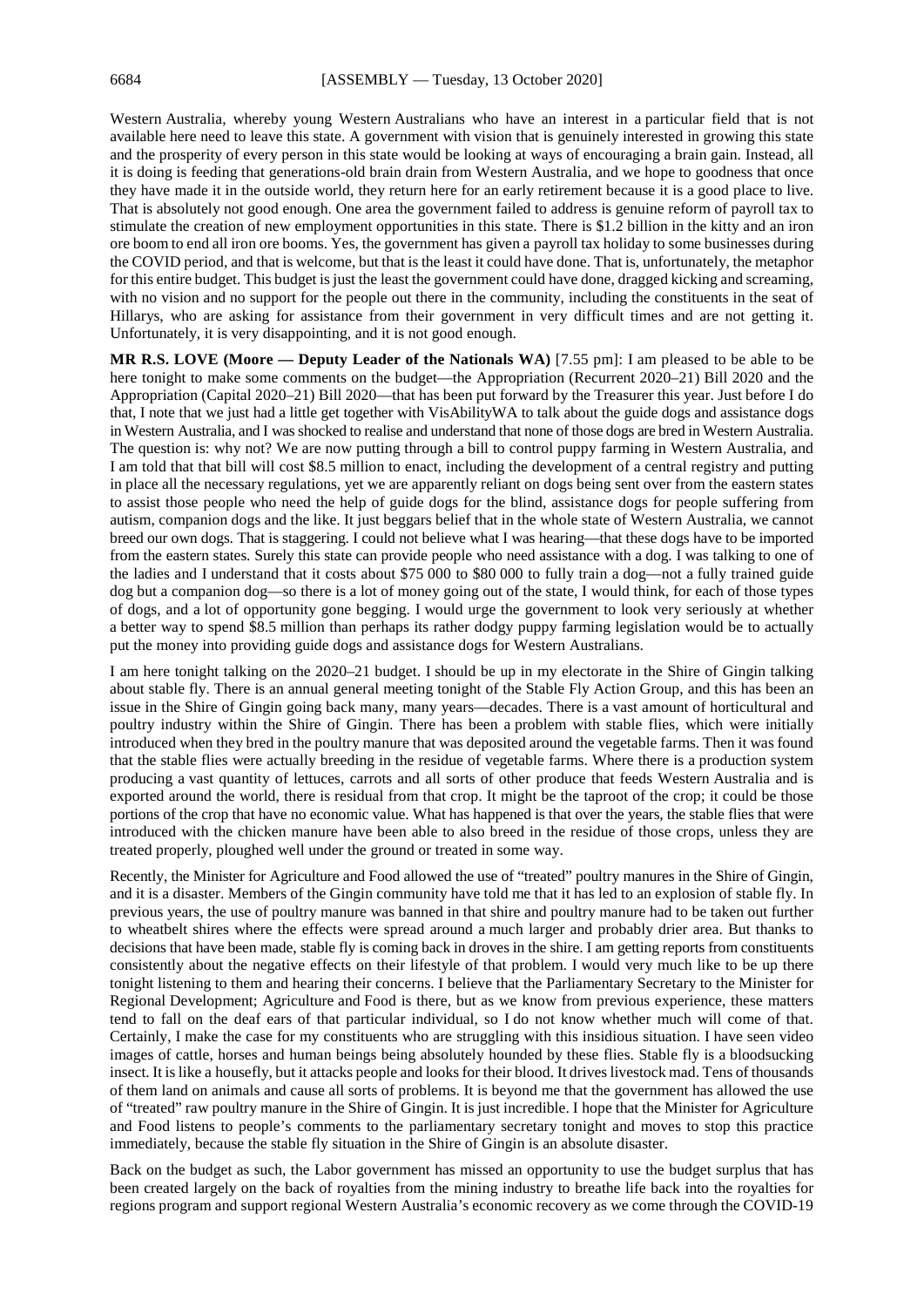experience. The Treasurer announced a \$1.2 billion surplus; however, a significant amount of substitution of economic costs and underspend in the royalties for regions program will lead to an estimated \$2.7 billion of royalties for regions funds, which should be available for regional areas for economic development, to be siphoned off and spent in areas of greater interest to the state government. Because they are largely city-based MPs, that means spending in the metropolitan area. We do not begrudge areas of Perth having their fair share. We do begrudge the government ripping off the regions with the depletion of the royalties for regions fund and the death of royalties for regions we have seen under this government. The program may exist in name, but it is a shadow of the program of regional development that the Nationals envisaged when it formed government with the Liberal Party in 2008. The price of forming that government was the royalties for regions program. One-quarter of the royalties from the state were to be returned to the areas from which they came—to the regions—to be spent for the betterment of regional WA.

We know royalties for regions should not be paying for everything in the bush. We do not believe that royalties for regions should be paying for the ordinary business of government. Royalties for regions is a key ingredient that can get us beyond those little humps in the way of development of a region or an area and enable projects to come forward that otherwise might not get over the line if they were compared with city-based projects. We do not have the population to compete against a project in the City of Bayswater, for instance. City-based projects will always stack up more in terms of numbers than projects in the Shire of Katanning, because there are more people in the city. We understand that. Collectively, we represent 25 per cent of the state's population, and all we are asking is that 25 per cent of the state's royalties is spent in our regions. It is not too much to ask. That would greatly enable many, many projects throughout our electorates.

I will turn to a few issues in my electorate because my time is very limited. I note that the Liberal spokesperson on regional development in the upper house has been talking for hours, but we in this house do not have that opportunity; we have only half an hour. It is just not possible. I would love to have the opportunity to talk for an unlimited time. I am sure I could entertain people until well past midnight with all the issues in my electorate, which, I might add, has the oldest demographic of any electorate in Western Australia. It has very special needs. The population is much older than, for instance, the member for Dawesville's electorate, and there is an urgent need for more consideration of aged care. In the previous term of government, the Nationals put forward the Ageing in the Bush program, which comprehensively outlined the need for aged-care services in our regions and set out a process to address those issues. Funding for aged care depends largely on commonwealth sources, but the state spending money to enable programs to garner federal funds would be a great outcome. When government changed hands in 2017, we saw the curtailment of many very, very good programs that would have addressed aged-care issues throughout regional WA. As the representative of the electorate with the oldest demographic of any in this Parliament, it would be remiss of me not to highlight the need for aged-care services in my electorate. To my knowledge, very few places in the electorate have any level of comprehensive aged care. Generally, it is provided in the old WA Country Health Service hospital sites, but moving away from those places, very little is available. The Shires of Gingin and Chittering—leaving aside the City of Greater Geraldton of which I have a very small proportion of the population—are the areas of my electorate with the highest population and have virtually no WA Country Health Service presence or residual legacy infrastructure from days gone by that could be turned into aged-care facilities, as is the case in many other places that have an old hospital with beds that are no longer used for other purposes and become a de facto aged-care centre for the region. Many areas in my electorate do not have that.

The Nationals in government worked out a program with the then Minister for Health, the former member for Dawesville, Hon Kim Hames, that would have funded many of the aged-care requirements in my electorate. The Turquoise Coast Health Initiative would have not only provided palliative care and aged care, but also care for young families in all those areas where there is no legacy of hospitals and infrastructure. I am talking about the Shires of Chittering, Gingin and others along the coast to Dongara. It was a \$22.5 million project that was well developed when government changed hands, but it had not been put in place. The planning had been done by the WA Country Health Service and it had begun the process of putting in place the necessary workforce and everything else, but the new government said, "No. We're not going to bother spending money in that area. We'll get rid of that. We're going to build on our local jobs, local priorities", or whatever the slush fund was called after the election. So that money disappeared from my electorate and I do not know where it went. It just disappeared into the ether, but I assume it went into Perth electorates, because it certainly did not show up in my electorate.

There are many other issues in the electorate. At the moment, transport is a red-hot issue for people in Moore, not least because the preferred Dongara to Northampton coastal route has just been announced. I am talking about a new route from the Irwin River at Dongara and potentially a new road to the Geraldton–Mt Magnet Road, and a new road across to Oakajee that would join up with the existing alignment of the North West Coastal Highway, but with significant upgrades, until it gets to Northampton, with a bypass to Northampton. The Northampton bypass has been needed for many years and I strongly support it. I believe that it could be built as a standalone project and would not need to wait for those other projects to happen. At the moment very large trucks come right through the town, intermingling with tourist traffic. There is a very sharp corner around the middle pub and on a couple of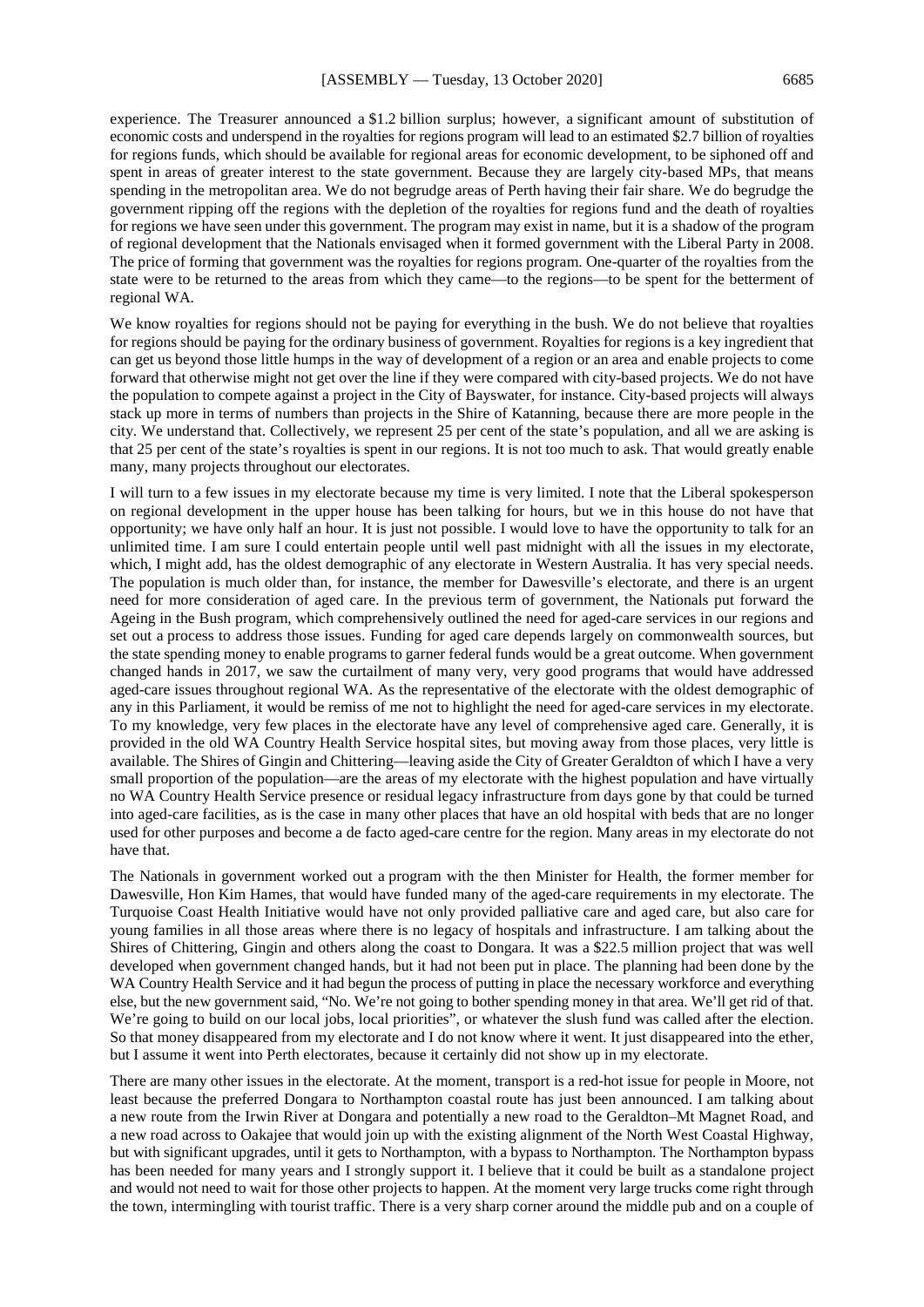occasions trucks have got too close and knocked the verandah of the shops on the other side of the street. The bypass really needs to be constructed. A bypass route around Northampton has been talked about for years and it needs to happen. There is general acceptance in Northampton for it to be built. Northampton has recently become a tourist mecca with many campers et cetera coming into town and they do not want to miss out on the opportunity of coming into Northampton, so the design of the bypass needs to be sensitive to ensure light traffic can quickly go through Northampton and people can stop and have one of the excellent vanilla slices at the Shearing Shed Cafe. The member for Geraldton can vouch for those. I bought him one a couple of months ago and he was most impressed. "Better than anything in Geraldton", he said.

**Mr I.C. Blayney**: I don't remember saying that.

**Mr R.S. LOVE**: I think the member did say that. I am sure it is better than anything in Geraldton. It is the best vanilla slice in Western Australia. We do not want to deprive tourists of the opportunity to get the best vanilla slice in Western Australia. We want them to keep coming through Northampton. This is the sensitive nature of bypasses. We do not want them to be town killers. It is very important for the Shire of Irwin. The Shire of Irwin represents the towns of Dongara and Denison, which are one community—collectively they are the biggest community in my electorate, which is why my office is located in that town. But if a road is built that completely bypasses that town, tourists will not have an opportunity to go into the town and that would be to the detriment of the community. The shire is supportive of a bypass, but only if tourists are given a good opportunity to come into town. Oh my goodness! We do not have much time in this house, do we? Can I have an extension?

**The DEPUTY SPEAKER**: If it has not already been granted, certainly.

**Mr R.S. LOVE**: Could I have several, because I could talk longer?

**The DEPUTY SPEAKER**: No, just the one.

[Member's time extended.]

**Mr B.S. Wyatt**: Is there a move to the upper house?

**Mr R.S. LOVE**: That might happen; you never know.

This is an urgent issue for the shire. It put a proposal to the government, which I understand it knows about certainly Main Roads knows about it—to extend Indian Ocean Drive to come into Dongara at about where the golf course and the medical centre are, with the construction of a new bridge over the Irwin River. A new bridge is desperately needed because the closure of the one decent bridge in Dongara would split the community in half. The medical centre is on one side and the largest number of people live on the other side and there could be a big issue if something were to happen to that bridge. The community would like another bridge in the town, which would also facilitate tourists coming in closer to town and interacting with the Dongara community. They would not mind a road that would come off away from the Brand Highway as it exists around Greenough, because that area is very heavily populated now. There is very valuable agricultural land and a wider corridor and a big road through the Greenough flats, as they are known. Expanding that road would be to the detriment of both agriculture and the local community. It is a good idea to get that traffic away from that area, but not to the detriment of Dongara. We do not want to see that happen. I am going to have to move along quickly.

Another issue with the road around Oakajee is its basic geometry and what is known as the ONIC—the Oakajee Narngulu Infrastructure Corridor. For the past 15 or 20 years, landowners' properties in that corridor have essentially been sterilised. The people who have lived there for 20-odd years have not been able to move on because there is a line on the map that does not trigger compensation and yet prevents them from making decisions about the future of their land. They cannot, for instance, put a house on their land because it is too close to the proposed ONIC. We do not want that to happen to other people. The government needs to get behind those landowners and compensate them, instead of just leaving it in the local planning strategies as Main Roads has suggested. That road needs to be included in the local planning scheme, with matching indemnity from the government to trigger compensation. It is not good enough that landowners on this route could be left in limbo for another 20 years. Those landowners need to be compensated and the land purchases need to occur. If that is done, I imagine that the move towards getting some action will be much quicker.

Also the Mullewa community in my electorate has been calling for upgrades to the Geraldton–Mt Magnet Road. Mines have started up out towards Cue and traffic to the east of that area has increased. The road desperately needs to be upgraded. I am pleased that the Orange Route on Toodyay Road is being looked at. A dual carriageway out to Gidgegannup will benefit the communities of Toodyay, Dowerin, Goomalling and the like. There has been a very sad history of road deaths on Toodyay Road. Very early in my time as a member, I remember fronting up to a meeting at the Gidgegannup Hall, which is not in my electorate but is nearby, after an entire family had been wiped out by a truck on that road. The community was very upset. I do not want to front up to those types of meetings. I would rather see that the road was fixed. I know that that road is in the City of Swan, so it is in the member for Swan Hills' electorate, but it services people in my area. When it deviates and heads out to Northam, it will benefit the people in the area of Northam as well.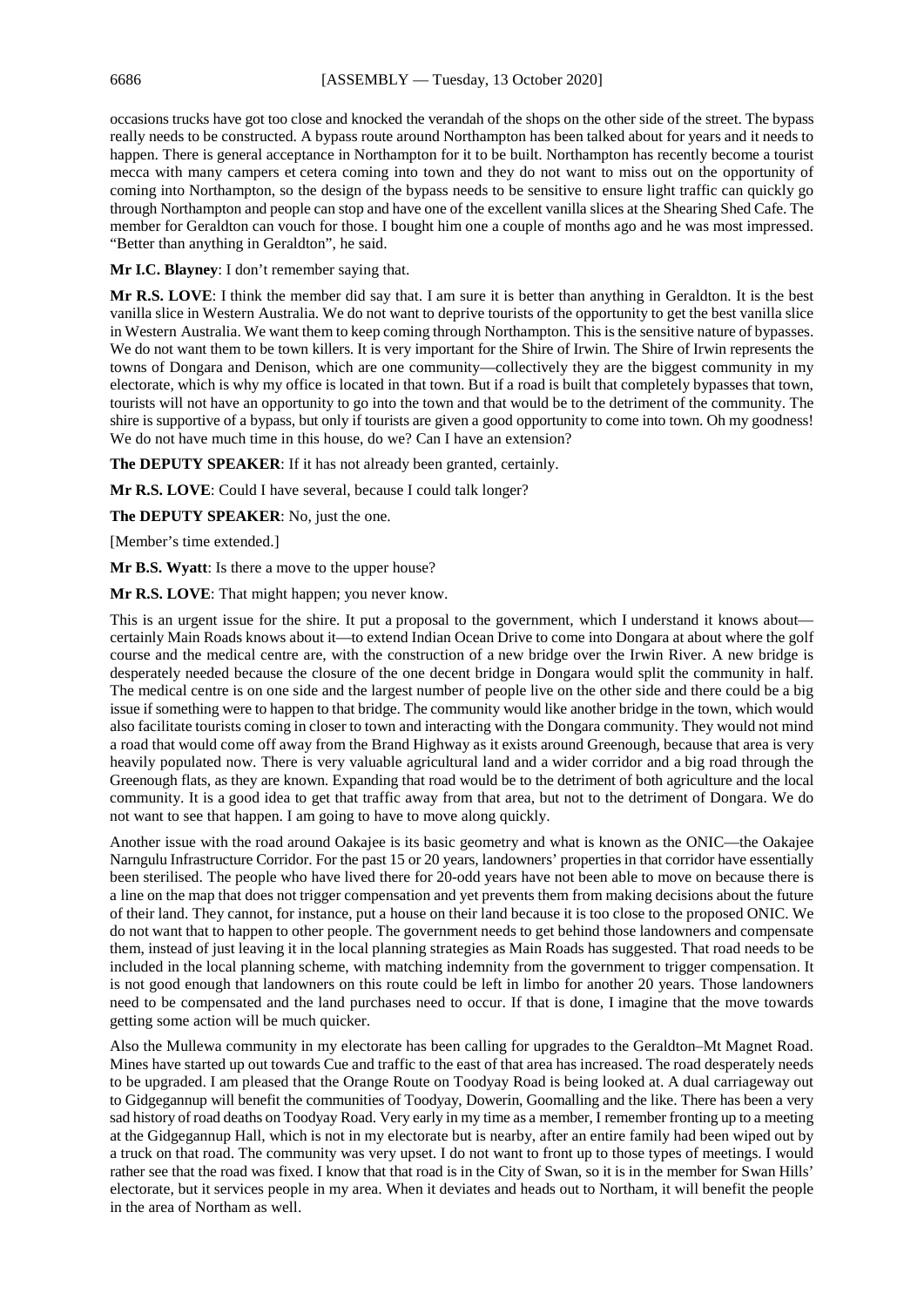People on the NorthLink WA have made it known that they have great issues with NorthLink at the moment and the chip seal that has been put down. Main Roads has said that chip seal is common in rural areas. I say that the particular seal on NorthLink is the worst I have ever seen in my life. I was a shire president of a shire with nearly 2 000 kilometres of road and I know a little about how roads are constructed. That road has the biggest stones I have ever seen on a sealed road surface and, consequently, the noise is awful. The bitumen was laid on a cold day and the tar went like bubblegum; it did not adhere to the stone. Consequently, 1 000 people's cars and windscreens have been damaged. Back in June, there were 417 cases, with \$88 000 worth of damage. The ABC reported on 13 September that 1 000 people had been affected and \$300 000 worth of damage had been done to individual cars, not to mention the horrendous noise for the people who live nearby. That noise has been replicated on Indian Ocean Drive where a similar seal was used. I have written to the Minister for Transport, asking her to install noise monitoring in the subdivision of Woodridge, which is north of Two Rocks, at the bottom of my electorate. I have been told no, because the work that Main Roads did was to install asphalt. That was a small portion of the work. The rest of the work was to do with Indian Ocean Drive safety upgrades that led to increased noise and complaints through Woodridge, Sovereign Hill and Redfield Park. The noise that emanates from Indian Ocean Drive on a long weekend is so loud, it is a roar. It is terrible. Again, it has this really, really coarse seal. In old language, the stones are at least an inch across. It is ridiculous. Main Roads needs to look at this issue, because this is not isolated. It is happening wherever it is putting down the current chip seal. It is much louder than other road surfaces I have travelled across in the past.

Another transport issue is coastal planning and erosion. We have repeated issues at the Jurien Bay marina. I remember taking petitions and leading a grievance to the former Minister for Transport, Hon Troy Buswell, back in 2014. The response was that a working committee would be put in place to look at ways to improve conditions at the marina. A lot of work has been done on the Jurien Bay marina to understand the processes going on. I understand from questions I put to the minister in Parliament, question on notice 6330, that the design of that fix for the marina has been put in place. There is an estimated cost of \$7.8 million. The department has been in Jurien Bay consulting with the community. I was very disappointed to see that the project is not on the list of budgeted projects. Going back again, if royalties for regions had been spent where it should have been, that could have been taken forward. There are 55 coastal erosion hotspots in WA, and of those 40 or so in are in the regions. Eight or nine of those are in my electorate, including Ledge Point, Grace Darling Park, Wedge and Grey, Cervantes, and Grannies Beach at Port Denison and the nearby surf beach, which are subject to erosion. The budget has \$5 million put towards land management. If the Nationals WA were in government, royalties for regions would have put \$50 million to it. That is our policy. That is the sort of commitment required to get these jobs done. That would be made available to regional and local governments, Coastcare and other community groups to fund programs and initiatives to help manage Western Australia's fragile coastline.

I have spoken briefly before about the Turquoise Coast Health Initiative. Another program in health going on at the moment is the Mullewa and Dongara primary health care demonstration sites. This is a project that the previous government funded. It was being planned under the previous government. We are coming to the end of this government's term and there is still nothing on the ground in Mullewa and Dongara. It is a disgrace. The communities in Mullewa and Dongara deserve better.

I turn to power. I am very disappointed to see that power upgrades have not been done in the midwest. The member for Central Wheatbelt, our leader, spoke about this. Power outages in the midwest are measured in days—not minutes, not hours, but in days. That is leading to the diminishment of communities. I am seeing people leave communities because of this. It needs to be addressed; it has not been addressed.

I turn to education. The government will be pleased to know that the Moora Residential College that it did not want to fund is nearly constructed. I think it is pretty well full up for next year. In fact, it is full of boys. It has run out of space. It has not been completed yet, but it is full, and we are looking forward to completion at the end of December. Again, the Nationals have a commitment in Moora that goes beyond that, and that is to develop the senior high school so it has more ability to provide the face-to-face Australian tertiary admission rank courses that will encourage people to stay in the regions and get their education regionally. We know at the moment that regional kids are missing out and they need the opportunities. Royalties for regions is there to provide some of these services ahead of the need, because we know that if that is not done, we will never get to the point at which there is the need because people leave. They leave because there is no power, they leave because there is no education and they leave because there is no aged care. That is what we need royalties for regions to fix up.

I just want to spend the last two minutes talking on the matter of fracking, which is a huge concern in my electorate. Members will know that I have had on the notice paper for a long time a disallowance of the current government's fracking regulations, which I have not moved. The reason I have not moved it is if I moved the disallowance of those regulations and it was successful, there would be no protection for my communities against the evil practice of fracking. Communities have made that concern known to me over many years. I think the first fracking petition I got was back in 2013, and ever since community after community has told me that it does not support the practice of fracking. I have made that known to the government and the Minister for Mines and Petroleum inadvertently told me that there would be no fracking in Moore because there were no petroleum leases currently so it could not happen. A map of the electorate of Moore shows that everywhere from Dongara pretty well to the Perth CBD, the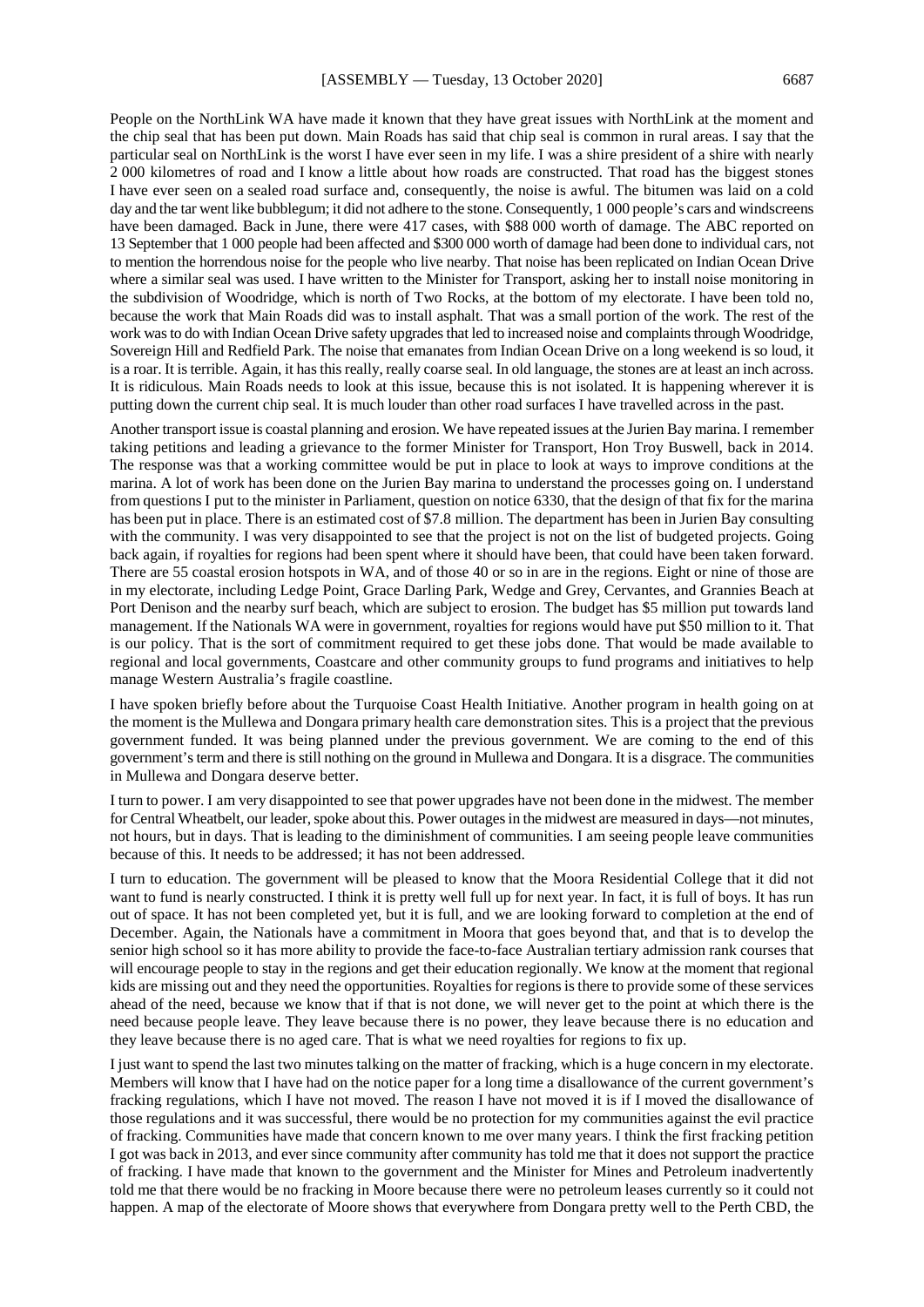Perth boundary, is covered in petroleum leases, and all of that area is potentially subject to fracking. My community does not want it. Its members have expressed that in great numbers. I support them in that. I do not see that there is any need to undertake fracking in a state with abundant gas supplies from conventional sources, and I support the community in its opposition to that horrendous practice.

**MR D.T. PUNCH (Bunbury)** [8.25 pm]: I rise to speak to the Appropriation (Recurrent 2020–21) Bill 2020 and the Appropriation (Capital 2020–21) Bill 2020. I start at the outset by thanking the Treasurer for an outstanding budget and for its record spend within regional Western Australia of \$7.5 billion. It shows that this state is in a safe pair of hands. I am known as being proudly Bunbury, but I have never been prouder of my community than I have over the past eight months. We have been part of one of the biggest challenges this globe has faced, and my community, as is the case with all of Western Australia, faced that challenge with courage and resilience. When the call went out for volunteers, people stepped up. When shops had to close, people did that willingly. When we were able to remove the immediate restrictions around our lives and open up again, people responded with enthusiasm. Perhaps more than anything else, it showed just how much of a community we are as we faced up to an uncertain future.

Last weekend in Bunbury the sun was shining. It was a beautiful spring day and all over Bunbury there were festivals and events happening, and the electorate was buzzing. It was as if for the first time in a long time people did not need to feel fear about the future. They came together to enjoy music, dance, food and new activities, from story tours about shipwrecks to a brand-new motor museum. On the Saturday I went to the Live Lighter Southwest Filipino Community Arts Festival. Under President Francis Albercite's leadership and Mary Jo's organisational ability, it was a beautiful festival with mums and dads and children dressed in traditional costumes enjoying a local band at the Graham Bricknell Music Shell, surrounded by food trucks and market stalls, and, more importantly, enjoying each other's company. Later in the day, the Koombana Bay Sailing Club started its season over the beautiful outlook of Koombana Bay. With the new committee led by Commodore Sarah Twigger and Vice Commodore Deri Price, the club now looks forward to a great future expanding sailing and boating right around Bunbury's waterfronts. In the afternoon, the youth advisory committee organised the SHIFT music festival. It was all happening in Bunbury for youth on the Koombana foreshore, with live music and other activities along the water's edge with people just out enjoying each other's company and the sunset over the water. Then there was the Garba Festival. Garba is a Gujarati folk dance celebrated in Navratri. It is a celebration lasting nine nights, with songs typically revolving around the subjects of the nine goddesses. There is a circular dance that can go on for 24 hours, and I managed four circuits.

**Mr D.A. Templeman**: How long did that take?

**Mr D.T. PUNCH**: It took a long time, about five minutes a circuit.

It is a celebration for every generation, with children through to seniors dressed in colourful traditional dress dancing to deep rhythmic Indian music. Dr Parthasarathy Ramesh, president of the South West Indian Group, brought the community together for this festival, and was joined by Indian Consul General, Dantu Charandasi. Everyone was together for this festival. It was a great festival.

On Sunday, Bunbury won the South West Football League grand final. The member for Vasse is here—it was a stunning victory over Busselton! A crowd of over 3 000 people enjoyed the day. They kicked footies on the oval during the breaks and enjoyed a pie and, dare I say, some chips and gravy. Sunday also saw the opening of the Bunbury Geographe Motor Museum in the city centre, with a huge collection of classic motor vehicles—perhaps an excess of Holdens over Fords. This is a result of the efforts of local people who were keen to bring new opportunities to the CBD. Tom Dillon and Colin Piacentini were the driving forces, supported by chair of the committee, Paul Stubber. What all this shows is that people are out and enjoying everything that our community has to offer. People are not only enjoying themselves but also volunteering and actively creating things to do and see. That is because people see our state as safe. This government is working hard to keep our state safe, despite the efforts of the federal government and the Liberal–National opposition to open our borders and expose our state to community transmission. All the gains to make our community as safe as possible and to open up the community to provide opportunities for a strong economy will be under threat if members opposite have their way.

Several members interjected.

**Mr D.T. PUNCH**: Madam Deputy Speaker, I had to endure members opposite in silence. Can I seek your protection?

**The DEPUTY SPEAKER:** Everyone, I am on my feet! Do you have a point of order, member?

#### A member: No.

**The DEPUTY SPEAKER**: I didn't think so. Members, that is enough. Please let the speaker continue; he has the call.

**Mr D.T. PUNCH**: When the McGowan Labor government was elected in March 2017, it had a plan to bring the state's finances under control, given the appalling mess left by the Liberal–National government that put this state into recession. We had a plan to support local jobs, rebuild TAFE, support education and health, and build the infrastructure that would carry Western Australia into the future. Above all, the government's platform when it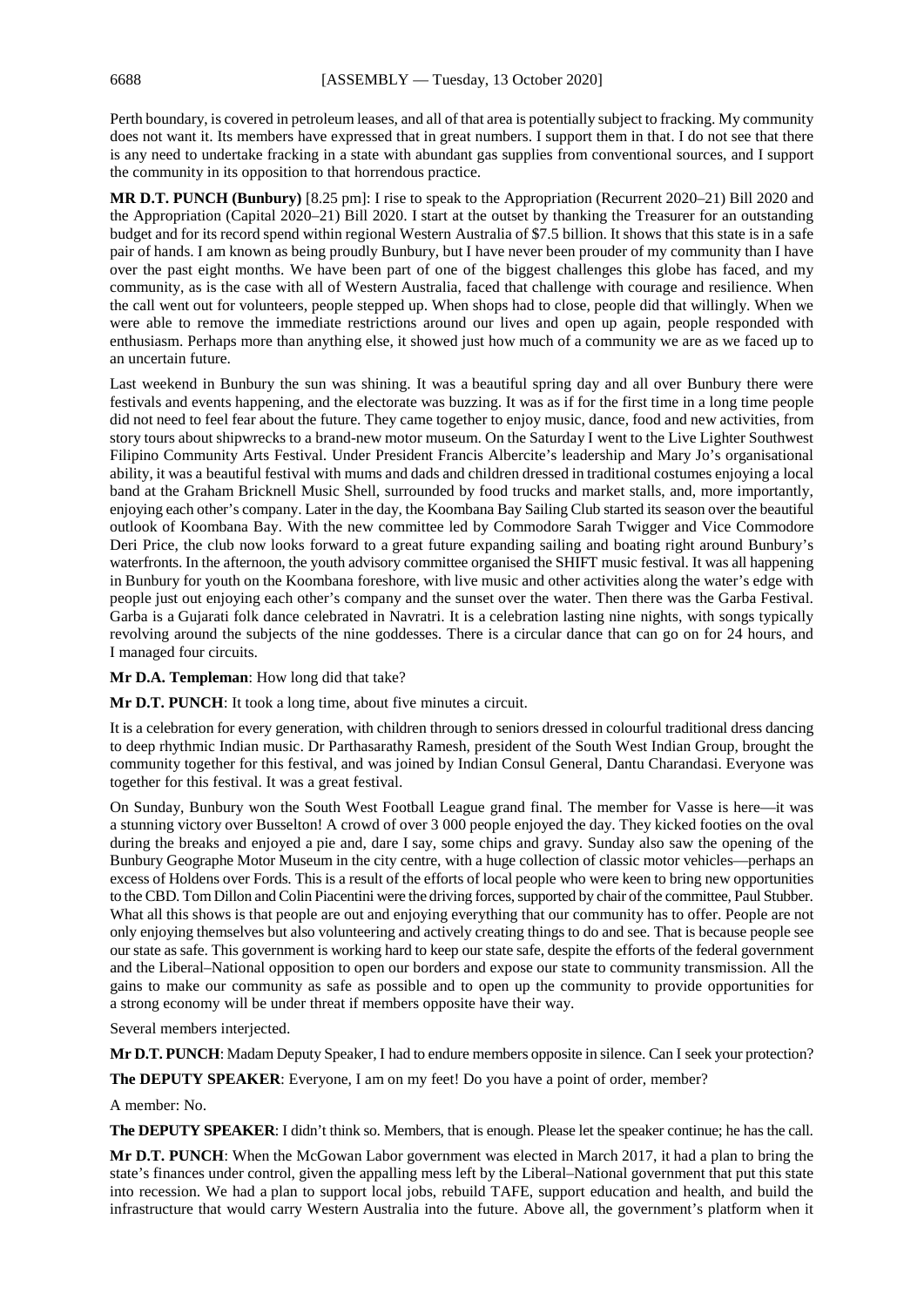was elected in 2017 was to put the people of Western Australia first. It wanted to make sure that our health services have patients at the centre. It wanted to ensure that apprentices and trainees are supported with quality training opportunities and that our kids have access to modern school facilities. It put education assistants back into the classroom and embraced opportunities to promote science, maths and engineering. The government did all this while making sure that the state's financial position was under control for the long haul. By February 2020, the government's fiscal position was a world away from the mess left by the Liberal–National government. There was one per cent less unemployment and a \$9 billion improvement in forecast debt, and operating expense growth was not only under control but also delivering a surplus. We were delivering on our plan for Western Australia. Of course, the COVID-19 pandemic changed everything everywhere. It changed the world's economy and plunged most of the world into potential recession. It brought fear and anxiety about the future, and uncertainty. It has impacted every part of our lives, but one thing has not changed—the McGowan Labor government still puts people first.

This budget is about keeping our community safe, keeping people healthy and ensuring that we manage COVID-19 by controlling our own destiny. It is also about enabling people to rebuild—to get back to work and resume their businesses and careers as far as possible within the resources of the state. The budget builds on the partnership this government has developed with the federal government in funding infrastructure for the future, with the largest regional roads program in this state's history. Of course, my region is benefiting from that through the construction of the Bunbury Outer Ring Road and the dualling of Bussell Highway. It is about having a safe and strong community. The feedback from my community is that that is welcome. The future of our economy rests on our ability to manage the virus within our state. The ability of people to go about their daily lives and to be able to go to work, open their businesses and invest in the future is based on our ability to ensure that this virus does not get a second foothold in the state. My community welcomes the actions of this government to put the health and safety of people first. Make no mistake: the McGowan Labor government has the back of Western Australians. My community welcomes the fact that we have regained 70 per cent of the jobs that were lost during the lockdown, aggregate hours worked are almost 90 per cent of what they were pre-COVID, and job adverts are at a new high. It welcomes the fact that in 2019–20, the state's economy grew by 1.1 per cent and has not followed the rest of Australia down the path of recession. Gross state product is forecast to grow by 1.25 per cent. Most of all, unemployment, which was forecast to average eight per cent in 2020–21, declined to seven per cent in August, with 32 000 people gaining employment in that month. The retail confidence and business confidence indicators are up.

I read a very interesting ABC online news report today, which I will read out for the benefit of members. It includes comments from the Australian Retailers Association and talks about the importance of the state's economy being quickly rebooted after the initial lockdown, with retailers the unexpected winners. The article states that retail sales are up by more than 20 per cent in WA compared with the same time last year. The article quoted the Australian Retailers Association as saying that WA is outperforming the rest of the nation, and states that the strong return to work rate is creating a retail sector boom. To quote the CEO of the Australian Retailers Association, Paul Zahra —

"WA is definitely a star performer since the COVID pandemic began … the state is likely going to post a record year of sales in 2020," …

…

"There are a few key ingredients for the retail sector to thrive," …

"The first is the underlying retail business has to be healthy and the second is people need to be in jobs and have cash.

"Third, consumers need to feel positive about the future and I think we're seeing those three ingredients play out in WA."

The president of The Retail Co in Bunbury, Cheryl Kozisek, was also quoted as saying —

…although there were some casualties during the peak of the pandemic —

My heart certainly goes out to those people —

many retailers were enjoying a swing back to traditional shopping.

There we have it: the retail sector is very strong. It is everywhere. The government knows that keeping people safe is the key to a strong economy, and a strong economy means more Western Australians and more people in my electorate can get back to work and live a life as close to normal as possible. That is why I am pleased this budget returns money to Western Australian households—\$600 in power credits—increases the number of police on the streets by 950, fully funds the Western Australian economic recovery plan and funds important services and infrastructure in my community. It is a plan that provides the fiscal stimulus needed by my community and many other communities, and a foundation for renewed confidence and investment from the private sector.

The economic recovery plan for Bunbury is about health, education, a renewed focus on industry and manufacturing, and infrastructure to make our roads safer and more efficient, but at its core it is about having a safe and strong community. The south west economic recovery plan delivers for Bunbury a fast-tracked outer ring road that will deliver 4 500 local jobs and significantly improve state road safety into the future and reduce significant congestion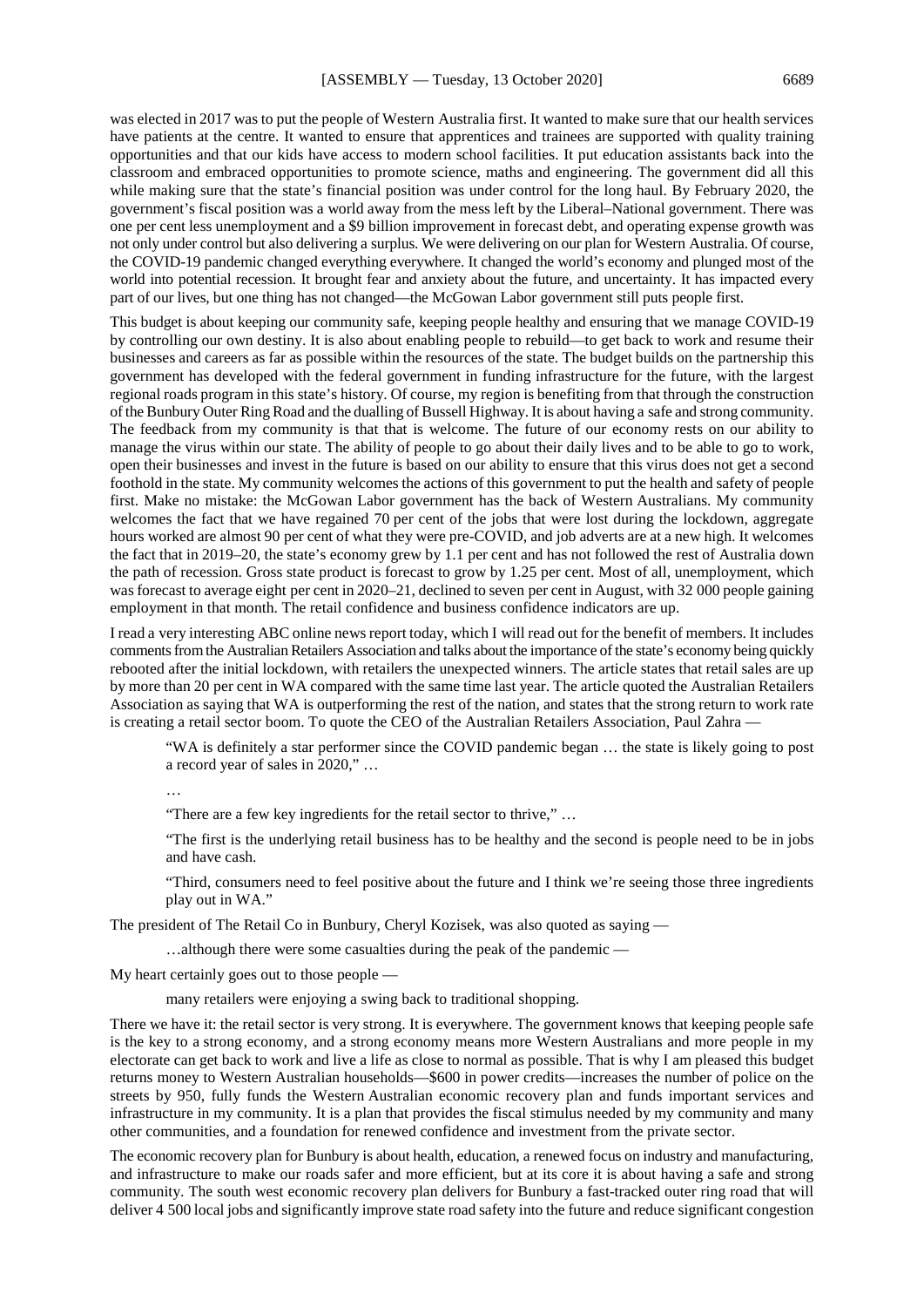in suburbs like Glen Iris, Dalyellup, College Grove and Gelorup and around our regional hospital. This project will make our local roads safer and improve the lives of local people. The plan contributes \$38 million of additional funding, for a total of \$60.8 million, towards the redevelopment of Bunbury Hospital, which is one of the hardest-working hospitals in the state. This is a major redevelopment that will continue -

**Mr Z.R.F. Kirkup**: That the member for Bunbury has done nothing about. It seems congested and you've done nothing about it at all.

**Mr D.T. PUNCH**: When the member for Dawesville has something to say that is sensible, I will listen. When he has a significant contribution to make, I will listen. But until that time, I seek the protection of Madam Deputy Speaker.

**The DEPUTY SPEAKER**: Absolutely.

**Mr D.T. PUNCH**: This is a major redevelopment of a hospital that will continue to provide services to my community right through the redevelopment program, while it works to meet the needs of the south west for the foreseeable future.

The budget contains \$8 million to fund a new multipurpose community and youth centre at Dalyellup, a community of 9 500 people. Dalyellup is larger than most regional towns in Western Australia and is desperately in need of community facilities. This suburb was entirely neglected by the previous Liberal–National government. In fact, I do not think it even knew it existed. The budget provides \$5 million towards the provision of modern facilities at Hans Oval. This includes national standard male and female change rooms. This is particularly important given the rise of women's ground sports in the Bunbury area.

The budget provides \$11.9 million towards the Bunbury water resource recovery scheme, which will provide recycled water for irrigation of Bunbury's public open spaces, and potentially a source of water for construction. That will significantly safeguard potable water for the city's future drinking water supplies. That is an excellent example of this government's investment into the future—leaving a legacy.

There is \$15.5 million to facilitate the expansion of the port of Bunbury by separating private traffic from commercial and freight traffic. There is \$3.3 million for the sports and performance area at Bunbury High School, a school that was also long neglected by the previous government. There is \$32 million to expand the Lower Fees, Local Skills program, and to significantly reduce TAFE fees across 39 high-priority courses, and \$25 million for free TAFE short courses. These are outstanding examples of our government's commitment to reskilling and to education, and I thank the Treasurer for that.

The recovery plan also includes \$159 million relief funding for crisis care organisations, which have been working with people throughout the pandemic period, as well as not-for-profit sports, arts and community groups. There is \$942.8 million to support Western Australian businesses through the pandemic, and \$30.6 million in payments to maintain apprentices and trainees. There is \$556 million to reduce or freeze household payments. That is on top of the very warmly received \$600 that will be made available to households as a credit on their electricity bills.

The budget has also delivered to Bunbury a welcome announcement of \$78.1 million for stage 3, part 1 of Bunbury waterfront. This is a major transformation of Bunbury's waterfront. It will provide a new level of protection for Casuarina Harbour, enabling the expansion of berthing for vessels, and also new hardstand and boat-lifting facilities. This is about a recreational and commercial marine industry that Bunbury has long missed out on. It will mean new and varied jobs. It will mean apprentices and trainees. It includes a rebuilding of the Koombana Bay breakwater, which will trigger significant private sector development from the local sailing club for all boaties in Bunbury. WA Labor commenced this project back in the 1980s as part of the Bunbury 2000 program. The Liberal–National government over successive periods chose to ignore that. I am very grateful that after all this time, a Labor government is delivering this.

I would like to acknowledge the hard work put into that project by community members Mr David Kerr, Mr Stuart Thomson and Mr David Doherty, who worked with me to establish the need to expand the marine industry in Bunbury, and by Ms Robyn Fenech and members of the Bunbury development committee. I want to especially acknowledge Mr Ashley Clements of the South West Development Commission, who has been a champion and worked tirelessly to make the whole of the Bunbury waterfront transformation a reality.

I am also very pleased that the budget includes \$8.4 million for the creation and management of the Kalgulup regional park at Bunbury. This will be 3 100 hectares of protected bushland that will be a stronghold for biodiversity, as well as a recreational park for the people of Bunbury and Dalyellup.

[Member's time extended.]

**Mr D.T. PUNCH**: This highlights the environmental credentials of this government in both setting aside land of high-value biodiversity, and dealing with issues like waste through the containers for change scheme, which has hit 10 million containers returned. It is amazing.

Beginning in 2021, there will be a new pilot program to increase the completion of child health checks at year 1 and 2 in Bunbury and Midland to a target of 75 per cent of the population and 100 per cent of high-risk children. That reflects that historically, Western Australia has had low completion rates. That is a very important project for the future lives of our children.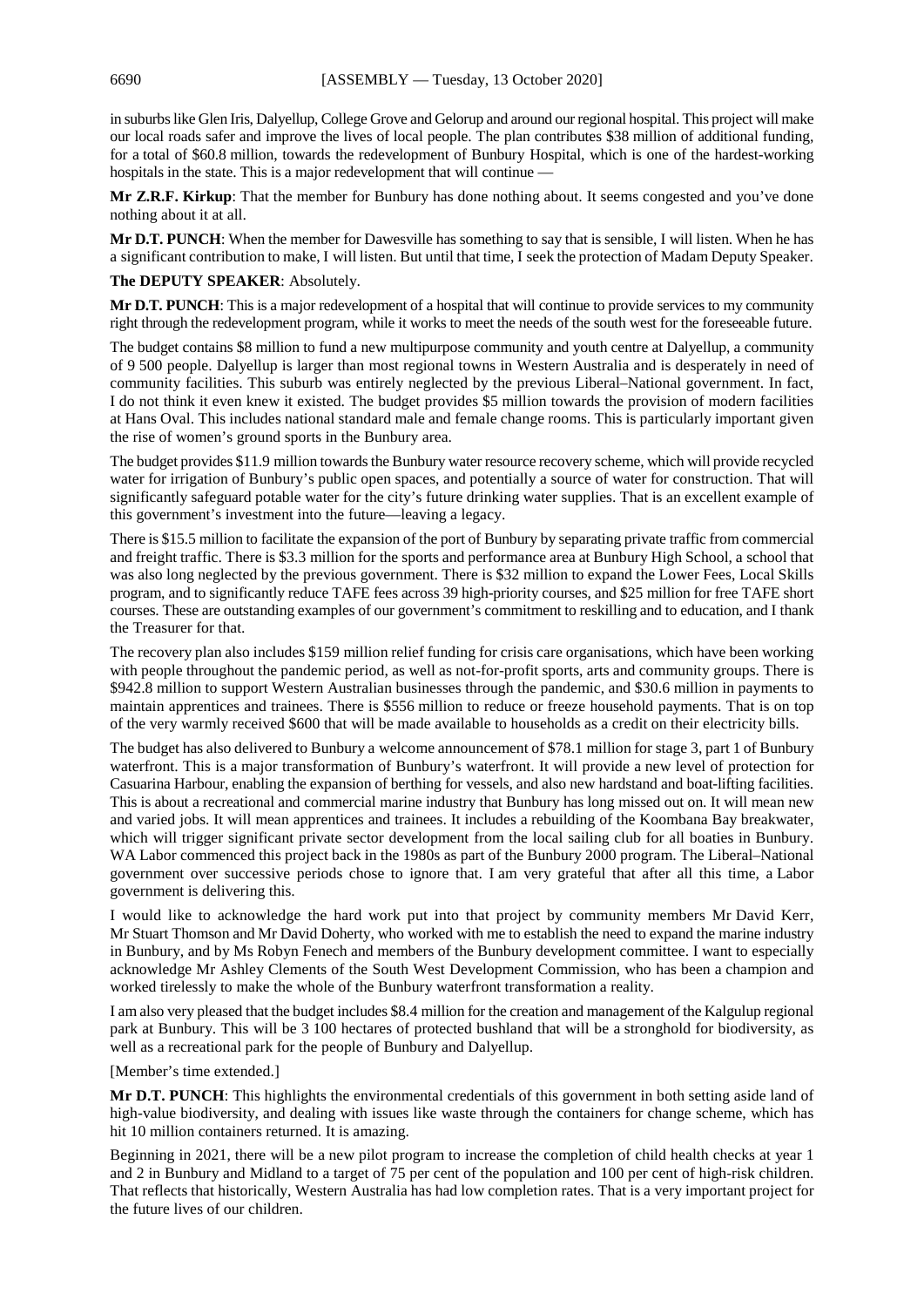This budget completes the Labor government's commitments to the people of my electorate through the "Plan for Bunbury". We went to the 2017 election with a clear plan. I am pleased to say that all the commitments in that plan have been delivered, are under contract, or are now funded through this budget. Every project has arisen out of collaboration with the community, and in many instances produced new partnerships.

The many other aspects of this budget that I am delighted about include the increased spend on mental health, which is now over \$1 billion, a record spend; broader commitments to schools; a new maintenance program for social housing; funding for the tourism sector; the refurbishment of police stations; and the 800 additional new police officers, bringing the total provided by the McGowan government to 1 100. It also includes our commitment to freeze household fees and charges, and to hand \$664 back to households in 2021, effectively a massive reduction of 10.4 per cent to the average household in government fees and charges. The delivery of the McGowan government's commitment to our community, the additional commitments to support an economic recovery agenda for the state, the government's ability to develop a working relationship with the federal government, which saw the GST inequity largely addressed, and a suite of major infrastructure projects funded, are testament to a government and a Treasurer that work hard and are disciplined.

The budget will return a net operating surplus for 2020–21 of \$1.2 billion. I know that members opposite want us to spend the lot. This is money that can be invested in the government's infrastructure program. Importantly, this money can be a buffer in case a second wave of COVID-19 emerges in this state. That is part of the strategy of this government to keep our community safe. We cannot afford another outbreak of COVID-19 in Western Australia. We cannot afford to have the Liberal–National opposition tear down the border protections that are contributing to the safety of our community. The consequences could be enormous, with a six-week lockdown period, resulting in the loss of 30 000 jobs, a huge reduction in state product, and, most importantly, a huge impact on the health and welfare of our community, and a return of fear. That is why this government is relying on the advice of the Chief Medical Officer on the arrangements for our state border. The stakes are incredibly high. This virus has shown that, given a chance, it takes no prisoners. This is a prudent and sensible plan for this contingency. That is why I am pleased that the McGowan government has been able to respond to this crisis so strongly, yet retain the capacity to fight the fight should we need to.

I started by acknowledging the people of my community. I also want to end on that point. Dalyellup and Bunbury are special places. My community has shared the adversity of the last eight months, and shared the uncertainty of the future. However, like so many Western Australians, when their backs are against the wall, they come out fighting. What I saw last weekend with all those festivals was a vibrant, confident and forward-looking community that has regained its sense of purpose. It is safe in the knowledge that this government, in this budget, is putting people first. It is putting the safety of the community first, and it is putting a strong community first. Thank you.

**MS C.M. ROWE (Belmont)** [8.47 pm]: I rise to make a contribution to the Appropriation (Recurrent 2020–21) Bill 2020 and the Appropriation (Capital 2020–21) Bill 2020. I think it is fair to say that 2020 has been a year like no other. None of us foresaw that this year would unfold as it did. We have been faced with some of the most difficult and unprecedented challenges any of us have ever seen. In March this year, the world pivoted into uncharted territory. How could we have predicted or imagined that the world would be totally transformed by COVID-19?

Our state government, under the exceptional leadership of the Premier, the careful guidance of the Minister for Health, and the sturdy stewardship of the Treasurer, responded swiftly and decisively. The government made the tough decision to close our border, and thank God we did. To date, the McGowan state government has protected the Western Australian community from COVID-19. I think it is fair to say that we are in an enviable position to the rest of the globe, with currently no transmission of COVID-19 in the community.

Critically, our government has also taken dramatic steps to ensure that our economy is the strongest in the nation. WA is the only state to not have slipped into a recession. In fact, WA has experienced its strongest economic growth in many years. In the face of a pandemic, this is truly remarkable. I wish to take this opportunity to acknowledge the enormous efforts of our Treasurer during this challenging period. This has resulted in our economy being largely buffered from the worst impacts of this really shocking virus. The community should be really proud of the role it has played in making sure that we have arrived at this position. I am acutely aware that many families and businesses in my community have been hurting and doing it really tough during the COVID-19 period.

It is also important to note that we are not through this. COVID is not over; it is not going anywhere. We do not have a vaccine, and it continues to run rife through much of the world. It is very clear to people, certainly to people in my community, that our state government is not taking any chances. We know the risk of COVID coming back to our state, and we know the impact that would be likely to have on both our health system and our economy. Thus far, we have been able to buffer our economy thanks to the continued strength of the mining industry, but it is fair to say that we are all acutely aware that if there is a second wave, it will have a much deeper impact on our economy.

That brings me to my next point: this is why it is so important that our Treasurer achieved a budget surplus this year. We need to ensure that we act in a financially responsible manner so that we have the capacity to once again act swiftly to stimulate the economy, should we need to if COVID returns to WA. I note with absolute dismay that the Liberal opposition has condemned the government for being financially prudent by preparing for the future. It has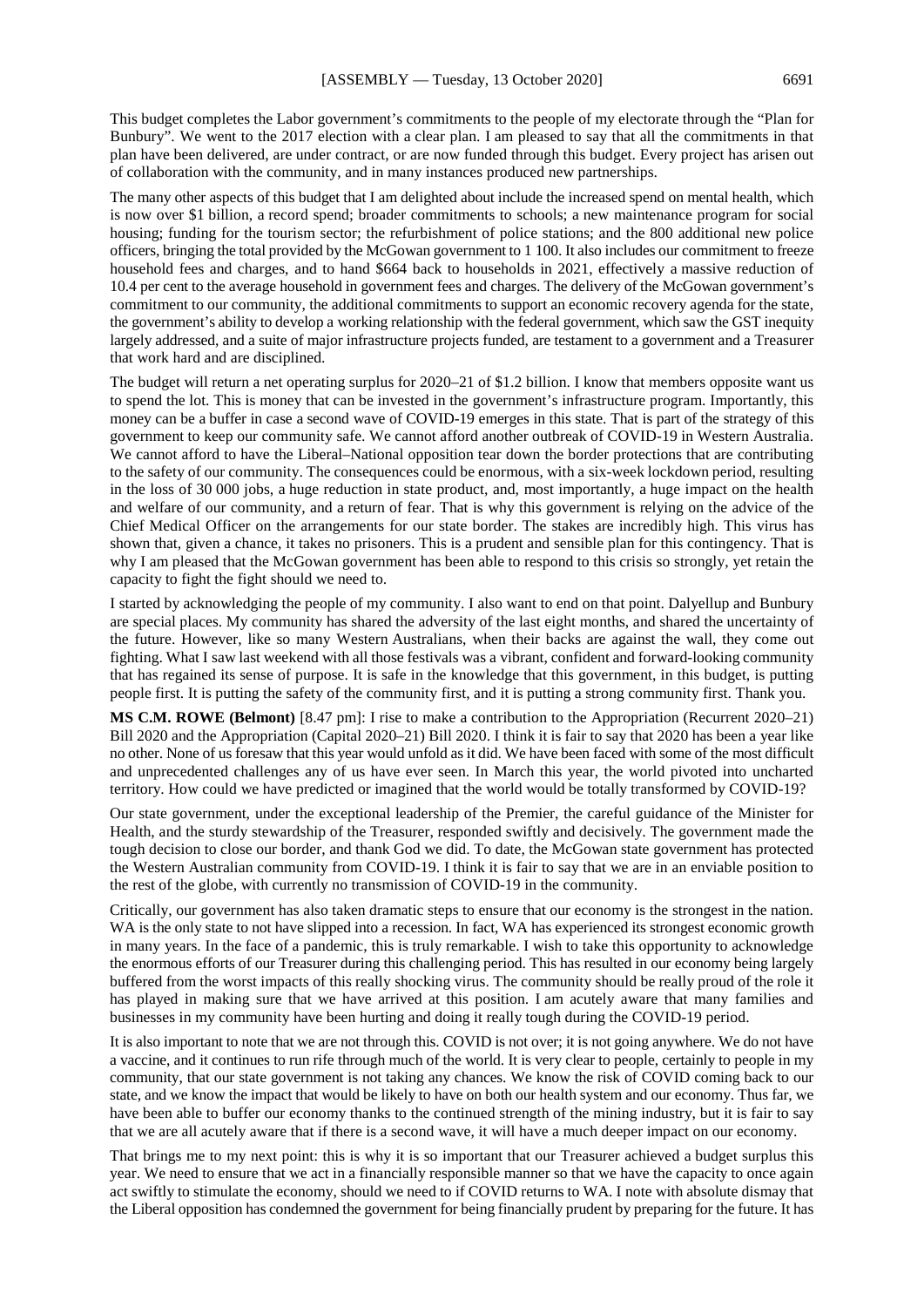criticised the surplus; this is nothing short of recklessness. Even the people in my community who do not necessarily have a background in finance can understand the necessity of having a surplus right now. For the opposition to say we should not have a surplus, when there is so much uncertainty in our world, is quite frankly unfathomable. We need to have funds available in reserve to make sure we are in a position to again act swiftly to stimulate the economy, should we be faced with phase 2 of COVID-19. I congratulate the Treasurer for yet again being so cautious in his actions. It has really held us in good stead.

As the fight against COVID-19 continues, our most recent budget is focused on keeping Western Australians safe and strong. That has been the government's modus operandi, and that is what has got us through the pandemic thus far. We will continue to do that and make sure that we do not take our foot off the pedal, do not ignore the risks, and do not take it for granted that we are safe here in WA. We know that COVID could come back at any stage, and we are being vigilant every step of the way. I think that is really important, and it is a really big differential between us and the opposition. We were the ones who recognised early the need to be firm with our borders and to close our borders. We were the ones who acted swiftly, and I am really proud of our government for doing that.

We are focused on protecting the health of our community and leading the state's economic recovery by creating opportunities for local businesses and jobs for Western Australians, which are so important at this time.

Several members interjected.

**The DEPUTY SPEAKER**: Member for Dawesville, please. That is enough yelling.

**Mr Z.R.F. Kirkup** interjected.

**The DEPUTY SPEAKER**: I suspect that both of you are adults and can manage that very easily. I am sure the member on her feet will continue with her speech.

**Mr Z.R.F. Kirkup** interjected.

## **The DEPUTY SPEAKER**: Enough!

**Ms C.M. ROWE**: As I am sure the opposition is aware, with this budget WA is the only state in Australia that has declining debt. I am sure even the naysayers on that side of the chamber acknowledge that it is incredibly important at this time to have declining debt and for the government to take responsible steps to make sure we have a surplus so that we are in a very strong position. Everyone remembers that when we came to government in 2017, we were left with a record deficit; the state was saddled with monumental debt that got up to \$44 billion. Let us just let that figure sink in. It is astronomical.

Since 2017, the Treasurer, the Premier and the cabinet have worked tirelessly to bring the state's finances back in, and I am really proud of the work they have done to turn our finances around. As a result of that, we had the capacity to act swiftly to stimulate the economy and turn things around really quickly here in WA. I hope we can continue to do so during this pandemic. God knows what we would have been able to do if the Treasurer had not been able to get the budget back under control.

Thanks to the government's responsible management of finances and the strength of our economy prior to the pandemic, this budget will fully fund our \$5.5 billion recovery plan. That is a record amount for investment in infrastructure, and I think that is fantastic. It is clearly about making sure that we use that money to stimulate the economy effectively by putting people into jobs, and to have something to show for it with regard to infrastructure. It has certainly been welcomed right across my community, as I am sure it has been in other electorates. The recovery plan is a pivotal step in our state's COVID journey. It will stimulate economic and social recovery right across our state while simultaneously creating a pipeline of jobs, including in regional areas. I am sure that our Nationals WA colleagues will appreciate that.

As part of the McGowan government's recovery plan, we announced a \$492 million building schools package, which includes sizable funding for infrastructure such as performing arts centres, school upgrades and refurbishments, and so on and so forth. Some of the schools in my electorate of Belmont were the very grateful recipients of some of that funding. Belmay Primary School, which has very dated classroom and assembly area infrastructure, was absolutely over the moon to receive \$2 million for general upgrades. They cannot believe their luck. The whole school community is very excited to be able to put that money to really good use. Belmont Primary School is another old school in my community; it is more than 100 years old. It will receive \$1 million to refurbish its classrooms and for general upgrades. The main high school in my electorate, Belmont City College, will receive \$1.3 million, again for general refurbishment, but it will also upgrade its tennis courts. They are so dilapidated that the kids cannot use them; it is just bare concrete. The school will also upgrade its gymnasium floor. These are things that my schools simply would not have been able to afford to do, so this is an enormous achievement and the community is really excited about it.

**Mr B.S. Wyatt**: Is Stephanne Dann still there?

**Ms C.M. ROWE**: She is; Stephanne Dann is still at Belmont Primary School, and she talks about the Treasurer fondly and often.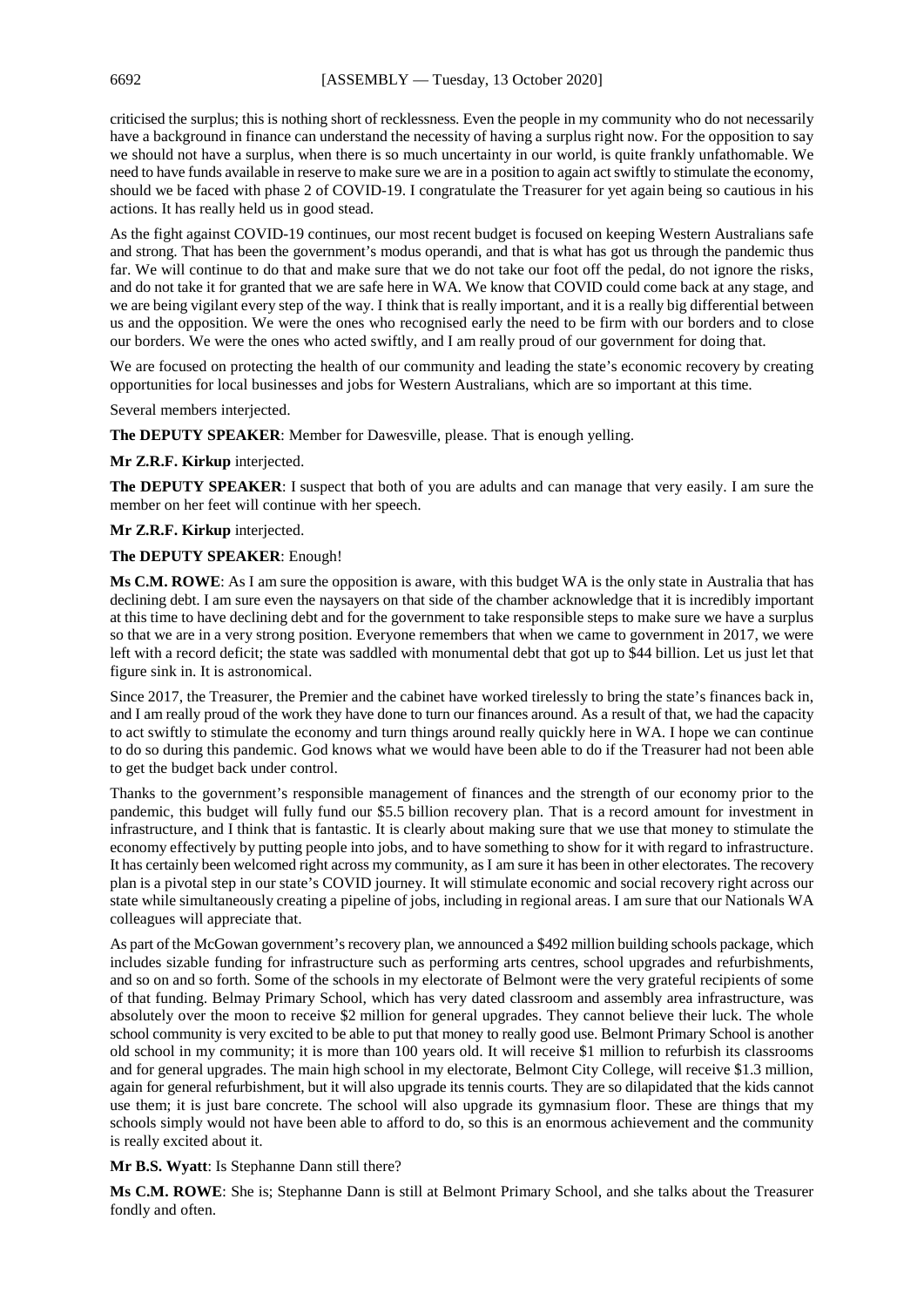The McGowan government is clearly committed to investing in our schools, evidenced by the fact that even before the building schools package announcement, the state government had already committed a massive \$200 million to a maintenance upgrade blitz. Again, that was for schools right across the state. A lot of our state schools got absolutely nothing from the other side over eight years, so they were really excited. A lot of my schools were yet again grateful recipients of that funding, so that was fantastic.

We also showed our bona fides in education by announcing that 200 state schools will be able to convert existing classrooms into brand-new science labs and to furnish them with \$25 000 worth of equipment. I am pleased to say that over the past few years in my electorate, we have received quite a lot of funding for local schools, including \$5 million for a new performing arts centre at Belmont City College. Belmont City College has a very well renowned performing arts culture. It runs an immensely popular course in conjunction with the Western Australian Academy of Performing Arts. Unfortunately, the performing arts centre had grown out of its current facility and Belmont City College was very happy to find out that we will fund a brand-new performing arts centre. That should be finished in November this year and will be ready for the new school year next year. Belmont City College is absolutely rapt. The performing arts centre is an asset that the whole community can enjoy. A lot of community theatre is performed there and a lot of bands play there. It will be well utilised by the whole community, and I will be excited to see it open.

We have also put a brand-new roof on Carlisle Primary School and provided it with a brand-new fence. It is located on Wright Street, which is a busy street just around the corner from where I live, so I know that street well. The school was pleased to get that. We have converted classrooms to science labs at Belmont, Rivervale, Carlisle and Belmay Primary Schools, and installed new nature playgrounds at Carlisle, Cloverdale, Kewdale and Rivervale Primary Schools. We have also put in new perimeter fencing at Belmont Primary School, which was incredibly important and something the parents had advocated to me for for some time because it is on the corner of Great Eastern Highway, which is a very busy intersection.

Talking to locals in my community, whether it is out doorknocking, meeting with parents at the local schools or meeting constituents around and about, I know that the upgrades to our education facilities are important to young families in particular. They want to know that our kids will be learning in the best classrooms possible. The parents therefore feel that their kids are getting the education that they deserve, and they are getting that because the teachers at all my local schools, like most teachers across the state, are second to none in their dedication. I am pleased that the state government is putting its money where its mouth is by prioritising our kids and investing in our schools. My schools, as I have mentioned, desperately needed the funds, and the upgrades are very welcome. The record \$492 million building schools package not only provides schools with the funds that they need, but also stimulates the economy so that we keep Western Australians in jobs. We can all acknowledge how important that is right now.

The recovery plan, though, is also delivering other exciting news for my electorate. I was delighted when I was informed that \$6 million was going towards the refurbishment of the Ascot Brick Works kiln site. Everyone in my area knows that is an iconic site. There has been a lot of heated debate about it. Some people wanted the kilns knocked down, although only a few people I have met have ever said that. The overwhelming majority of people in my community have an enormous attachment to the kilns and are fond of them. They have stories about relatives who might have been involved in their initial establishment back in the day. There is a sense of nostalgia towards those kilns. The provision of \$6 million to protect that heritage site is fantastic. I think that the kilns are the only kilns of their type in the southern hemisphere, so they are very important. I remember campaigning to protect the kilns before I was elected as a member of Parliament. It was fantastic to see this come to fruition.

#### **Mr Z.R.F. Kirkup** interjected.

**Ms C.M. ROWE**: It sounds as though the member has a fondness for the Ascot kilns because obviously he has been following my progress in campaigning for them. I am touched that the member acknowledges my hard work in that regard, because it has been a long time coming. I did not campaign on my own. Since being elected, I have worked very closely with the Ascot Kilns and Parry Field Action Group. I would like to give a shout-out to that group because it has been very dedicated in advocating for funding to protect these beautiful kilns, and we should be proud of that. The \$6 million will hopefully restore these dilapidated kilns to the way they looked in their heyday. Acknowledging their importance by putting them on the state Register of Heritage Places is also important to ensure that they are protected for future generations. I am proud of our government for doing that.

The recovery plan has also delivered \$180 million to fast-track some important road upgrades in my community the Roe Highway, Great Eastern Highway and Abernathy Road upgrades. This fast-tracked project is expected to create 1 200 jobs. That is not a small number and is not to be sneezed at. That project alone will create 1 200 jobs for Western Australians, which is fantastic. The government has also provided \$93 million to fast-track the Leach Highway–Welshpool Road interchange.

#### [Member's time extended.]

**Ms C.M. ROWE**: That project will create around 600 jobs and will be kickstarted six months earlier than originally anticipated. We have also committed, as a government, to providing more than \$60 million for shovel-ready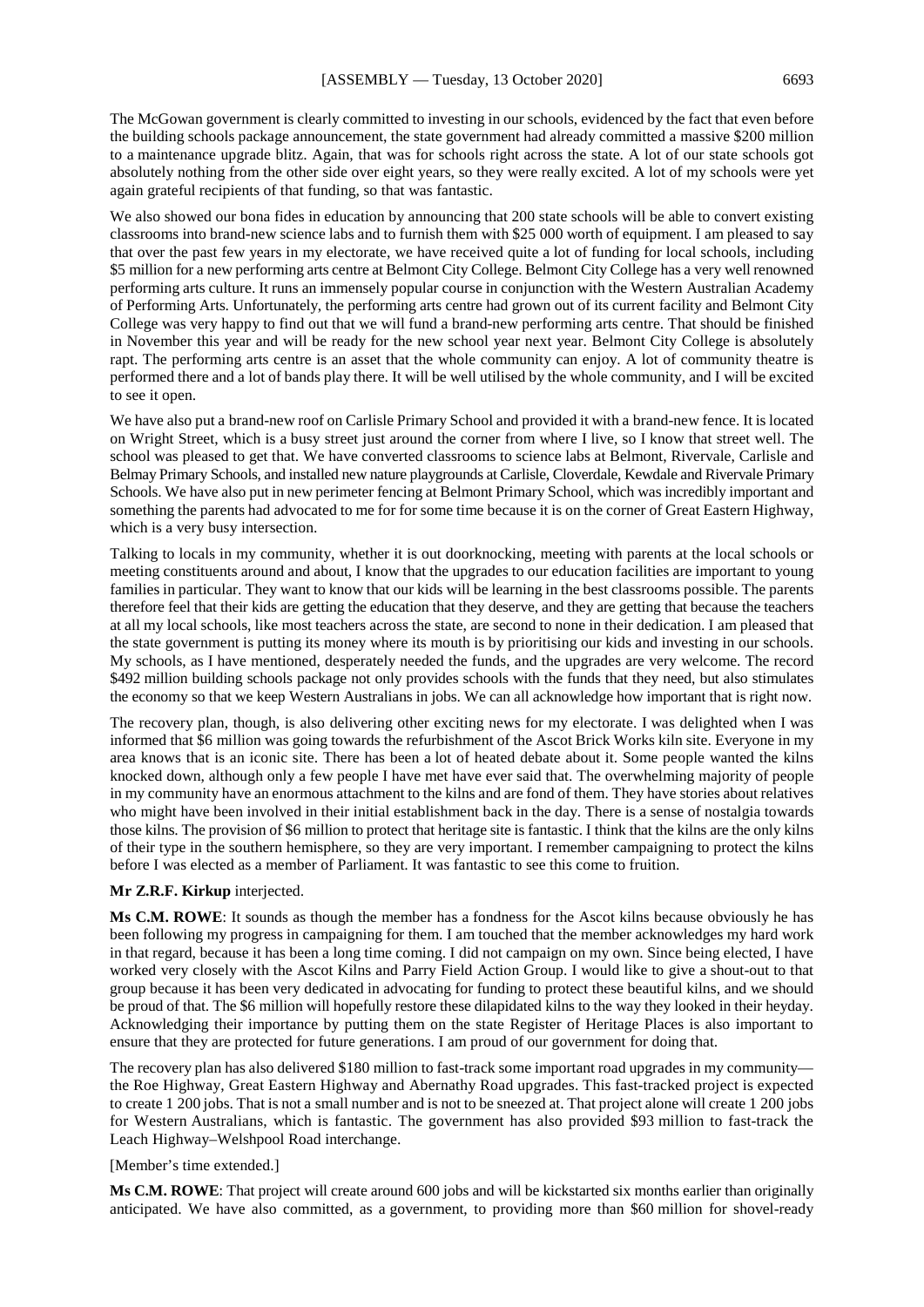maintenance upgrades to vital state government facilities. As part of that funding, \$1.5 million has been allocated for the upgrade of Belmont Police Station. Belmont Police Station is obviously a vital asset to keep our community safe. It is one of the busiest police stations in the metropolitan area. This funding delivers on our commitment to make sure that our police have a better, safer and more efficient working environment. It will make it a much more modern facility. Importantly, it will enable us to accommodate more police at the station in the future. As part of the works, improvements will be made to the station's secure compound and fencing and custodial areas.

Through our strong financial management, the budget fully funds the recruitment of 800 additional police officers. This comes on top of the 300 additional officers already recruited. This is the single biggest increase in police officer numbers in decades. This announcement will mean a stronger police presence in Belmont, safer local roads and improved police response times. That will be absolutely welcomed in my community of Belmont. It is a fantastic announcement for our community as it means Western Australia will have the highest number of police officers per capita of all the states. I know that will please my community and, equally, reassure them that they will be safer. These are not small numbers. The Commissioner of Police requested 800 additional officers, and that is what we are providing. We are taking community safety very seriously. Crime is an issue that affects all our communities in different ways. I know that is something my constituents are worried about but I also know for a fact that they are very relieved that we are again putting our money where our mouth is. We are building a better police station at Belmont, we are making sure that it will be open for longer hours under our watch and there will be more police on the beat. Alongside these announcements, the McGowan government is committed to modernising our police force by equipping police with new technologies such as body-worn cameras and protective vests.

In addition, as part of the budget, the McGowan government has announced that every household in Western Australia will receive a historic one-off \$600 household electricity credit. This is a very significant announcement that will have a tangible impact on the lives of Belmont locals who are impacted by cost-of-living pressures. Having spent a significant amount of time doorknocking last week, I can say with my hand on my heart that nearly every single person I talked to spoke of the sheer relief they felt when they read in the newspaper that they were getting \$600 towards their power bill. They were genuinely relieved. One lady said she was brought to tears because she was so relieved. Again, I am really proud that our Labor government is looking after people during this tough time. We understand the cost-of-living pressures and we are doing our bit to help people get through this. I think it is especially important to be doing it during the lead-up to Christmas when costs are exacerbated more than ever, and this will come at a time when people need it most. It will be showing up on people's bills on 1 November. I think it is something that people will be pleased with not only in my electorate, but also right across the community.

Another element of the budget that really struck me is our commitment to mental health. I hosted a mental health forum in my community probably about eight weeks ago now with the Minister for Health; Mental Health, Minister Roger Cook, and I was inundated with the response I got from my community. I have never had such a response from people. I wrote to the community and said, "Please come along to my forum if you are interested." I had people contact me to say that they were not able to come, so they were contacting me to RSVP "no", but they shared their stories of either their own experience with mental health or that of a loved one. It was incredibly moving, but the need for mental health services in the community was incredibly confronting. It was apparent to me that this is an issue that affects everybody across all walks of life. People really welcomed that opportunity to have that conversation with the minister. There was deliberately no agenda for that forum other than we were going there to listen to what people had to say about their experiences and take that on board, and I was very grateful that the minister made himself available and took on board everything that was said. I was really proud of that. But in terms of what we are doing in the budget, I was staggered to see that we are investing over \$1 billion into that mental health space, which is fantastic. There is nearly \$47 million for suicide prevention program initiatives, and, importantly, of this money, \$9.7 million will be allocated to funding Aboriginal regional suicide prevention plans in each region of WA. That is critically important and they are funds that I am sure will be welcomed by those regional communities. There is \$25 million for a new 16-bed youth mental health alcohol and other drug–related homelessness service in the Perth metro area, and \$24.5 million to develop a 20-bed adult community care unit to provide high-level support and rehabilitation services in a home-like environment in the community. Again, this speaks to our commitment to mental health. We are putting our money where our mouth is.

This budget has delivered in unprecedented and unpredictable circumstances. It is a budget like no other, as our state has never faced a fight like this in our living memory. Amidst these unprecedented times, our government has delivered a budget that is stimulating the economy, creating and supporting a pipeline of WA jobs and providing essential relief to our households. This budget looks to the future—a future beyond COVID-19. It invests in our children's education, makes our community safer and stronger with additional police officers and provides crucial funding to further support mental health services and facilities.

We are stimulating our economy with huge infrastructure investment and by keeping people in jobs, whilst of course ensuring that we keep COVID at bay in our state. Meanwhile, members of the previous Liberal–National government, who have been heckling from behind, left nothing but record deficit and state debt, and continue at every step of the way to oppose our efforts to tackle this pandemic. Regardless, we have delivered a budget with declining debt that simultaneously supports households, stimulates business, invests in education and infrastructure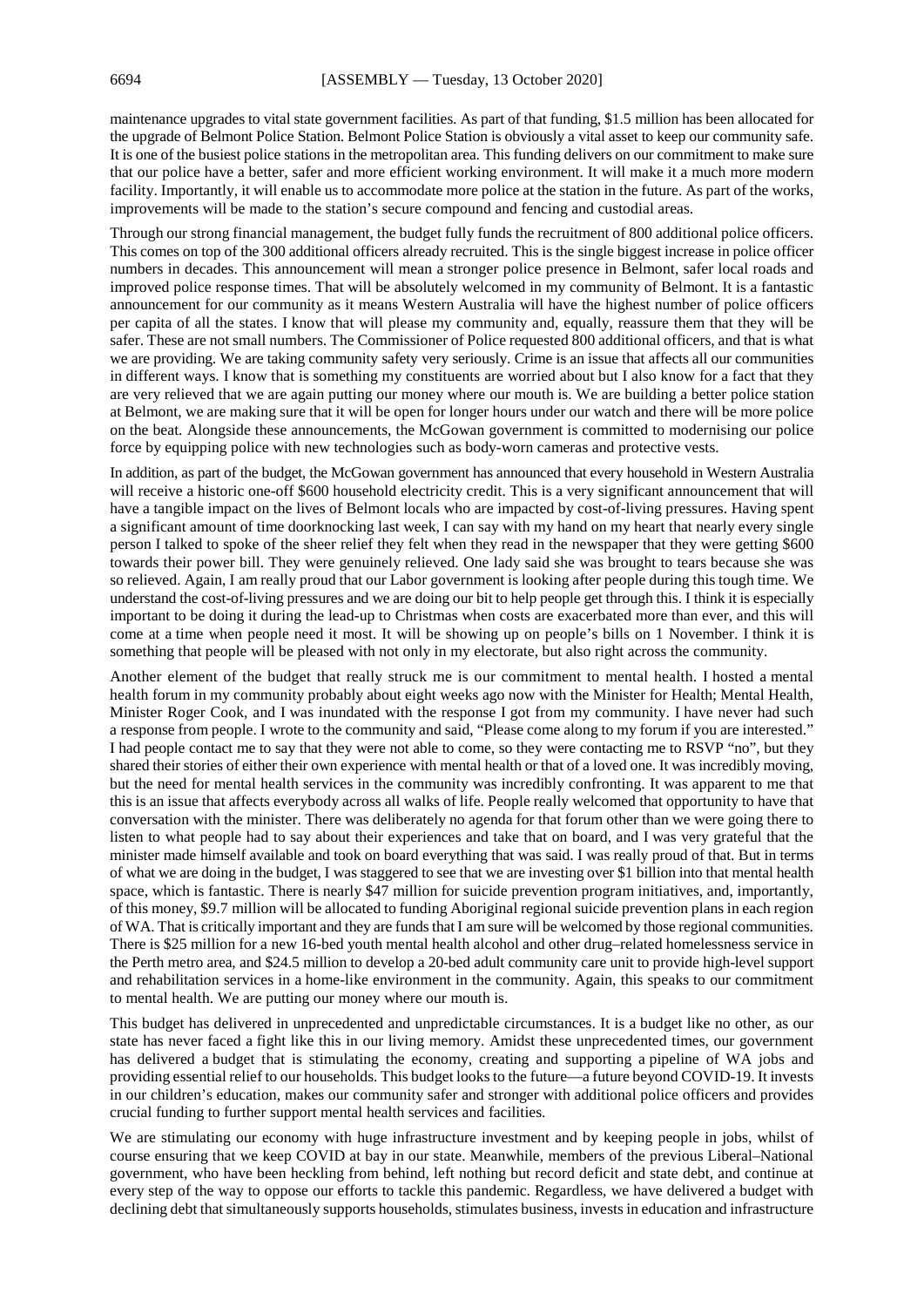and outlines funding boosts to our health and mental health care systems. We have kept WA safe and strong. I am really proud to be part of the McGowan government, which will deliver for the WA community not only now, but also into the future. I commend this bill to the house.

**MR T.J. HEALY (Southern River)** [9.14 pm]: I rise to also make a contribution to the debate on the 2020–21 budget—the Appropriation (Recurrent 2020–21) Bill 2020 and the Appropriation (Capital 2020–21) Bill 2020. I am very, very happy to support the budget that has been put forward by the Treasurer and team Mark McGowan. I want to say firstly that I certainly endorse the \$600 power credit. I cannot tell members how positive it has been to talk to residents at their doors and people on their phones and let them know. Everyone appreciates it. Everyone appreciates the fact that, as members know, \$600 will appear on our power Synergy bills as a credit at some time from 1 November. It is important that people know that we have all done the hard work and we have all done the right thing during COVID, and it is a great way to equitably share the proceeds from the Bell Group litigation and to say thank you to all those people with this stimulus measure. If people watching at home have any questions about the \$600 energy credit that has been supplied by the member for Victoria Park, the Treasurer, and Mark McGowan, member for Rockingham and the Premier, they can just call my office and we will make sure that they get all the details they need. I also want to commend the provision of 800 new police officers for our community and all the work that has gone into that. That will make a difference to all our communities.

I will begin by saying a special thank you to a number of people who will benefit from this budget. First of all, I would like to thank my staff. I want to thank Kelly, Marcus and Jacob for all the things that they do for me and our community. I certainly appreciate all the things that they do in their work for me and in making sure that all the people in Southern River, Canning Vale, Gosnells and Huntingdale are well looked after. I would also like to acknowledge several of the volunteers who have been helping us out and doing some incredible work of late. Refaat Fouda, Anne Best, Deb Stackpole, Laurie Wilmott, Brian Dynon, Seren Moulds, Sue Bouwmeester, Kalaluka Mwiyakui, Jayson Loh, Aidan Clyde and Paul Omodunbi, thank you for the work you do in communicating with the electorate about all the things that we do, and for looking after everyone.

I would like to formally mention that we recently officially named our new primary school. As members know, we promised to build two new primary schools in my electorate after none had been built for eight and a half years under the previous government. Southern Grove Primary School opened in 2019 as promised, and we recently formally named Yarralinka Primary School, which opens next year for kindy and preprimary for the other half of our Southern River community. It is named after the street the school is on, Yarralinka Road, but also a drought-resistant crop that was in the area for many years. I would also like to thank Hon Sue Ellery, who came out to name the school with us. As members know, Sue Ellery and Mark McGowan recently came out for the sod-turning. There was a lovely big birthday cake for the school's beginning, and we had a lovely young fellow whose birthday it was that day who officially handed the envelope with the school name on it to Hon Sue Ellery. The name was chosen by the school community, so thank you.

I would like to thank Councillor Olwen Searle from the City of Gosnells in my electorate, who was recently nominated for and received an Eminent Service Award. It was well-deserved. Members who have been around Gosnells for some time will know that Councillor Olwen Searle has served over 45 years on the City of Gosnells council. She is a former teacher in the area, like me; she taught in the Kenwick area. I used to joke with Olwen that she has been on the Gosnells council longer than I have been alive, and she has no intent of slowing down yet. I would like to record in *Hansard* her service over many years and the countless hours of service she has given to our community.

In the coming weeks we will have our next Metronet roadshow. This year, we will be showcasing the designs of all the new train stations. People can come to my office down at the Vale Shopping Centre where we have all the new very fantastic designs for Ranford Road and Nicholson Road stations. Please come and have a look, ask questions and have a chat to us about those.

I would also like to announce that in the coming weeks we will be having a *Frozen* night in my office. We have some wonderful Elsa and Anna impersonators coming to my office. We are asking all the mums and dads of my electorate to dress up their young children in their Elsa and Anna *Frozen* dresses. We are going to have colouring in and there will be photos and music. It will be a very wonderful night. I ask all the mums and dads in my electorate to bring their kids down to meet Elsa and Anna in my office in the coming weeks.

In a speech that I gave recently, I acknowledged my top 20 Facebook fans. I am very honoured to have a huge support base in my electorate. I am very, very humbled. I mentioned my top 20 Facebook fans, and a number of people said, "What about me?" I appreciate the almost 3 000 people on my Facebook page and would like to acknowledge the next top 50 faithful fans on Facebook. I thank Rebecca Purkiss, Stephanie Lyn Oineza, Natasha Bakranich, Michael Dastlik, Linda Gan-Tan, Rajkumar Rasaratnam, Lisa Roberts, Malik Sajjad, Rayleen Clark, Nathan Williams, Sue Lysaght, Matt Goff, Yaso Ponnuthurai, Sheila Tomkins, Sandy Whyte, Abdullah Khan, Simon Kelly, Ellen Gail, Brian Tuku Chisulo, Sean Lim, Rebecca Pedrick, Refaat Fouda, Val Raubenheimer, Marjorie Williams, Marinomoana Ward, Barbara D'Sylva, Caroline Clark, Angie McCourt, Andrew Montgomery, Shaz Pillay, Elaine Collens, "Kevcol"—Kevin and Colleen—Green, Asif Ahmadi, Heidi Hargreaves, Bianca Swift, Edna Moss, Deborah Nangle, Chontelle Stone, Tapaswini Das, Dhara Thakkar, Craig Eddy, Jackson Munday, Sheryn Partington,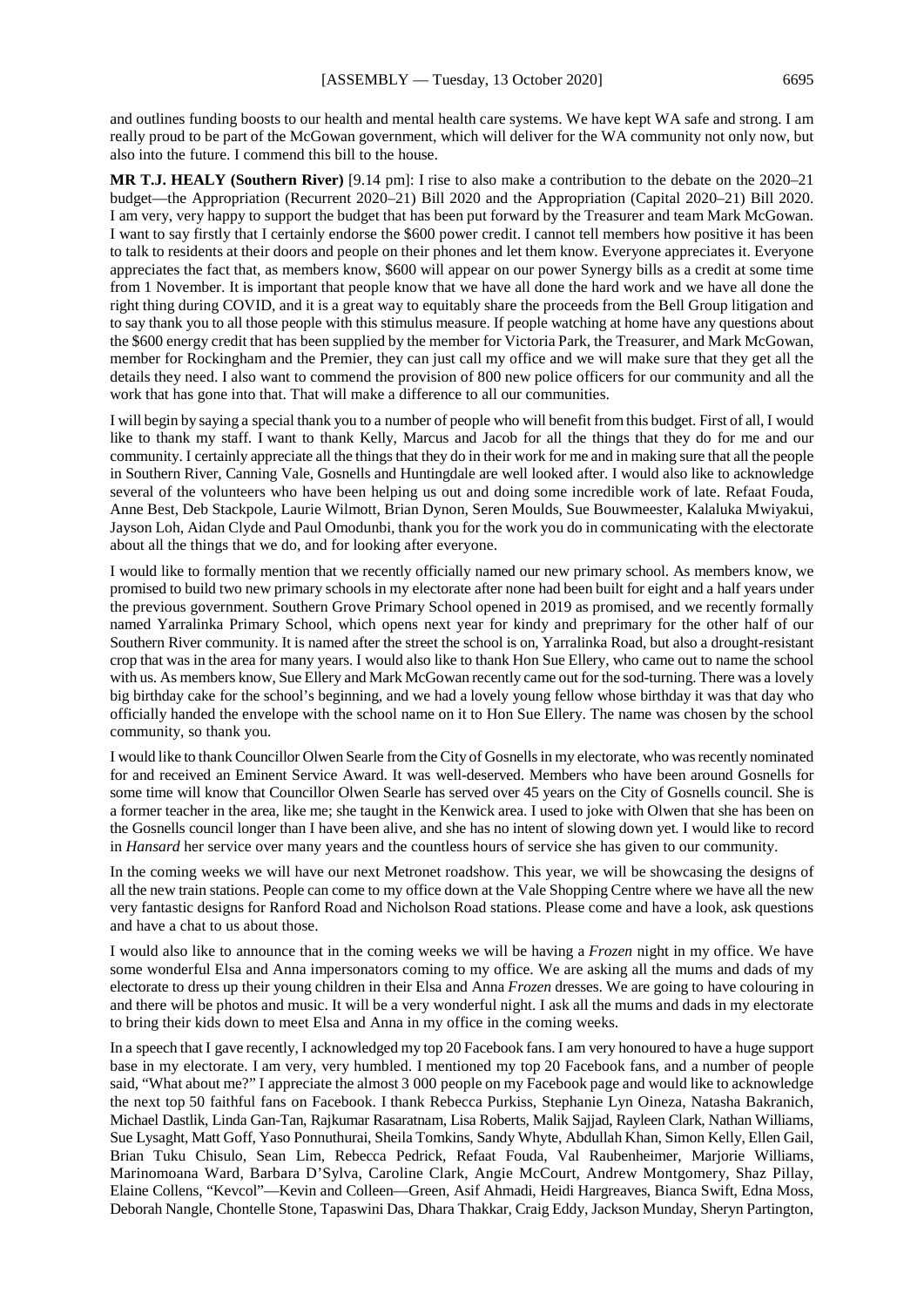Allyson Murray, Lucie Ebora, Cindy Yardley, Ross Leipold, Jenn Clune, Marline Isaak Hand and Deb Stackpole. Thank you for your service in making sure that I can help share on my Facebook page what we are doing in our community and that people are aware of all the great things that Mark McGowan does.

I have been very privileged for the last couple of years to speak at Caladenia Primary School student elections. Members would know that Caladenia Primary School is the reigning school of the year. For the last couple of years, the school has invited me to speak at the student elections. The school has a culture of service and leadership. Over 100 students have put forward their names to be student councillors and faction captains for year 6. I have never seen that in a school before. I was very honoured to hear them all give a 30-second speech about why they would be a great leader, and I want to acknowledge all those young people who put forward their names. As many members know, it is about more than just coming to lunch with their local member of Parliament and giving up their recess; it is standing up for their community. I say thank you to all those young people at Caladenia Primary School, whether they were elected or not, for putting forward their names. I will mention all the girls who were candidates for council and then the boys. I thank Audrine Lee, Tala Almur, Isabella Moya, Carol Fernandes, Natasha Garatidye, Jocelyn Hurst, Aaliyah Louise, Ayesha Asim, Anastasia Lam, Moumitha Kanthi, Grace He, Sehaj Trehan, Zainab Latif, Sera Bijoy, Jessica Lovelock, Mina Topuzovic, Naomi Cheung, Makayla Dunn, Kailyn Joseph, Milena Permus, Linda Xu, Rahi Patel, Kushi Kattekola, Vivian Nwokeiwu, Nimar Gill, Angela Huang, Shrutika Aravinthan, Tamara Malik, Amber Wood, Olivia Kim, Kayla Troy, Emmy Wei, Shinenoor Kaur Sidhu, Yuna Chen, Ella Duscher, Violet Tay, Ada Wang, Ingrid Priscott, Vanessa Tjitra, Mariam Wasim, Eva Breja, Phoebe Kol, Aadya Vyas, Raenah Jain, Harmony Fung and Wardah Chowdhury.

That was only the female year 5s who put forward their names; we also have faction captains and male student councillors. Of course, I am very happy to provide all students with copies of *Hansard* for them to take home. I thank all the male year 5s who are doing great work and for their service in year 6 next year: Luke Liu, Farhan Shah, Dhairya Dave, Youssef Abousamra, Zexin Zhao, Bryan Xia, Samuel Lillywhite, Akshayan Mukunthan, Mahesh Gorijala, Hamzah Qureshi, Donald Munro, Nathan Joseph, Jake van den Dries, Yi Heng Loh, Zaahid Abdoolakahn, Nate Wright, Yin Chen, Ryan Ikhlef, Saqib Yasar, Kai Luke, Chuqi Zhang, Zane Sutherland, Jason Dong, Lishaanth Karthikeyan, Viraat Juvvadi, Lucas Werder, Logan Madden, Tharul Ranamuka, Clarance Leong, Davis Kennedy, Stanley Rivers, Ovick Hossain, Albie Elson, Isaia Philips Tairea, Mansur Temuri, Deva Krishnakumar, Tejas Kyadar, Riley Walker, Dylan Karunanayake, Aman Raj, Malakai Faataumaua, Mehtaab Brar and Brodie Eckersley. Thank you again for stepping forward and putting forward your names. I look forward next year, if my electorate sees fit to return me to this chamber, to announce who won those elections.

I congratulate the nominees for faction captains at Caladenia Primary: Ayesha Asim, Carol Fernandes, Milena Permus, Vanessa Tjitra, Ingrid Priscott, Eva Bareja, Wardah Chowdhury, Aaliyah Louise, Linda Xu Yufan, Angela Huang, Jocelyn Hurst, Rahi Patel, Sehaj Trehan, Natasha Garatidye, Yin Chen, Nimar Gill, Kailyn Joseph, Emmy Wei, Moumitha Kanthi, Raenah Jain, Elizabeth Zee, Aadya Vyas, Anastasia Lam, Darlene Haniel, Audrine Lee, Shrutika Aravinthan, Yuna Chen, Mariam Wasim and Vivian Nowkeiwu. Mila Gibbs nominated for vice captain of blue faction. She presented me with a letter at the student elections asking us to recycle more. On the day we started can recycling, Mila was the first person to hand over a can from Canning Vale to Minister Stephen Dawson to officially begin our recycling program. She is already a fantastic leader. I congratulate the other nominees: Keerat Didhra, Lola Rivers, Esme He, Emily Martin, Angela Han, Sierra Louise, Sienna Jiminez, Ridmi Yatagama Arachchige, Yara Ravjee, Tehzeeb Kuhar, Sophia Aly, Emma Xu, Yelini Kumarage, Adeleine Barr, Armani Brown, Charmaine Thoo, Danika Broughton, Emily Sartori, Claire Karanja, Jaslin Kaur, Eniko Lee and Clarissa Tampubolan. Thank you again for stepping forward.

I congratulate the faction captain and vice captain nominees for the boys: Davis Kennedy, Brodie Eckersley, Yi Heng Loh, Jake van den Dries, Donald Munro, Bryan Xia, Aman Raj, Jedolph Jerish, Viratt Juvvadi, Isaia Philips Tairea, Tejas Kyadar, Zaahid Abdoolakhan, Lishaanth Karthkeyan, Clarance Leong, Hamzah Qureshi, Ekraj Dhamy, Ryan Ikhlef, Logan Madden, Mahesh Gorijala, Kai Luke, Malakai Faataumaua, Nate Wright, Deva Krishnak Padaparambil, Dhairya Dave, Youssef Abousamra, Zexin Zhao, Saqib Yasar, Dylan Karunanayake, Mehtaab Brar, Oliver Kennedy, Benjamin Wojciechowicz, Ethan Sasidharan, Raamis Shazlee, Shane Sethi, Haavansh Dhillon, Yonal de Vas, Darsh Gundapaneni, Bodhi Chopping, Desandu Premarathna, Imandiv Semage, Henry Sun, Mahavir Suraatmadja, Sai Maroutu, Ijaaz Ramdianee, Adhvik Praju, Jeremy Chee, Nicholas Yulianto, Shuban Shetty, Reagan Adhikary, Giovel Augustine, Dihain Abeynayake, Dong Riakgol Gordon, Tatum An, Shenal Rathnayaka and Charles Nwokeiwu. I thank all those people. As I said, we are very, very proud to print a formal parliamentary *Hansard* to provide to those students and their families. Again, I look forward to announcing who won those positions. I thank you again for your service.

#### [Member's time extended.]

**Mr T.J. HEALY**: We have some fantastic schools, P&Cs, P&Fs, parent action committees and school councils in my community. I would like to thank and congratulate all those people who take on the volunteer roles that are so valued in our community; attending school committee meetings weekly and monthly. They are the lifeblood and backbone of our community and I want to say thank you. This Parliament is proud of the work that they do. On behalf of Mark McGowan and the Parliament of Western Australia, I thank them for their service. I acknowledge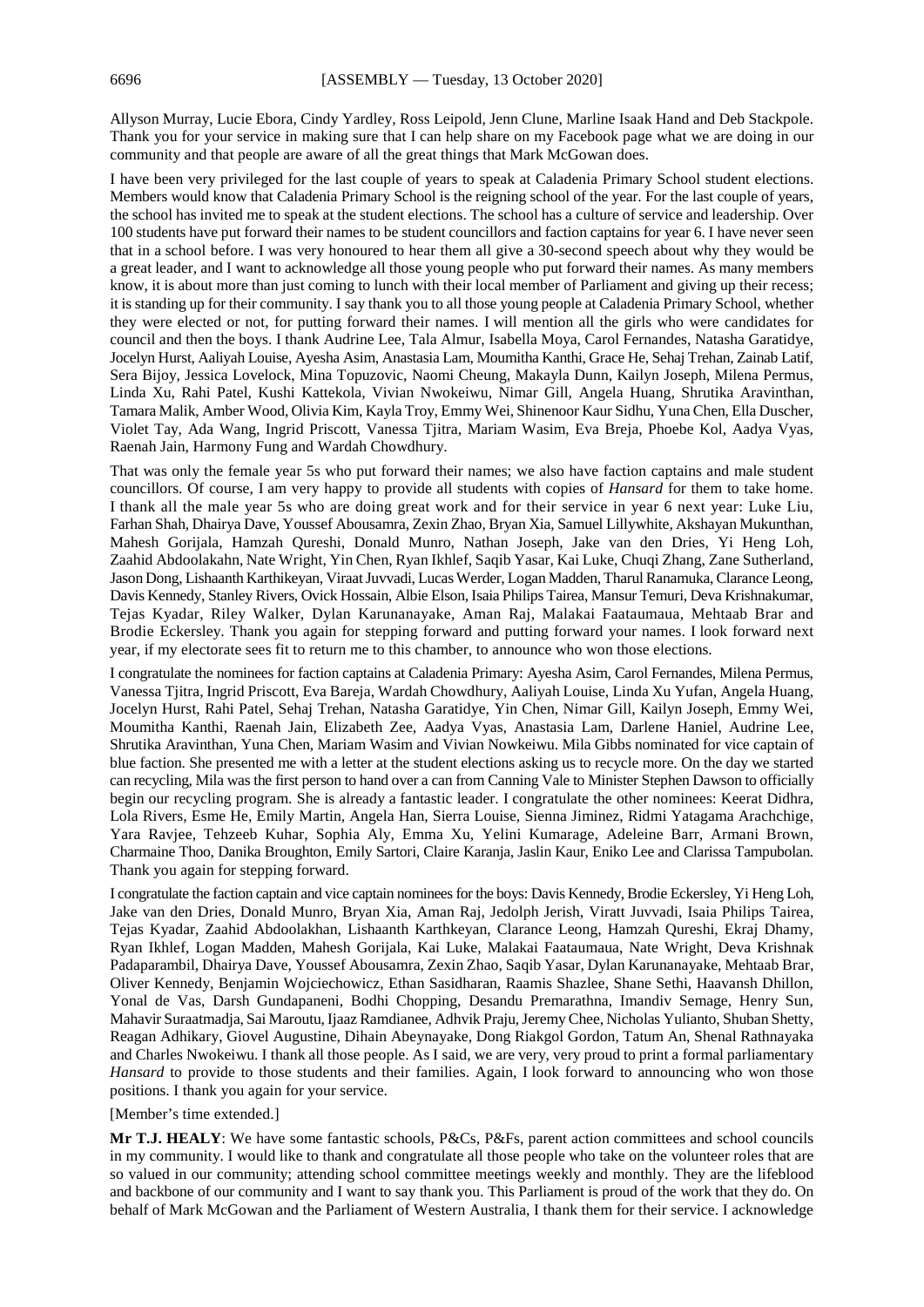and thank the leadership of Ashburton Primary School. On the P&C, there is Amanda Daintith and Katie Peos. On Ashburton Primary School council, members would know former member Peter Abetz, who is council chair. Deanne Tabone is manager of corporate services. Council representatives are Michelle Harris; Julie Brown, who is another councillor from the City of Gosnells; Katie Peos; Natasha Bowden; Shannon Papas; and principal Heather Fallo. Again, I thank all those people and all the families at Ashburton Primary School for the work that they do.

I would like to mention the members of the Bletchley Park Primary School board and thank them for their service. I welcome the new principal, as of yesterday, Wayne Walpole, a member of the board; Sharmini Aru, the chairperson; Damion Hill, a former board member; board members Denis Coldham, Kelly Gillett, Kevin Porter, Paula Kontor, Ty Hudson, Melanie Sagenschneider, Tarsha Willis, Sen Ooi and Keren Harding; and some of the staff representatives and deputies, Kylie Avery, Kelly Anderson, Paula Vardy, Josie Millwood and Sue Bachman.

I say thank you to the Bletchley Park Primary School P&C and its long-serving president Darren Warwick; Vanessa Magee, vice-president; Kylie McKivvet, treasurer; and Vicky Warwick, secretary. It was lovely to doorknock you recently and to discuss all the great things that we are doing in our area. I look forward to coming to a P&C meeting very soon. Again, I will be happy to provide you with some beautiful copies of parliamentary *Hansard*.

At Caladenia Primary School,I would like to say thank you to Aimi Richards, P&C president; Mel Watts, vice-president; Kylie Chapman, treasurer; Mikayla Reynolds, secretary; and committee members Chelsea Walker, Peta Lillywhite, Stacey Walker, Linda Gan-Tan, Lourdes Tsekos, Sirissa Chang, Manpreet Kuhar, Judy Meskisic, Ben and Fiona Gould, Mena Bajaj, Kelly Baynes and Mel Jimenez-Franco. On the Caladenia Primary School board, I say thank you to Carol Veneris, chair; John Elson, vice chair; the hardworking parent representatives Chao Sun, Brian Tan, Rattan Gould and Kunal Malhotra; Lourdes Tsekos, the P&C representative; Natasha Duracic and Andrea Harris, teacher representatives; Anne Driscoll, the manager of corporate services; and Ted Nastasi, the school's long-serving and hardworking principal.

I would like to mention the very great work that is done at Campbell Primary School.I acknowledge Dr Rachel Sheffield, the chairperson; Leonie Gurr, the vice chairperson; Michael Slee; Winnie Wong; Kylie Somers; Mandy Slee; Jenny Marshall; Sam Roper; Zoe Parry; and the principal, Lynne Bates. Campbell Primary School board chair, Rachel Sheffield, would like me to mention that this has been a very, very tough year and she wants to commend the leadership of the school, the principal and the leadership team, and all the staff. I certainly echo that from the chairperson, Dr Rachel Sheffield. Thank you for all of your work in these times of uncertainty, and for your resilience and your grit. I would like to acknowledge Campbell Primary School P&C president Deb Boxall, and Gabrielle Hughes, vice-president. Again, it was lovely to doorknock Gabrielle recently. I would like to also thank Lauren Cox, the secretary, and Cindy Truscott, the treasurer.

At Canning Vale College, I would like to acknowledge principal Paul Bottcher; the board chair and Mayor of Gosnells, David Goode; the vice principal, Jacquie Bogunovich; Deb Oorjitham; Kyle Lister; Wendy Qasem; Russell Lawrence; Murray Thorpe; Simone Collins; Yusuf Denath; Jodie Duncan; Kieron Flynn; Cameron McLean; Graham Styles; and Stacey Wood. Thank you all for your service.

At Excelsior Primary School, I would like to acknowledge the chair, Cameron McLean; and board members Karen Pott, Luke Walsh, Jennifer Capelli, Aaron Adams, who is also a City of Gosnells councillor, Tiffany Langoulant, Adam Fay, also former board member, councillor Olwen Searle, who I mentioned earlier; and of course the principal, Bec Stewart. Thank you for your service to the school board. At Excelsior Primary School, I would like to acknowledge the P&C president, Claire Robbins, and Darren Devenish, a P&C member.

At Gosnells Primary School, I would like to congratulate the P&C president Karen Schokker; the vice-president, Calvary Din; the secretary, Natasha Coombes; the treasurer, Sean Carthew; and, of course, the hardworking principal, Craig Anderson.

At Harrisdale Senior High School, I would like to congratulate and say thank you to Alan Rumsley, chairperson; Gregory Walkington, deputy chair; and board members Vanessa Woodington, Denise Lane, Dr Lorraine Hammond, Badhar Vattekattayil—lovely to doorknock you also recently—and Viju Baby; Angie Thomas, the deputy principal; and, of course, the hardworking principal, Leila Bothams. Yaz Mubarakai and I both share Harrisdale Senior High School and we are always so very proud of it. I also thank the P&C: Denise Lane, the 2019 president; Denise Woodington, the 2020 president; and also Kara Rothery, vice-president; and Tracey Trewick, treasurer. The great accomplishment at that school has been the implementation of the gifted and talented program, which many residents are very happy and proud about.

At Providence Christian College, I would like to say thank you to the school board chair, Rodney Olsen; and board members Renier van der Klashorst, Trever Beard, Dave Stevens, Elisabeth Chieng, Rob Greaves and Megan Yazdani; and the principal, Bill Innes. Thank you for the service and the work that you do.

At Seaforth Primary School, I would like to say thank you to Joy Verco, president; Ashley Spicer, vice-president; Renee Leheste; Goergina Lowe; Rayleen Clark; Rosslyn Smith; and Mark Bower.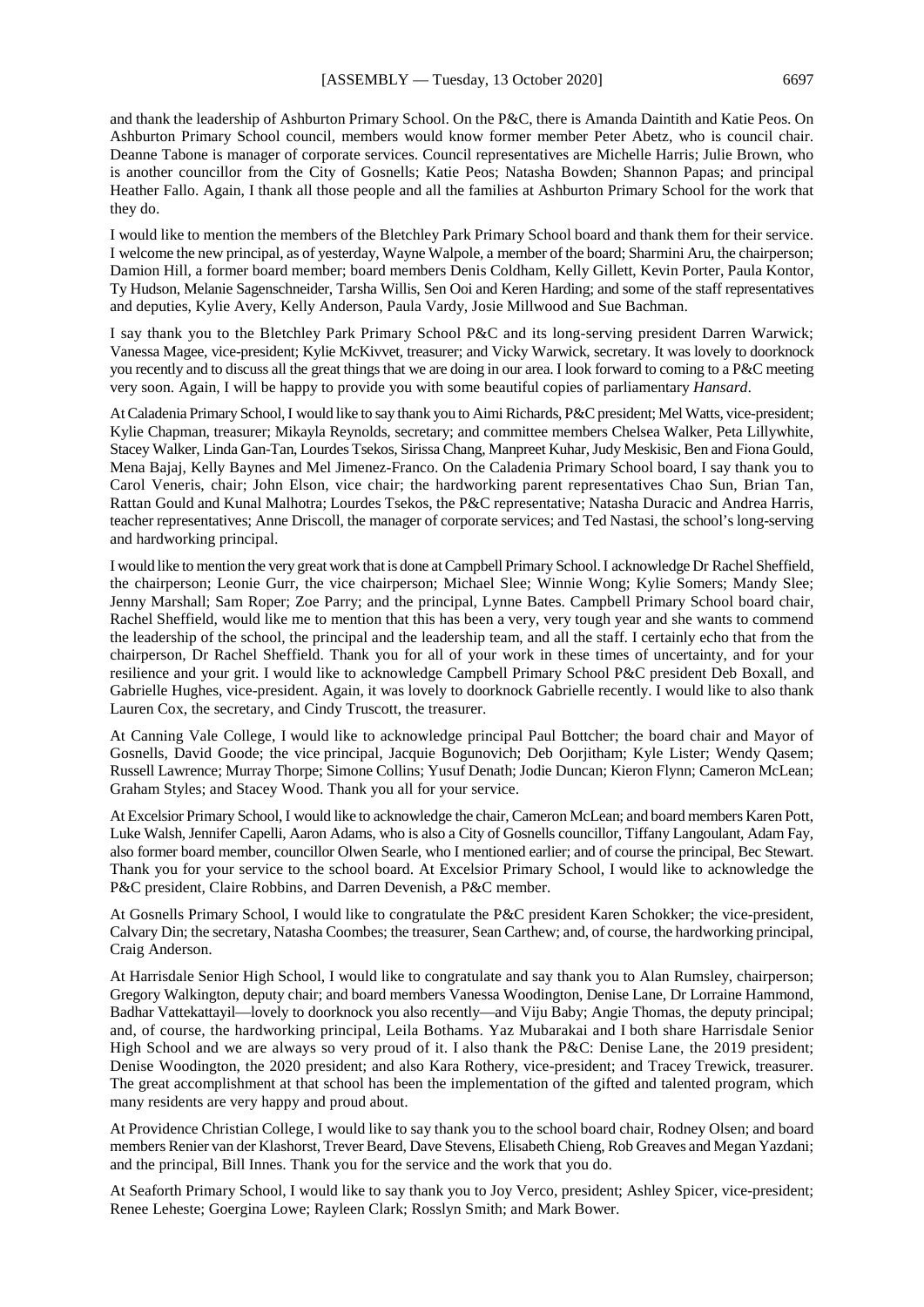At Southern Grove Primary School, I would like to mention first of all that it does not have student councillors at that fantastic school; it actually has ministers. I would like to acknowledge the ministers of operations, Kian Wilmot, Sumiya Djuljaidi, Sumaya Djuljaidi and Radhe Pate; the ministers of sustainability, Safiya Mostafa, Hayley Muchandibaya, Emily Denison and Nasiha Minty; and the ministers of outdoor play, Asa Mawire, Maikayla Flindell and Charlie O'Neill. We are looking forward to inviting all those student ministers to cut the ribbon on the new wheelie park that will open just across the road in November. We say thank you for all your service and we look forward to you joining us.

On the P&C at Southern Grove Primary School, I would like to congratulate Sarah Minas, president; Belinda Pang, vice-president; Annette Thompson, secretary; Carla Howe, treasurer; and Kylie Searle, fundraising team leader. On the school board at Southern Grove, I would like to say thank you to Annette Thompson, chair; Belinda Pang; Nahin Ahmed; Alladean Chidukwani, again, lovely to doorknock you recently; Janelle Campbell-Cooke; Krystal Jager; Emma Wolfe; Rizza Camprag; Aaron Berghuber, again, lovely to doorknock you recently; Carla Howe; Sue Garland; Leanne Santaromita; Vanessa Pugh; and principal, Bec Burns.

At Huntingdale Primary School, I would like to say thank you to some of our fantastic leadership on the council in Anne Gisborne, chairperson and a wonderful hardworking teacher at the school; Jodie Ward; Rebecca Tennent; Steve Cox; Matthew Pham; Lyn Green; and Edd Black, principal. I would like to say thank you to the Huntingdale Primary School P&C and Scott Olney, president; Jamie Powers, vice-president; Rachel Payet; Naomi Hodge; Louise Thomas; Rebecca Tennent; and Ashley Johnson. Again, it was lovely to doorknock you and your family recently, Ashley. Thank you, everyone, for the service that you do for our community.

At Southern River College—the school I used to teach at—I would like to thank our school board members: Pat Morris, chair; Denis Coldham, deputy board chair; Everal Eaton, principal; Sharon Harry; Brian Hand; Mike Erith; and Owen Davies. Also, I particularly thank Connor Nicol and Alexia Lozada, the head boy and head girl, who are heading into an interesting time with their end-of-year exams. Congratulations to them and I thank them for their service. I would also like to thank Ron Mitchell, Emma Whitty, Julie Holden, Jenn Clune, Teresa Lau and Anne Marie Bartolome for their very, very hard work. Also at Southern River College, I would like to say thank you, first of all, to recently retired P&C president Karen Adams for her years of service. Thank you to our new president, Jenn Clunn; Natasha Bakranich, secretary; and Rob Cechner, vice-president; Mary Calupig, treasurer; and also the very hardworking members Halima Aden, Julie Holden, Susan Clifford, Brett Clune, Michele Rees, John Rees and Glen Bakranich.

At St Emilie's Catholic Primary School, I would like to say thank you to the principal, Tania Thuijs; Glen Rozario, chairperson; and all the very hardworking people on the school board, including Stewart Sutton, vice chair; Honorine Enriquez; Craig Bishop; James Elloy; Rebecca Tennant; Father Jean-Noel Marie; Father Patricio Carrera Morales; Father Victor Lujano; Father Chien Nguyen; Stuart Munro, assistant principal; Gillian Norris; and Paul Gates. At St Emilie's, I would like to say thank you so much to Rachel Davies, our very hardworking P&F president. I look forward to presenting the annual bike voucher next week to the school for its lapathon. Thank you to Rachel Davies, president; Teena, a class rep; Larissa Shaw; Gillian Norris; Leanne Wallis; Jessica Loth; Erin Southwell; Tanya Dellaca these are also our P&F class representatives; very, very hardworking members—Enzina Ierino; Jain Chow; Pamela Lawrence; Nichole Grima, lovely to doorknock you again recently; Amanda Fuller; Kylie Marston; Danielle Stevens; Jacque Searle; Eimear Drinnan; Melanie Stocker; Belinda Blackus; Kirsten Devereux; and Rebecca Tennent.

I would like to congratulate those hardworking people at St Munchin's Catholic Primary School and say thank you to our principal, Rob Romeo; Luke Bresland, our school chair; Mike Hutchison, our vice chair; Daria Weber; Richard Serrano; Derek Ingram; Gaylia Evans; Father Philip Perreau; and Mr Joe Musitano and Ms Lisa Harrison, our assistant principals. On the P&F, I thank Janene Neale. I look forward to coming to your P&F meeting, I think, next week. Of course, I will be providing a very beautiful copy of the parliamentary *Hansard* of tonight's mention of you. I thank Zoe Bresland, our vice-president; Moira Park, our secretary; and Caroline Surtees, our treasurer.

Sorry, members, I am coming to the end of my school list. I would finally like to say thank you to the leadership at Wirrabirra Primary School; principal, Steve Richards; and also Wirrabirra Education Support Centre principal, Julie Dawson. To the P&C, I would like to say thank you for hosting me recently at your meeting. I thank Sonya Kimbar, our P&C president; Kylie Sharp and Jody Soper, our vice-presidents; and Rebecca Fordham and Leanne Meyza. On the committee, I thank Shiralee Quayle, Nicholas Mew, Emi-Leigh Johns and Rebecca McBride. I also thank the board members for the invitation to come and speak at your board meeting recently about all the things we are doing in Gosnells. I would like to say thank you to Marnie Kehoe, our chair; Audrey Turner, board member; Marnie Brady; Kerensa Dodds; Emi-Leigh Johns; Michael Kimbar; Sara Skrgic; Charmaine Bayross; Courtney Stewart; Karen Efferille; Jason Owen; Kate Doepel; Ben Knight; Sharon Millson; and Ann-Maree Melvin. It is a very, very hardworking school that will be celebrating its 50-year anniversary very soon. I certainly say thank you and congratulations.

I would like to mention some of the wonderful community groups that exist in my electorate. I say thank you to all of those sporting clubs and community groups for all the work they have done throughout the COVID period.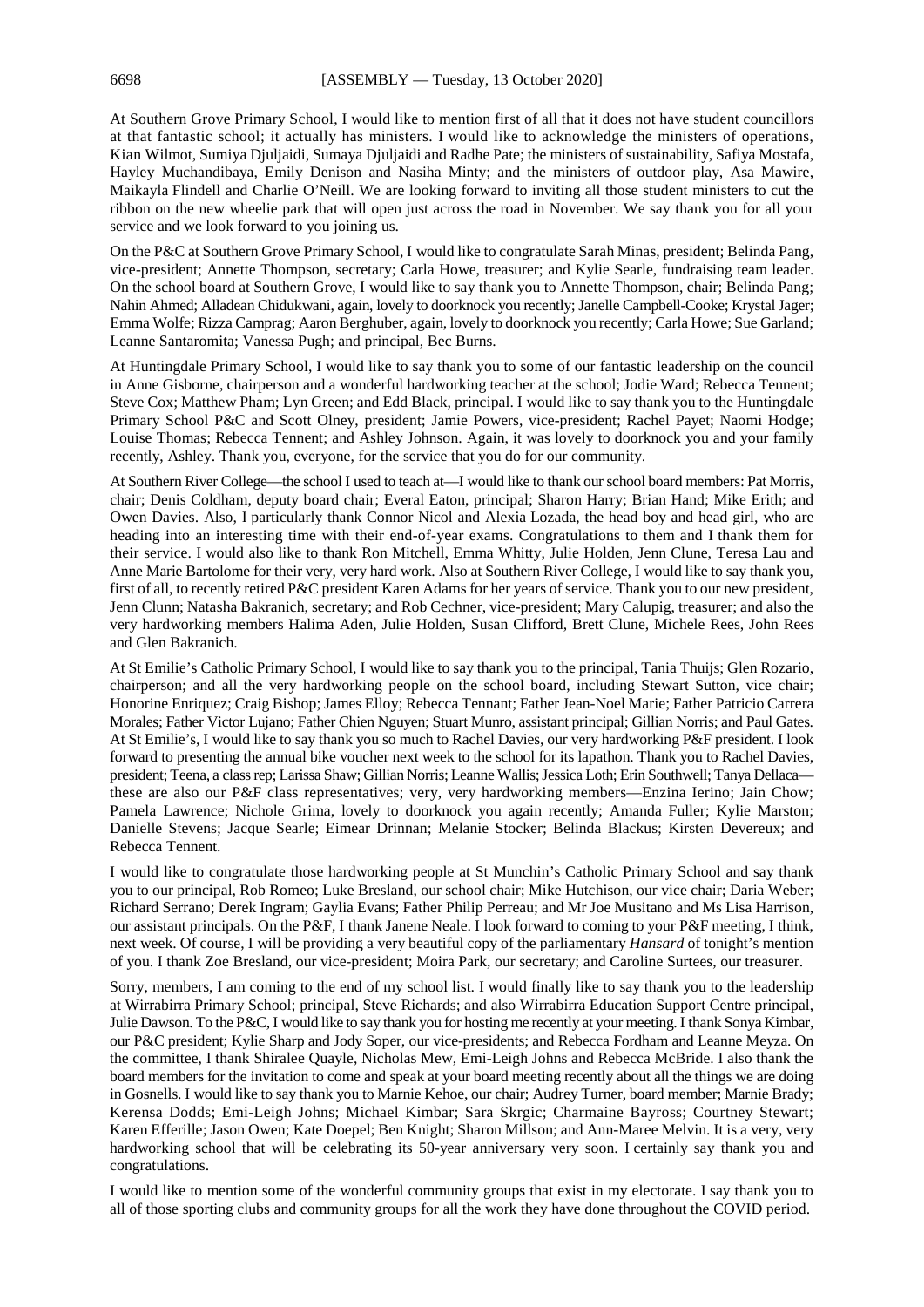At Huntingdale Junior Football Club, I would like to mention Kirsty Drew, our president; David Keys, our vice-president; Cathy Macri, our Treasurer; Jennifer Keys, our registrar; and Dean Vallve, our secretary. I thank other committee members: Zish Burchell, our Auskick coordinator; Greg Gordon, our property manager; and Cliff Lane, the canteen manager.

The Australian Arab Association is a very, very hardworking community group in my electorate.I would like to mention our president, Sam Youssef; vice-president, Omar Ahmed; secretary, Layal Ghalayini; treasurer, Ayman Qutteineh; community director, Motaz Siriya; youth director, Ahmad Jarrar; international director, Raif Youssef—it was lovely doorknocking you and your family recently—and liaison officer, Amal Youssef. The AAA does incredible work to bring the social and economic aspects of new migrants in the community together. One of the great things it did during the COVID period was produce and sew a huge number of masks, and I want to say thank you.

Recently I met with the Sikh Association of Western Australia. I would like to welcome the brand-new members of the Sikh Association in the community and say thank you to Devraj Singh, our new president; Bahadur Singh, our vice-president; Harbir Singh; Amarjit Singh; Pushpinder Pal Singh; Darshan Singh Sidhu; Rajinder Singh Bassi; Harmeek Singh Kamboj; Ajmer Singh; Daljit Singh Dhillon; Harmohinder Singh Dhammu; Jaskiran Kaur Cheema; Joginder Singh; Juginder Kaur; Paramjit Singh Nagra; and Rani Kaur Samra.

I also say thank you to Gosnells Anglican church and the leadership team: Father Luke Durham; Richard Ward, the warden; Glenda Hamilton; Dale Pekel and the parish council. Of course, Dale Pekel is also the coordinator of our welfare and community services. I acknowledge the great work they have done during COVID delivering food parcels and supporting everyone. I would like to congratulate them—and invite people to their summer fete on Saturday, 21 November—including for all the work they will do towards their Christmas hamper program.

I recently had the honour of being at the Southern River scout group, and because I was a Riverton scout growing up, I was recently presented with my Southern River scout group scarf at a meeting. Can I please say thank you to all of the leadership team, including group leader, Kylie Watkinson; assistant group leader, Luke Watkinson; our joey leaders, Shelley Weir, Sam Vincent and Brett Vincent; cub leaders, Tyson Waters, Luke Walsh, Marie Van Heerden and Lisa O'Shea; scout leaders, Zak Jermyn, Jarad York, Laura Sutton and Ashley Manning; and our venturer leaders, Amanda Saunders and Glyn Sturrock. Again, there have been some interesting times through COVID and I want to say thank you to all those people who did those things.

I also mention the Gosnells District Cricket Club: Ross Leipold, our recently retired president; fellow life member, Andrew Panetta, chairman of our board; Paul Cullinane the new president; board members Samantha Parkyn, Dinesh Burah, Len Hill, Craig Passmore, Simon Acomb and Matthew Robson.

We have a fantastic community in Southern River, including Huntingdale, Canning Vale and Gosnells. I want to say thank you to everyone.

**MR M.J. FOLKARD (Burns Beach)** [9.44 pm]: Is it all right to stand on this side of the table, Madam Acting Speaker?

#### **The ACTING SPEAKER**: Yes.

**Mr M.J. FOLKARD**: I would stand on the other side of the table, but when I was a police officer, I never got a stab-proof vest, so I figured if I stand on this side, I might be able to look my enemy in the eye! I rise to speak on the Appropriation (Recurrent 2020–21) Bill 2020 and the Appropriation (Capital 2020–21) Bill 2020.

Several members interjected.

#### **Mr M.J. FOLKARD**: Excuse me, sir.

Firstly, I simply want say thank you, Mr Treasurer. Thank you on behalf of the thousands of police officers and their families, thank you on behalf of the victims of crime and, finally, thank you on behalf of my electorate and the community in my electorate. Thank you, sir.

Having served for many years as a police officer, I know what it is like to patrol the lonely streets of Perth and regional WA at night, making sure that our greater community sleeps safely, free from fear. I have done this alone and I have done this with fellow brave officers. I congratulate my government, the McGowan government, for this year's budget with its particular focus on community safety. When this government was elected, we committed to an additional 120 meth border protection officers. Earlier this year, as a result of the pandemic, our government approved an additional 150 officers to assist with the WA response to the COVID-19 pandemic and the recovery plan. Last week, I had the privilege of listening to our Treasurer; Minister for Finance, Hon Ben Wyatt, announce that an additional 800 officers are to be recruited and trained over the next four years. In total, this government, my government, will have increased the strength of the WA police force by 1 120 officers by the end of the next term of government.

These numbers will bring to the community of Western Australia the highest police-to-population numbers in Australia—I say that again: the highest police-to-population numbers in Australia—and will allow the force to continue to deliver an effective, consistent and efficient response and deliver services across the state. The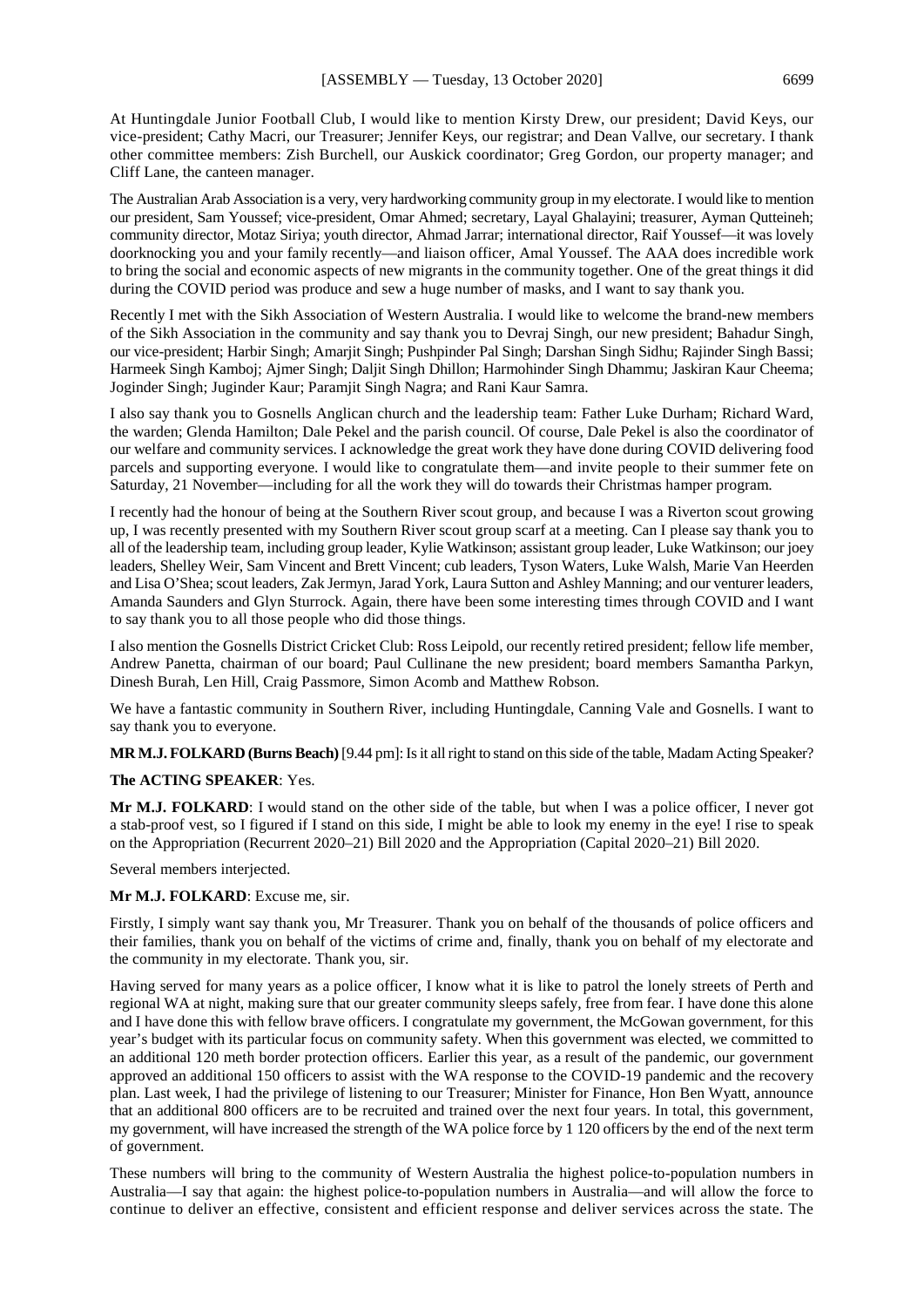1 120 additional police officers that the McGowan government has committed to is the single largest commitment to police officer numbers in the last 30 years. I know this is a fact, as I was recruited when the last 1 000-officer increase commitment was made. The last time this commitment to police numbers was made, our prison and justice systems struggled. Not many people in this place would be aware of that. Without forethought and planning, the systems break down. I can remember trial allocation dates of longer than two years, prisons with over 25 per cent muster strength and violence levels in the prisons that led to riots. Our commitment to these new police is not a cheap political grab for the law and order vote. It is just not.

During the last election, I was asked by several senior members of government about the best way to fix domestic violence and drug-related antisocial behaviour in our community. My answer was simple: if the government is serious, it needs to change the domestic violence laws, fix up the meth legislation and build a new prison, then increase police numbers, and do it in that order. Guess what? Our Attorney General introduced the stronger meth laws and the no body, no parole legislation. The Minister for Prevention of Family and Domestic Violence introduced stronger domestic violence laws. The Minister for Corrective Services effectively built a new prison within the footprint of the existing prison system, with 1 300 new beds, two rehabilitation units within the walls, which is an Australian first, a mental health treatment ward to take the pressure off the Frankland wards, the largest high-security unit in Australia and then—this is the kicker—he employed 450 additional prison officers. To my knowledge, this is the greatest increase in prison officer numbers ever. We are ready.

In the last budget, there were 800 extra officers and the resources to back them up. On reflection, I have never seen a deliberate, well-executed strengthening of our law and order system by any government in the last 30 years—I think it has been longer. The feedback from my constituents is, "At last—a government that cares, a government that listens and a government that finally delivers a stronger and safer community." How was this achieved? Simply with steadfast, outstanding leadership. Let me explain. Over many years, I worked within the defence forces, within the policing environment, and overseas in multiple areas of operation in active war zones. I have worked alongside some of the best critical incident management leaders in the world. They are all outstanding people; all have faced adversity and all have excelled. Since the beginning of this pandemic, I have watched and observed our Premier, the member for Rockingham; our Deputy Premier, the Minister for Health and member for Kwinana; and our police commissioner, Chris Dawson. This is one of the finest examples of sustained critical incident leadership that I have ever seen, and this leadership has led our state to being strong and safe.

This year's budget, prepared by the member for Victoria Park, Hon Ben Wyatt, further underpins the strength of our state, both financially and in dealing with COVID-19. I am proud of this government, my government, the McGowan government. It is a government of achievement. In a time of national crisis, we have achieved a 10.4 per cent reduction in household costs. The feedback I have received about the \$600 credit on residential electricity bills and the freezing of other utility costs is a breath of fresh air. Even our self-funded retirees, who have been ignored by our federal government and previous state Liberal governments, have greeted this credit with real appreciation. We have a budget surplus that makes us strong. This surplus ensures that we will be able to deal with COVID should a second wave hit this state.

The announcement of the \$100 million Mitchell Freeway upgrade, which will widen the freeway to three lanes south of Hodges Drive, will reduce the commute time to the city at peak hour by 15 minutes. That is just good government. I would like to thank Minister Saffioti for listening to my lobbying to widen the top end of Mitchell Freeway. I am glad she took it on board.

I spoke earlier about this government's commitment and strength in law and order. If I have said this once, I have said it a hundred times in this place—if we send one child or one young person to jail, we have failed. After years of policing, I still believe that if we can get our youth a job, they will not be breaking into people's homes. I believe this is the best way to reduce crime and antisocial behaviour; it is law and order 101. An investment in education means increasing the opportunities for employment for our youth. If we can have our youth job ready when they leave school, our employers will be happy, our mums and dads will be delighted and our community will grow. Any investment in education means better outcomes for our children.

This government has invested \$600 000 in COVID recovery funding in Joondalup Primary School and the Joondalup Education Support Centre. This is on top of about \$550 000 in funding for two demountable classrooms and \$30 000 for shade covers. I have to say that these co-located schools get it. When it comes to inclusivity, they are tops. Natalie Hatton and Carol Selley, the two school principals, are absolute stars in this space; P&C president Amy Stewart agrees with me.

I advocated for support to be provided to Currambine Primary School, and this commitment resulted in \$1.5 million in COVID recovery funding to replace some of the old demountable classrooms. We can add to this funding of \$200 000 for a fence to surround the school, which will stop all the after-hours vandalism, \$50 000 for the remembrance lone pine tree shrine, and, most importantly, funding to remove asbestos from two older classrooms. I remember talking to Currambine Primary School principal Geoff Smith and the fathering program's Rob Williams, Rob Wilson, Walter Ramage and Mike Bush about the relief they felt when we removed the asbestos from the two old demountables at the school.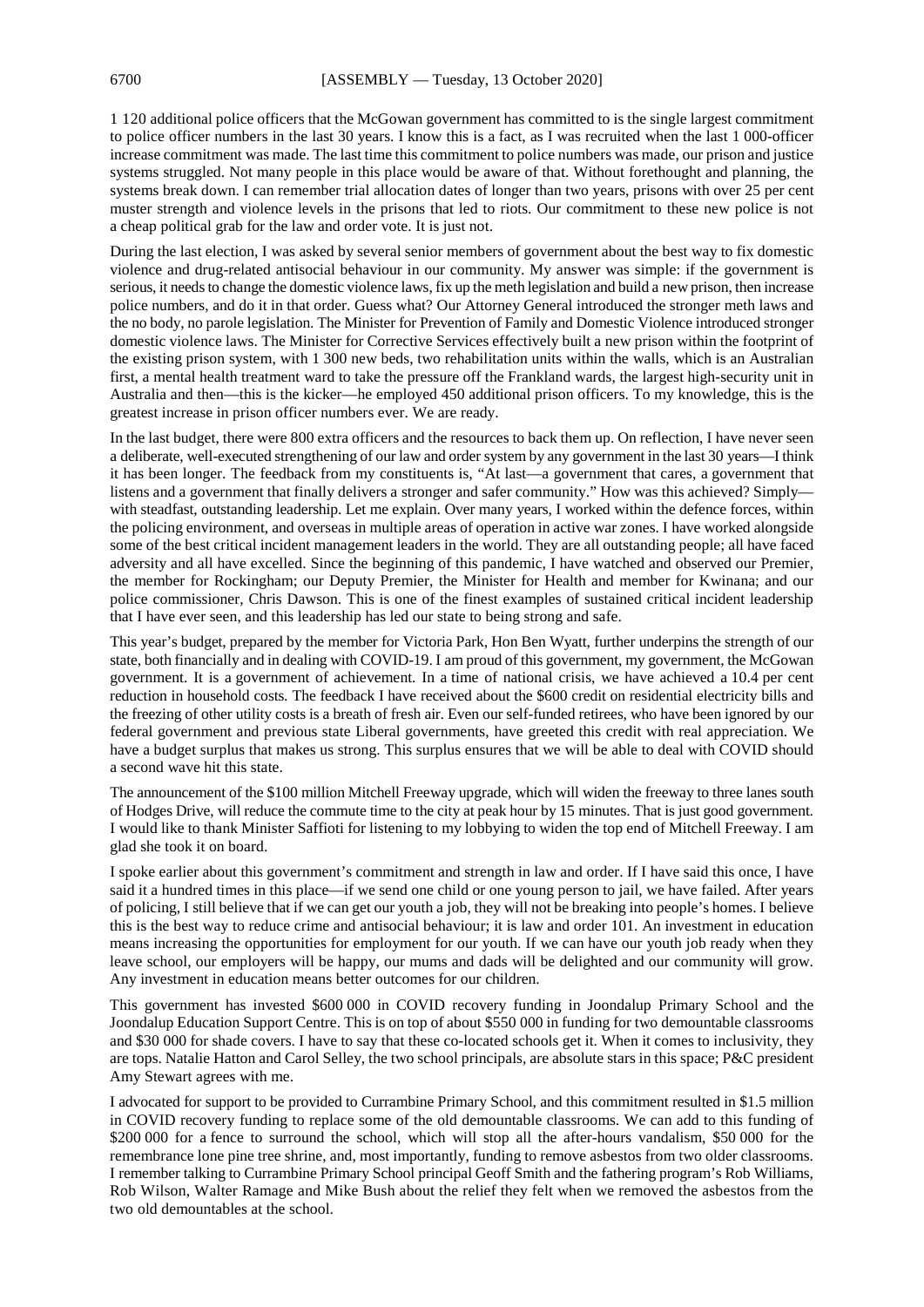We have invested \$1.5 million in the Kinross Primary School early intervention centre for families and a further \$50 000 in the nature playground, which the children are using every day. I look with pride at the way the space embraces our First Nation people and am proud of the way that Robert Bropho guided the children through its development. I love the way that school principal Therese Gorton, lifelong P&C member Margaret Patullo—I hope I pronounced that right—and P&C president Emma Oliver are so proud of their school.

This government, my government, has further invested \$2.5 million in upgrading Kinross College. The funds were invested in facilities, classrooms and technologies to improve the educational outcomes of the children. We found an extra \$70 000 to improve the basketball court and lighting around the school, and to purchase a new school bus. Principal Rod Buckenara, deputy principal Dale Beaton and school board chair Geoff Lummis are committed to the educational outcomes of the students at that school. I am certain that the Kinross community is well served by that school.

This government, my government, is a government of accomplishment. After much consideration, encouragement by me and the participation of legendary community campaigner Mary O'Byrne, we were able to convince the City of Joondalup and Department of Transport engineers to spend \$250 000 to provide the only controlled traffic crosswalk signal across Marmion Avenue. It is used every day. When the children from Burns Beach Primary School start coming across to Kinross College, the usage will only grow. That one means a lot to me. I scraped a kid off the road probably 500 yards to the north of this crossing, so I hope there will be no more of that.

During COVID, it was natural for the anxiety levels of our children to grow. They grew within adults, so that had to be reflected in our children. Mindarie Primary School principal Barbara Bromley and the fantastic leadership group approached me to help fund a wellness survey. As a result, I reached out to the Paul Ramsay Foundation, and with the help of Joondalup Health Campus CEO Kempton Cowan, we were able to fund a survey to nine schools within the electorate. The results will be made available shortly. I hope this will underpin any problems identified by the student population within the electorate.

#### **Mr Z.R.F. Kirkup**: Well done, member.

**Mr M.J. FOLKARD**: I thank the member. This will also assist this government's commitment to enhance the wellbeing provided by our level 3 coordinating mental health teachers at Currambine, Joondalup, Kinross, Somerly and Mindarie Primary Schools, and Mindarie Senior College. I look forward to finding further ways in which I can continue this survey as it is such important work.

Youth unemployment is such a problem in the electorate. The COVID-19 pandemic put even greater pressure on young people within my electorate, and it has had an impact on their mental health. This is clearly evidenced by the increase in presentations to Joondalup Health Campus and the Clarkson mental health service. When I was first elected, I remember sitting around and chatting to several students and teenagers from different schools who were studying politics at the time, and they all said that we needed more mental health support for our children. Guess what? This government has committed \$360 million in this budget to mental health support, with significant resources being delivered to my electorate. This can be added to the \$700 million in previous budgets, which will bring that investment to over a billion dollars. I raised the issue with the Parliamentary Secretary to the Minister for Mental Health, the member for East Metropolitan Region, when we first came to government. Guess what? This government listened. Look at the investments; look at the outcomes. Getting the economy moving after the COVID-19 pandemic is probably the greatest challenge my government will face in the near future. This economic activity and stimulus will underpin the growth within my electorate and address the commercial COVID malaise that struck the community during COVID.

Let us look at what is happening. The freeway to Romeo Road is shovel ready and is starting in December. The Yanchep Metronet rail project is eight weeks in front of projected work outcomes with the earthworks. I did not think there were D11 bulldozers, but I saw a dozen of them working on the project when I was recently take up there by the minister. The smart freeway and Mitchell Freeway widening from Hodges Drive has started. After 30 years of procrastination, the Ocean Reef Marina has begun. Earthworks and limited bush clearing is underway. The Meridian Park commercial area in Neerabup is starting to grow. It is up and growing. This will be the next job-creating engine in the northern corridor. This will be Malaga on steroids. This will mean jobs for my electorate jobs for the kids. The next stage at the Joondalup Health Campus has commenced and when finished, will led to a safer and healthier electorate. This stimulus will lead to more activity, which will lead to more jobs and a safer and stronger community.

Finally, I would to recognise the Kinross College leadership group who joined me in Parliament tonight: college principal Dale Beaton, associate principal Jeanavieve Walia, associate principal John Avenell, Theresa Harris and Alex Lawrie. On behalf of the greater Kinross community, I would thank them for their fantastic work and I was glad they joined me in the house this evening.

Take care. Be safe. I commend the budget to the house.

**MS L.L. BAKER (Maylands — Deputy Speaker)** [10.01 pm]: My comments tonight on the Appropriation (Recurrent 2020–21) Bill 2020 and the Appropriation (Capital 2020–21) Bill 2020 will focus on my own electorate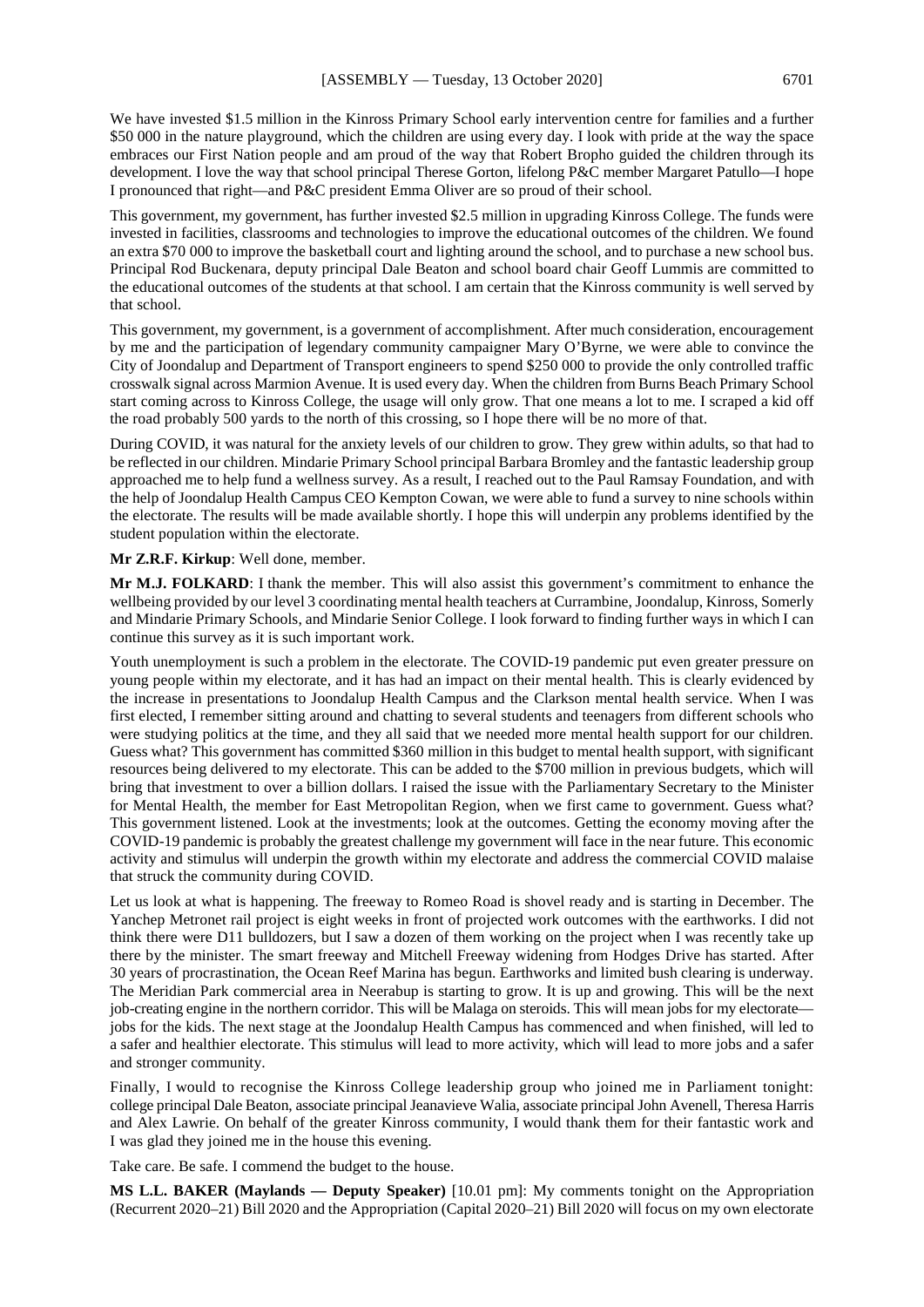and the incredible strategies that it brought to play when things started to get really tough and how it turned and moved in different directions really quickly. It kept moving. I sometimes worry about the whole "pivot" word because to me it means that one is standing still and turning. My businesses did not stand still; they kept moving while they were turning, so I think it was more of a pirouette than a pivot.

My colleague the Treasurer delivered the 2020–21 budget. It provides cost-of-living relief to households. It trains our constituents. It keeps our community safe and it supports the vulnerable, providing essential services and delivering quality infrastructure no more so evident than in my electorate around the Bayswater redevelopment, through the Metronet project.

The McGowan government had overseen the creation of 77 000 new jobs and unemployment had fallen to its lowest level in nearly five years. Then the COVID pandemic hit and everything stopped—in fact, everything went backwards. Our domestic economy contracted by six per cent in the June quarter—the largest quarterly decline on record. Some 103 000 Western Australians lost their jobs in just three months to May 2020. Consumer and business confidence fell to record lows and businesses were severely impacted. This is the kind of pressure that comes to a community and the community either rises and meets the challenge and finds a way through or it will atrophy. I am so proud that in Western Australia we have seen so many creative and innovative solutions to what seemed to be an almost insurmountable set of problems. I am particularly proud that by design and good planning we had the Treasurer take us through this and lead us into the next 12 months, when we see a 1.1 per cent growth in the domestic economy. Western Australia is the only state to achieve that annual growth. It shows that with confidence from our people and confidence from our business, we can pull back and redirect some of these losses. In fact, since restrictions in Western Australia have been eased, more than 70 per cent of the jobs that were lost and almost 90 per cent of the reduction in aggregate hours worked have been restored, but I am not treating it lightly because that still means that 10 per cent of people are working fewer hours than they did prior to COVID and that 30 per cent of people do not have their jobs back.

The really interesting phenomenon is watching some of the businesses that decided that COVID had given them a chance to restructure their activities. That is one of the real challenges that I face in my electorate, and I am sure many of my colleagues face it, too, because some businesses have found an opportunity to change the way they do business, thereby lowering the need for staff, which means that they are not going to re-employ some of their staff. The challenge is how we move forward, create small businesses and feed the economy intelligently and in a sustainable way. Unemployment is forecast at eight per cent in 2021, gradually reducing over time. Indeed, that is pretty typical of the way unemployment moves in our state; it rises and then it lowers. The unemployment rate has already fallen faster than we expected, declining to seven per cent in August. It looked as though we had an opportunity to move forward but what was needed was the budget that has been delivered. It is a budget that means that we are safer and stronger into the future and that is what the state needs.

I said I wanted to talk about my electorate and I certainly do. I want to start by talking about "iso life in Baysie", if you like—what people did, what strategies they used and some of the clever things they invented to get through this time. What was so magnificent about the COVID crisis was that it showed the innovation and creativity that people have when they work together and the confidence they take from each other during dark times. Nikki Mauri has showcased how my community managed to cope during the COVID-19 lockdown in an exhibition that was funded by the City of Bayswater seed funding program. The exhibition was held this September at the mighty Bayswater Bowling and Recreation Club. Nikki studied photography but she now works in events. She said she was feeling really disconnected from people during the lockdown so she started to send flowers to her neighbours and invited them to start driveway dinners. People could pop out to the end of their driveway with a card table and a couple of deck chairs and have a dinner to be seen and be a part of the community. It was a way of being outside but still being isolated and safe. She started taking photos on the streets of Bayswater during this time. There are photos of the popular driveway dinners that we had in Bayswater and the rainbow chalk pieces that kids in the suburb drew on driveways. Some of them were just masterpieces and very cute. It was great to see them in the exhibition. A photo that Nikki collected that is particularly moving was the beautiful moment when a little boy met his newborn brother for the very first time. The photo shows him sitting in the hospital car park holding his brother in his lap because he was not allowed to enter the hospital due to restrictions. It was the very first time he got to see and hold his baby brother.

On Anzac Day—I will talk more about Anzac Day—mix94.5 sponsored a special driveway dinner in Bayswater. The residents' playlist was played over the radio and Maylands' iconic pizzeria, Rossonero, delivered pizzas up and down the street. A special shout out to Rossonero for donating pizzas to local families who were finding it really tough to make ends meet during the COVID isolation. Nikki has taken the images of all these moments and put them together in a community photographic and mixed media exhibition called *Baysie Iso Life*. It is a fantastic opportunity to look at the way that one community responded to the COVID lockdown and the great moments that she captured on camera.

One of the things that moved me most during the COVID times was Anzac Day. Normally, like all my colleagues in this place, I would be up at 5.00 am to drive to one of the five or six cenotaphs in my electorate to take my place along with a range of dignitaries, soldiers and very experienced and wise members of our community who have been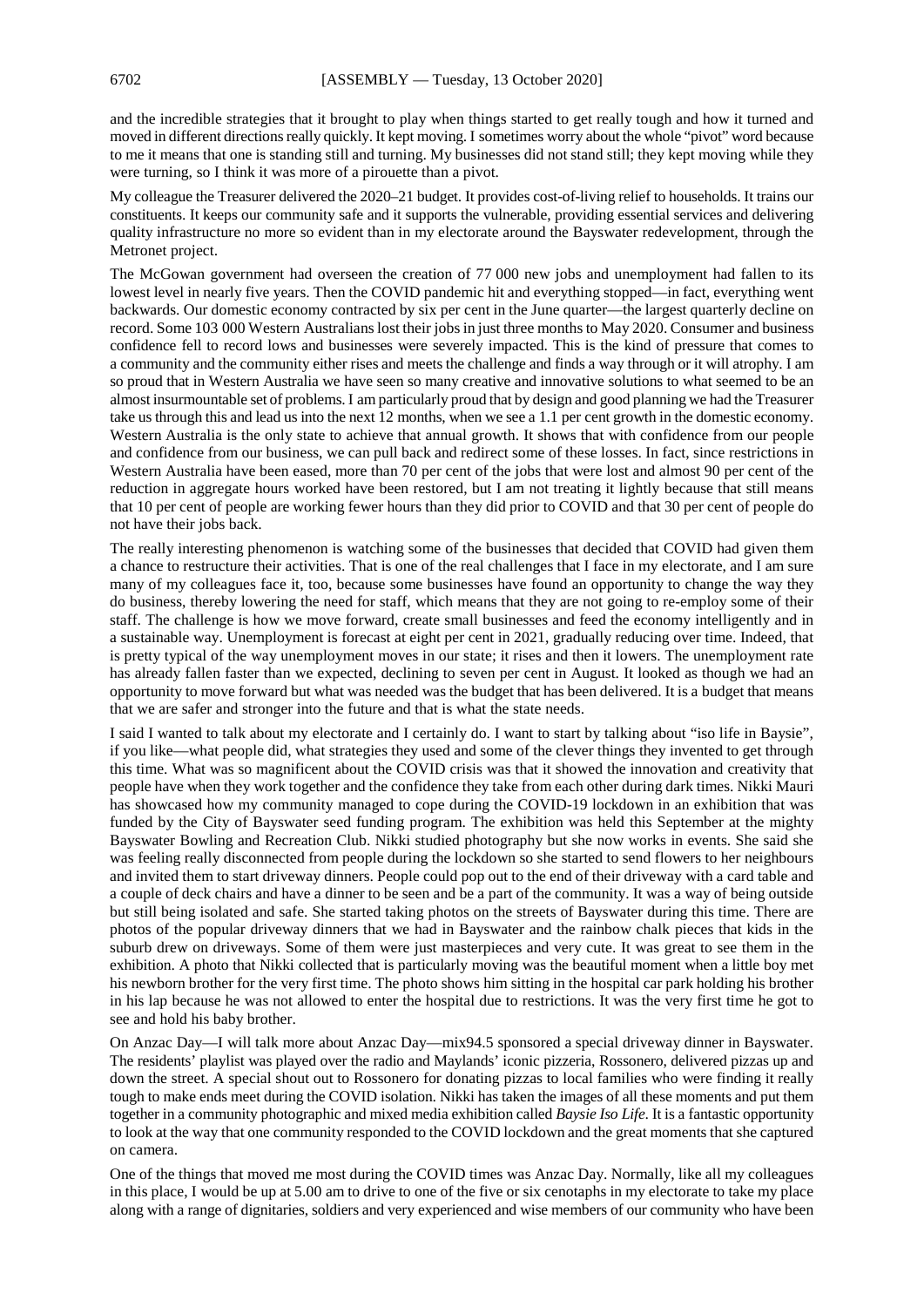going to Anzac Day services for a very long time. I always go to the Halliday Park service in Bayswater, which is always incredibly moving; there is a beautiful cenotaph there. Literally thousands of people usually go there with me, so it was such a challenge to wake up on Anzac Day this year and wonder how we would observe such an important day on our calendar.

I ended up standing at the end of the driveway in almost complete silence with my niece and nephew and my brother and his wife, listening to the *Last Post* on the radio, and hearing it echoing in other driveways around the area. It was incredibly moving to be on our own, standing at the end of the drive, watching the lights from other people's homes and listening to the *Last Post*. That is an experience I certainly never thought I would have, and it is one that I will never forget. I think many people shared that experience. When people turned out to pay their respects, it was a very different Anzac Day dawn service.

One Bayswater resident told me that she was at her letterbox the evening before Anzac Day when two unknown neighbours, out for an evening stroll, asked her if she would be attending the service the next day and if she would like some rosemary for it. They placed a bunch of rosemary in her letterbox so that next morning, when she stood in her driveway at dawn in the freezing cold, she was incredibly touched as she could not only hear the quiet echoing of the *Last Post*, but she also had the joy of receiving a gift from her previously unknown neighbours to recognise the moment.

Now, we have a wonderful bookshop on Eighth Avenue in Maylands—Rabble Books and Games. There has been some contention in the global media recently over Rabble's response to J.K. Rowling's controversial comments on transgender issues; Rabble has removed all the *Harry Potter* books from its shelves, but that is not what I want to talk about. I want to recognise Rabble for the amazing job it did in responding to the pandemic. Rabble is an absolute treasure in my electorate and in Perth in general. It is an incredibly innovative bookshop that has some amazing publications that one just does not see anywhere else. It has an eclectic and curious range and if anyone is looking for good Christmas presents, they should pop to Rabble Books and Games, and I guarantee that they will find some extraordinary books.

#### **Dr A.D. Buti**: Do they have my books?

**Ms L.L. BAKER**: They probably have my colleague's books, although I am not sure which of his many books! The member for Armadale could probably open a bookshop on his own, just with his books!

Anyway, Rabble Books and Games in Maylands responded to the pandemic at the speed of light and already had home delivery set up by 13 March, just a week into restrictions. There was a one or two-day turnaround for orders for books, games and puzzles. These became really hot commodities very early in the piece. Later on, Rabble announced its free community books program as a way to give back to the community that had supported it during tough restrictions. This meant that if people did not have the financial resources to buy a book, they could browse the community books category and borrow a book for free, and it would be delivered to them. Owners Nat and Sam said —

"We've felt how needed our books, games and puzzles are over the last few weeks, we've seen how they keep people connected and stimulated, looking after our mental and emotional well-being. Reading is essential but with libraries closed, access to books (and board games) has become really difficult for people who are currently financially insecure. Seeing mutual aid networks emerging has inspired us to do our little part."

Rabble, you are amazing. Thank you for being there and thank you for all the work that you do to keep our community together, solid and looking forward.

That was not the only business in my electorate that made the most amazingly quick turnaround to manage what was going to be a much longer time frame than I think anybody really realised at the start of the pandemic. Businesses in my electorate sprang into action really quickly. One of my particularly favourite moments was when all of the businesses around Whatley Crescent started a campaign called Bring Whatley Home. The businesses Chapels on Whatley, The Woodfired Baker, Sherbet Cafe and Bake Shop, Smoult's Larder, Lula and Sasha, Steam Haus, Look Feel Be and Firefly Gifts all banded together to offer free delivery to the community. They managed it by putting out posts on Facebook that said if people got their orders in by a certain time in the morning, the deliveries would be shared amongst the businesses. For example, one day Smoult's Larder would do it, and Chapels on Whatley would do it another day. Meals and all number of things were delivered from those shops to people in their homes. It obviously did an amazing job at keeping people connected, and keeping those businesses going and trading profitably. I am sure a small reduction in profits was made at the time, but they bounced back.

Chef Sophie Budd cooked hundreds of meals for homeless people during the pandemic. She operated out of The Rise in Maylands after the trading provider, iCollege, opened its kitchen for her to use. How amazing is that? A local chef stepped up to cook meals for the homeless during the pandemic.

I should also give a shout-out to the City of Bayswater for starting up a Buy in Baysie online directory of businesses that have adapted to serving their community in new ways. The City of Bayswater did not just do the Buy in Baysie. A whole raft of other really creative things showed how caring it is for its own staff and community. For instance,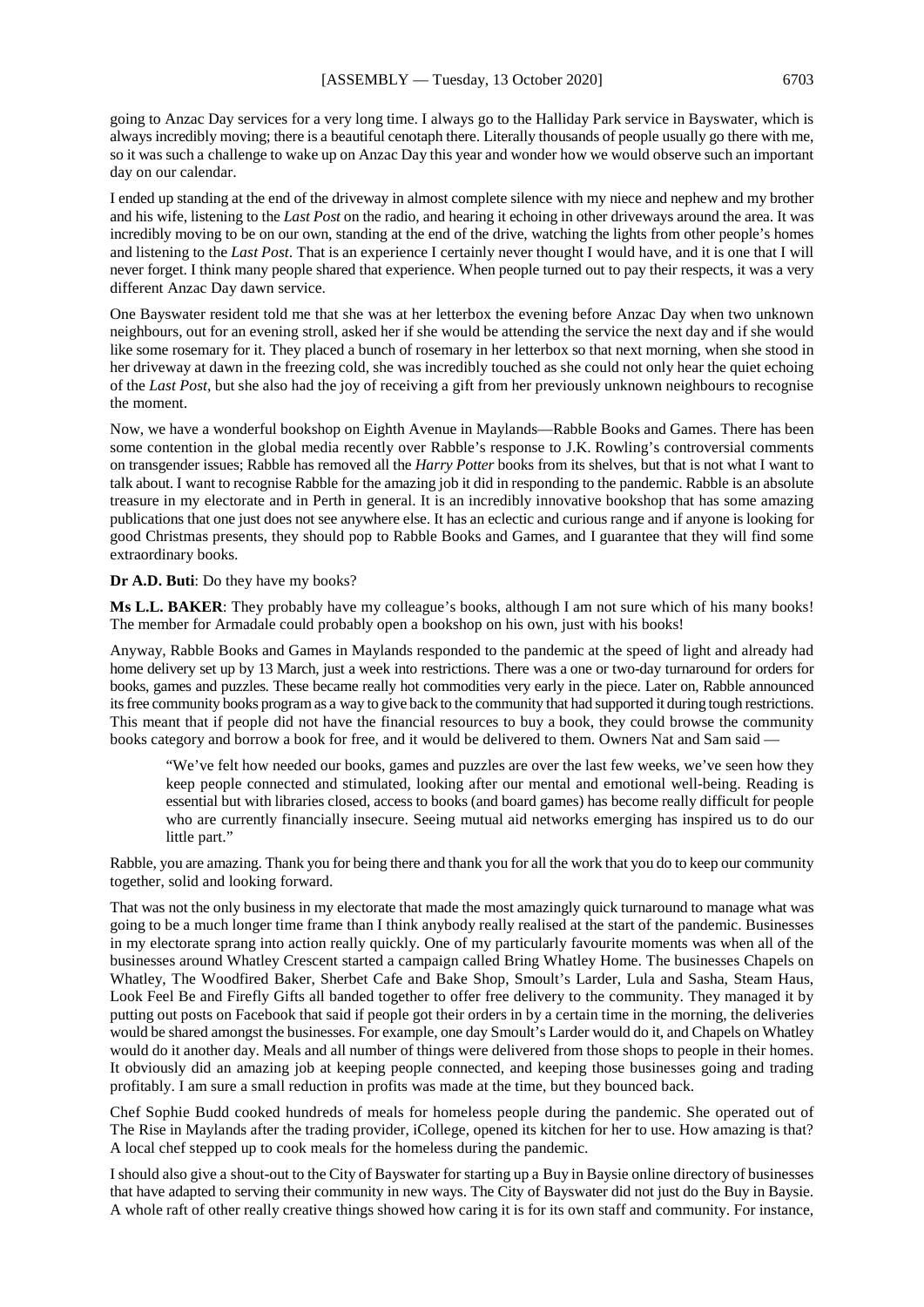the City of Bayswater managed to avoid cutting its staff numbers by offering transitions into other positions that were previously unthought of. In some instances, they were quite humorous transitions. Some of the staff who were administratively based suddenly took up opportunities to become lifesavers at the pool. They were properly trained to allow them to move into other areas. That way, they were retained in jobs, offered new employment opportunities, and managed what would be an incredibly stressful time with support from the City of Bayswater.

My own staff member—a big-shout out to Fran Hickling, who many members on my side of the house know very well—loves the Inglewood and Bedford local delivery options that have popped up. Fridays from Finlay and Sons was a favourite. She would order the lasagne and lamb shanks—not together; separately. She ordered the classic garlic prawns from Our Table in Bedford, and delicious meals from Bedford's Chef and Co Restaurant also managed to make their way to her house during this very strange time. She is probably going to kill me for mentioning her name in Parliament, but she will get over it!

### **Mr B.S. Wyatt** interjected.

#### **Ms L.L. BAKER**: Yes, she eats a lot!

I also make a special mention of the Black Pig Deli and Co. It just opened the Little Pig yesterday, right next door to the Black Pig Deli. It has done so well that it has expanded the business. The Little Pig is a cafe where people can go to have coffee, cake and a sandwich.

I also make a special mention of Bloom Vietnamese, the most fantastic Vietnamese restaurant in my electorate. It does fantastic vegan dishes, for my vegan colleagues on both sides of the house. King Somm Bar and Fodder and Forage also quickly adapted to this difficult time.

#### [Member's time extended.]

**Ms L.L. BAKER**: In my office, my volunteers, the office staff and I made 1 853 calls to check in with people and see how they were going. The phone was running hot. I am sure that all members had a similar experience and did similar things. People were so delighted to hear a voice and to know that someone cared enough to check in to see how they were going. We gave out a lot of information to people who were confused and trying to pick their way through the new rules. It was a productive time and I really enjoyed talking to many people who appreciated a call.

In Inglewood, we noticed teddy bears in shop windows and people's homes; there were teddy bears everywhere. I stole my dog's toys, three of which are very large teddy bears, and put them in my office window. We had a large rainbow-coloured teddy bear and a couple of others sitting there waving to people as they drove by. They were very cute, but I had to take them down because the dogs were missing them.

Because no events were held during this time, all the event posters that I usually have up in the windows of my office on the Beaufort Street side were removed. I thought that we needed to brighten up the window panes and so we held a drawing competition. We invited the local kids to get creative and draw their favourite animals. We had some very cute entries. The two Inglewood local winners were Liam, who is all of five years of age, and Emily, who is 10. I particularly like Emily's artistic skills. She painted a panda bear, and it is amazing. It looks as though it could have been a Vincent van Gogh or one of the masters—not quite the surrealists! It is a beautiful panda. Little Liam, at just five years of age, knocked everyone's socks off by drawing his family's cat, Enid. Enid is remarkable. She is a little longer than I thought she might be. She is long and skinny with a great big long tail. He did an amazing job. Those pictures are now in a frame and take pride of place on the walls in my office.

We hosted our annual principals and parents and citizens association morning tea, although it was done differently, of course, because it was held virtually. We had fantastic educators and parents chat to Minister Ellery and me. We also had a small business virtual meeting with the small business minister, Minister Papalia. There were a few teething problems running that first Zoom meeting, but we learnt what to do pretty quickly after that.

I want to finish by referring to some other groups in my electorate and around the state who have found it particularly challenging to deal with COVID. Some things have been really good and some have been really bad. The rescue and fostering groups work tirelessly to save and rehome animals in our state. I could refer to many different groups, but I want to mention one in particular, Perth Rescue Angels. I am mentioning this, Treasurer, because the Town of Victoria Park is involved in this. In the midst of the COVID-19 restrictions, the Town of Victoria Park had to cancel its annual animal microchipping day, which is when residents would usually have their pets microchipped for free. Instead, because the microchips have a limited shelf life, the microchips were donated to the not-for-profit Perth Rescue Angels, which rescues animals and changes people's lives by rehabilitating and rehoming homeless, neglected, surrendered and abused animals. A big shout-out for the Town of Victoria Park for that good work. Many rescue groups found that when people were confined to their homes, they started looking for pets to adopt to keep them company. Cat and dog homes saw a big spike in applications and had to change some of the application criteria to move the animals quickly but safely into new homes. We are waiting to see how this will pan out when people go back to work. I am sure that there will be a bit of a structural change in the way we approach work. I am sure that more people will take advantage of working from home and alternative arrangements. Nevertheless, as people in the workforce go back to office buildings and leave their homes, what will they do with those animals that they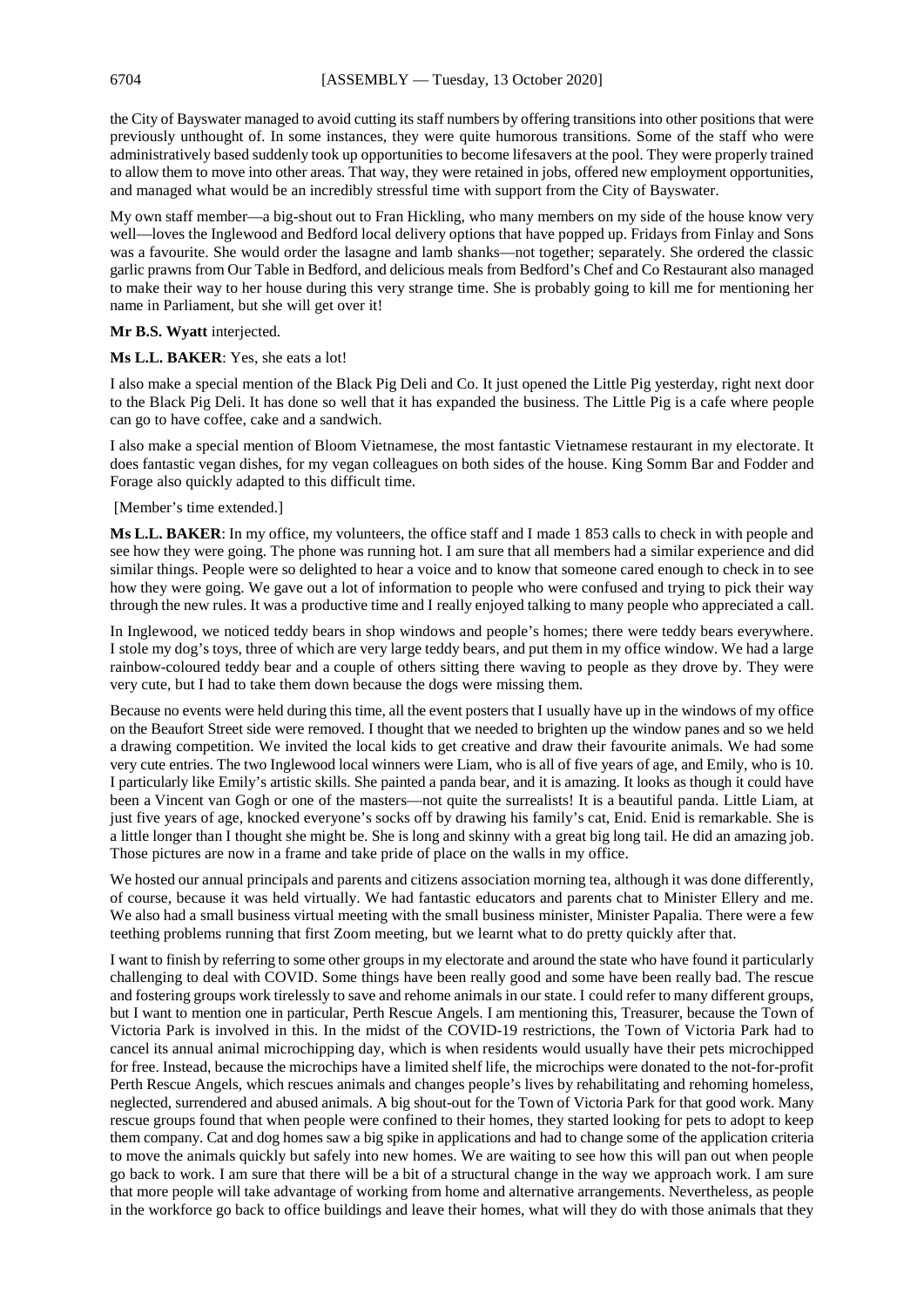have fostered or rehomed? We want to make sure that those animals are not mistreated or left isolated, having got used to having a family at home around them. Places such as Cat Haven have had a huge spike in applications and have had very high adoption rates. However, they are very concerned because some of those animals are coming back. The thing that has not changed is the number of kittens and pregnant cats coming in off the street that they have had to deal with and rehome.

The Dogs' Refuge Home in Shenton Park does a remarkable job. I should point out to members that it is my very great privilege to be going there this Friday to celebrate its eighty-fifth anniversary. That is 85 years of finding homes for homeless and abandoned dogs and puppies. It saw a huge number of dogs being adopted, but is now seeing a lot of dogs coming back. There has been an explosion in the number of puppies that it is trying to find homes for.

**Mr Z.R.F. Kirkup**: Member, is that because of the number of people who got them during isolation?

**Ms L.L. BAKER**: Yes. We thought it was always going to happen like this. This is a whole new challenge for groups like the Dogs' Refuge Home. It is one of the bigger not-for-profits that does this, but there are many. In fact, my database of groups across the state that do this work is some 250 strong.

Some of these groups have lost hundreds of thousands of dollars from their annual working budgets because they could not hold fundraising activities. They simply could not go out and raise money from donors. As I have said before, some of them pirouetted very gracefully and ran online fundraisers and the like, but they have still taken a massive hit to the amount of operating capital that they have been able to raise from their donors, the public and all of us. Of course, we have tried to help them. I put a call out to my parliamentary colleagues asking them to look at a number of animal welfare groups in their electorates and to offer them, if they could, a small donation to help them do that work.

With the Dogs' Refuge Home in Shenton Park having its eighty-fifth anniversary this week, I think it is really important that this house bears in mind that it has taken a massive cut in the number of donations it has received over the last eight months while COVID has been with us. That has put great pressure on that organisation, its volunteers and the dogs that it rehomes. We need to do more to help those groups. That is one of the things that I am deeply committed to achieving.

We have in our sights the WA recovery plan, the McGowan government's unprecedented \$5.5 billion investment to support us through the pandemic and into the future. The 2020–21 budget contains over 500 recovery initiatives on 21 priority streams to boost things such as local manufacturing; investing in new technologies; reskilling our workforce; and investing in schools, hospitals, community infrastructure, culture and the arts, and tourism. Many of these things are demonstrated by the Metronet project in Bayswater. We have just released the latest drawings of what that will look like. I am very proud to say that my community has been engaged all the way along through a very active consultation process that Metronet has driven. Because of that, we have a product that is elegant and matches the heritage requirements of my community, the Bayswater village, and lays the ground for a remarkable and major redevelopment in the City of Bayswater. It will become the second biggest transport hub in the state. Never forget that. This is a major project. It takes a lot of work and a lot of consultation, and it will take the McGowan government to do it. I remember standing here some six years ago asking what was happening with the Bayswater train station when the Forrestfield–Airport Link came through, and I was told that a disability access ramp would be put into Bayswater station. That was the extent of the Liberal government's commitment to the Bayswater train station, ignoring the fact that there was going to be a 100 per cent increase in traffic on the line and a lot of other things happening. Because we have now committed to the Morley–Ellenbrook line, which also starts just north of Bayswater, we have committed a massive amount of money in the budget to get the project up and running. It will create 350 jobs. Again, that is part of the amazing recovery and support program that we heard the Treasurer talk about when he spoke about the budget. He said that 70 per cent of those jobs in Western Australia have come back, and I am pleased to say that 350 of those jobs will be in building the Metronet project in Bayswater as we redevelop that area.

I refer to the additional police that we will recruit. That is always a challenge. We have to find good people and we have to find the right people to apply for those positions and get them on board, and I know that historically, when governments have made commitments to increase police numbers, the challenges are always there. The Western Australia Police Force has to make sure that it can put in place recruitment strategies to bring people on, train them and get them into jobs as quickly as possible. That is a challenge, but I have every reason to believe that it will do very well. I met with the Western Australian Police Union just a week ago and we talked about some of its needs, particularly around the numbers of police. I am sure that this budget has gone a long way to making people feel confident in the government's commitment to policing in the state.

Retail is up in WA; building is going ahead and major infrastructure projects are going ahead. We have a massively renewed focus on capital works and infrastructure in this state. John Forrest Secondary College will be getting a \$50 million rebuild. There are many things happening in my electorate. I would just like to tip my hat to Patrick Gorman, the federal member for Perth. He has always been there to support the work that I am doing in my community, and he offers me a really good channel into what is happening federally. He is always there when I need him and he has been particularly helpful in navigating through the Metronet of the future.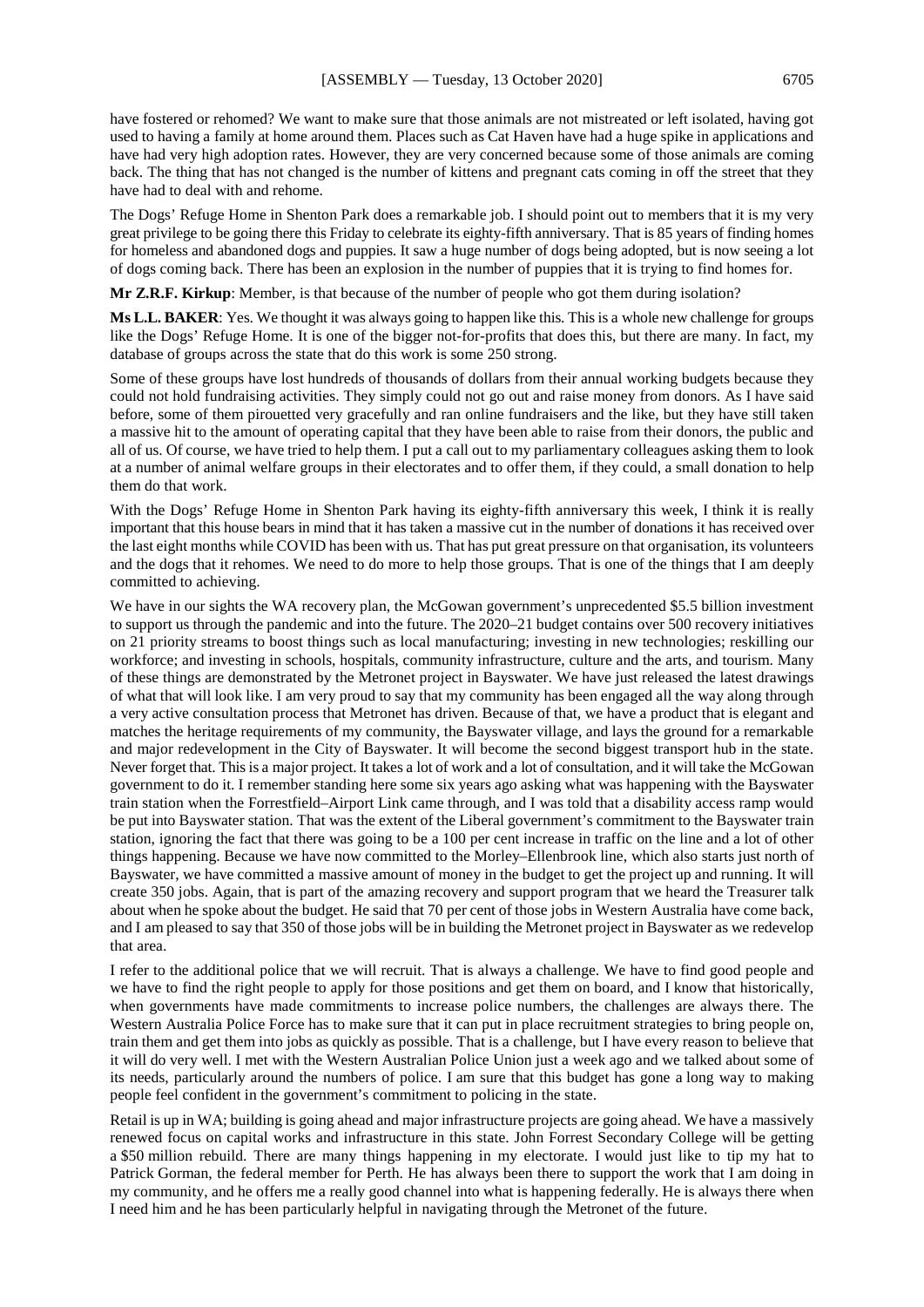**DR A.D. BUTI (Armadale)** [10.31 pm]: I have the privilege of being the last speaker for the night on the Appropriation (Recurrent 2020–21) Bill 2020 and the Appropriation (Capital 2020–21) Bill 2020, so I will try to make my contribution very good, but also as brief as possible. This year, 2020, has been a remarkable year, not only because South Fremantle won the premiership, beating the Claremont Tigers by three points in a great cliffhanging match down at Fremantle Oval!

Several members interjected.

**The ACTING SPEAKER (Mr T.J. Healy)**: Members, some outrageous statements! Member for Armadale, please continue.

**Dr A.D. BUTI**: But also, of course, 2020 has been remarkable because of COVID-19. The "CO" in COVID-19 stands for "corona", the "VI" is for "virus" and "D" is for disease, then "19" is for 2019. I thought I would quickly outline a little bit about the time line to show what a remarkable job this government has done for us to be in the position that we are in today. There is no other place in the world that one would rather be than in Western Australia at this stage. That is a remarkable statement to make and a great achievement.

The first case of coronavirus was reported in Wuhan in December last year. On 31 December, Wuhan officials talked about an atypical viral pneumonia of unknown cause. On 11 January 2020, China reported its first case. It then went to Thailand on 13 January. On 21 January, the first case was reported in the United States near Seattle. On 24 January, the first European case was confirmed in France. The first Australian case was reported on 25 January—a person travelling from China to Victoria. That was the beginning. The first death from COVID-19 in Australia was reported on 1 March 2020. As we know, the first Australian cases of community transmission were reported on 2 March 2020. If members cast their minds back to March, they will remember that the Minister for Health and the Premier talked in this place about the issue of COVID-19. We were also looking at Europe and what was happening in Italy and then in England. As we know, the United States has gone from worse to worse, but hopefully it will be better in three weeks' time.

The World Health Organization declared it as a pandemic on 11 March 2020. In mid-March, the Australian government introduced measures to slow the spread, with voluntary self-isolation of all arriving travellers, the implementation of contact tracing and the expansion of testing services. We also had the first economic stimulus package on 12 March 2020. I am sure the Treasurer remembers that. The first economic stimulus package now looks like a few crumbs that were thrown at the problem.

**Mr B.S. Wyatt**: It is the same with the commonwealth. There has been an interesting ramp-up as it became more apparent that restrictions were going to be required. It was extraordinary.

**Dr A.D. BUTI**: Exactly. The *Ruby Princess* cruise ship docked in Sydney on 19 March 2020. It is interesting how the Morrison government keeps talking about New South Wales being the gold standard. It is not the gold standard; it is the *Ruby Princess* standard. We are quite fortunate that it was not a greater disaster than it was. How can anyone say that New South Wales is the gold standard when Western Australia has not had community transmission in how long?

Government members: Over six months.

**Dr A.D. BUTI:** We have not had community transmission in WA in over six months.

**Mr Z.R.F. Kirkup**: That's not true. The Premier is slightly wrong with his impression. In question time, I think he was saying that it was 134 days.

**Mr B.S. Wyatt**: But it's six months now.

**Dr A.D. BUTI**: Put it this way, it is a long longer than in New South Wales. Do members remember the day in March when the health minister basically said that he thought our hospitals would be overrun. I think it was five o'clock on a Thursday afternoon. I got in my car and I got onto the freeway at five past five, which is usually very difficult to do, and there was no-one on the freeway. For the next few weeks, we were basically in lockdown. The Premier, with the support of the health minister, gave us an update every day and told us what the situation was and what the state government was doing to reassure people, to give certainty and to show leadership. That is why we are in a situation in which we have not had community transmission for six months, or whatever we want to say it is. It is an absolutely brilliant achievement.

We have an economy that is improving. Many people would not even think there is a pandemic; people who live in Western Australia do not actually think there is a pandemic. The government is doing its best to ensure that people remain vigilant and that they still observe the various safety requirements that they should follow. Members will remember that we went through the phases. There was the lockdown and then we started phase 1 on 27 April 2020. Then we went to phase 2 on 18 May 2020 and then to phase 3 on 6 June 2020, and phase 4 started on 27 June 2020. This government behaved in a very orderly, responsible and logical manner.

One of the other major measures is, of course, the hard border. The Leader of the Opposition does not know where she stands on the hard border. She has flip-flopped and flip-flop-flopped. What we do know is that the Liberal Party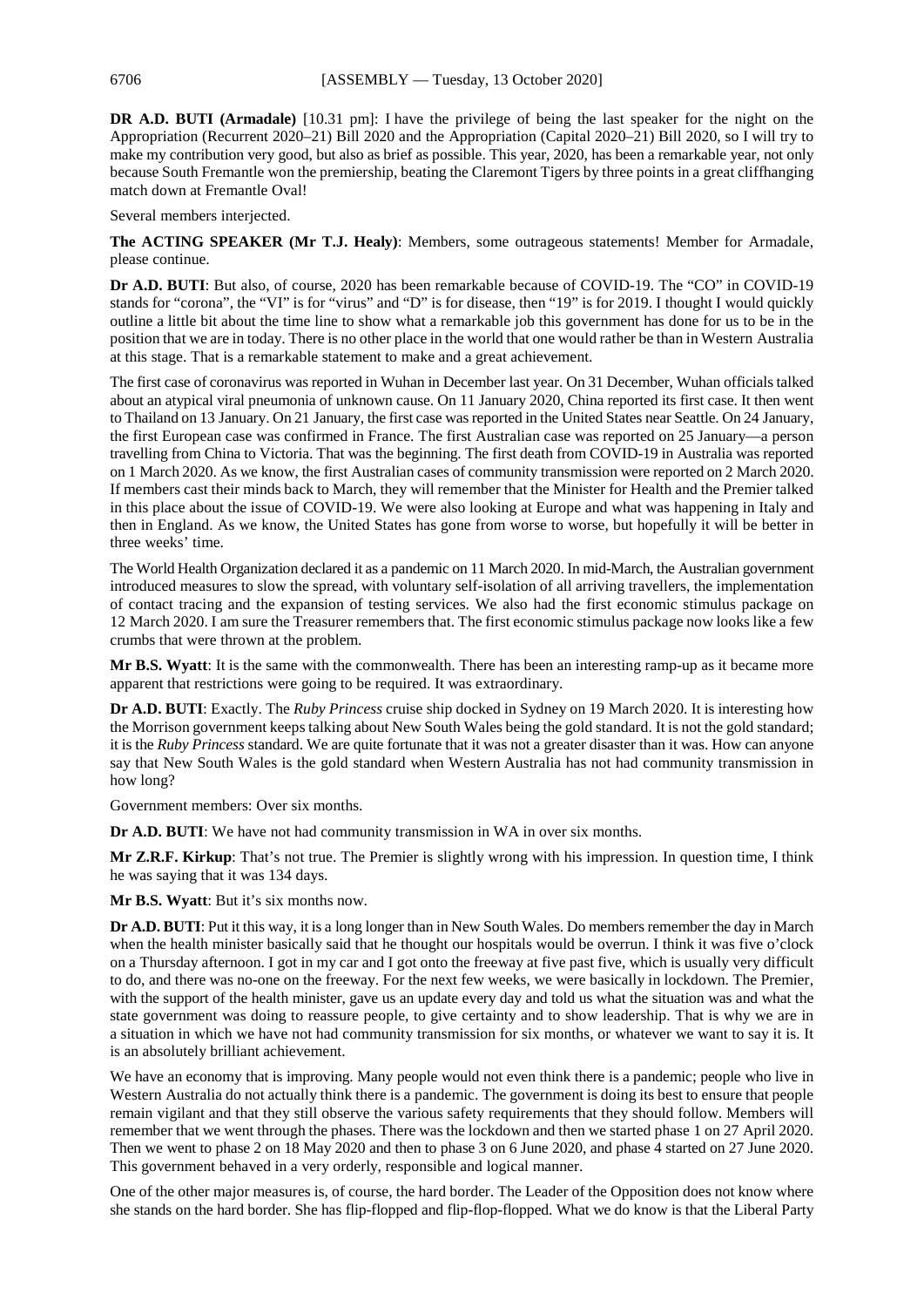of Australia, which includes the Liberal Party of Western Australia and the federal Attorney-General, Christian Porter, backed Clive Palmer against the state of Western Australia. Then it was embarrassed and pushed to withdraw after giving evidence at the Federal Court hearing. It gave evidence in support of Clive Palmer at the Federal Court hearing. Christian Porter is right that commonwealth governments often intervene on constitutional matters, but it did more than that; it intervened in support of Clive Palmer. It did not present a neutral position of the legal issues; it presented functional medical evidence to try to support Clive Palmer. Of course, as we know, in that case, the Federal Court held for Western Australia on the factual scenario that will be now tested in the High Court.

The hard border has been a very important part of the Western Australian government's strategy. It is not just me who is saying that. An article in tomorrow's *The West Australian* titled "WA's tough tactics get green light—IMF backs State's hard border" states —

The International Monetary Fund last night released its latest World Economic Outlook, and warned the recovery for the global economy would be slower and harder than first imagined.

The top fiscal body warned if measures to prevent the spread of the virus were lifted too early they could negate all the progress made so far.

What are we talking about here? This is what we are doing. We are being criticised by certain people like Mathias Cormann, for instance, who is now seeking a position with an international organisation. It will be interesting to see whether he is supported once that organisation realises his position on climate change! To be fair to Mathias Cormann, he has been a great servant during his time in Parliament. But he has said recently, backed up by the federal conservative government and elements of the Liberal Party in WA, that we should not have restrictions and a hard border in WA. The article continues —

"Lockdowns are powerful instruments to reduce infections, especially when they are introduced early in a country's epidemic and when they are sufficiently stringent," the report, released last night, said.

"Considering also that lockdowns appear to impose decreasing marginal costs on economic activity as they become more stringent, policymakers may want to lean towards rapidly adopting tight lockdowns when infections increase rather than rely on delayed mild measures."

The comments come as the Federal and State Budgets both assumed WA's hard interstate border would remain in place until April next year …

"The effectiveness of lockdowns in reducing infections suggests that lockdowns may pave the way to a faster economic recovery if they succeed in containing the epidemic, and thus limit the extent of voluntary social distancing," the report said.

"Therefore, the short-term economic costs of lockdowns could be compensated by stronger medium-term growth, possibly leading to positive overall effects on the economy."

I need say no more. That is a ringing endorsement of the policy measures the WA Labor government has instigated since March and we now have this incredibly fantastic budget. I cannot believe that in the midst of a global pandemic the Treasurer of Western Australia handed down a budget like the one he handed down last week. There would be nowhere else in the world, Treasurer. Do not worry about Mr Swan being "best Treasurer in the world", surely the Western Australian Treasurer will get the gong next time round. It is without doubt. I do not know whether state jurisdictions qualify for that title, but if not, we should instigate the best Treasurer in the world award, and I think without doubt it would go to the member for Victoria Park. It is quite incredible that Western Australia has not had community transmission for six months. Our hard border policy and the restrictions we have imposed over the six-month period have been endorsed by the IMF.

**Mr B.S. Wyatt**: Member, that's quite interesting. We are seeing that effective now; we have not got a final for the September quarter, but we saw the contraction in the June quarter—a large one of six per cent. The data suggests quite a different result in the September quarter.

**Dr A.D. BUTI**: That is right. I think one of the important points, Treasurer, is about the decreasing marginal cost of economic activity as lockdowns become more stringent. The increase in restrictions reduces the slowing down of the economy, because the major economic impact is when it is initially locked down. Obviously, because we have done such a great job in the health part of the strategy, we have been able to open up. As I said, on Saturday for instance, within the space of three hours I went to a junior soccer tournament in Armadale, where there would have been a couple of hundred children playing; from that I went to the opening of the lawn bowls season at my local club, and at six o'clock I went to the Kelmscott Junior Football Club trophy presentation night. Of course, social distancing regulations were in place, but we would not actually think we were in the midst of a global pandemic.

I do not want to keep people here for much longer, because I think the International Monetary Fund report is just a ringing endorsement of what the Premier, the Minister for Health, the Treasurer, the rest of cabinet and the backbench have been saying for the last six months, and what the people of Western Australia have been saying. They are very, very supportive of the policies that this government has implemented and I think they are very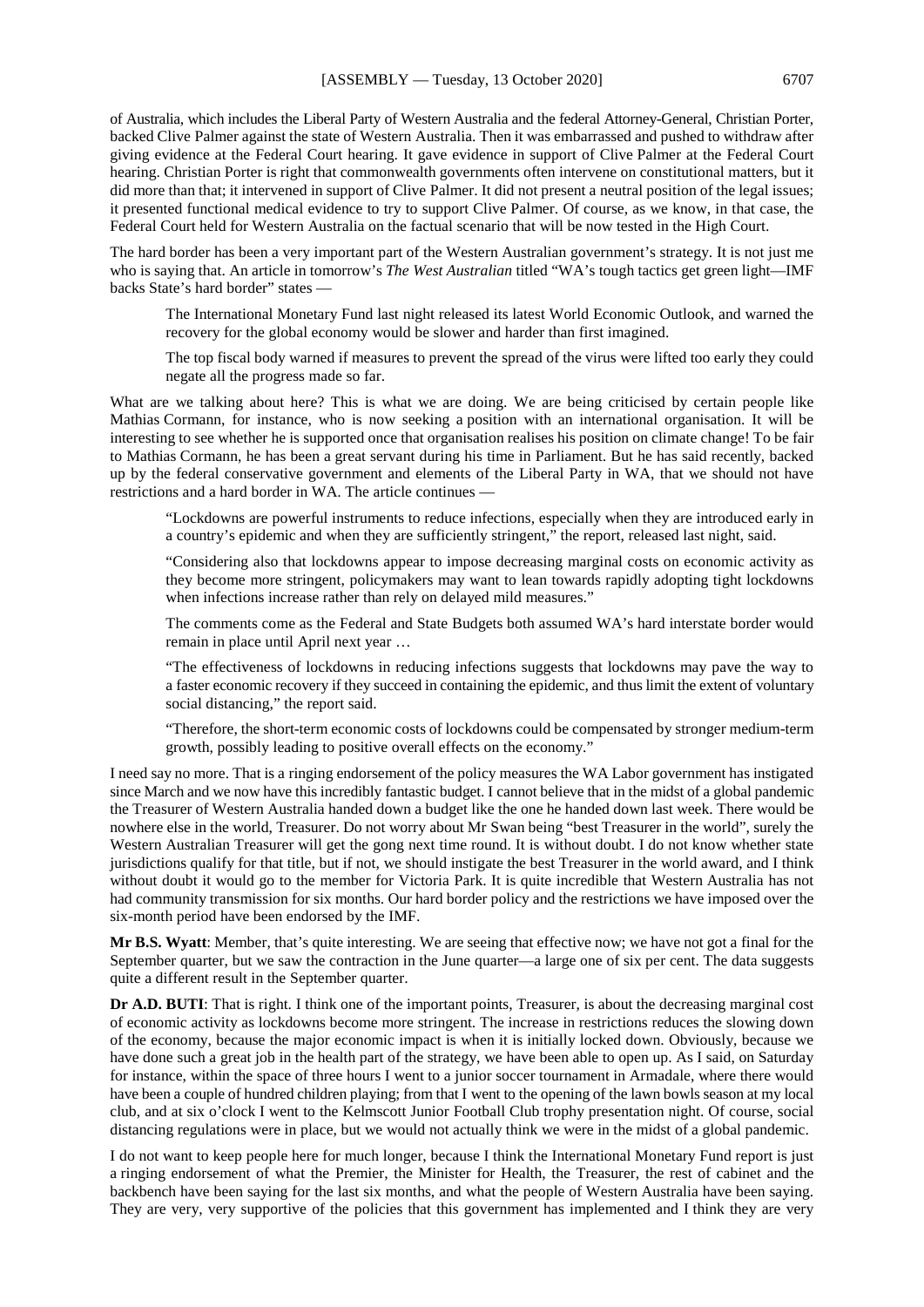confident and happy to have Premier Mark McGowan as the Premier of Western Australia, with an able team behind him to continue the health and economic measures that have ensured that we remain safe and that economic activity is improving. If we cast our minds back to March, remember that people were scared. I remember leaving that Thursday night feeling a bit uneasy. A lot of people were feeling very uneasy. I know in my household I was the only one who was going out for a couple of weeks. It has been an incredible effort and of course when history is written in 40 or 50 years about this period—Zak will probably still be here, but I do not think I will be—they will look back at the incredible efforts that the McGowan Labor government implemented and performed in the season of 2020. Congratulations to the South Fremantle Bulldogs for 2020, congratulations to the Premier, the Minister for Health, the Treasurer, the whole government, and may I say congratulations to the people of Western Australia.

Debate adjourned, on motion by **Mr D.A. Templeman (Leader of the House)**.

*House adjourned at 10.47 pm \_\_\_\_\_\_\_\_\_\_*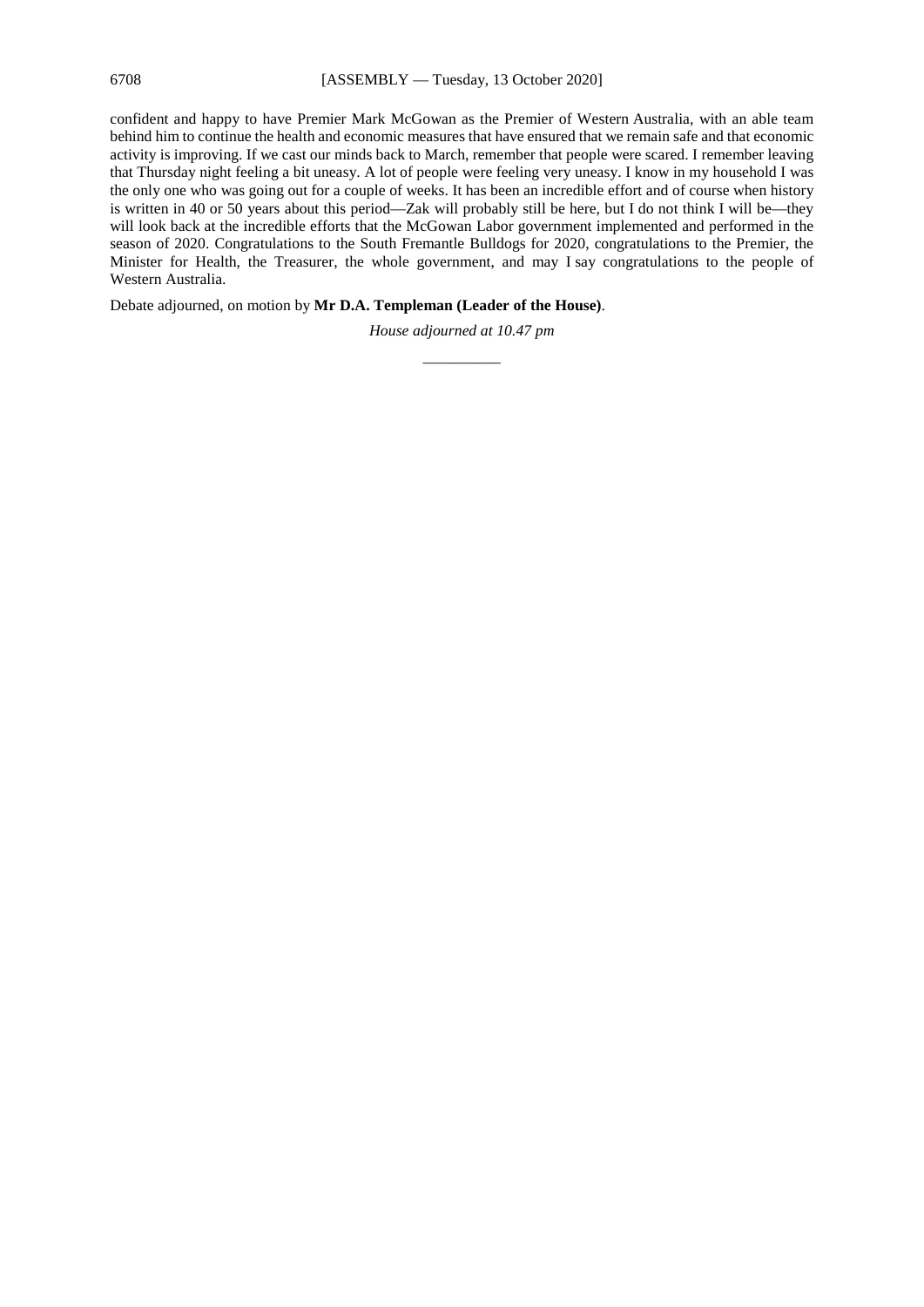### **QUESTIONS ON NOTICE**

Questions and answers are as supplied to Hansard.

## FIRE AND EMERGENCY SERVICES — HEAVY FIREFIGHTING UNITS AND LIGHT TANKERS

## **6394. Mr S.K. L'Estrange to the Minister for Emergency Services; Corrective Services:**

- (1) How much money did the Department of Fire and Emergency Services earn through the disposal of heavy firefighting units in 2017–18, 2018–19 and 2019–20?
- (2) How much money was spent on the purchase of new heavy firefighting units in 2017–18, 2018–19 and 2019–20?
- (3) How much money did the Department of Fire and Emergency Services earn through the disposal of light tankers in 2017–18, 2018–19 and 2019–20?
- (4) How much money was spent on the purchase of new light tankers in 2017–18, 2018–19 and 2019–20?
- (5) Is the money received through the sale of heavy firefighting units and light tankers redirected for the purchase of new heavy firefighting units and light tankers:
	- (a) If not, why not and what is the money used for?

### **Mr F.M. Logan replied:**

(1) The Department does not 'earn' money. All proceeds from the disposal of assets including appliances are utilised to offset other emergency services priorities.

| <b>Proceeds</b>           | 2017/18   | 2018/19   | 2019/20   |
|---------------------------|-----------|-----------|-----------|
| Heavy fire fighting units | \$179,816 | \$530.864 | \$699,937 |

(2)

| <b>Capital Expenditure</b> | 2017/18     | 2018/19      | 2019/20      |
|----------------------------|-------------|--------------|--------------|
| Heavy firefighting units   | \$7,968,694 | \$10,326,013 | \$15,644,009 |

(3) The Department does not 'earn' money. All proceeds from the disposal of assets including appliances are utilised to offset other emergency services priorities.

| <b>Proceeds</b> | 2017/18   | 2018/19   | 2019/20   |
|-----------------|-----------|-----------|-----------|
| Light tankers   | \$331,227 | \$566,545 | \$595,209 |

### (4)

| <b>Capital Expenditure</b> | 2017/18     | 2018/19 | 2019/20   |
|----------------------------|-------------|---------|-----------|
| Light tankers              | \$2,461,928 | .701    | \$745,423 |

(5) Yes. The Department's capital works program is funded through a mix of internal funds, including the proceeds from asset sales, Capital Appropriations and the Emergency Services Levy.

FIRE AND EMERGENCY SERVICES — HEAVY FIREFIGHTING UNITS AND LIGHT TANKERS

## **6395. Mr S.K. L'Estrange to the Minister for Emergency Services; Corrective Services:**

- (1) As at 1 September 2020, how many light tankers, owned by the Department of Fire and Emergency Services, are operational throughout Western Australia?
- (2) How many light tankers are expected to reach their 'effective use-by date' by the end of 2020–21:
	- (a) Of these, how many are expected to be in reasonable condition to be auctioned to the public?
- (3) How many new light tankers are expected to be bought in 2020–21 and 2021–22?
- (4) On average, how many years does a light tanker remain in use before being disposed of?
- (5) On average, over the life expectancy of a light tanker, how much will be spent on its maintenance?

### **Mr F.M. Logan replied:**

- (1) 232 DFES owned Light Tankers.
- (2) DFES uses standard replacement periods as a guideline to assess future operational service capability; to optimise the whole of life value of the fleet where the fleet is fit-for purpose and remains operationally safe. 116 Light Tankers are due for replacement. The Light Tankers will either be disposed of or utilised in the High Season fleet to support high threat periods.
	- (a) All are expected to be in reasonable condition for disposal or use in the High Season fleet.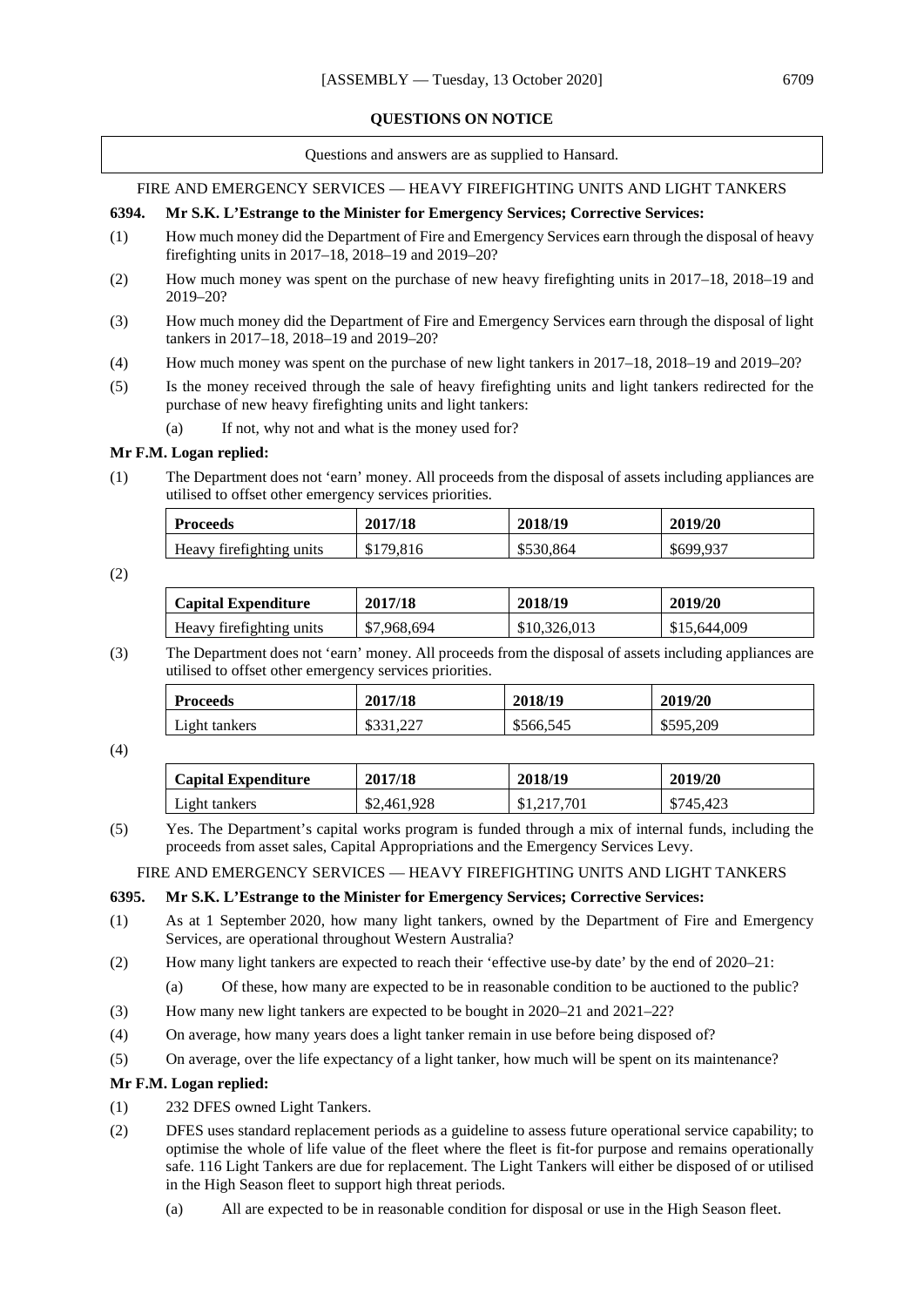- (3)  $FY2020/21 52$ ;  $FY2021/22 52$ .
- (4) 17 Years (average). Any asset that is no longer fit-for-purpose, irrespective of age is replaced.
- (5) \$137,375 (average over 17 years).

## DEPARTMENT OF FIRE AND EMERGENCY SERVICES VOLUNTEERS — CODE OF CONDUCT

## **6396. Mr D.T. Redman to the Minister for Emergency Services; Corrective Services:**

I refer to the mandatory online Code of Conduct of which Department of Fire and Emergency Services (DFES) volunteers are required to complete, and ask:

(a) Can the Minister list for each registered volunteer emergency service organisation:

- (i) The total number of registered volunteers in each organisation;
- (ii) The total number of volunteers in each organisation who completed the mandatory code of conduct course within the stated 4 week limit as outlined in the Commissioner's Circular 98/2020 on 18 June 2020;
- (iii) The total number of volunteers in each organisation who did not complete the mandatory code of conduct course within the stated 4 week limit;
- (iv) The total number of volunteers in each organisation who completed the mandatory code of conduct online course to date;
- (v) The total number of volunteers in each organisation who have not completed the course to date; and
- (vi) The total number of volunteers in each organisation who have deregistered since 22 June 2020;
- (b) Can the Minister outline the actions that will be taken for those volunteers who have not completed the mandatory code of conduct; and
- (c) Can the Minister confirm that simply logging into the online course as a registered volunteer is sufficient to be recorded as having completed the mandatory code of conduct course, even though the body of the course has not been read and/or completed:
	- (i) If not, at what point in the process of completing the online code of conduct course does the system formally register the applicant as having completed the online code of conduct course; and
	- (ii) If yes, is the Minister aware of how many registered volunteers have simply logged into the mandatory course, and not completed the course as required?

## **Mr F.M. Logan replied:**

(a) (i) Volunteer Fire and Rescue Service: 2,626 Volunteer Fire and Emergency Service: 1,065 Marine Rescue Service: 1,778 State Emergency Services: 2,131 Private Fire and Rescue Brigades: 106 Bushfire Brigades under the control of DFES (Pilbara and Kimberley): 258 Bushfire Brigades: 19,516 Total: 26,285 (ii) Volunteer Fire and Rescue Service: 529 Volunteer Fire and Emergency Service: 99 Marine Rescue Service: 266 State Emergency Services: 552 Private Fire and Rescue Brigades: 3 Bushfire Brigades under the control of DFES (Pilbara and Kimberley): 6 (iii) Volunteer Fire and Rescue Service: 2,045 Volunteer Fire and Emergency Service: 929 State Emergency Services: 1,421 Marine Rescue Service: 1,424 Bushfire Brigades under the control of DFES (Pilbara and Kimberley): 252 Private Fire and Rescue Brigades: 103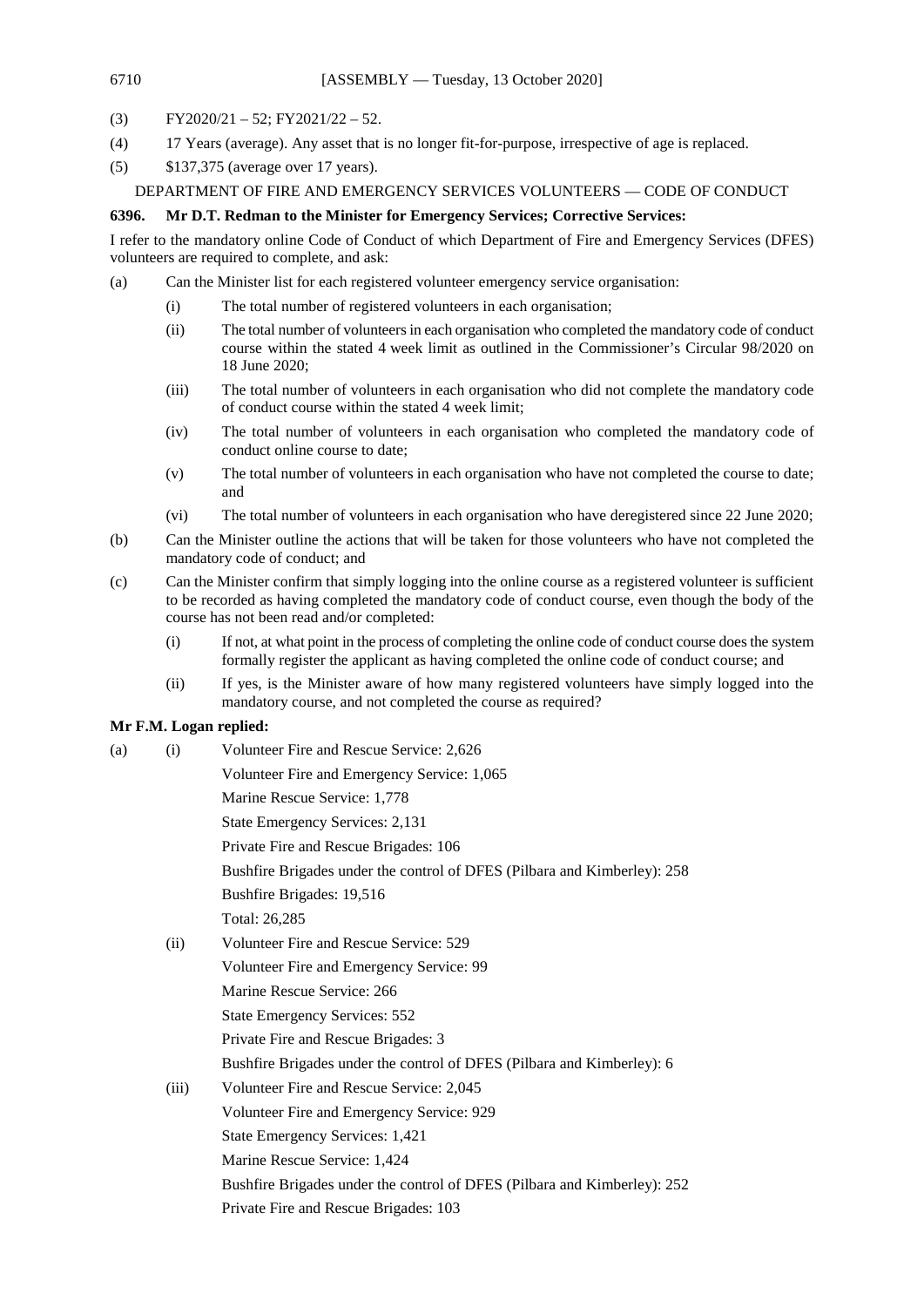| (iv) | Volunteer Fire and Rescue Service: 647                                                     |
|------|--------------------------------------------------------------------------------------------|
|      | Volunteer Fire and Emergency Service: 154                                                  |
|      | Marine Rescue Service: 348                                                                 |
|      | State Emergency Services: 652                                                              |
|      | Private Fire and Rescue Brigades: 7                                                        |
|      | Bushfire Brigades under the control of DFES (Pilbara and Kimberley): 8                     |
| (v)  | Volunteer Fire and Rescue Service: 1,913                                                   |
|      | Volunteer Fire and Emergency Service: 886                                                  |
|      | Marine Rescue Services: 1,365                                                              |
|      | State Emergency Services: 1,317                                                            |
|      | Private Fire and Rescue Brigades: 80                                                       |
|      | Bushfire Brigades under the control of DFES (Pilbara and Kimberley): 248                   |
| (vi) | Volunteer Fire and Rescue Service: 61                                                      |
|      | Volunteer Fire and Emergency Service: 53                                                   |
|      | Marine Rescue Services: 46                                                                 |
|      | <b>State Emergency Services: 75</b>                                                        |
|      | Private Fire and Rescue Brigades: 0                                                        |
|      | Bushfire Brigades under the control of DFES (Pilbara and Kimberley): 0                     |
|      | <b>Bushfire Brigades: 380</b>                                                              |
|      | Not all of the volunteers that deregistered were active volunteers and some have re-joined |

he volunteers that deregistered were active volunteers and some have re-joined. These figures represent average volunteer movements for each service in the time period specified.

- (b) Yes. Every three months DFES compiles training reports for all non-compliant training. These reports are provided to the regions, and non-compliance is managed locally. Volunteer leaders work with, and encourage all volunteers to complete training.
- (c) Logging into the eAcademy and selecting the Code of Conduct course will not record the participant as having completed the course.
	- (i) The last page of the online course presents an assessment icon. On the selection of the icon for the Code of Conduct course there is a statement *'I have read and understood the DFES Code of Conduct and agree to abide by this Code of Conduct, Public Sector Standards and all DFES policies and procedures'*. By selecting the 'agree' button the course is complete, and participants become registered as having completed the training.
	- (ii) Not applicable.

# TRANSPORT — FREIGHT-ON-RAIL SUBSIDY

# **6397. Ms L. Mettam to the Minister for Transport:**

I refer to the McGowan Government's increase to the freight on rail subsidy which took effect on 1 January 2018, and I ask:

- (a) Since 1 January 2018, what has been the total cost of the subsidy for each month;
- (b) Since 1 January 2018, for each month how many containers have been moved; and
- (c) What is the current percentage of freight moved on rail in WA?

# **Ms R. Saffioti replied:**

(a) The amount of rail subsidy paid each month between January 2018 and June 2020:

\$284,100; \$355,100; \$369,750; \$428,200; \$387,100; \$449,350; \$402,200; \$384,500; \$547,600; \$466,450; \$470,900; \$512,250; \$427,350; \$498,450; \$624,200; \$474,450; \$489,000; \$632,000; \$487,750; \$472,350; \$648,650; \$494,700; \$452,950; \$567,250; \$443,450; \$552,350; \$477,900; \$409,050; \$494,250; \$376,900

(b) Container volumes between January 2018 and June 2020 in twenty-foot equivalent units (TEUs):

10,083; 10,172; 10,809; 10,494; 12,200; 11,448; 11,658; 11,912; 12,825; 13,792; 13,217; 11,676; 12,834; 13,153; 14,120; 14,336; 14,256; 14,218; 14,376; 13,159; 13,991; 15,007; 12,317; 13,422; 14,056; 12,716; 14,189; 11,462; 10,446; 11,620

(c) The average for the 2019–20 financial year is 20 per cent.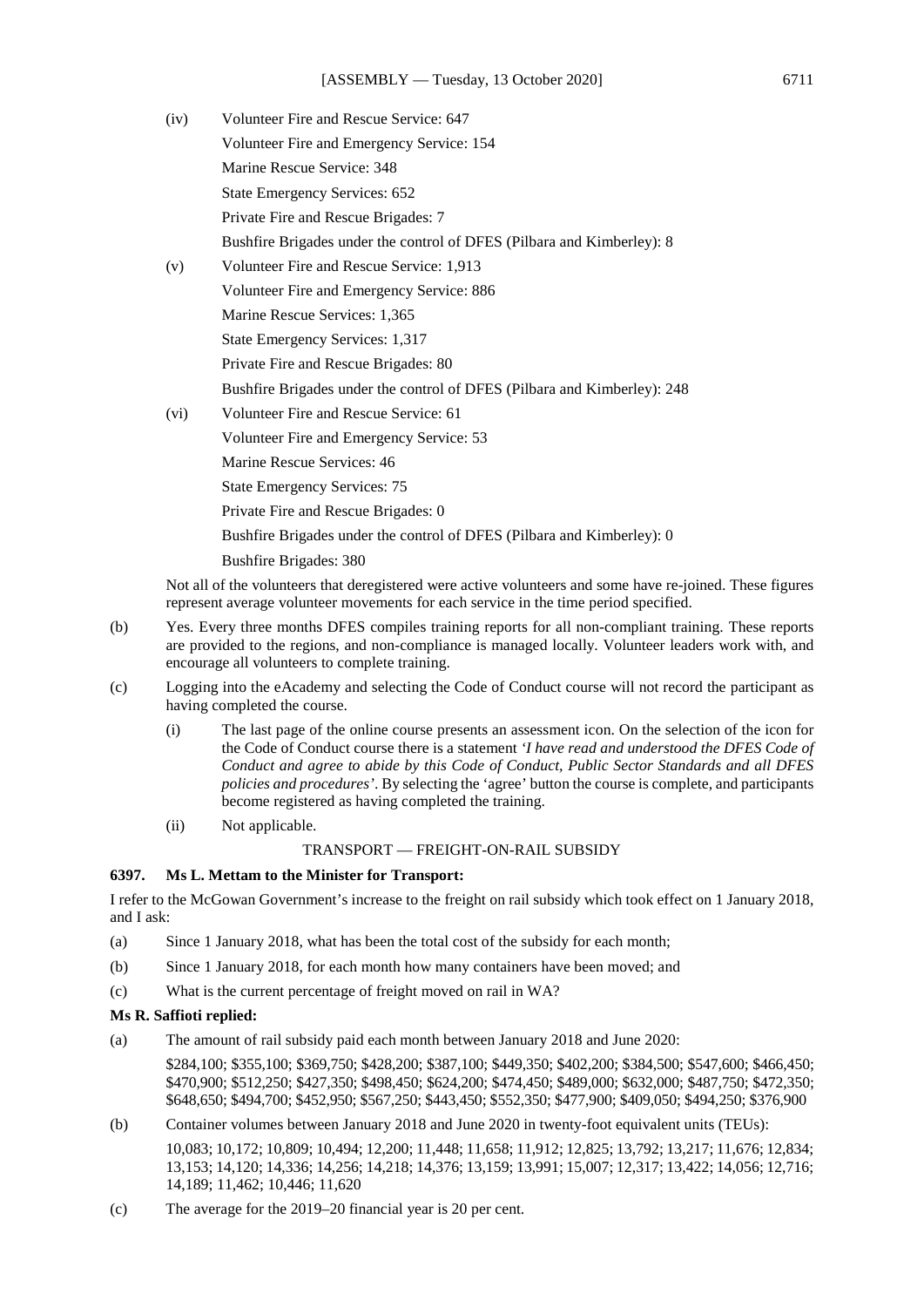### SOCIAL HOUSING — KINGSLEY AND BALCATTA ELECTORATES

## **6399. Mr A. Krsticevic to the Minister for Housing:**

I refer to social housing owned/managed by the Department of Communities, and ask:

- (a) how many social housing properties are located in each of the following suburbs: Hamersley, Warwick, Greenwood, Kingsley and Woodvale; and
- (b) how many social housing properties are vacant in each of the following suburbs: Hamersley, Warwick, Greenwood, Kingsley and Woodvale:
	- (i) of those vacant properties, how many have been vacant for more than three months (in each suburb); and
	- (ii) for those properties that have been vacant for longer than three months, please list the reason/s for the vacancy?

## **Mr P.C. Tinley replied:**

(a) As at 31 August 2020:

| Suburb    | <b>Public Housing</b> | <b>Community Housing</b> | <b>Total Stock</b> |
|-----------|-----------------------|--------------------------|--------------------|
| Hamersley |                       |                          |                    |
| Warwick   | 3                     |                          |                    |
| Greenwood | 42                    |                          | 46                 |
| Kingsley  | 34                    |                          | 34                 |
| Woodvale  | 0                     |                          |                    |

(b) As at 31 August 2020:

| Suburb    | <b>Public Housing</b> |
|-----------|-----------------------|
| Hamersley | $\theta$              |
| Warwick   | $\boldsymbol{0}$      |
| Greenwood | C<br>∠                |
| Kingsley  | $\theta$              |
| Woodvale  | $\theta$              |

Records of community housing vacancies are not kept by the Department of Communities. Community housing properties owned by the Department of Communities are managed by the community housing organisations they are leased to.

- (i) Two.
- (ii) Properties can become vacant for several reasons. Of the above, one property is undergoing maintenance repairs and will be relet once repairs are completed and the other has been identified for future redevelopment/sale/demolition.

## PUBLIC TRANSPORT — TRANSREGIONAL BUS FLEET

### **6401. Ms L. Mettam to the Minister for Transport:**

- (1) Of the 154 Public Transport Authority (PTA) buses in the TransRegional Bus Service, how many are specifically used on school routes?
- (2) What is the average number of seats on each bus?
- (3) What is the total passenger capacity of each bus (including number of passengers allowed to stand in the aisles)?
- (4) How many student boardings were recorded on the TransRegional Bus Service in each of the following years:
	- (a)  $2019 2020$ ;
	- (b) 2018–2019; and
	- (c) 2017–2018?
- (5) How many PTA buses in the TransRegional Bus fleet were involved in accidents in each of the following years:
	- (a) 2019–2020;
	- (b) 2018–2019; and
	- (c) 2017–2018?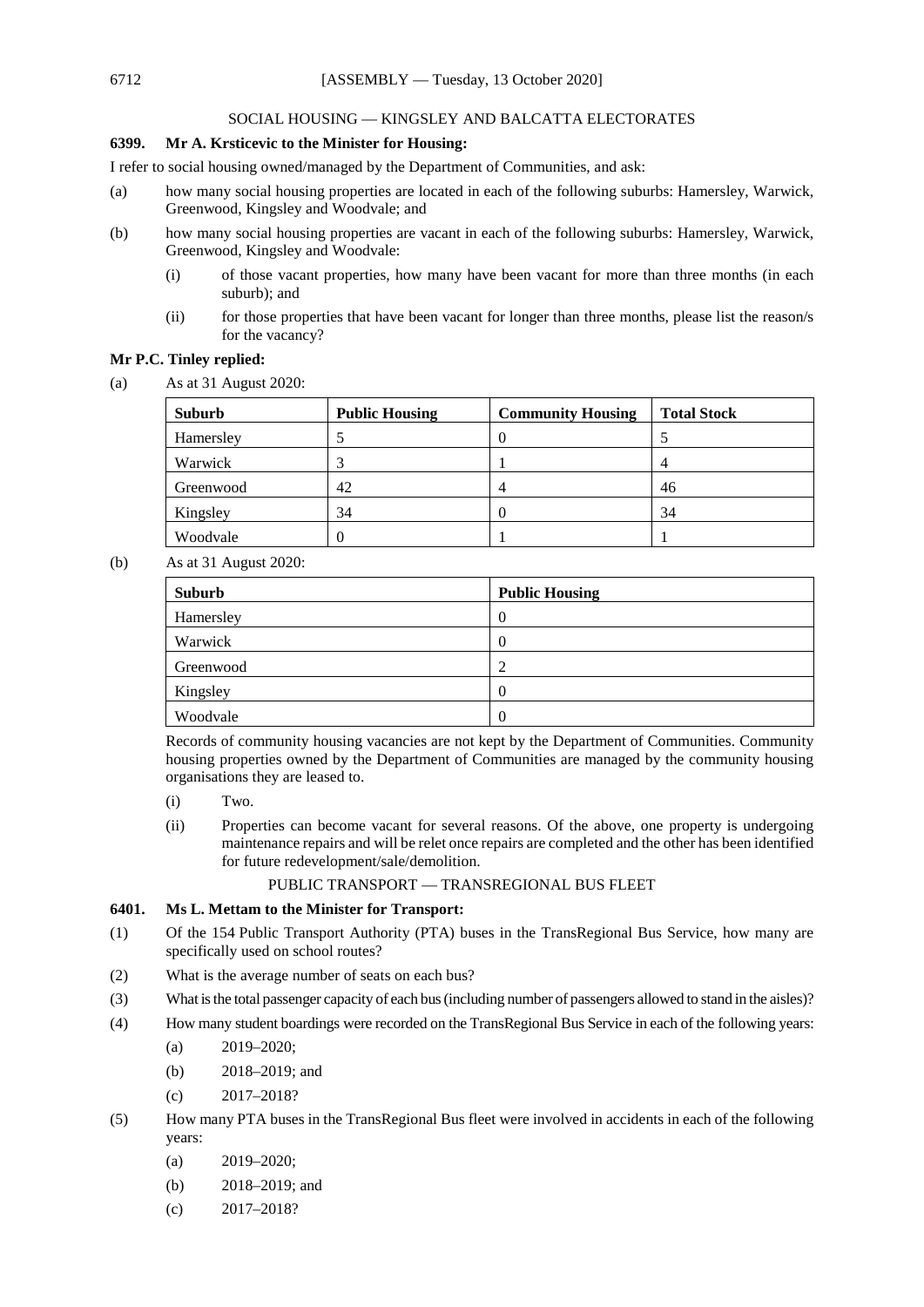- (6) Were any of these accidents on designated school routes:
	- (a) If yes, how many?
- (7) Were any students injured:
	- (a) If yes, how many?

## **Ms R. Saffioti replied:**

- (1) All buses carry school children.
- $(2)$  43
- $(3)$  82
- (4) 1,553,166; 1,666,921; 1,612,386
- (5) Accidents as defined as the obligation to report third party personal injury or property damage to WA Police: 4; 4; 1
- $(6)$  Yes 2
- (7) No.

#### SHARKS — PERSONAL SHARK DETERRENT SUBSIDY SCHEME

#### **6402. Ms L. Mettam to the Minister for Fisheries:**

I refer to the State Government's shark deterrent rebate, and ask:

- (a) Since the inception of the subsidy in 2017, how many people have received the rebate;
- (b) What is the breakdown of rebates awarded for the Shark Shield Freedom device and the Ocean Guardian Freedom device;
- (c) Of the people that have received the rebate, how many were:
	- (i) Male;
	- (ii) Female;
	- (iii) Under 18 years;
	- (iv) 18–24 years;
	- (v) 25–34 years;
	- (vi) 35–44 years;
	- (vii) 45–54 years;
	- (viii) 55–64 years; and
	- (ix) 65 years or older;
- (d) What is the breakdown of the number of rebate applications by postcode and suburb; and
- (e) How many of the successful applicants intended to use the device for:
	- (i) Diving;
	- (ii) Surfing;
	- (iii) Fishing; and
	- (iv) Other?

### **Mr P.C. Tinley replied:**

- (a) 5228 as at close of business 28 September 2020.
- (b) Shark Shield Freedom device 4382

Ocean Guardian Freedom device – 846

- (c) (i) Male; This information is not collected by the Department of Primary Industries and Regional Development (Department).
	- (ii) Female; This information is not collected by the Department.
	- (iii) Under 18 years 81
	- (iv)  $18-24$  years  $-341$
	- (v)  $25-34 \text{ years} 1109$
	- (vi)  $35-44$  years  $-1401$
	- (vii) 45–54 years 1322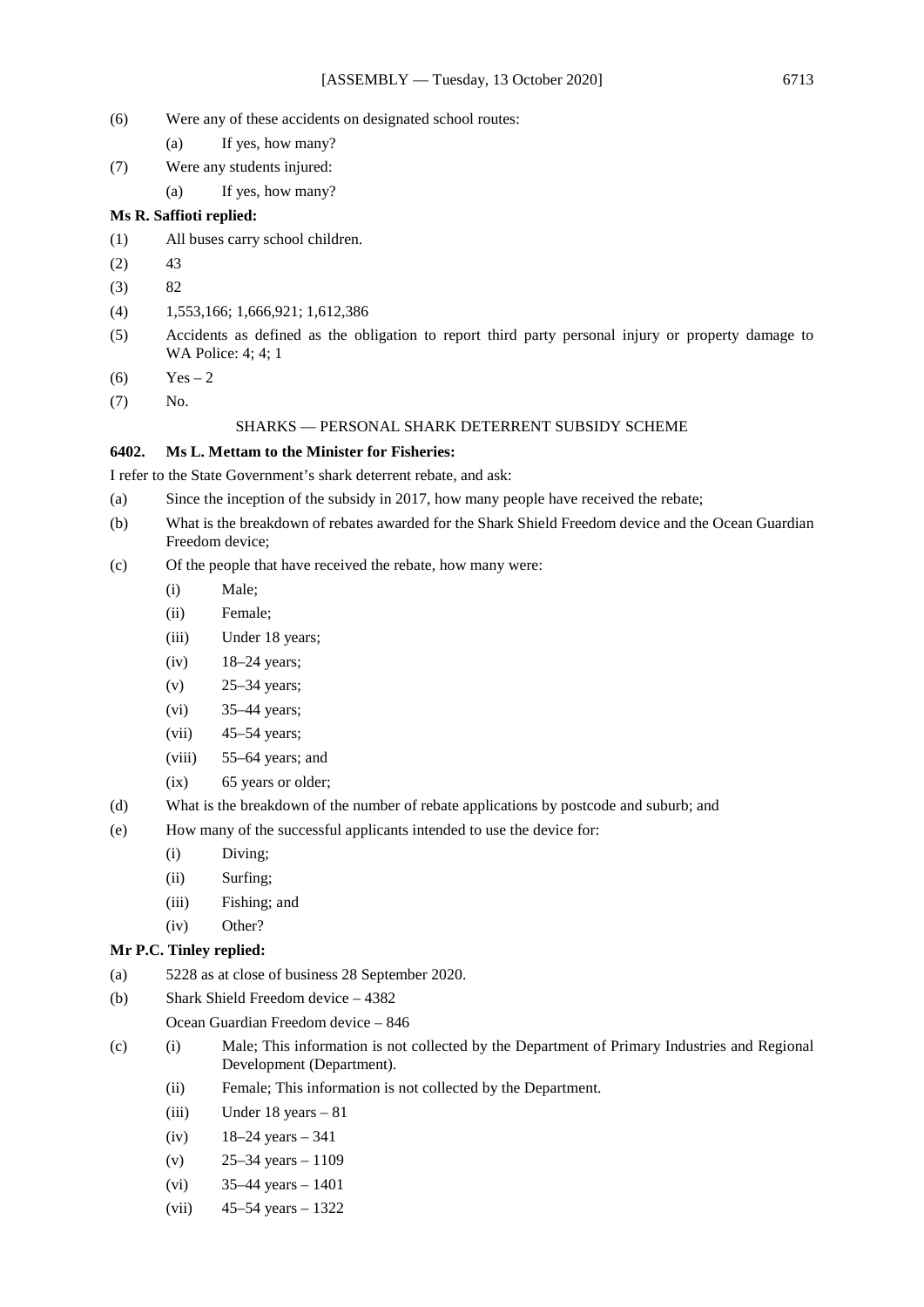- (viii) 55–64 years 770
- $(ix)$  65 years or older 204
- (d) [See tabled paper no [3874.\]](https://www.parliament.wa.gov.au/publications/tabledpapers.nsf/displaypaper/4013874a415fb3d70eff0e854825860100077db1/$file/3874.pdf)
- (e) (i)  $Diving 3160$ 
	- (ii) Surfing  $-870$
	- $(iii)$  Fishing 617
	- $(iv)$  Other 581

### SHARKS — HAZARD MITIGATION — DRUM LINES

## **6403. Ms L. Mettam to the Minister for Fisheries:**

- (1) Since the inception of the SMART drumline trial in February 2019 to the current date, how many days in total have the drumlines been deployed?
- (2) What is the average cost per day to deploy the drumlines?

## **Mr P.C. Tinley replied:**

- (1) As of the 30 September 2020 SMART drumline gear has been deployed a total of 358 days since the trial commenced in Feb 2019.
- (2) The daily cost to deploy SMART drumlines within the trial area is \$6134.77.

### FISHERIES — SHARK DEPREDATION

# **6404. Ms L. Mettam to the Minister for Fisheries:**

- I refer to the phone survey to investigate shark depredation announced in March, and ask:
- (a) How many stakeholders have been surveyed so far;
- (b) Has the survey finished;
- (c) Will the results be released to the public and/or tabled; and
- (d) If so, when?

## **Mr P.C. Tinley replied:**

- (a) 571 people
- (b) Yes.
- (c) Yes, the result of the phone survey will be released to the public.
- (d) The results will be presented in a report currently being drafted which is expected to be released in late 2020.

## TRANSPORT — BOAT REGISTRATIONS

## **6405. Ms L. Mettam to the Minister for Transport:**

- (1) How many boats were registered in 2019–2020?
- (2) What is the total revenue received from boat registration fees in:
	- (a) 2019–2020;
	- (b) 2018–2019; and
	- (c) 2017–2018?

## **Ms R. Saffioti replied:**

- (1) 98,837 boats
- $(2)$  (a)  $$20,161,344$ 
	- (b) \$19,259,523
	- (c) \$18,779,458

### TRANSPORT — VEHICLE CRASHES — WANNEROO ROAD

### **6406. Ms L. Mettam to the Minister for Transport:**

- (1) How many crashes were recorded on the section of Wanneroo Road between Karoborup Road and Hester Avenue in:
	- (a) 2019–2020;
	- (b) 2018–2019; and
	- (c) 2017–2018?